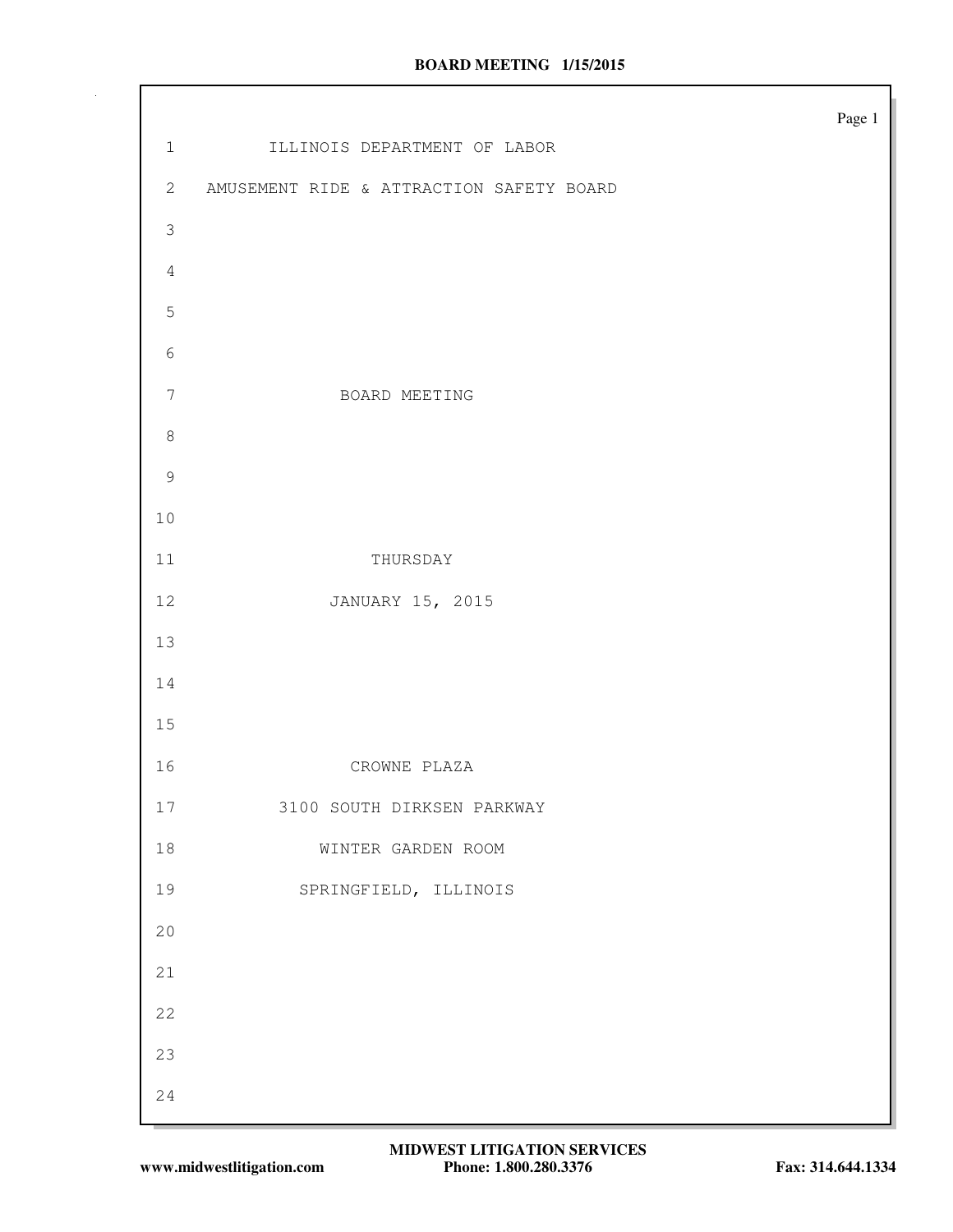1 BOARD MEMBERS PRESENT: 2 Mr. Joe Costigan, Director (via telephone) 3 Mr. Daniel Kirschner, Chairman 4 Mr. Angelo Mazzenga, Member 5 Ms. Linda Givand Rhodes, Member 6 Mr. Dan Schwabe, Member 7 Mr. Dennis E. Smith, Member 8 Mr. William Wayne Sparks, Member 9 Ms. Patricia Sullivan, Member 10 Mr. Anthony Urbik, Member 11 12 ALSO PRESENT: 13 Mr. Ron Willis, Board Legal Counsel (via telephone) 14 Mr. Ryan Culton, Division Manager 15 16 17 18 19 20 21 22 23 24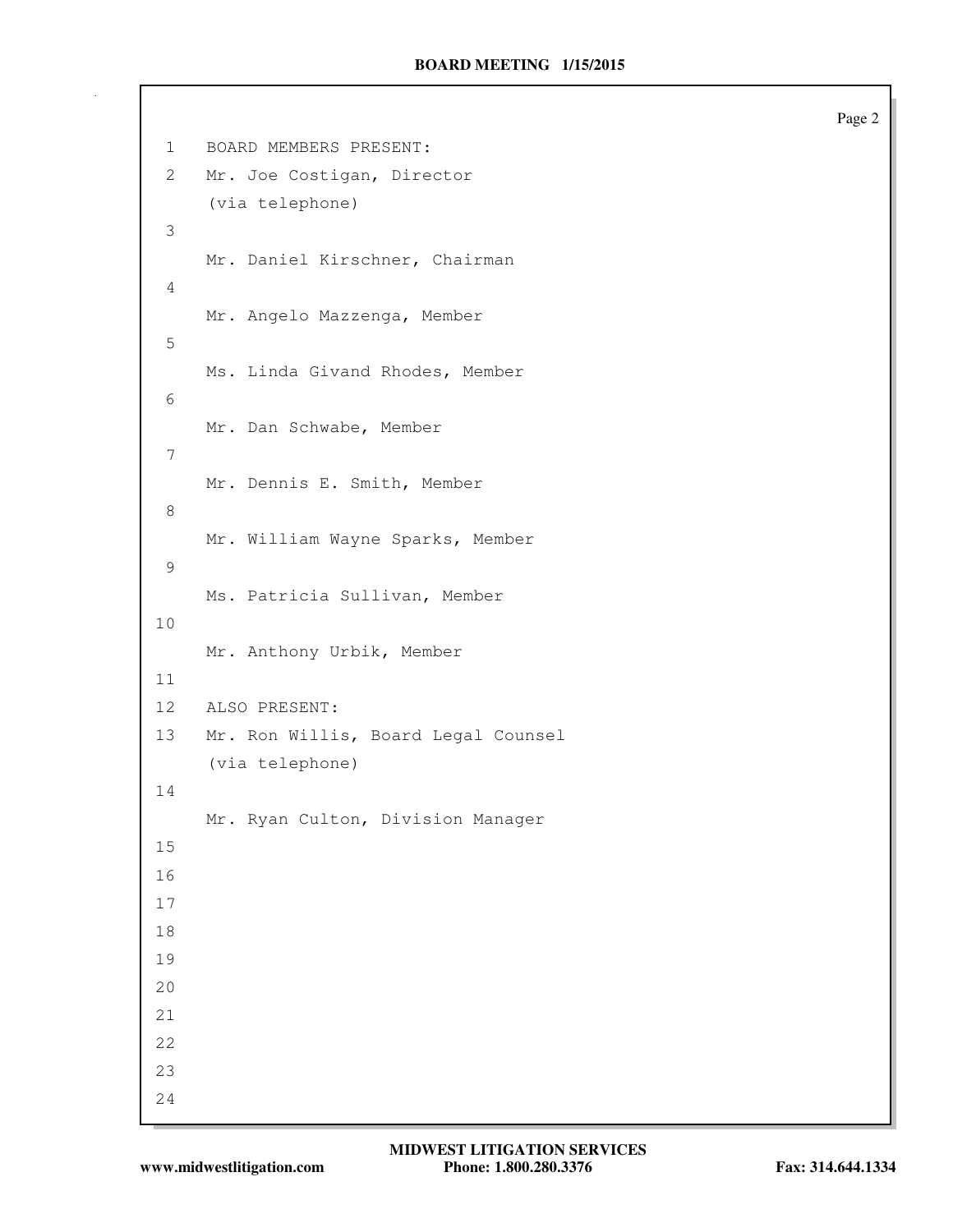|              |                                                    | Page 3 |
|--------------|----------------------------------------------------|--------|
| $\mathbf{1}$ | CHAIRMAN KIRSCHNER: We're going to                 |        |
| 2            | begin the meeting now, call the meeting to order.  |        |
| 3            | The first matter of business is                    |        |
| 4            | approval of the minutes which are contained in the |        |
| 5            | board packets. If board members have had a chance  |        |
| 6            | to approve those, is there a motion to approve the |        |
| 7            | minutes?                                           |        |
| 8            | MEMBER URBIK: Motion made.                         |        |
| 9            | CHAIRMAN KIRSCHNER: Second?                        |        |
| 10           | MEMBER RHODES: Second.                             |        |
| 11           | CHAIRMAN KIRSCHNER: All in favor.                  |        |
| 12           | (Whereupon a voice vote was                        |        |
| 13           | taken.)                                            |        |
| 14           | CHAIRMAN KIRSCHNER: Any opposed?                   |        |
| 15           | (No verbal response heard.)                        |        |
| 16           | CHAIRMAN KIRSCHNER: Before we get into             |        |
| 17           | the next order of business, I thought it would be  |        |
| 18           | helpful if we could just go down the line and the  |        |
| 19           | members of the board can state their name and      |        |
| 20           | introduce themselves.                              |        |
| 21           | MEMBER SPARKS: Bill Sparks. What else              |        |
| 22           | did you want?                                      |        |
| 23           | CHAIRMAN KIRSCHNER: That's fine.                   |        |
| 24           | Works for me.                                      |        |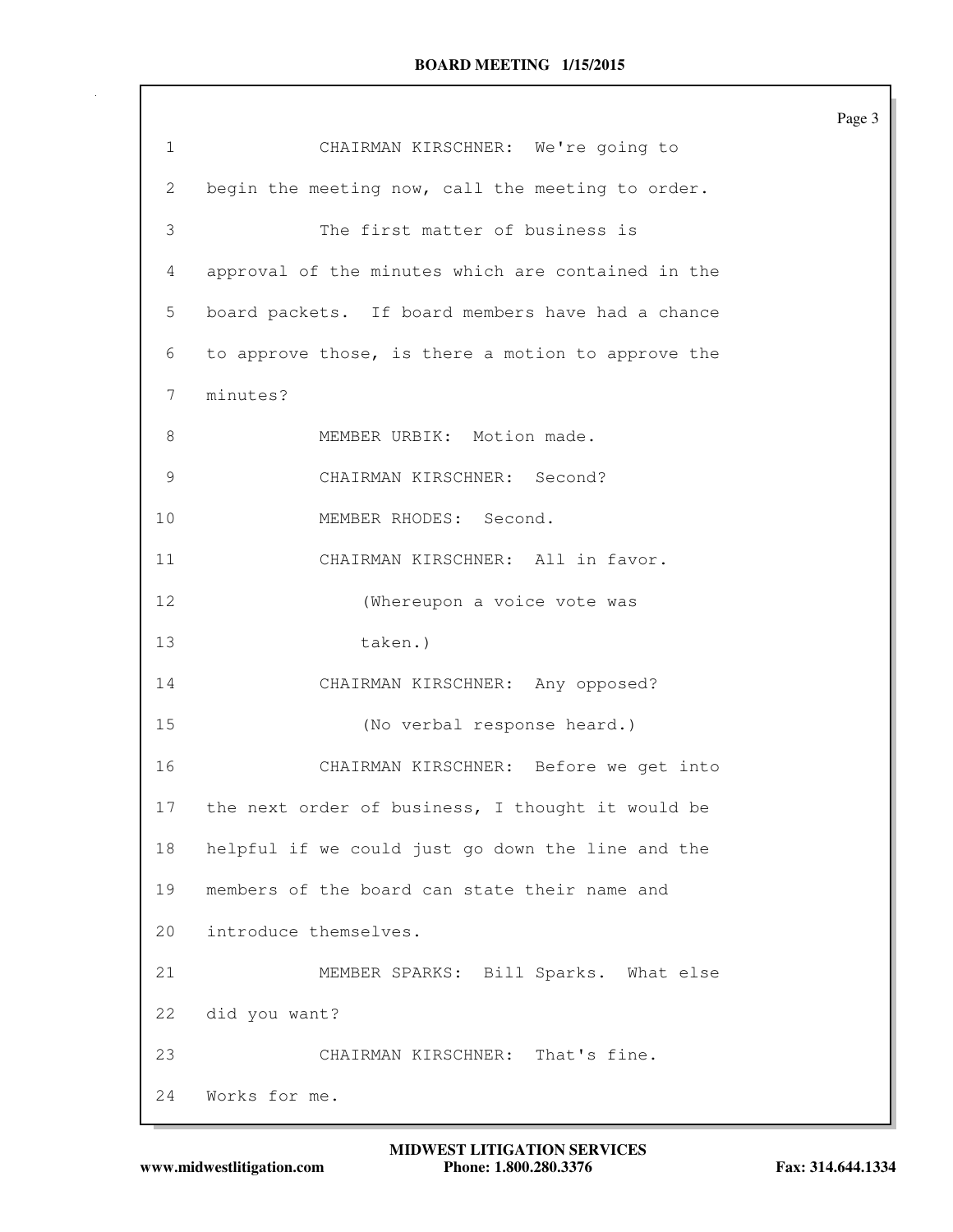| 1            | MEMBER SCHWABE: Dan Schwabe.                        |
|--------------|-----------------------------------------------------|
| $\mathbf{2}$ | MEMBER RHODES: Linda Rhodes, one of                 |
| 3            | the public members.                                 |
| 4            | CHAIRMAN KIRSCHNER: Dan Kirschner.                  |
| 5            | MEMBER SMITH: Dennis Smith.<br>I'm a                |
| 6            | public member also.                                 |
| 7            | MEMBER URBIK: Tony Urbik. I'm the                   |
| 8            | insurance representative.                           |
| 9            | MEMBER MAZZENGA: Angelo Mazzenga,                   |
| 10           | engineer.                                           |
| 11           | CHAIRMAN KIRSCHNER: In the past, a                  |
| 12           | number of years ago, as many of you recall, the     |
| 13           | January meetings were divided over two days.<br>The |
| 14           | last couple years we've kind of consolidated and    |
| 15           | brought together that process.                      |
| 16           | So the next order of business on the                |
| $17-$        | agenda today is the public comment and questions    |
| 18           | section. It's a small enough room and we don't      |
| 19           | have microphones, so if there is anyone that has a  |
| 20           | question from the upcoming season or any permitting |
| 21           | processes for Ryan, if you want to kind of step up  |
| 22           | in the middle aisle there.                          |
| 23           | Anybody with comments want to step up?              |
| 24           | We can take those at this time.                     |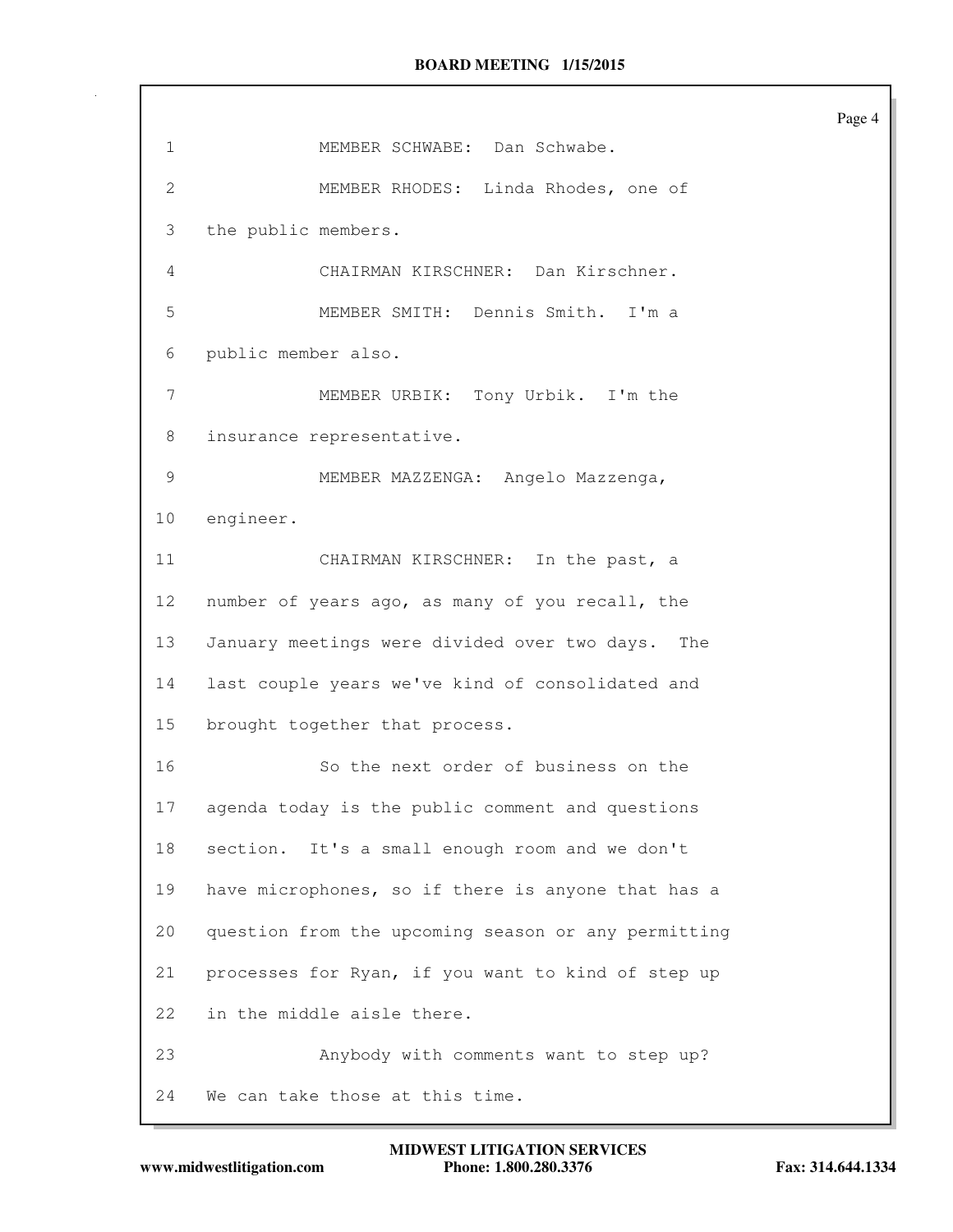| $\mathbf{1}$   | MS. VAUGHN: Can we get a copy of the               |
|----------------|----------------------------------------------------|
| $\overline{2}$ | minutes from the last meeting? Is there one        |
| 3              | available now that you've approved them?           |
| 4              | MR. CULTON: Yeah, we could probably                |
| 5              | give you a copy.                                   |
| 6              | MEMBER URBIK: I have them.                         |
| 7              | MEMBER RHODES: And since we don't                  |
| 8              | usually have copies, can I state that they're --   |
| 9              | just for everybody's information, they are -- are  |
| 10             | they -- they are available online?                 |
| 11             | MEMBER URBIK: I believe they will be.              |
| 12             | MEMBER RHODES: They will be.                       |
| 13             | MEMBER URBIK: After we approve them.               |
| 14             | MEMBER RHODES: Gotcha. So they will                |
| 15             | be available online.                               |
| 16             | CHAIRMAN KIRSCHNER: One thing I just               |
| 17             | always mention with each meeting, there is a court |
| 18             | reporter present. The court reporter can only take |
| 19             | down one person talking at a time. She can't take  |
| 20             | down huh-uhs and uh-huhs. So anybody who wishes to |
| 21             | speak, obviously wait to be recognized and try not |
| 22             | to talk over people. And with respect to board     |
| 23             | members as well, just kind of keep conversations   |
| 24             | verbal with words as opposed to uh-huhs so the     |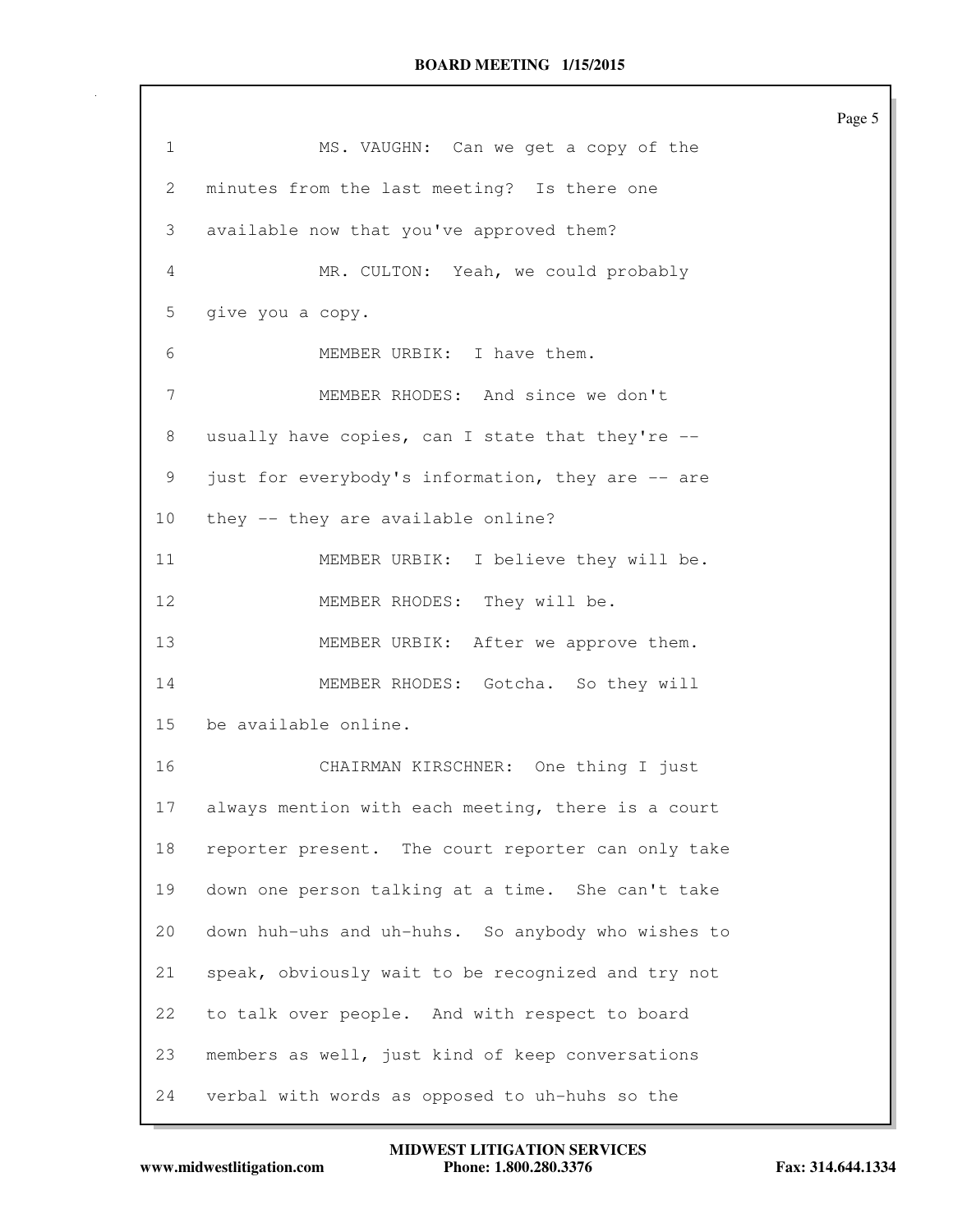Page 6 1 court reporter can take it down. 2 DIRECTOR COSTIGAN: Dan? 3 CHAIRMAN KIRSCHNER: Yes. 4 DIRECTOR COSTIGAN: If it just can be 5 recorded that I'm here, too, along with Ron Willis, 6 our department counsel. We're in Chicago. 7 CHAIRMAN KIRSCHNER: We did the 8 introductions. You didn't speak up. 9 DIRECTOR COSTIGAN: I know. I kind of 10 missed that. Sorry. 11 CHAIRMAN KIRSCHNER: Any members of the 12 public wish to pose questions or comments to the 13 board at this time? 14 MR. PUSEY: I got a question. Why did 15 you decide -- 16 CHAIRMAN KIRSCHNER: Do me a favor and 17 can you just introduce yourself just by name? 18 MR. PUSEY: Don Pusey, CDAC Amusements. 19 I just wondered why you moved the 20 meeting up so early in the day. It makes it a 21 little tough for some of us to get here. We've got 22 people here from Chicago and Peoria. I don't know 23 if you can check into the hotel this early. 24 Consequently, I was surprised when I heard from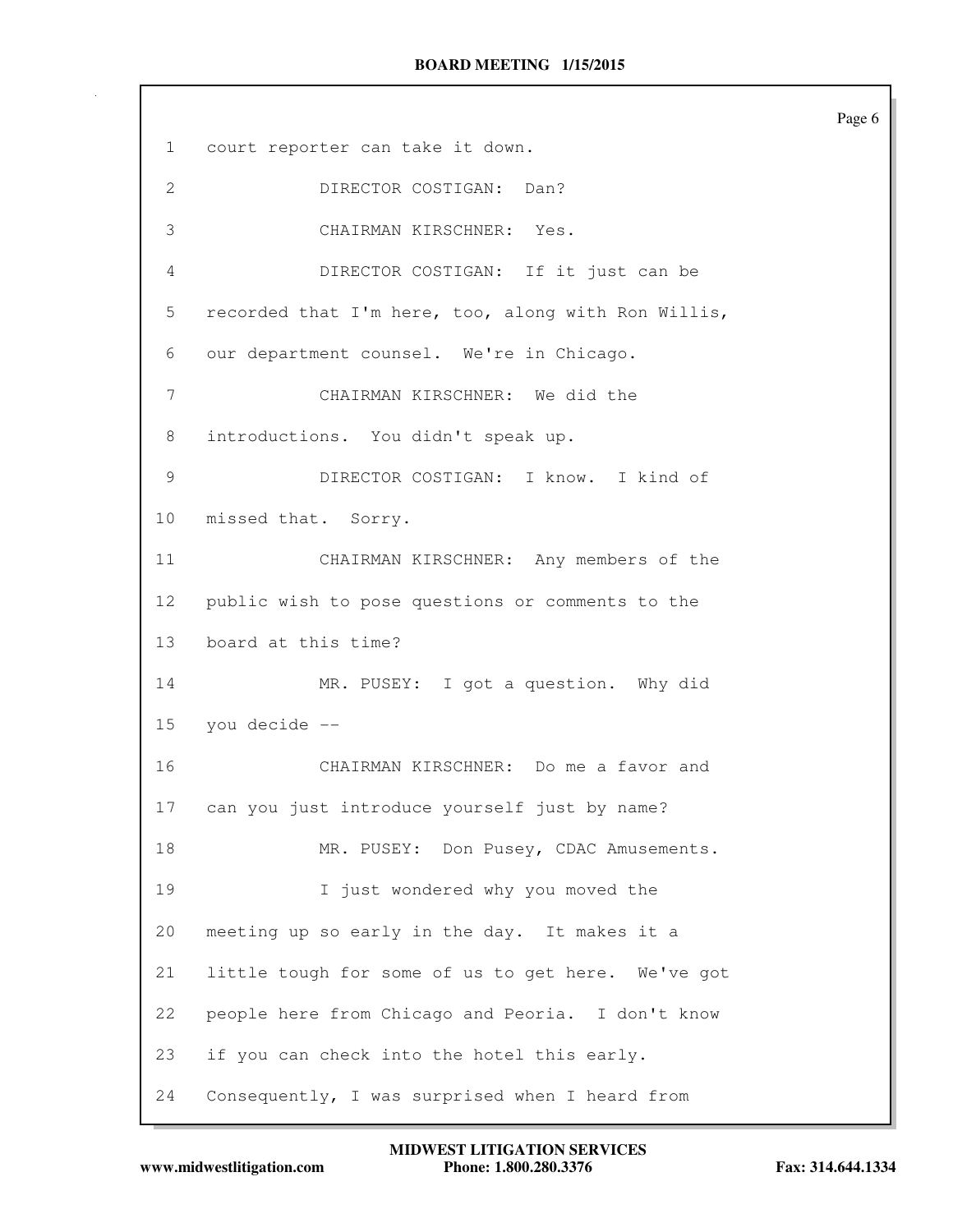| $\mathbf{1}$ | Matt that it was going to be 1:00. Is there any     |
|--------------|-----------------------------------------------------|
| 2            | particular reason for that?                         |
| 3            | CHAIRMAN KIRSCHNER: You know, I think               |
| 4            | there are any number of reasons. There wasn't any   |
| 5            | one specific reason. There are a number of people   |
| 6            | on the board from Chicago who came down as well. I  |
| 7            | think part of it is in terms of saving costs for    |
| 8            | the state. And when we have evening meetings, then  |
| 9            | that requires a hotel stay for each of the board    |
| 10           | members. This way we're saving the state over a     |
| 11           | thousand dollars by moving it up a couple hours to  |
| 12           | give people the time to then drive back.            |
| 13           | MR. WILLIAMS: Dave Williams.                        |
| 14           | I have a question about -- it's been a              |
| 15           | 25-year tradition, maybe longer -- I don't know how |
| 16           | long the board's been in force here, but it's been  |
| 17           | probably approximately that long. That meeting's    |
| 18           | always been held at 5 or 6:00 in the evening on     |
| 19           | Thursday night. Everybody makes their schedule      |
| 20           | according to that. Don't you think it would be a    |
| 21           | little more proper to give people a little more     |
| 22           | notification than three days? Some of us found out  |
| 23           | at 9:00 this morning for the first time that this   |
| 24           | meeting had been changed to 1:00. That's not being  |

www.midwestlitigation.com Phone: 1.800.280.3376 Fax: 314.644.1334 **MIDWEST LITIGATION SERVICES**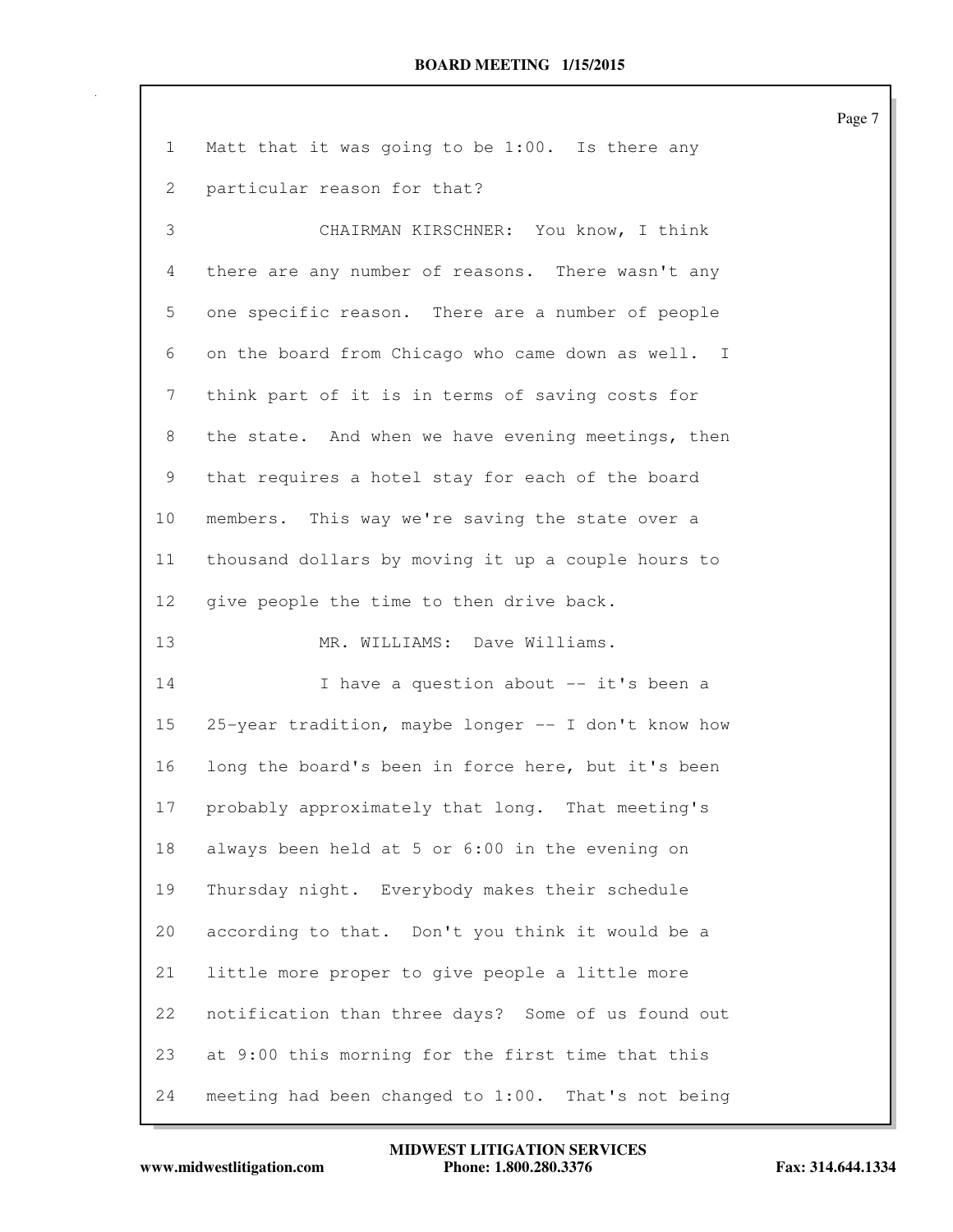|                 |                                                     | Page 8 |
|-----------------|-----------------------------------------------------|--------|
| $\mathbf{1}$    | very active with the people who actually serve --   |        |
| 2               | that you're serving. Without the people sitting     |        |
| 3               | out here in these seats, we don't need a board. So  |        |
| 4               | I would think you would take into account the       |        |
| 5               | people who have to travel, many of them way farther |        |
| 6               | than you came from Chicago, and to get back, that   |        |
| 7               | you should take into account.                       |        |
| 8               | At least, if you're going to make a                 |        |
| 9               | change like that, give people enough notice so they |        |
| 10              | can make those changes. There's people who aren't   |        |
| 11              | here that would like to be here. You affect their   |        |
| 12 <sup>°</sup> | livelihood. You affect their lives with decisions   |        |
| 13              | you make. But if you make it where they can't get   |        |
| 14              | here on that kind of short notice, that's being     |        |
| 15              | very insensitive to the group.                      |        |
| 16              | MEMBER SMITH: This is published in the              |        |
| 17              | paper, this meeting is.                             |        |
| 18              | MR. WILLIAMS: What paper?                           |        |
| 19              | MEMBER SMITH: Whatever paper the state              |        |
| 20              | uses to notify.                                     |        |
| 21              | MR. CULTON: We have to publish if                   |        |
| 22              | there's like a public hearing on an act. I mean,    |        |
| 23              | that's a statewide statute. But the meeting notice  |        |
| 24              | for the public meetings goes -- it was posted in    |        |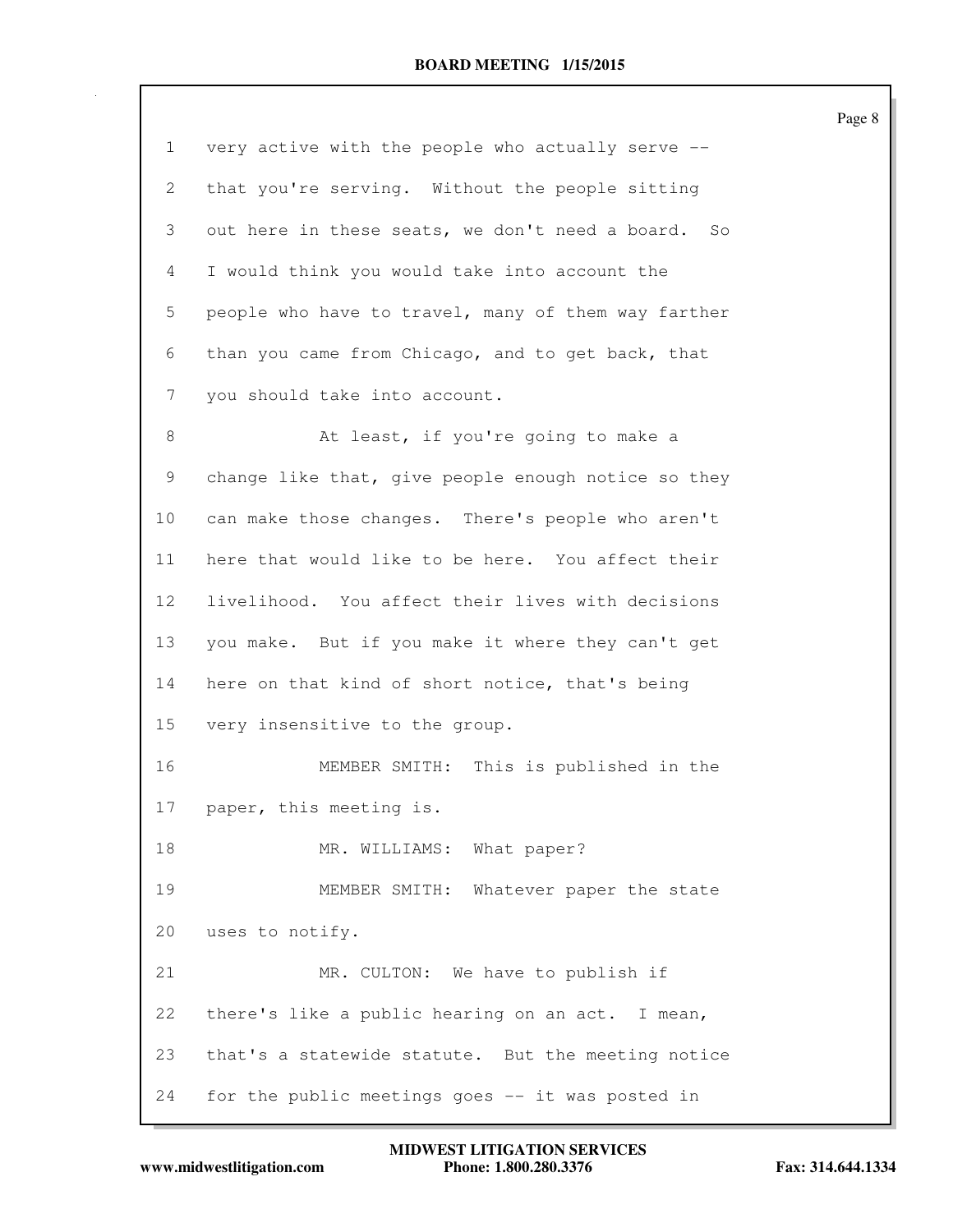|              |                                                     | Page 9 |
|--------------|-----------------------------------------------------|--------|
| $\mathbf{1}$ | physical form at two of the offices and then it was |        |
| 2            | -- the actual meeting notice was posted up on the   |        |
| 3            | website. I'm not for sure, but I think it was       |        |
| 4            | about a week -- a couple weeks ago.                 |        |
| 5            | MR. WILLIAMS: But if you're going to                |        |
| 6            | make that major change to something that's been     |        |
| 7            | happening for 25 years, I think we deserve more     |        |
| 8            | than a week's notice to make a decision like that.  |        |
| 9            | That's being very insensitive to this group.        |        |
| 10           | CHAIRMAN KIRSCHNER: Thank you for                   |        |
| 11           | coming. We'll take that under advisement. Thank     |        |
| 12           | you.                                                |        |
| 13           | MS. VAUGHN: I think maybe next year --              |        |
| 14           | CHAIRMAN KIRSCHNER: Can you wait to be              |        |
| 15           | recognized first?                                   |        |
| 16           | MS. VAUGHN: I'm sorry.                              |        |
| 17           | CHAIRMAN KIRSCHNER: Can you state your              |        |
| 18           | name for the court reporter?                        |        |
| 19           | MS. VAUGHN: Yeah, Margaret Vaughn.                  |        |
| 20           | Now, in the past, not only did they                 |        |
| 21           | have the meeting later in the day, but then they    |        |
| 22           | would have a public meeting on Friday mornings, so  |        |
| 23           | there was actually two meetings. And the reason     |        |
| 24           | they did that is because this conference doesn't    |        |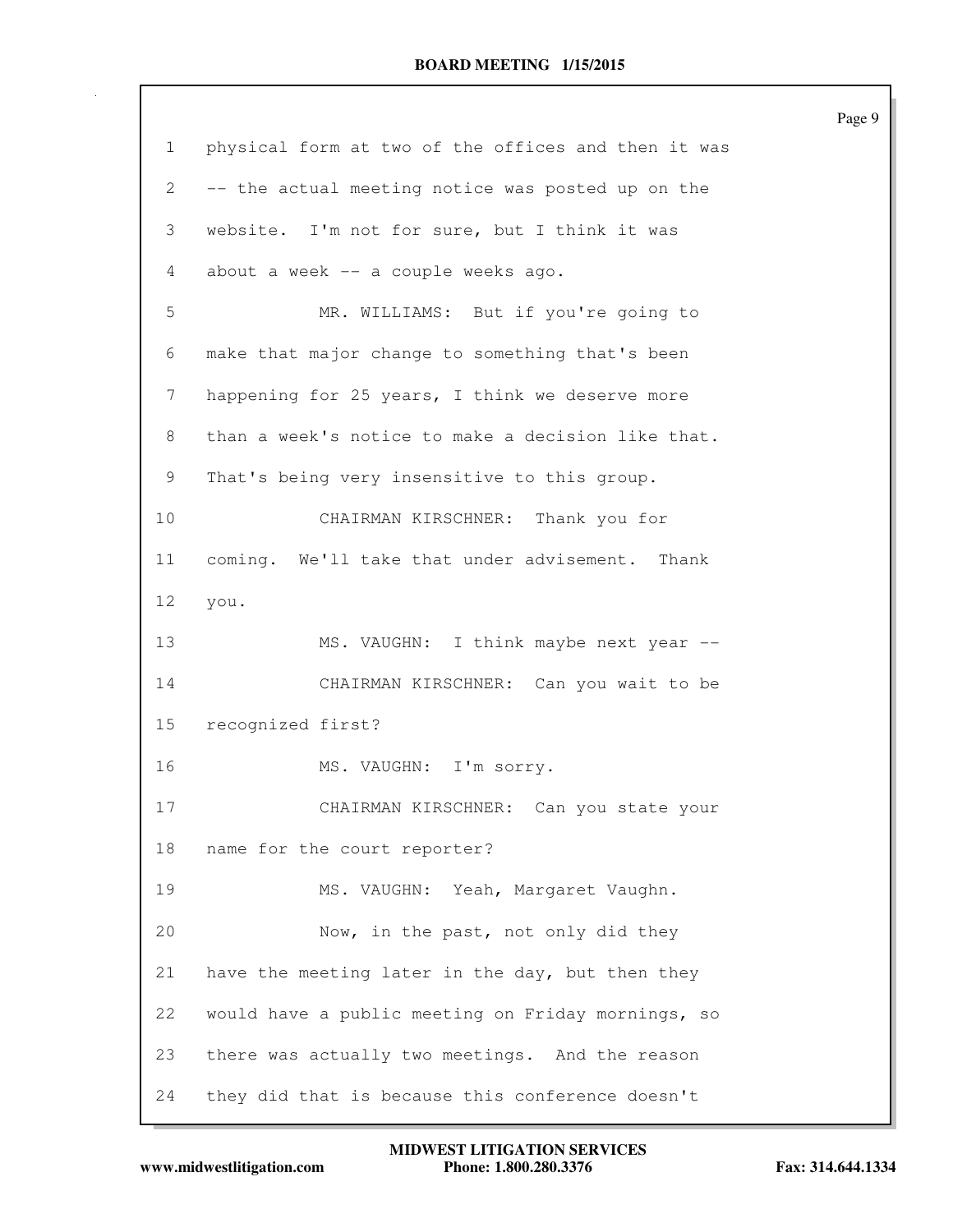1 really start officially until tomorrow and a lot of 2 the folks actually were flying in from other states 3 this afternoon thinking it was going to be this 4 evening. And then when the meeting got changed 5 with seven days notice, they didn't have a chance 6 to rearrange their flight. 7 What might be better next year is if 8 you're trying to, you know, do it with your travel 9 schedule is maybe have it Friday morning, like late 10 morning, maybe 10:00 in the morning to give you 11 guys a chance to drive down from Chicago. These 12 folks -- it wouldn't interfere -- you know, they 13 could still come to their convention. I think it 14 would be better attendance for both parties. You 15 guys could still come down from Chicago and go back 16 the same day. The carnival people could still come 17 to town and, you know, they wouldn't have to come a 18 day and a half early, and I think it might be more 19 productive for everyone. 20 CHAIRMAN KIRSCHNER: I mean, any 21 feedback you want in terms of scheduling -- this is 22 certainly thinking that it would be easier for 23 people coming down and going back not to have to 24 put the cost on the state.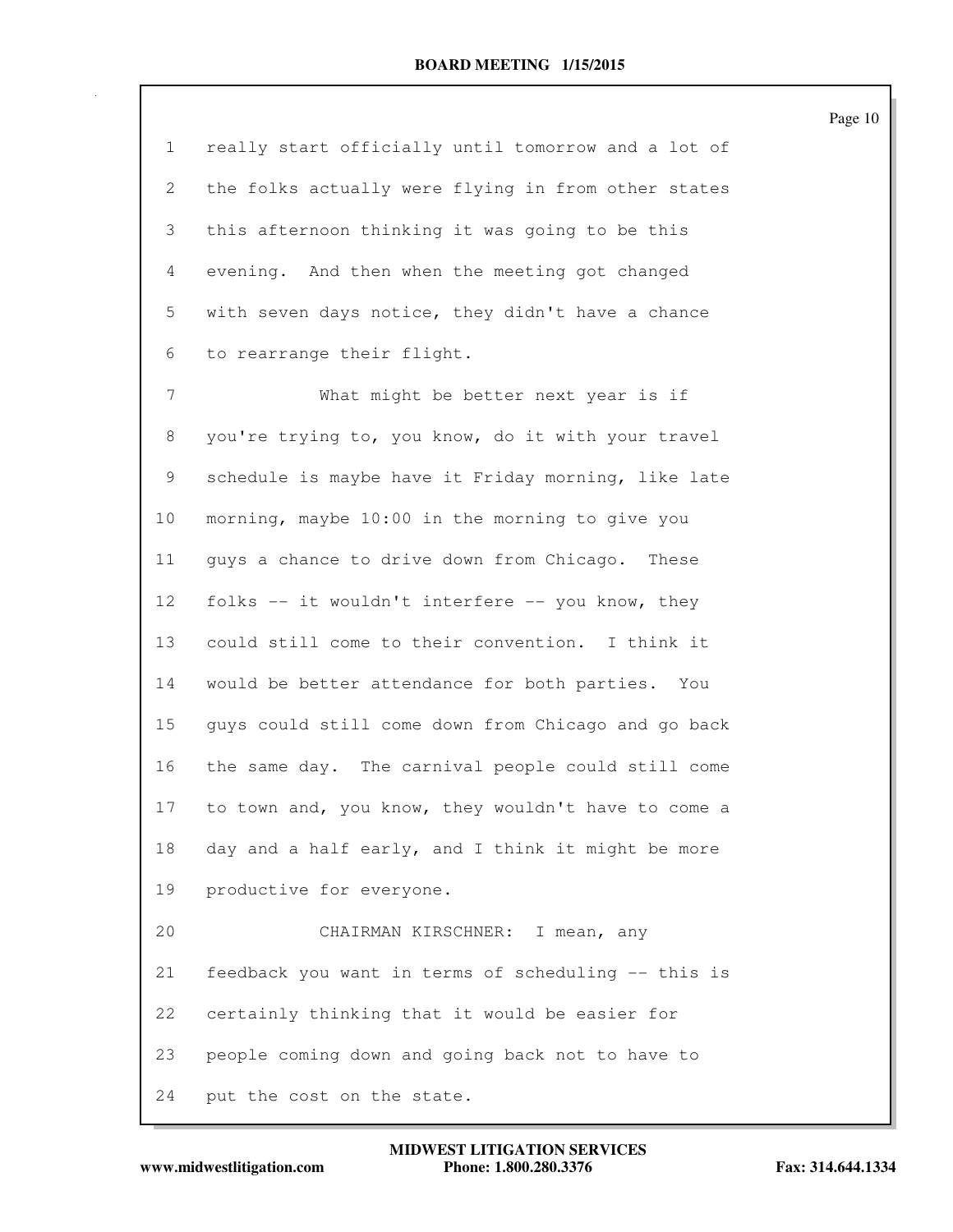Page 11 1 MS. VAUGHN: The only reason they do it 2 here is because it's in conjunction with the 3 convention. 4 CHAIRMAN KIRSCHNER: I understand. 5 That's why we're here today. 6 MS. VAUGHN: Right. So, I mean, 7 otherwise -- 8 CHAIRMAN KIRSCHNER: The notice was 9 given in accordance to the statute. But I 10 understand your concerns and we'll take that under 11 advisement in terms of scheduling for next year. 12 MEMBER RHODES: I especially appreciate 13 the feedback about advance notice. I can't think 14 of a downside for making sure the notice is longer. 15 MEMBER SULLIVAN: I would also suggest 16 that notice is given to the Fair Board 17 organization, because in the paperwork they sent 18 out the meeting is at 6:00 tonight. 19 MR. CULTON: Well, the only thing I 20 would add is I think the Fair Board helped with the 21 scheduling of this meeting room and so they would 22 know what time the -- they would have known what 23 time the meeting was. 24 MEMBER SULLIVAN: When was that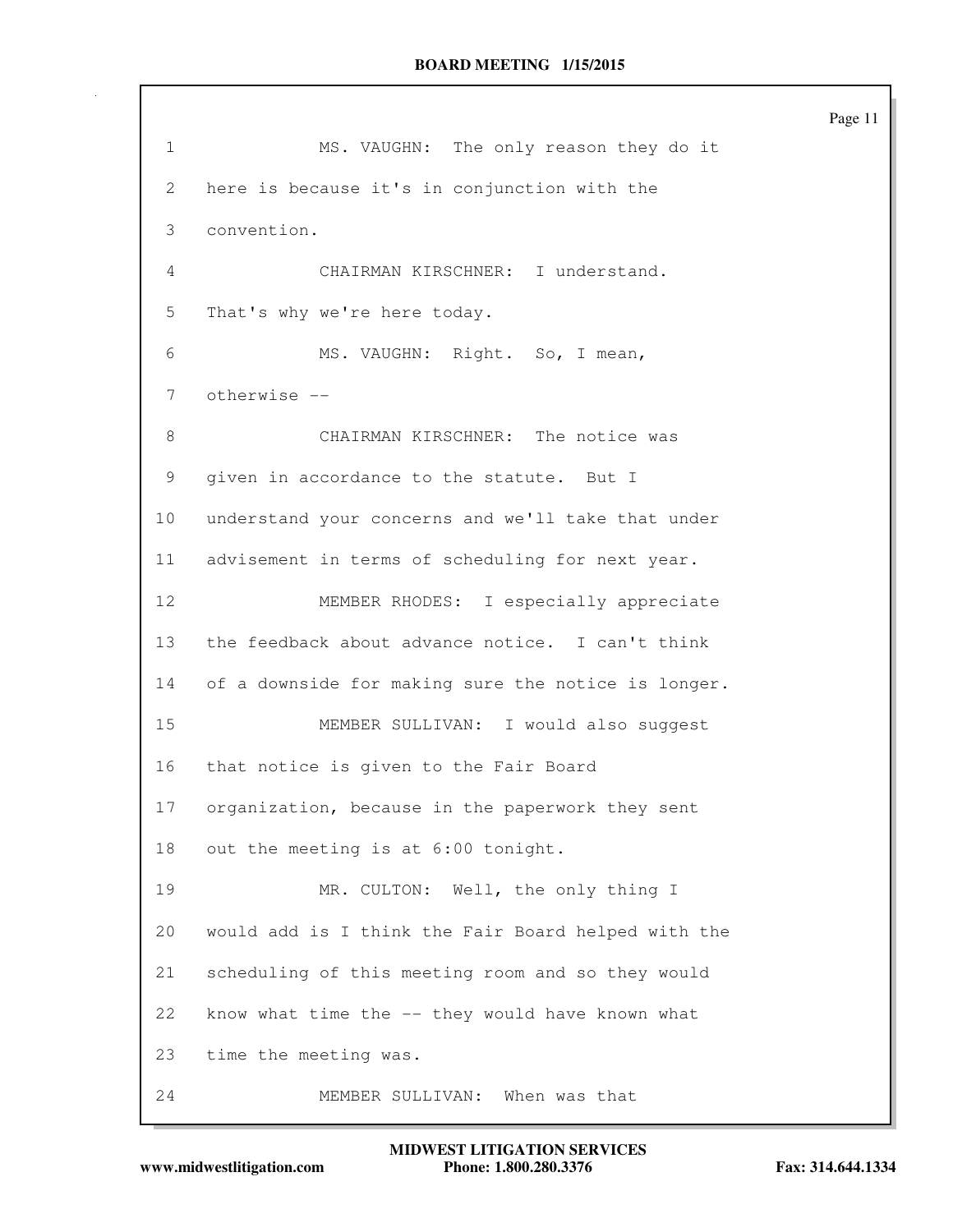Page 12 1 decided, though? 2 MR. CULTON: When was --3 MEMBER SULLIVAN: I mean, what I'm 4 saying is the material they send out may be already 5 up and ready before that. I don't know. 6 MR. CULTON: Maybe it was a typo on 7 their end. I'm not for sure. But I think when we 8 spoke with Bill to set the meeting up, he had the 9 meeting times. 10 CHAIRMAN KIRSCHNER: Yeah. In fact, 11 long before the materials go out to the board, Ryan 12 circulated an e-mail to all the board members 13 advising them of the date of this meeting and time 14 of this meeting, making sure we'd have a quorum. I 15 understand that there was not enough time for some 16 people who may anticipate -- 17 MR. WILLIAMS: We need to know that 18 months in advance. 19 CHAIRMAN KIRSCHNER: Excuse me. Can 20 you wait just a moment, please? 21 The date and time had been known to 22 individual board members, including carnival 23 industry representatives, for longer than a week. 24 Any other public comments?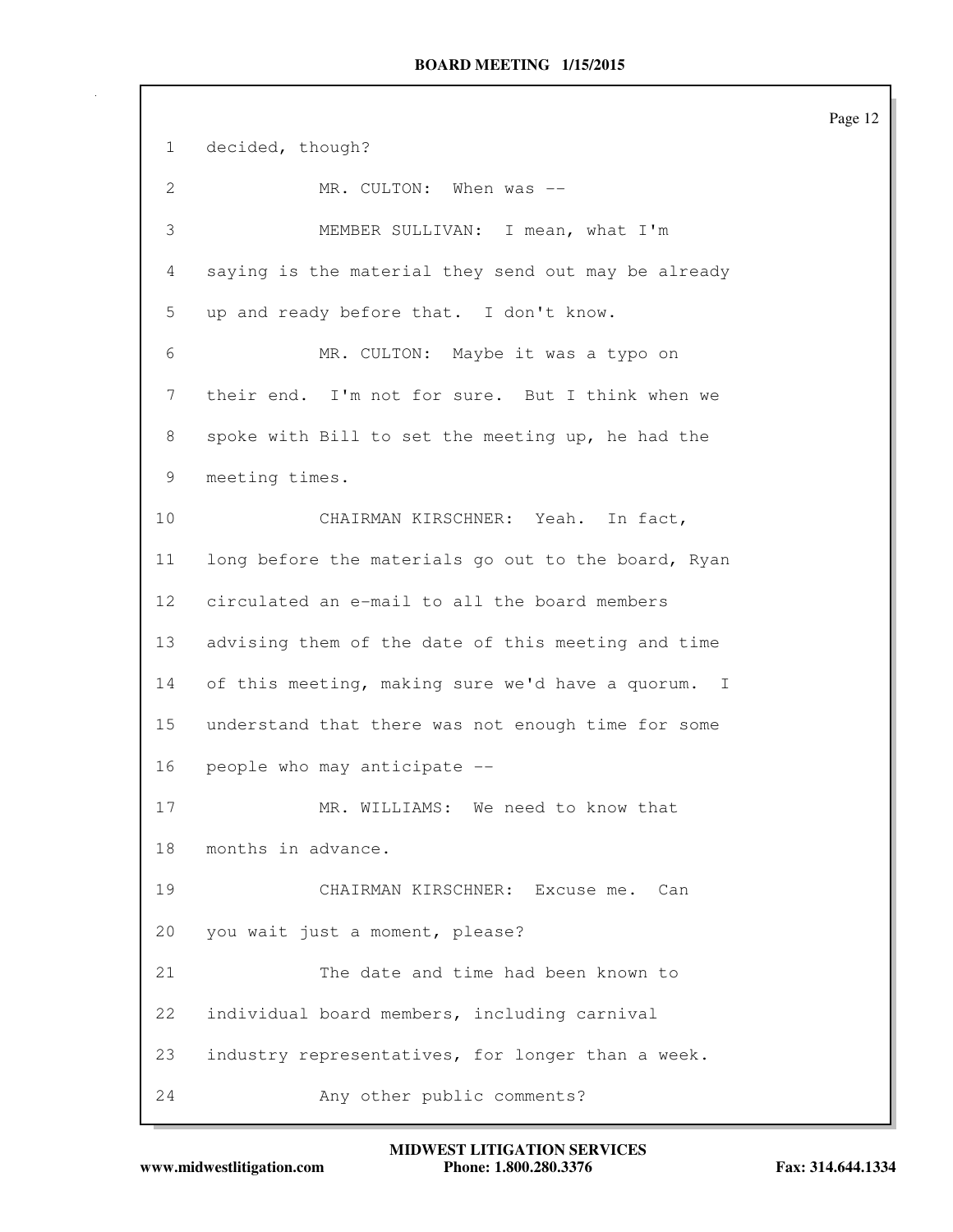|                   |                                                     | Page 13 |
|-------------------|-----------------------------------------------------|---------|
| $\mathbf{1}$      | I'm sorry. I didn't mean to cut you                 |         |
| 2                 | off. I just wanted to finish my statement. Is       |         |
| 3                 | there anything else you want to say?                |         |
| 4                 | MR. WILLIAMS: No.                                   |         |
| 5                 | CHAIRMAN KIRSCHNER: Thank you.                      |         |
| 6                 | MR. JOHNSON: Bill Johnson.                          |         |
| 7                 | Can you go over some of the new rules               |         |
| 8                 | for this year that you may vote on tomorrow or some |         |
| 9                 | of the new rules that you talked about?             |         |
| 10                | CHAIRMAN KIRSCHNER: There's no meeting              |         |
| 11                | tomorrow. Everything is consolidated.               |         |
| $12 \overline{ }$ | MR. JOHNSON: Later today. I'm sorry.                |         |
| 13                | Later today, at the board meeting. If you can go    |         |
| 14                | over some of the new rules. I'm looking at Section  |         |
| 15                | 6000.100 and I just need some clarification on      |         |
| 16                | that. I'm not sure if -- it says carnival and       |         |
| 17                | fair, so I'm not sure if you're including that all  |         |
| 18                | the fairs have to basically do what we're doing as  |         |
| 19                | far as the police check and all of that, that       |         |
| 20                | you're going to be responsible for making sure the  |         |
| 21                | fairs -- the way that this bill -- I mean, maybe    |         |
| 22                | I'm wrong.                                          |         |
| 23                | CHAIRMAN KIRSCHNER: Can I break that                |         |
| 24                | down into two parts for you? In terms of new rules  |         |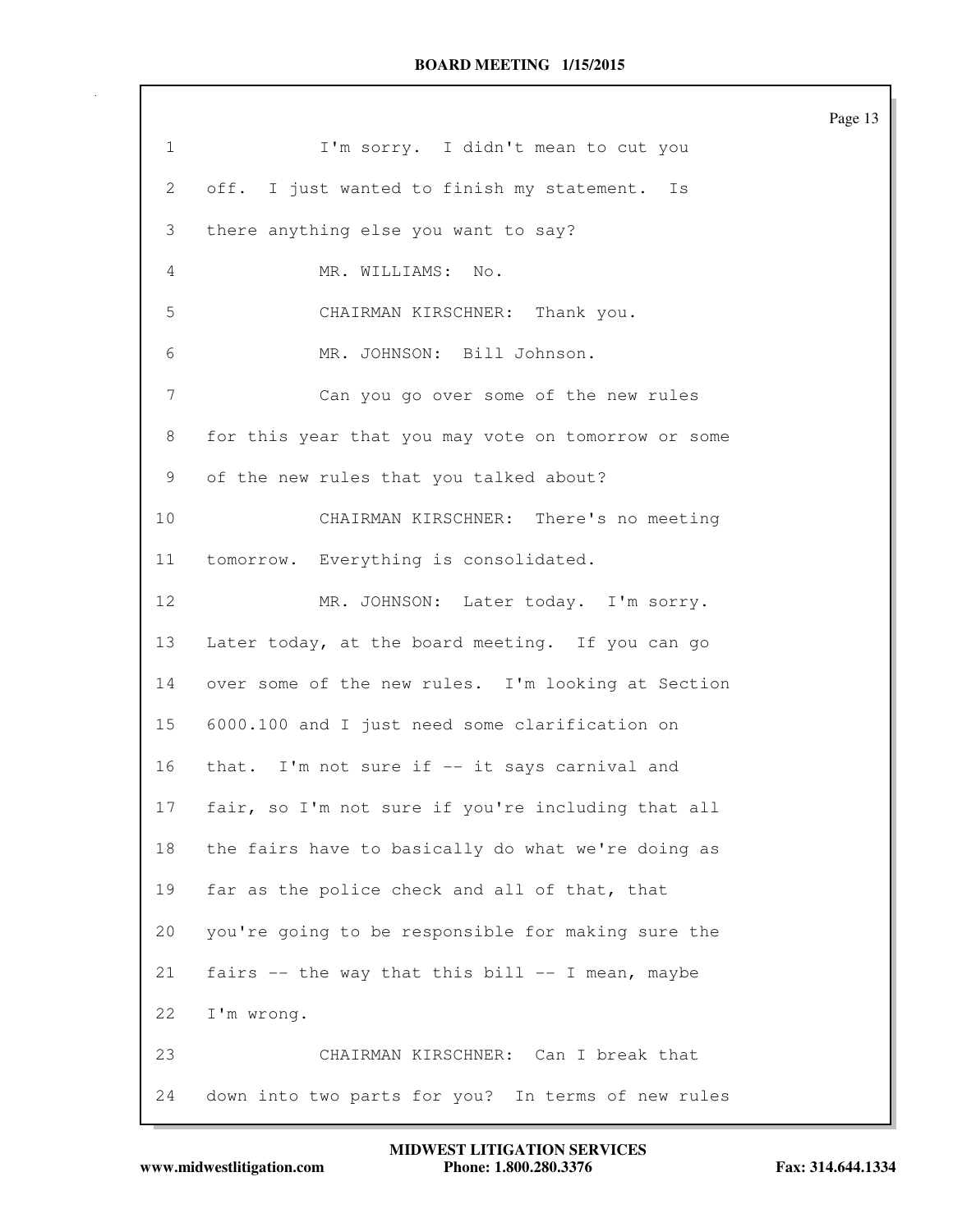Page 14 1 I'm going to direct you to Ryan. 2 MR. JOHNSON: Okay. But can you read 3 over what the new rules may be so we can -- 4 CHAIRMAN KIRSCHNER: You're talking 5 about ones that have already been implemented. 6 MR. JOHNSON: Well, something they're 7 going to propose because -- 8 MS. VAUGHN: No, this was adopted back 9 in August. 10 MR. JOHNSON: This was adopted back in 11 August, but aren't we supposed to discuss any -- 12 any new rules that you have, don't you talk at an 13 open meeting about that and we discuss that? Am I 14 wrong? 15 CHAIRMAN KIRSCHNER: Are you talking 16 about pending decisions about rules which aren't in 17 place or are you -- 18 MR. JOHNSON: I'm just -- there's two 19 parts to my theory, too, as far as new rules that 20 may go into effect or new rules that went into 21 effect that aren't we supposed to discuss them at 22 the open meeting? Aren't you supposed to discuss 23 any new rules at an open meeting so you can have 24 discussion from us? Or am I wrong on that?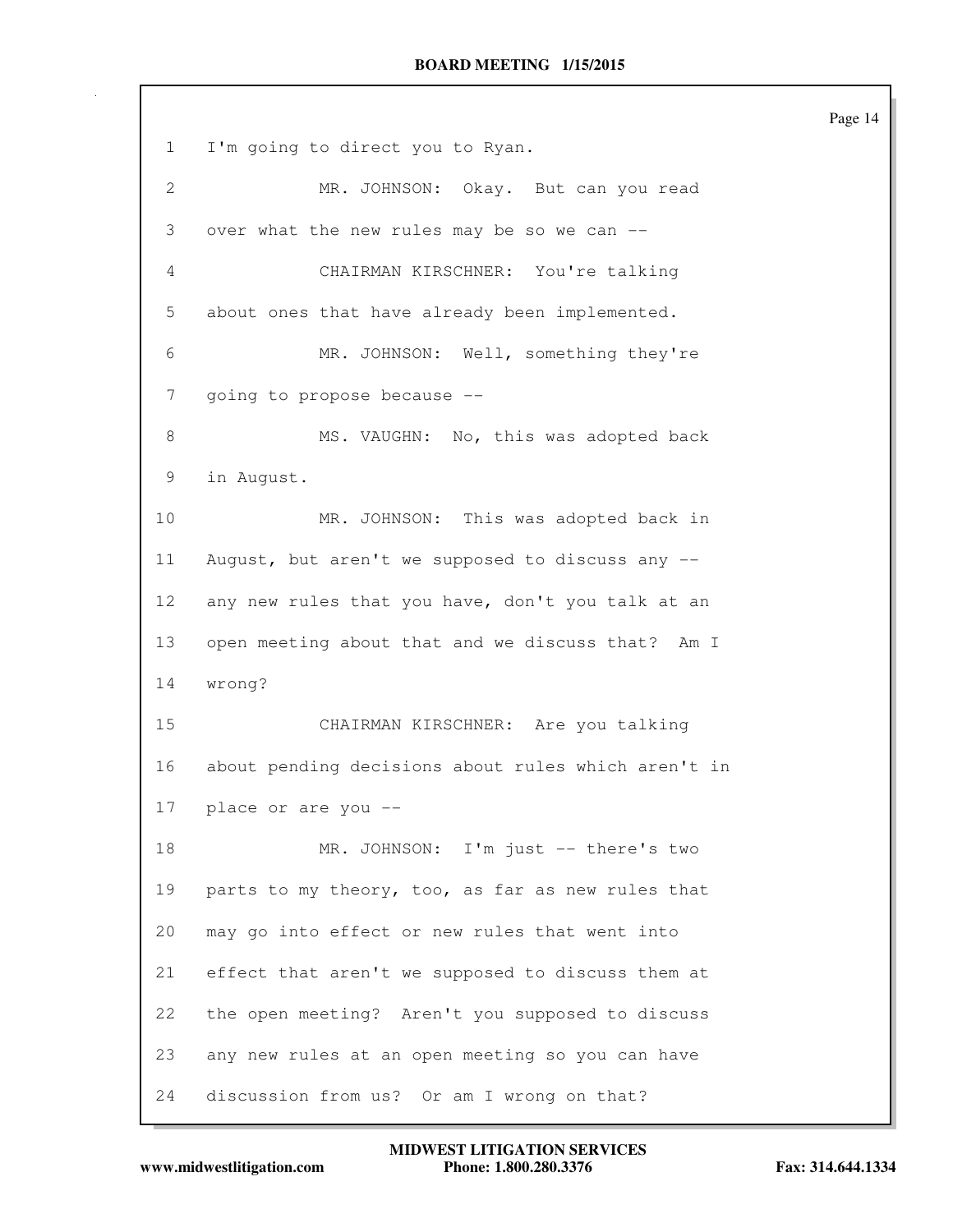| $\mathbf 1$     | CHAIRMAN KIRSCHNER: I'm not sure which              |
|-----------------|-----------------------------------------------------|
| $\overline{2}$  | specific rules you're referring to.                 |
| 3               | MR. JOHNSON: I'm talking any rules.                 |
| 4               | Anything that you guys decide to change, aren't we  |
| 5               | supposed to have discussion at an open meeting?     |
| 6               | CHAIRMAN KIRSCHNER: Let me introduce                |
| $7\phantom{.}$  | one idea. And I think there's always this           |
| 8               | misconception about what this board is. We don't    |
| 9               | change anything. We're an advisory board. It is     |
| 10              | the Department of Labor and the director of the     |
| 11              | Department of Labor who conceives of or proposes    |
| 12 <sup>°</sup> | potential rules and rule changes and to bring those |
| 13              | to this board for our advice and consent. We don't  |
| 14              | change rules. We don't promulgate rules. That's     |
| 15              | the director of the Department of Labor.            |
| 16              | So that's why I'm referring you in                  |
| 17              | terms of rules that are out there in terms of if    |
| 18              | you're asking how the current rules are going to    |
| 19              | affect you and be enforced, I'm going to direct you |
| 20              | to Ryan.                                            |
| 21              | MR. JOHNSON: Okay. Can he --                        |
| 22              | CHAIRMAN KIRSCHNER: So that's why I                 |
| 23              | say if you have a specific question about a         |
| 24              | specific rule --                                    |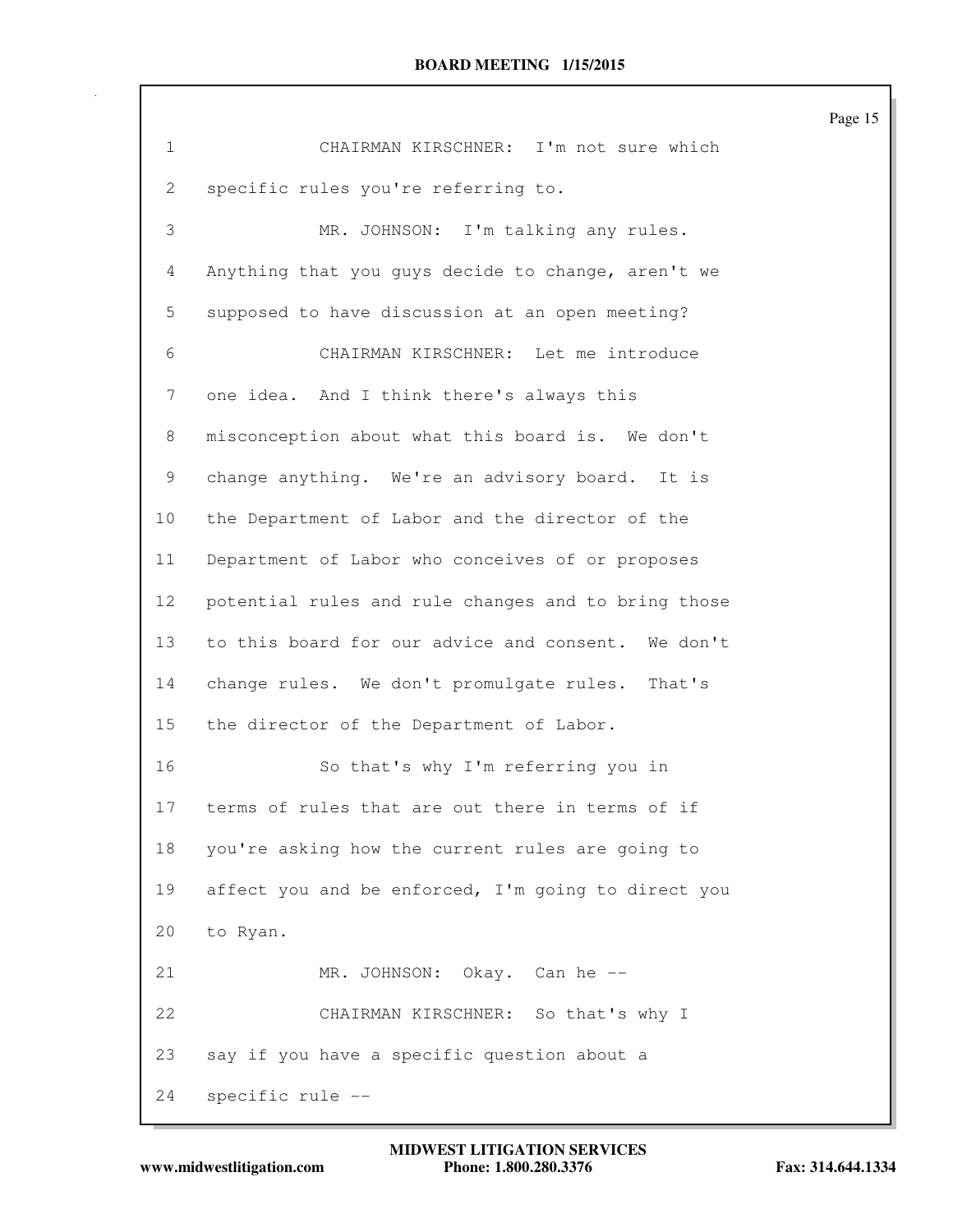| $\mathbf 1$    | MR. JOHNSON: Well, there was one rule               |
|----------------|-----------------------------------------------------|
| 2              | that -- the 6000.100 is one of the rules that I was |
| 3              | looking at and I'm trying to get where it --        |
| 4              | CHAIRMAN KIRSCHNER: For the record and              |
| 5              | for the other board members, can you tell us what   |
| 6              | the title of that rule is?                          |
| $\overline{7}$ | MR. JOHNSON: I just have one page and               |
| 8              | it says Section 6000.100, Employment of Carnival    |
| 9              | Workers, Appeals or Permit Denials. Maybe I didn't  |
| 10             | print the -- maybe I have another page here. There  |
| 11             | was something that said carnival -- there it is.    |
| 12             | No person that owns and operates a carnival or fair |
| 13             | shall employ a carnival worker who's been convicted |
| 14             | of an offense, Article 11, Criminal Code.           |
| 15             | But I'm just -- the fairs were asking               |
| 16             | me about it because it says fair on there, and I    |
| 17             | didn't -- so you're going to have to go to every    |
| 18             | fair $--$                                           |
| 19             | MR. CULTON: I think I can answer that,              |
| 20             | Bill.                                               |
| 21             | MR. JOHNSON: Okay.                                  |
| 22             | MR. CULTON: So that section that                    |
| 23             | you're talking about there, so there's three        |
| 24             | definitions in there that I think you have to look  |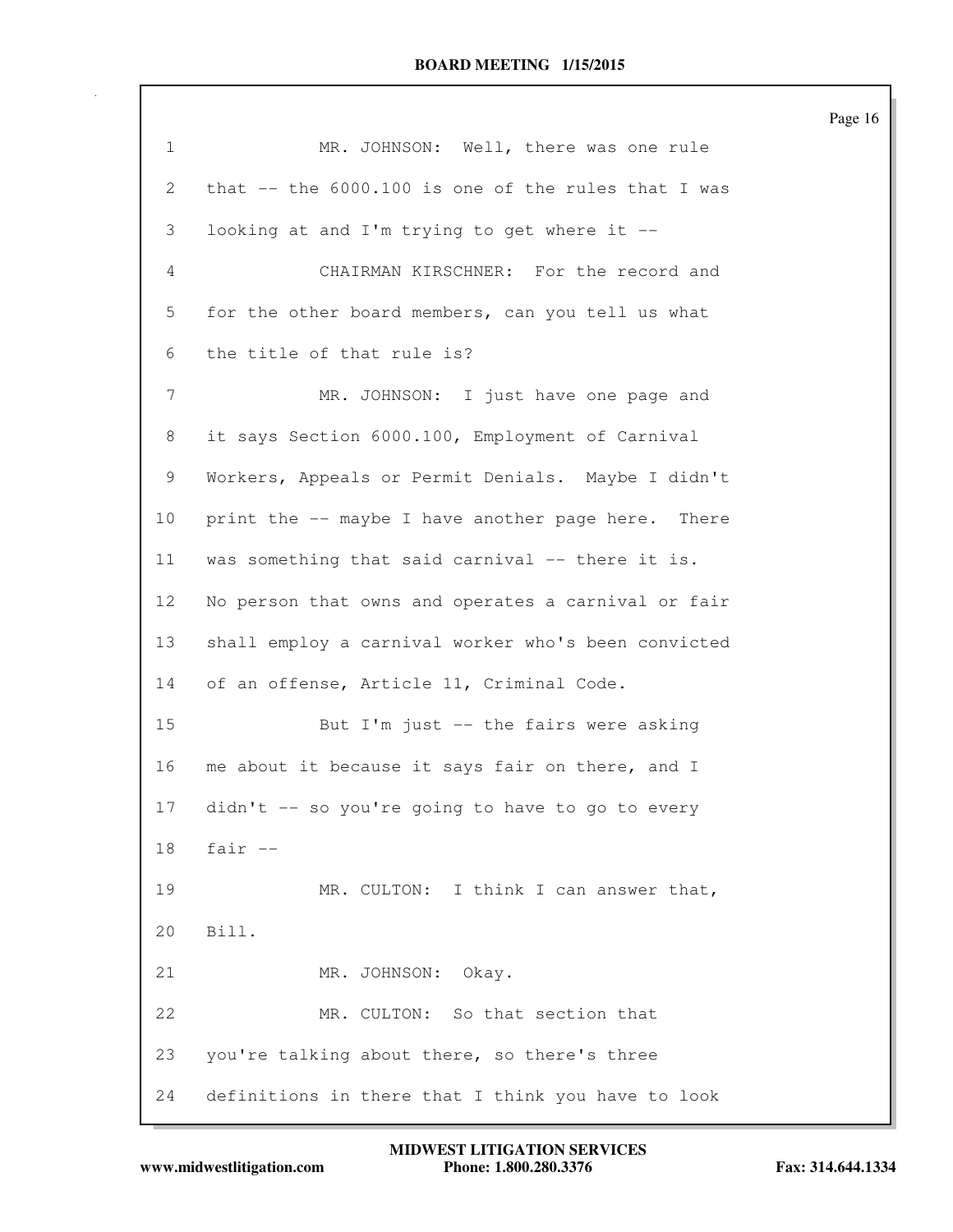|                |                                                   | Page 17 |
|----------------|---------------------------------------------------|---------|
| $\mathbf{1}$   | at. So there is carnival, fair, and carnival      |         |
| 2              | worker. So you have a carnival and you have a     |         |
| 3              | fair, and those are defined in the act. And it's  |         |
| $\overline{4}$ | usually a -- just what you think it is.           |         |
| 5              | But then there is a carnival worker.              |         |
| 6              | So a carnival worker is somebody who runs a ride, |         |
| 7              | you know, operates an amusement ride or is an     |         |
| 8              | attendant on that ride. And so it's strictly      |         |
| 9              | defined as operator.                              |         |
| 10             | MR. JOHNSON: Okay.                                |         |
| 11             | MR. CULTON: So even though you might              |         |
| 12             | own a fair and a carnival, you probably --        |         |
| 13             | DIRECTOR COSTIGAN: Ryan, let Ron --               |         |
| 14             | MR. WILLIS: It's anybody who employs a            |         |
| 15             | carnival worker. If a fair happens to operate its |         |
| 16             | own rides and they employ a carnival worker, then |         |
| 17             | they would have to go and conduct a background    |         |
| 18             | check. But it's only where you employ or use a    |         |
| 19             | carnival worker, who's a person who operates a    |         |
| 20             | ride.                                             |         |
| 21             | And it's not -- that definition was not           |         |
| 22             | an expansion. It was not a change. That's how     |         |
| 23             | it's always been.                                 |         |
| 24             | MR. CULTON: Yeah. I think that's what             |         |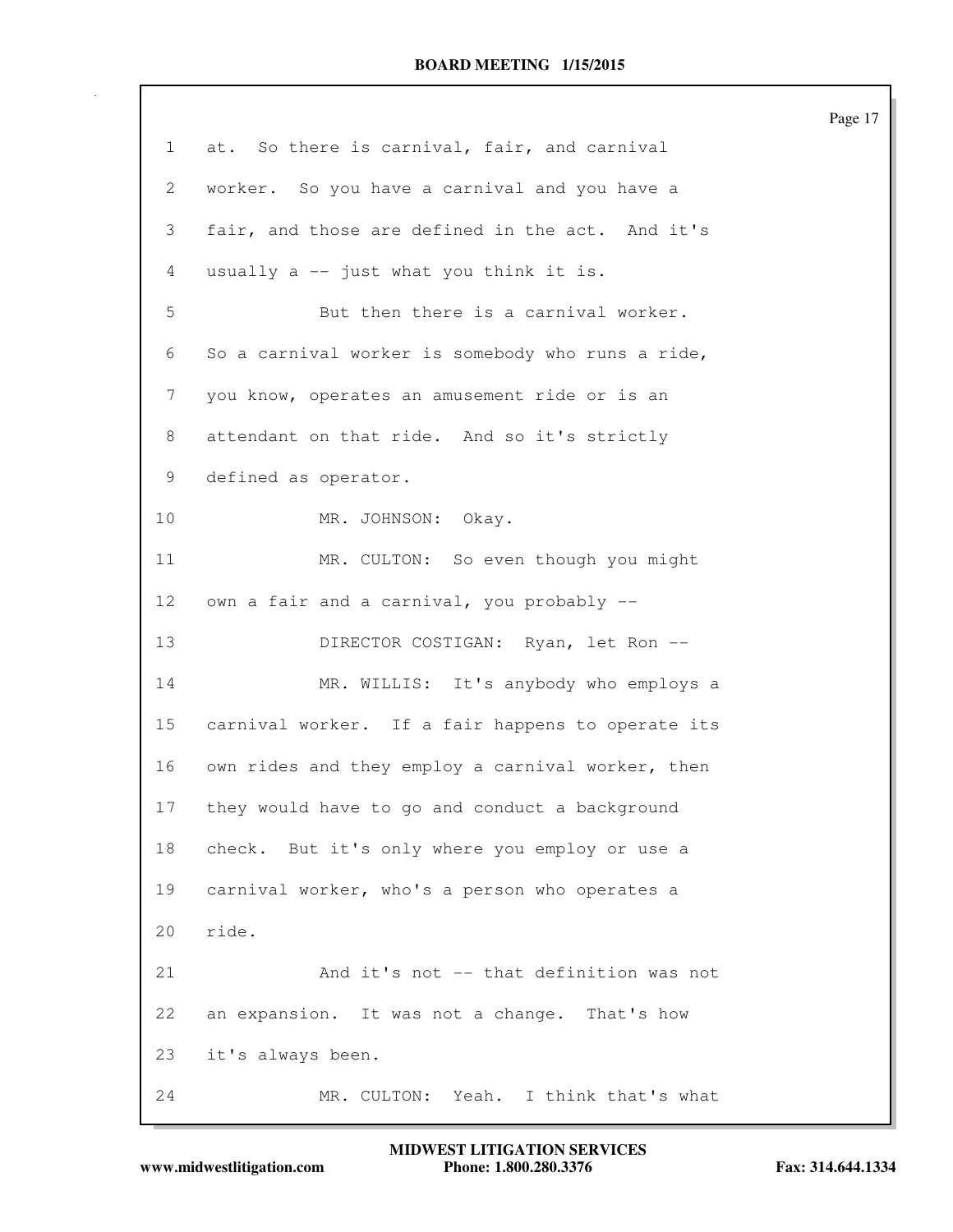1 I just said, so -- 2 MR. JOHNSON: Okay. It was 3 highlighted, so I thought that there was a change 4 that I was missing something. 5 MR. CULTON: No. 6 MR. JOHNSON: Okay. 7 MR. CULTON: No. So it --8 MS. VAUGHN: It's just codifying what's 9 in the statute. 10 MR. CULTON: Right. All that 11 statute -- 12 MR. WILLIS: If I can explain one other 13 point on the regulation, just to clarify for the 14 person who asked the question, every change -- 15 these regs that went into effect were reviewed with 16 the board. And all board meetings are open 17 meetings. So anybody can come to a -- any of the 18 carnival meetings that they so desire. And then 19 what happens is, even after they are done by the 20 board, there's a process of at least 60 days of 21 posting, then there's public comments, then it goes 22 through the whole review process by the 23 legislature, and that's only then does a rule get 24 passed. So nothing the board does or the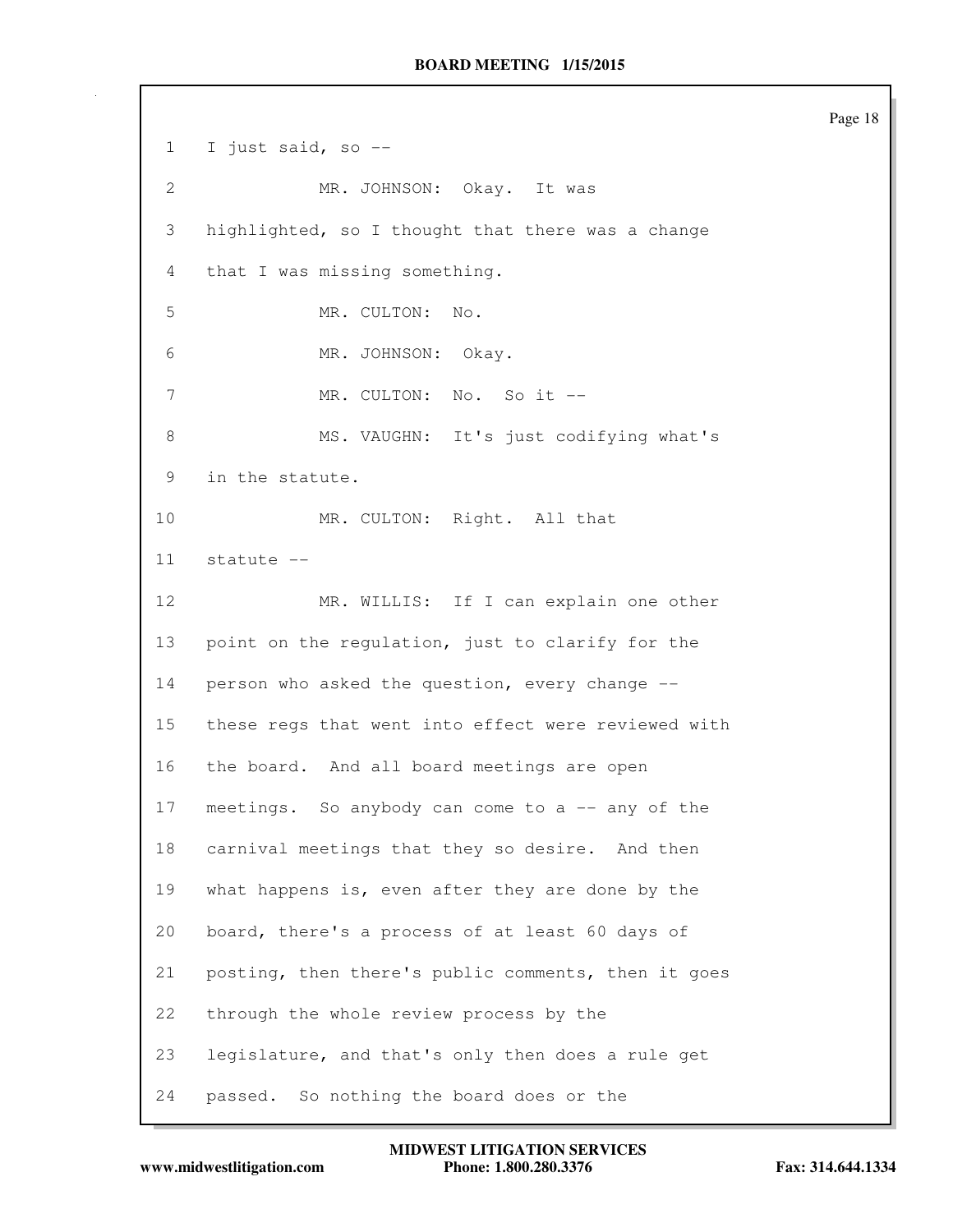|                 |                                                     | Page |
|-----------------|-----------------------------------------------------|------|
| $\mathbf{1}$    | department does without the public process going    |      |
| 2               | into effect allows a rule to go into effect.        |      |
| 3               | CHAIRMAN KIRSCHNER: Any other                       |      |
| 4               | questions or comments?                              |      |
| 5               | MS. VAUGHN: Do you know if the                      |      |
| 6               | department notified --                              |      |
| 7               | CHAIRMAN KIRSCHNER: Just for the court              |      |
| 8               | reporter, can you state your name so she knows      |      |
| 9               | who's speaking?                                     |      |
| 10              | MS. VAUGHN: Sure. Margaret Vaughn.                  |      |
| 11              | Do you know if the department -- the                |      |
| 12 <sup>°</sup> | rules were filed like back in August. Do you know   |      |
| 13              | if the department notified the board when they were |      |
| 14              | actually filed with JCAR?                           |      |
| 15              | MEMBER SULLIVAN: No, we weren't.                    |      |
| 16              | MR. CULTON: Ron, did you hear that?                 |      |
| 17              | MR. WILLIS: Can you repeat the                      |      |
| 18              | question? We're having trouble hearing.             |      |
| 19              | MS. VAUGHN: Yes. Did the department                 |      |
| 20              | -- because with JCAR you never know when it's going |      |
| 21              | to pop up. Did the department notify the carnival   |      |
| 22              | board at the time they were going to be actually    |      |
| 23              | physically filing these rules with JCAR? Because    |      |
| 24              | we don't know if they were actually identical to    |      |

19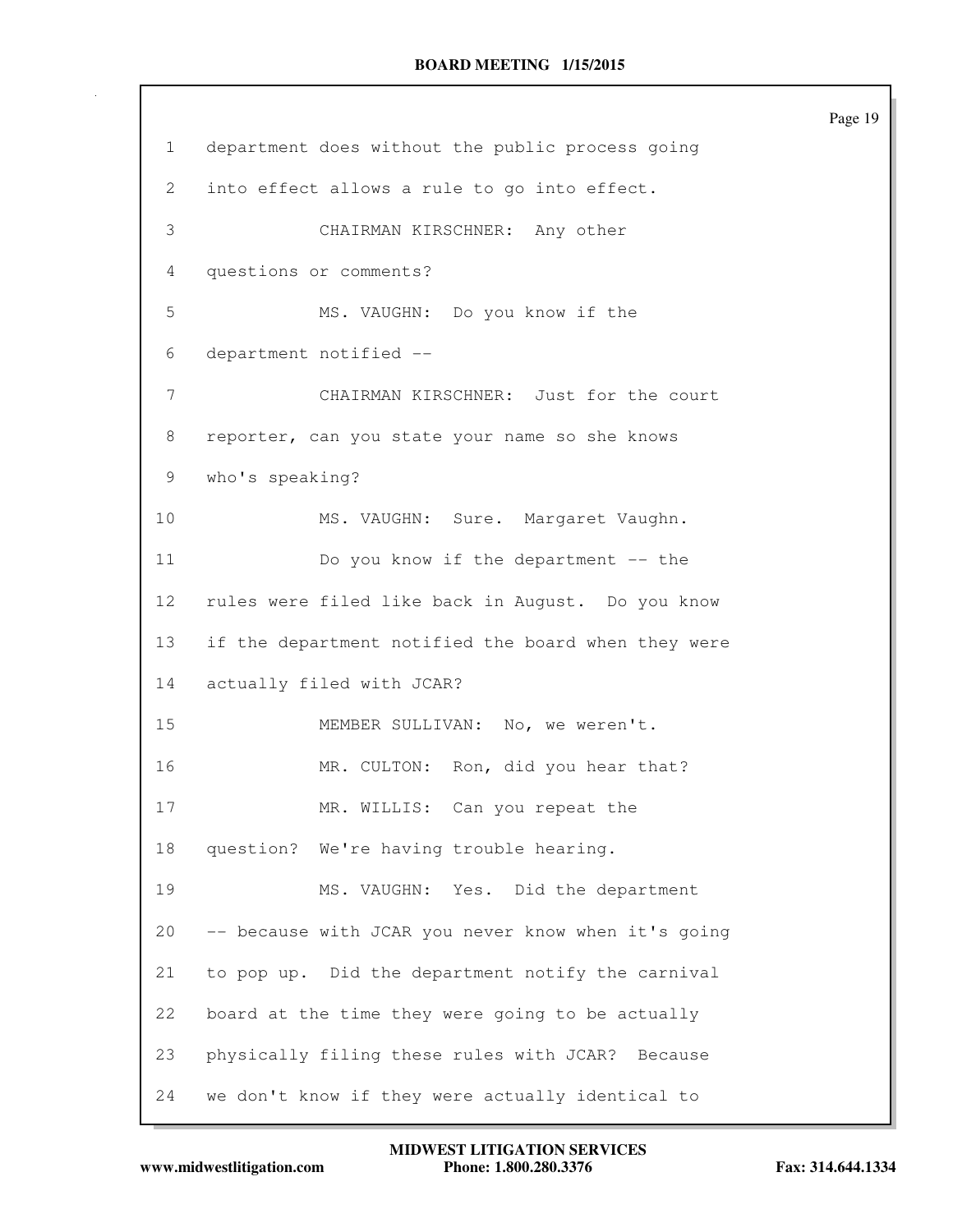| $\mathbf{1}$    | what was approved at the last meeting in January.  |
|-----------------|----------------------------------------------------|
| $\mathbf{2}$    | MR. WILLIS: What are you saying?                   |
| 3               | CHAIRMAN KIRSCHNER: I think he's                   |
| 4               | asking you to clarify your question, please.       |
| 5               | MS. VAUGHN: I don't think anyone knew              |
| 6               | back in August that these rules were being filed.  |
| 7               | The department did but --                          |
| $\,8\,$         | MR. WILLIS: Everybody in the room                  |
| 9               | knows that they're being published because they're |
| 10              | handled like every other rule in all state         |
| 11              | government, Margaret. There's a process. You       |
| 12 <sup>°</sup> | publish the rules. You give public notice. Every   |
| 13              | rule we publish, then you have a right to make     |
| 14              | comment. Then every rule that makes comments, we   |
| 15              | have to respond to every comment. And then our     |
| 16              | responses and everything else goes to the JCAR     |
| 17              | process. But these carnival rules are no different |
| 18              | than the 23 other $-$ -                            |
| 19              | MS. VAUGHN: Yeah, I wasn't questioning             |
| 20              | the JCAR process.                                  |
| 21              | CHAIRMAN KIRSCHNER: Margaret --                    |
| 22              | MS. VAUGHN: Yeah, I was --                         |
| 23              | CHAIRMAN KIRSCHNER: Margaret --                    |
| 24              | MS. VAUGHN: -- questioning whether --              |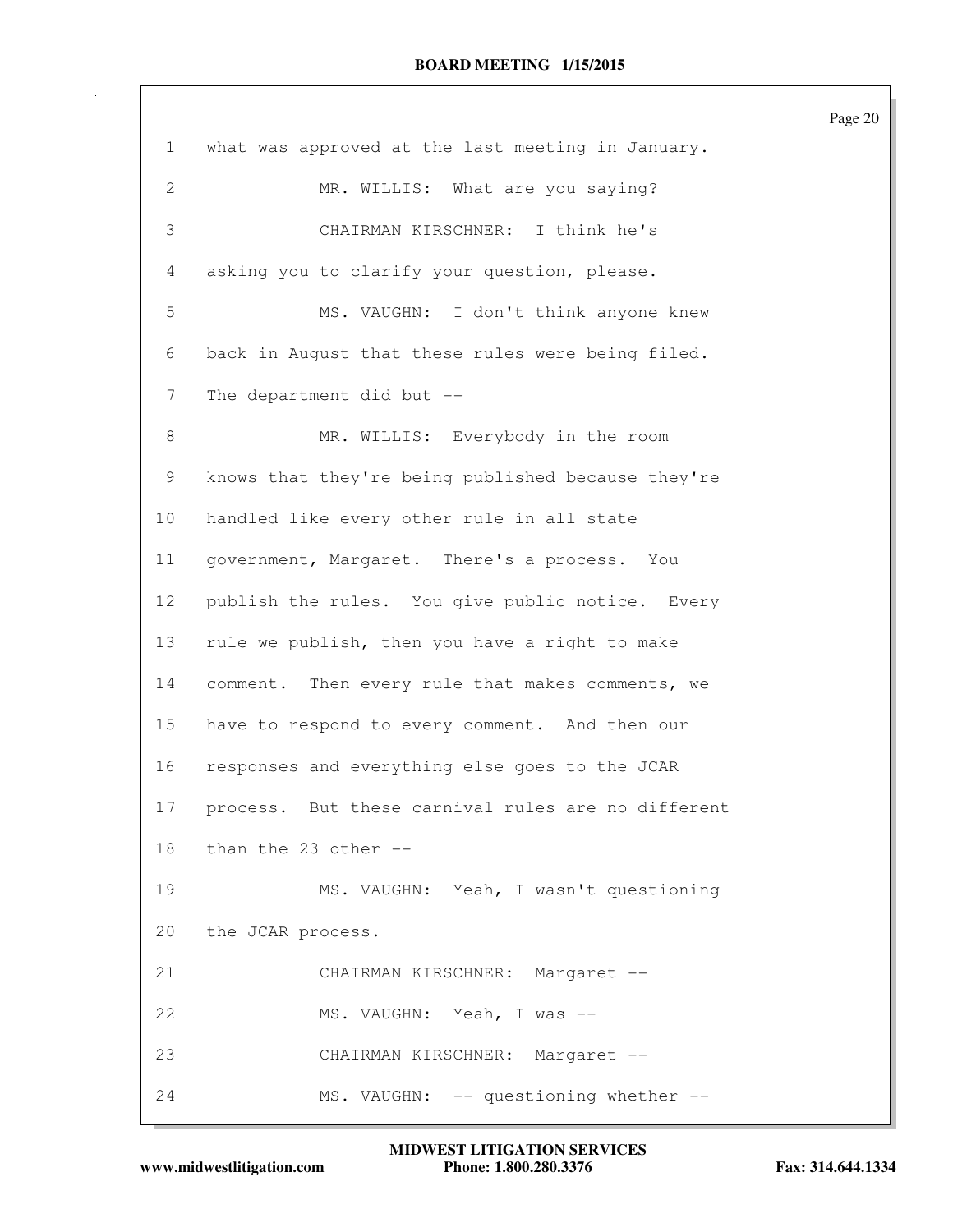| $\mathbf{1}$ | CHAIRMAN KIRSCHNER: Margaret, you're                |
|--------------|-----------------------------------------------------|
| 2            | out of order right now. We can't interrupt people.  |
| 3            | Please let him finish.                              |
| 4            | MR. WILLIS: There's public notice.                  |
| 5            | The carnival is handled no different than every     |
| 6            | other rule that we do. And that is public notice    |
| 7            | is given and there's given at least 60 days for the |
| 8            | public to comment. And we treat the carnival no     |
| 9            | different in the process than anybody else and      |
| 10           | where there are even other boards or other -- and   |
| 11           | that's how it is processed. And that's like every   |
| 12           | other rule in state government, which you're        |
| 13           | familiar with, that it's handled a certain way and  |
| 14           | people understand.                                  |
| 15           | There are people that are paid to just              |
| 16           | look at all published rules. Because like, for      |
| $17\,$       | example, the chamber of commerce constantly makes   |
| 18           | comments on all rules throughout state government.  |
| 19           | And that's how it happens. People are paid just to  |
| 20           | look at rules.                                      |
| 21           | MS. VAUGHN: But the chamber of                      |
| 22           | commerce isn't a board, you know, underneath your   |
| 23           | agency.                                             |
| 24           | CHAIRMAN KIRSCHNER: Margaret, I                     |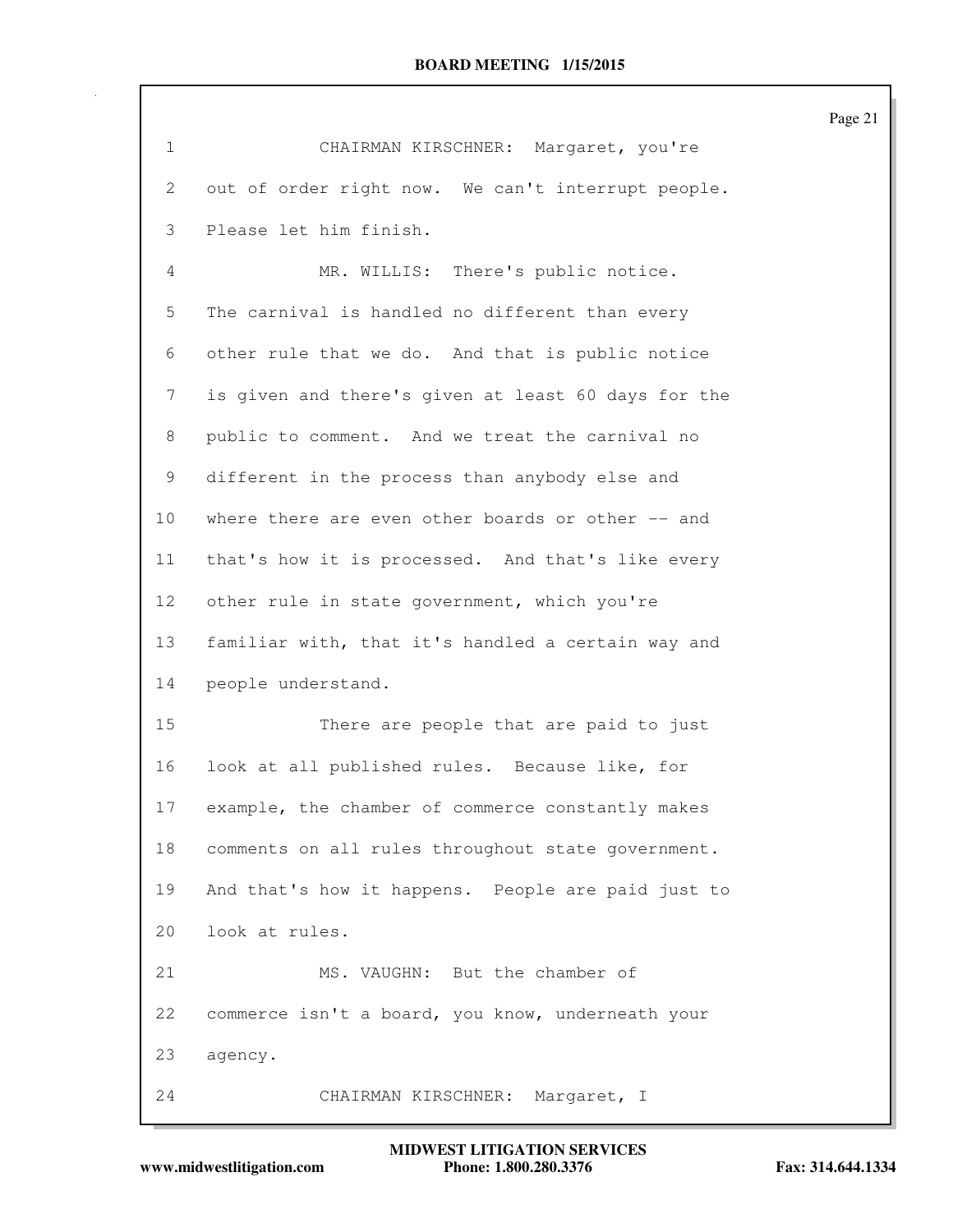1 appreciate you want to have a dialogue back and 2 forth. There are other people with their hands up. 3 Sir. 4 MR. SALERNO: How you doing? My name 5 is Robert Salerno. I own a company All Around 6 Amusement. 7 Can you tell me if it was published in 8 my local newspaper say around Lockport? Because I 9 don't ever remember ever seeing it. 10 CHAIRMAN KIRSCHNER: If what was 11 published? 12 MR. SALERNO: The rules. Like they're 13 stating it was published. Was it published where I 14 could read it or I have to subscribe somewhere down 15 in Springfield? 16 CHAIRMAN KIRSCHNER: Ron, can you 17 explain the prescribed mechanism for publishing 18 rules? 19 MR. WILLIS: The Secretary of State 20 sends out notice and publishes them. And there's a 21 journal like all rules that are handled through the 22 Secretary of State. We're required by law to file 23 with the Secretary of State. The Secretary of 24 State then issues a notice of publication of the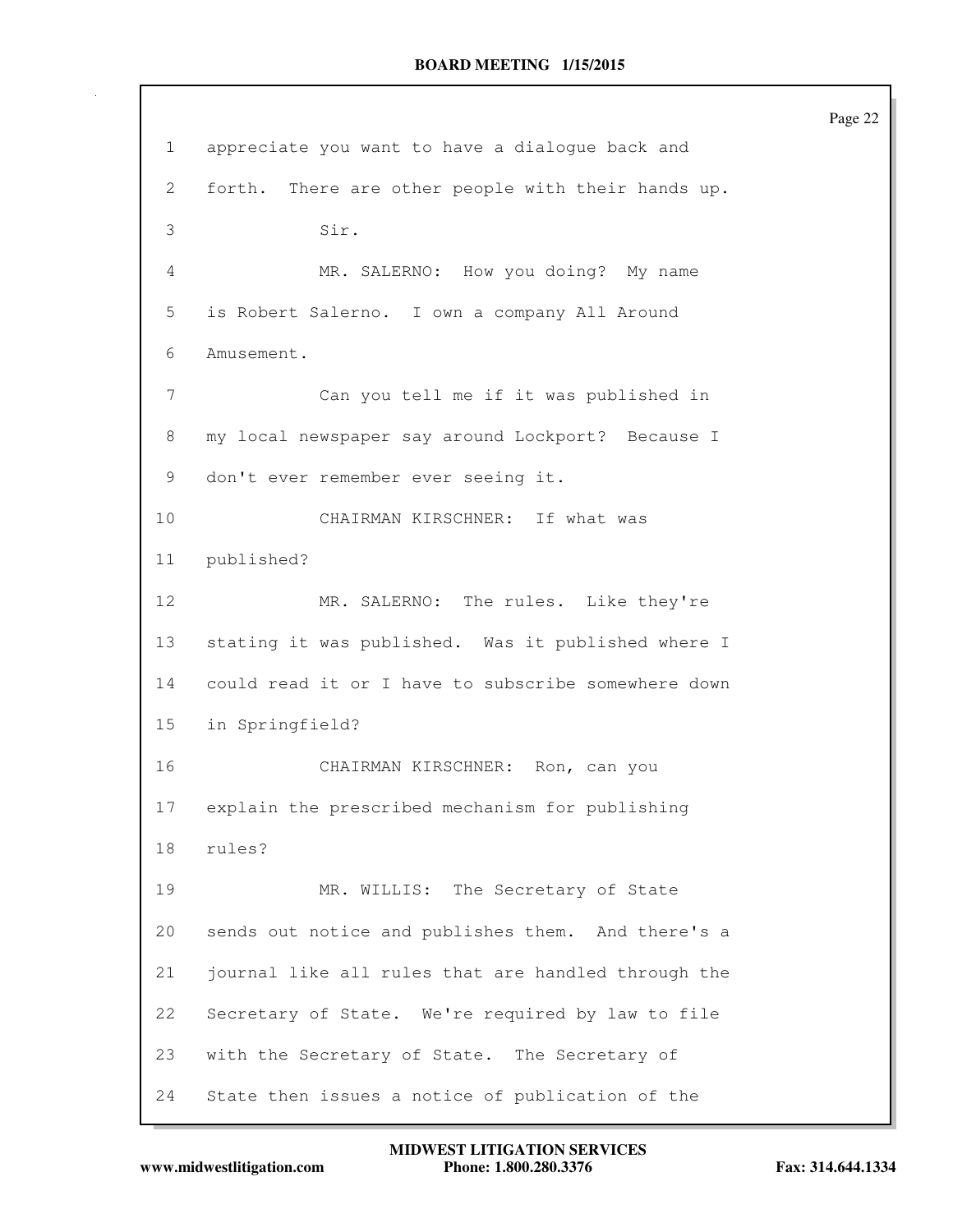|                 | Page 23                                             |
|-----------------|-----------------------------------------------------|
| $\mathbf{1}$    | rules, and then the public has a right to comment.  |
| 2               | That is the procedure we're required to follow. We  |
| 3               | don't go -- we follow the state's procedure that    |
| 4               | governs every law that is in effect in the state    |
| 5               | and that's how it's handled for every rule that our |
| 6               | department -- every department.                     |
| 7               | CHAIRMAN KIRSCHNER: Yes, the woman in               |
| 8               | the back.                                           |
| 9               | MS. IVERSON: My name is Rachel                      |
| 10 <sub>o</sub> | Iverson.                                            |
| 11              | CHAIRMAN KIRSCHNER: I'm sorry. Can                  |
| 12              | you speak up just a little bit?                     |
| 13              | MS. IVERSON: My name is Rachel                      |
| 14              | Iverson. And my question is: On the agenda today    |
| 15              | there's a consideration related to climbing walls.  |
| 16              | Could you elaborate on what you'll be considering   |
| 17              | today?                                              |
| 18              | CHAIRMAN KIRSCHNER: I can't until we                |
| 19              | discuss it. I mean, I -- I don't know what we're    |
| 20              | going to discuss until we discuss it.               |
| 21              | MS. IVERSON: Okay.                                  |
| 22              | CHAIRMAN KIRSCHNER: The issue -- I                  |
| 23              | mean, generally speaking, what the issue is going   |
| 24              | to be -- I don't want to speak because no one's     |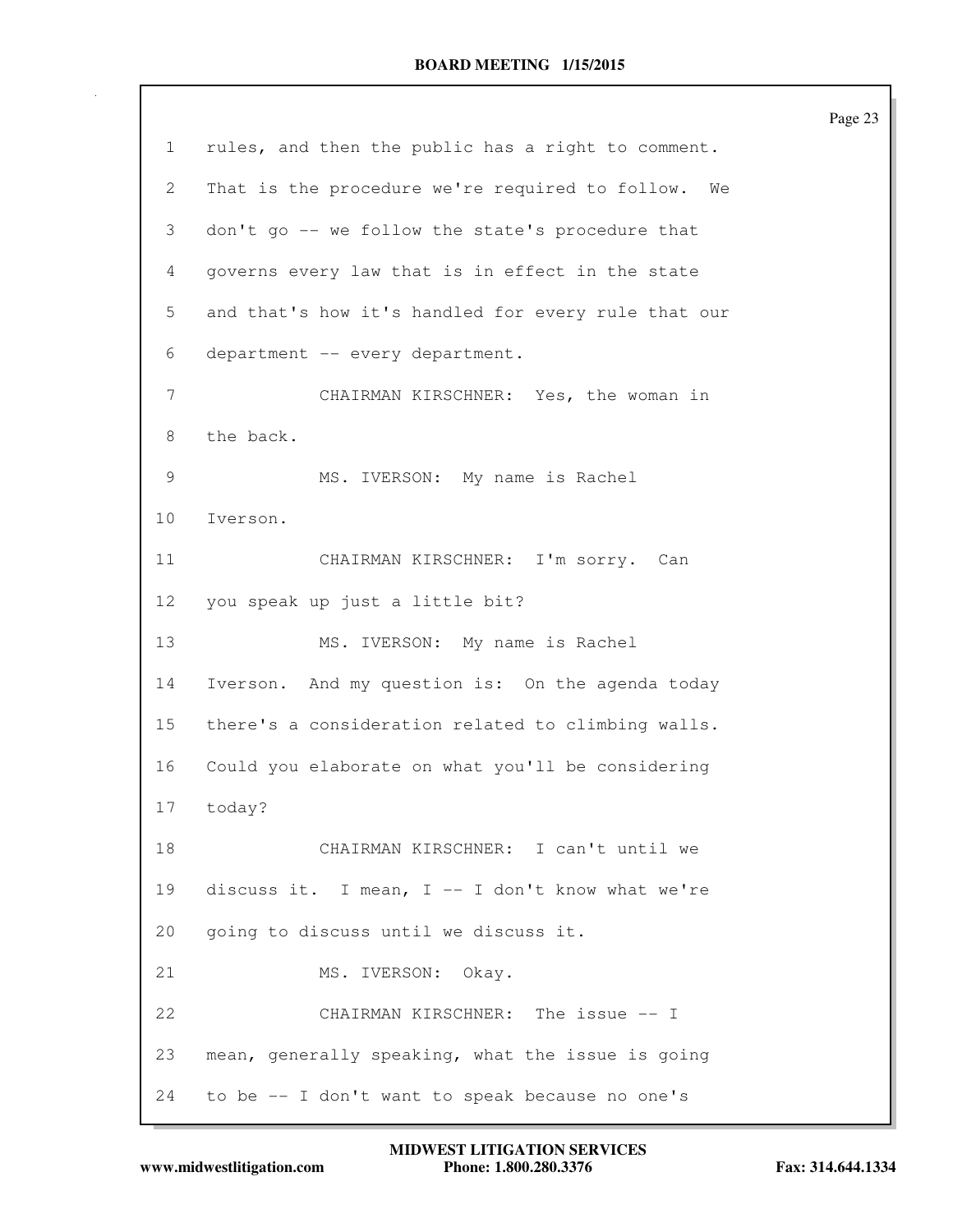|              |                                                     | Page 24 |
|--------------|-----------------------------------------------------|---------|
| $\mathbf{1}$ | really -- but the issue is in terms of the          |         |
| 2            | mechanics of pulley systems and mechanized          |         |
| 3            | transporting of customers and to what extent does   |         |
| 4            | that either fall under the rules and regs or should |         |
| 5            | it be a permitted process.                          |         |
| 6            | But I don't want to limit it because                |         |
| 7            | it's going to be a discussion. I don't know what    |         |
| 8            | board members' ideas are and where it's going to    |         |
| 9            | go. I can't tell you what they're going to say --   |         |
| 10           | I don't think anyone can -- until we have that      |         |
| 11           | discussion.                                         |         |
| 12           | MS. IVERSON: Okay. Well, can I                      |         |
| 13           | offer --                                            |         |
| 14           | CHAIRMAN KIRSCHNER: Let me -- I don't               |         |
| 15           | mean to cut you off, but let me state one thing.    |         |
| 16           | There's nothing on the agenda today                 |         |
| 17           | which is slated to be called up for a vote.         |         |
| 18           | Everything on the agenda today is really up for     |         |
| 19           | general discussion. I don't anticipate there's      |         |
| 20           | anything here that the board necessarily is going   |         |
| 21           | to vote upon that's going to be definitive or       |         |
| 22           | rulemaking or anything along that line.<br>That     |         |
| 23           | wouldn't happen anyway because there's a whole      |         |
| 24           | process for rulemaking that has to go through the   |         |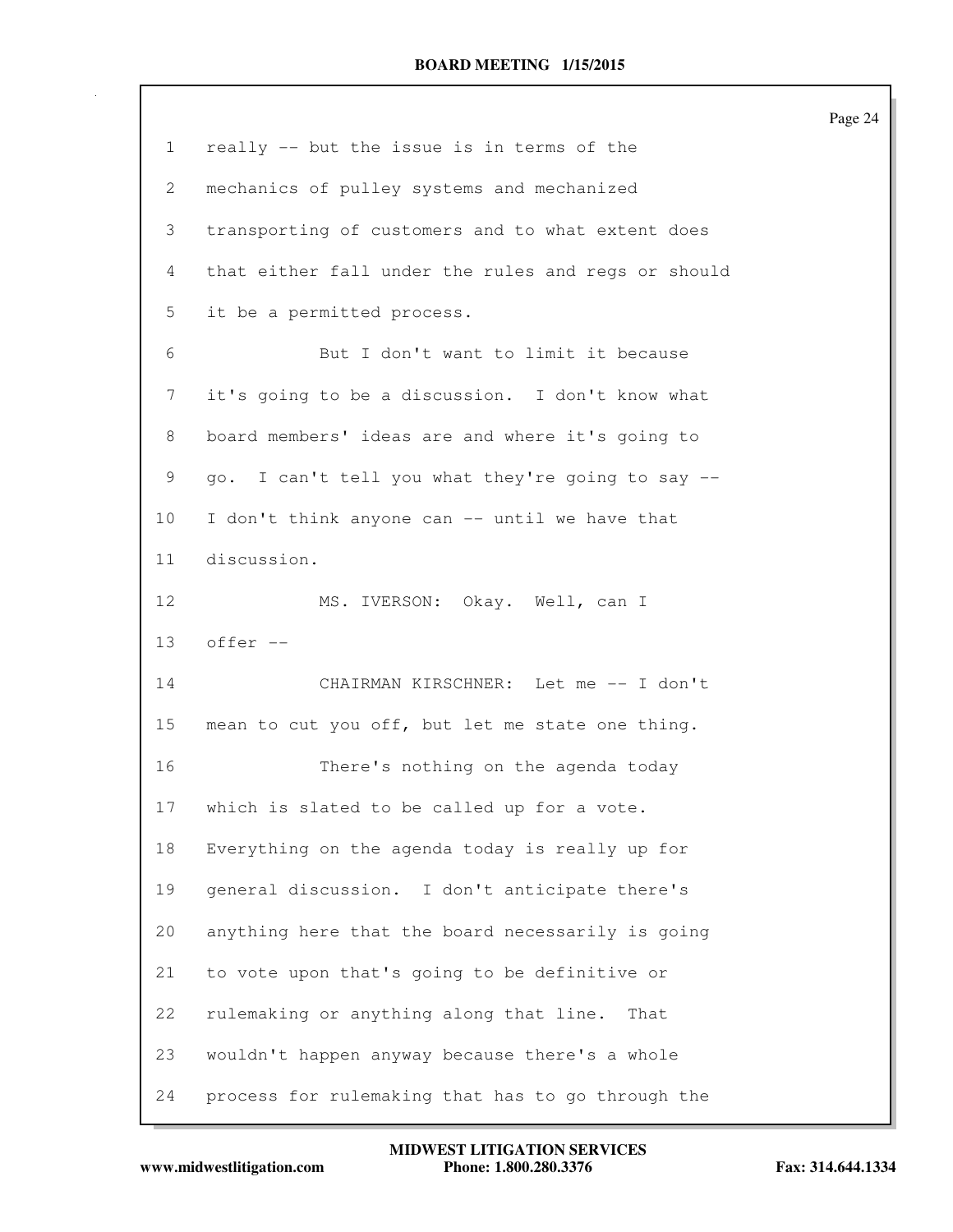1 department, hearings and all that. 2 But go ahead. 3 MS. IVERSON: So tell me if this would 4 be helpful or not. So I run a climbing wall by a 5 university, so I'd like to share my opinions on 6 whether that would be included or my concerns with 7 that. Is that appropriate? 8 CHAIRMAN KIRSCHNER: I think part of 9 the discussion will certain -- no matter what the 10 issue is, always involves the scope of it and what 11 industry, what aspect, what venues. 12 MEMBER RHODES: It sounds as though she 13 wants to make a comment about climbing walls. 14 MS. IVERSON: Yes. 15 CHAIRMAN KIRSCHNER: Oh, sure. Yeah. 16 You're welcome -- I'm sorry. Go right ahead. 17 MS. IVERSON: Okay. So I recently 18 worked in Massachusetts where there are rules and 19 regulations for climbing walls under amusement 20 parks. And so my concern is that some of the -- if 21 it were any kind of adoption for inspection and 22 licensing, in my experience in Massachusetts were 23 not really applicable to the systems that were used 24 at the climbing wall. And so my concern here is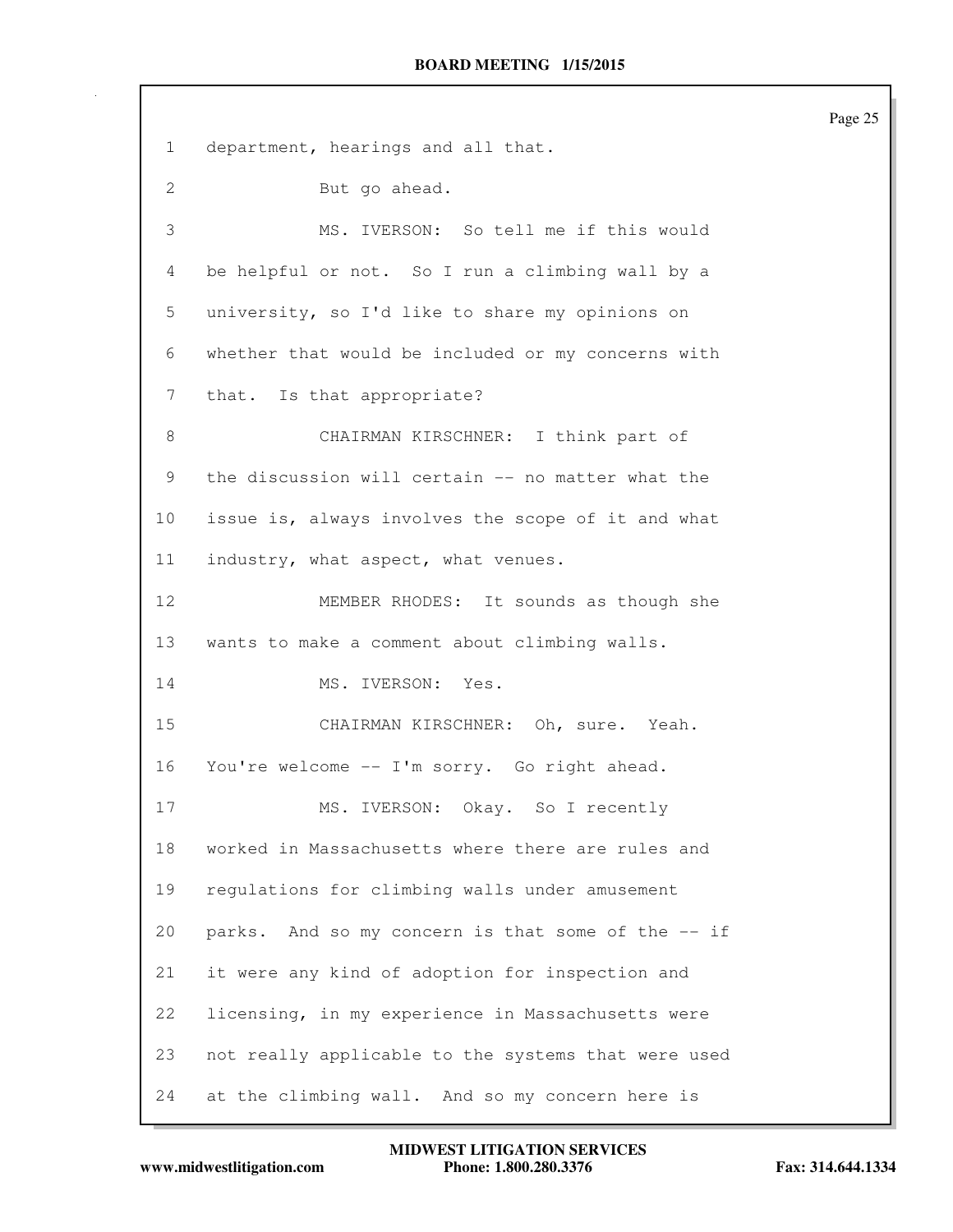1 the same. So if -- when you are considering 2 adopting climbing wall regulations, I would ask 3 that you make sure that you are -- like get 4 information about how those climbing walls work. 5 Because I think in many ways it can be different 6 than amusement park rides. So I would want to make 7 sure that what gets adopted would be relevant as 8 opposed to like, for example, having an amusement 9 park inspector come to a climbing wall, whereas we 10 already have accredited inspectors that have set up 11 our whole wall that inspect it. So there's some 12 redundancy that I think may be unnecessary, may not 13 necessarily hit the safety considerations that our 14 walls may have. 15 CHAIRMAN KIRSCHNER: Thank you for your 16 comments. 17 MR. SALERNO: Robert Salerno again. 18 Is there any forms or applications we 19 can sign to get on the receiving of these 20 applications that are -- the notifications? 21 Because I live in Lockport. I'm sure Bill Johnson 22 lives in other suburbs. And a lot of carnivals I'm 23 probably sure that we fell through the cracks and 24 we weren't notified. How do we get on some type of

**www.midwestlitigation.com Phone: 1.800.280.3376 Fax: 314.644.1334 MIDWEST LITIGATION SERVICES**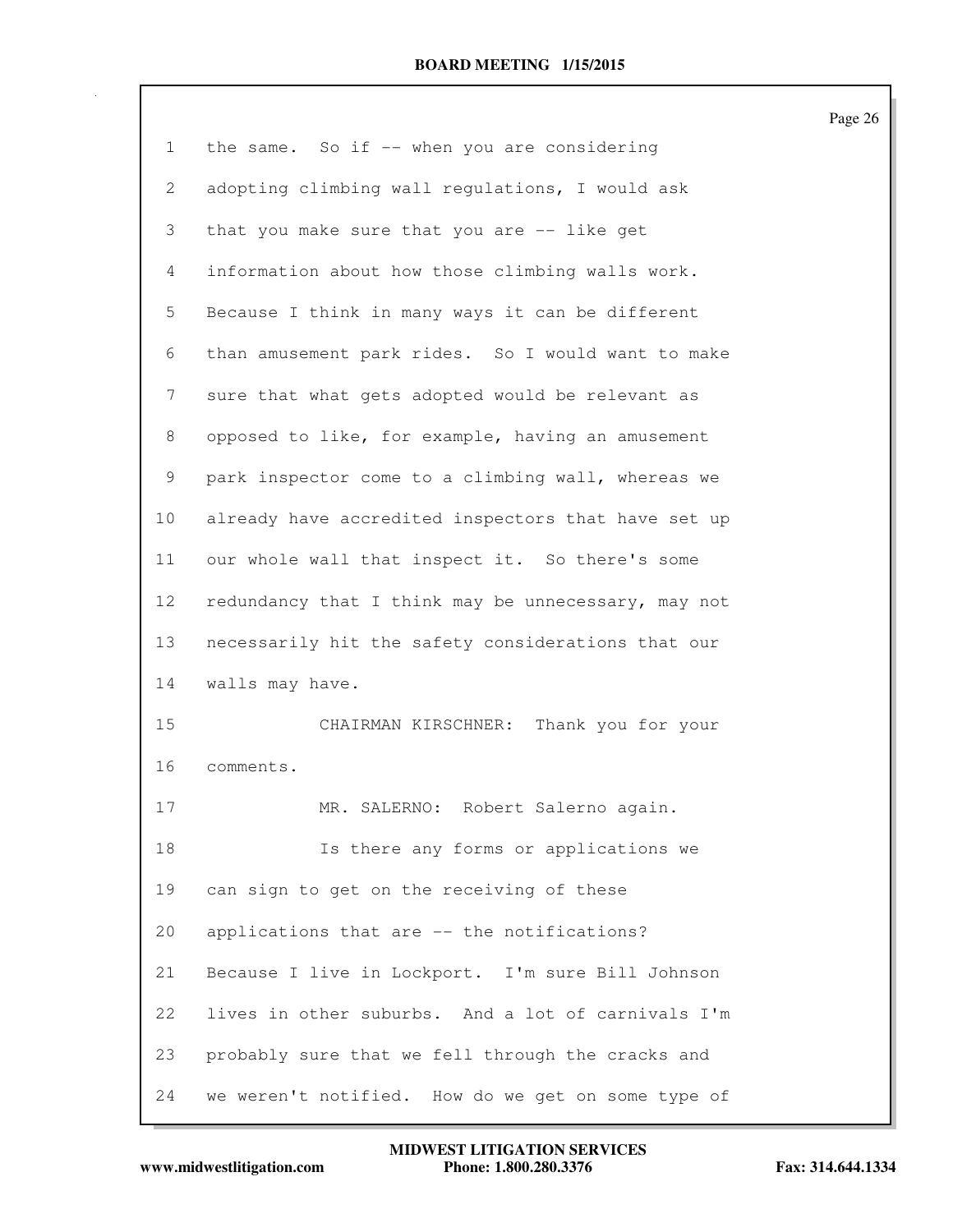| $\mathbf 1$ | application we can fill out so when Springfield or  |
|-------------|-----------------------------------------------------|
| 2           | whoever does put out the passage of these bills     |
| 3           | that we can get notified of it?                     |
| 4           | CHAIRMAN KIRSCHNER: Are you talking                 |
| 5           | about any notification or notification of proposed  |
| 6           | rules?                                              |
| 7           | MR. SALERNO: Notification of proposed               |
| 8           | rules.                                              |
| 9           | CHAIRMAN KIRSCHNER: Ron, do you want                |
| 10          | to talk about the mechanics of notification for     |
| 11          | proposed rules?                                     |
| 12          | MR. WILLIS: Well, we're different than              |
| 13          | other -- under our act we go to the board. There    |
| 14          | is a board and we go to the board before we         |
| 15          | actually submit our proposed rules. So anything     |
| 16          | would be, you know -- and so that's one difference  |
| $17\,$      | from any other -- most agencies don't have a board  |
| 18          | where you go beforehand. They just -- the director  |
| 19          | just publishes rules and sends them to the          |
| 20          | Secretary of State. Ours go to the board.           |
| 21          | All the board members -- and there's                |
| 22          | industry members and public members and to the      |
| 23          | extent that -- you know, and I know that -- and you |
| 24          | know, our meetings are open.<br>There's industry    |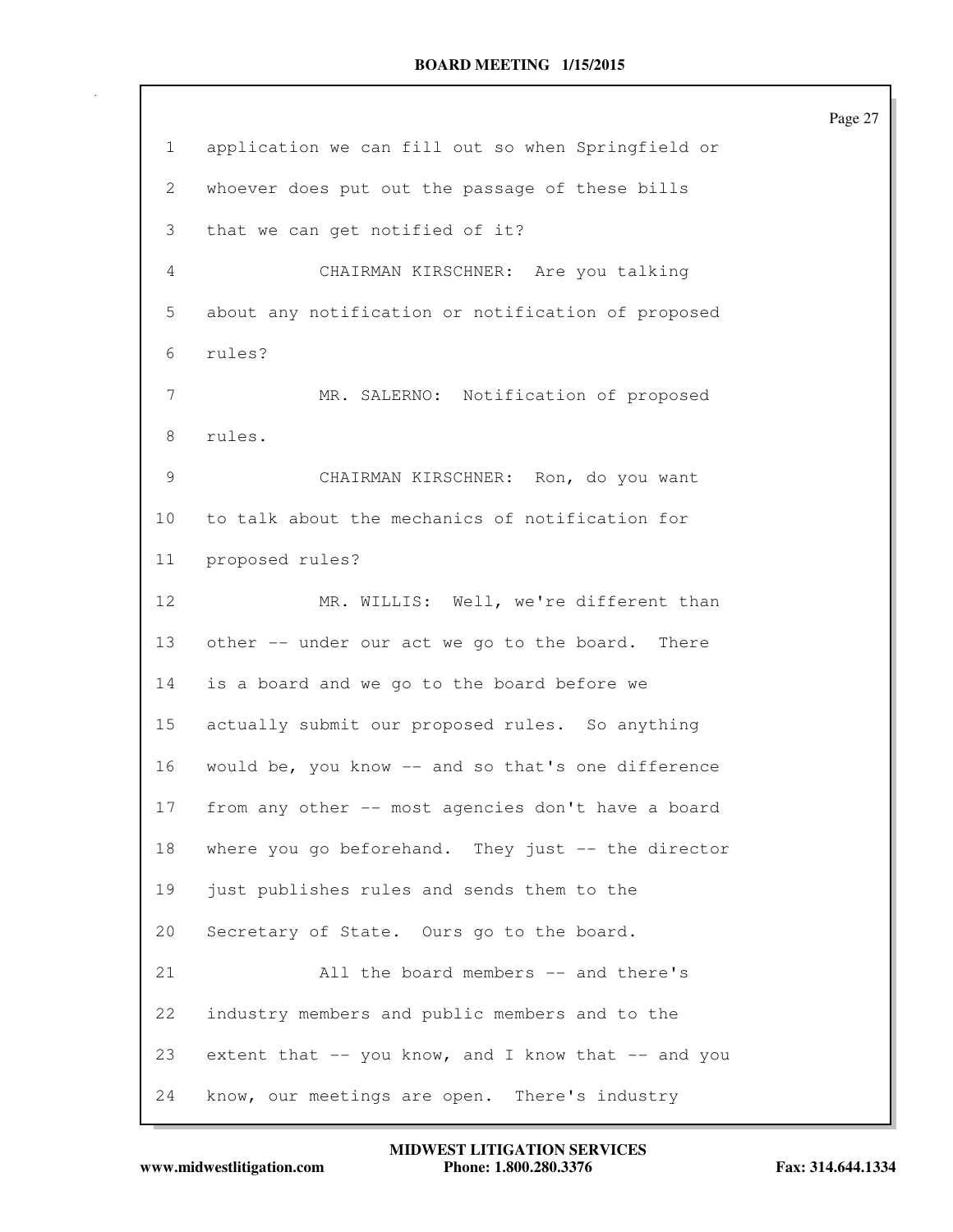| $\mathbf{1}$   | representatives who always come to our meetings     |
|----------------|-----------------------------------------------------|
| 2              | when they know when we're going through rules. And  |
| 3              | there's nothing else that we send out that goes out |
| 4              | to people other than what we're doing at board      |
| 5              | meetings, and then they go through the Secretary of |
| 6              | State's office, who publishes it.                   |
| $\overline{7}$ | So I guess the best thing I can say is              |
| 8              | to contact, you know, a board member or an industry |
| 9              | member or somebody who's at our board meetings and  |
| 10             | -- or contact the department after a board meeting  |
| 11             | to know if there's anything, I quess, to $-$ if     |
| 12             | there's anything with rules. The department will    |
| 13             | be more than happy to tell somebody whether         |
| 14             | something was discussed after a board meeting       |
| 15             | because it's always going to be brought to a board  |
| 16             | meeting. So I quess that's the best way to do it.   |
| 17             | Now, there would be an infinite number              |
| 18             | of notices otherwise that we'd have to send out, so |
| 19             | we don't send out notices. But, you know,           |
| 20             | certainly if someone were concerned, all they'd     |
| 21             | have to do is contact the department and the        |
| 22             | department -- you know, Ryan at the department      |
| 23             | would say, yes, this is something that was          |
| 24             | discussed, there are, you know, regulations that    |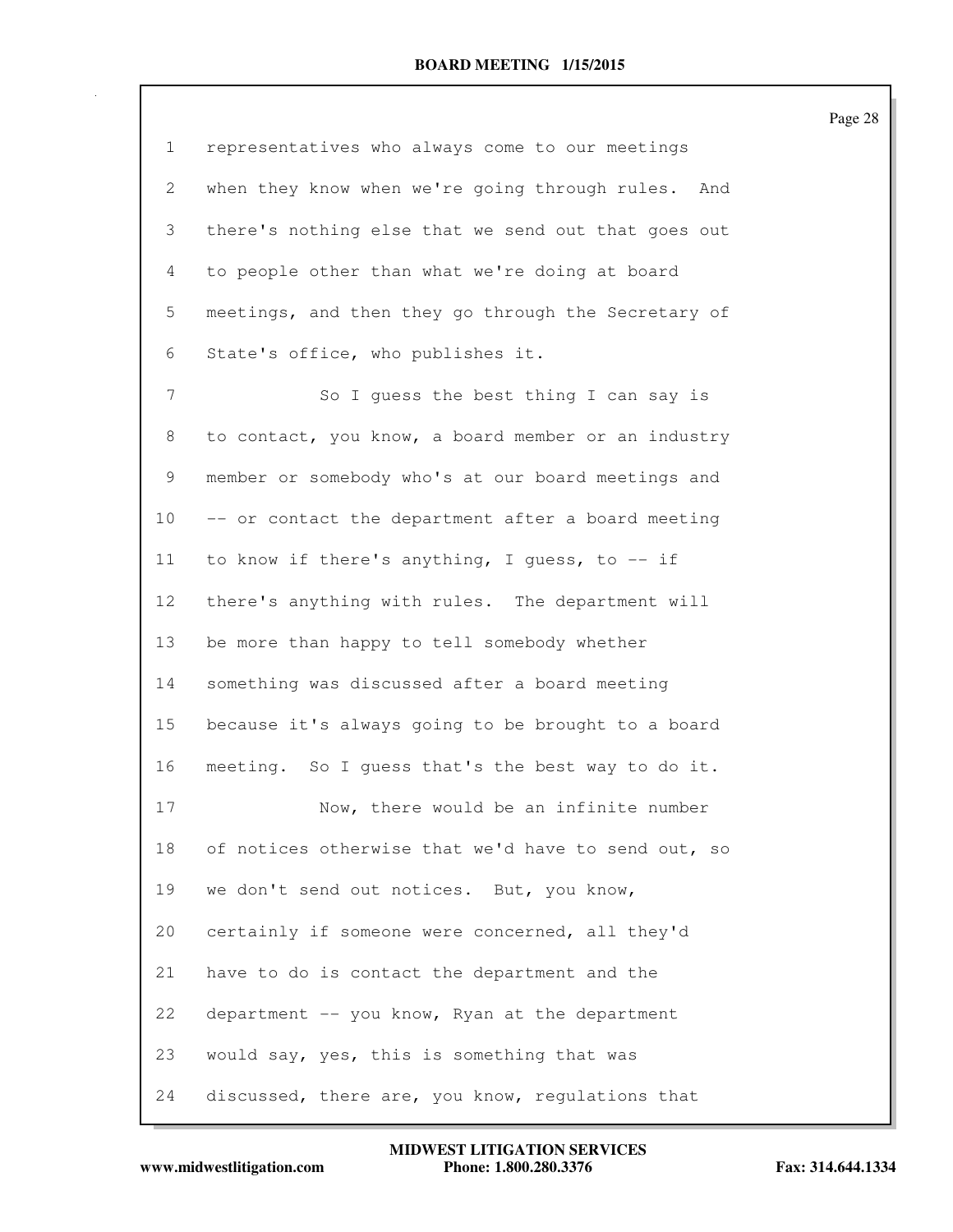1 are proposed. 2 DIRECTOR COSTIGAN: This is where 3 they'll be published. 4 MR. WILLIS: Here's how they'll be 5 published and here's where they're going, and you 6 have a right to make a public comment, which goes 7 back -- the way it works then is the public 8 comments go back to the department. 9 CHAIRMAN KIRSCHNER: So there are 10 several phases. Think back in terms of an example 11 of ziplines, for example. There was maybe a year, 12 year and a half long process where there was 13 initial public comment and helping formulate the 14 ideas in terms of what's involved. Then there's a 15 drafting of proposed rules in committee. That 16 comes back before the board at public hearing. 17 Then there's a finalized rule that goes up for 18 public hearing. 19 So usually in order for a rule to get 20 implemented, it's -- you know, for example, there's 21 no ad hoc rulemaking done by this board at our 22 meetings. We're not a rulemaking board. We're 23 just an advisory board. And all of our business is 24 conducted pursuant to the Open Meetings Act.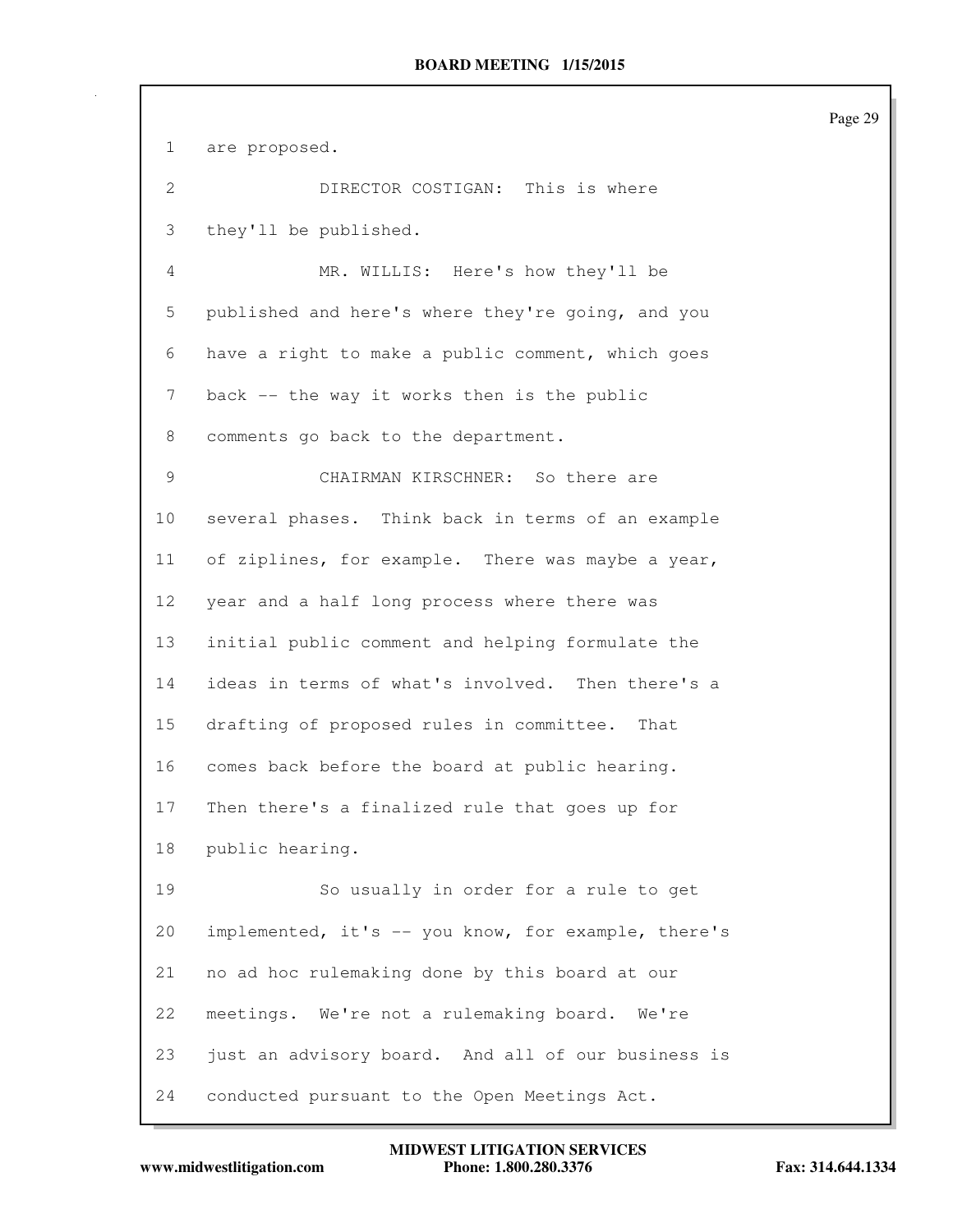|                |                                                     | Page 30 |
|----------------|-----------------------------------------------------|---------|
| $\mathbf{1}$   | There's no work by this board outside of the public |         |
| 2              | eye in terms of rulemaking. So in terms of any      |         |
| 3              | specific rules, it's not something that something's |         |
| $\overline{4}$ | going to happen in front of you while you're        |         |
| 5              | sitting here watching us talk, if that can make     |         |
| 6              | sense.                                              |         |
| 7              | Gentleman in the back with the Nike                 |         |
| 8              | sweatshirt.                                         |         |
| 9              | MR. MASSIE: Donnie Massie, Alpine                   |         |
| 10             | Amusement Company.                                  |         |
| 11             | It seems like most of this stuff people             |         |
| 12             | are bringing up here is all about communication, so |         |
| 13             | I just wondering if the board would be against --   |         |
| 14             | or, I would make a recommendation that the board or |         |
| 15             | the department send out and put an e-mail blast     |         |
| 16             | together with any kind of proposed rules that would |         |
| 17             | affect the carnival industry or anybody that's      |         |
| 18             | interested in that to be on an e-mail blast.        |         |
| 19             | I mean, I know you said that proposed               |         |
| 20             | rules are -- they're printed out there or           |         |
| 21             | something, but just like this meeting and changing  |         |
| 22             | the time, some people didn't know about it. So my   |         |
| 23             | recommendation would just be to the department to   |         |
| 24             | maybe put an e-mail blast out with some of these    |         |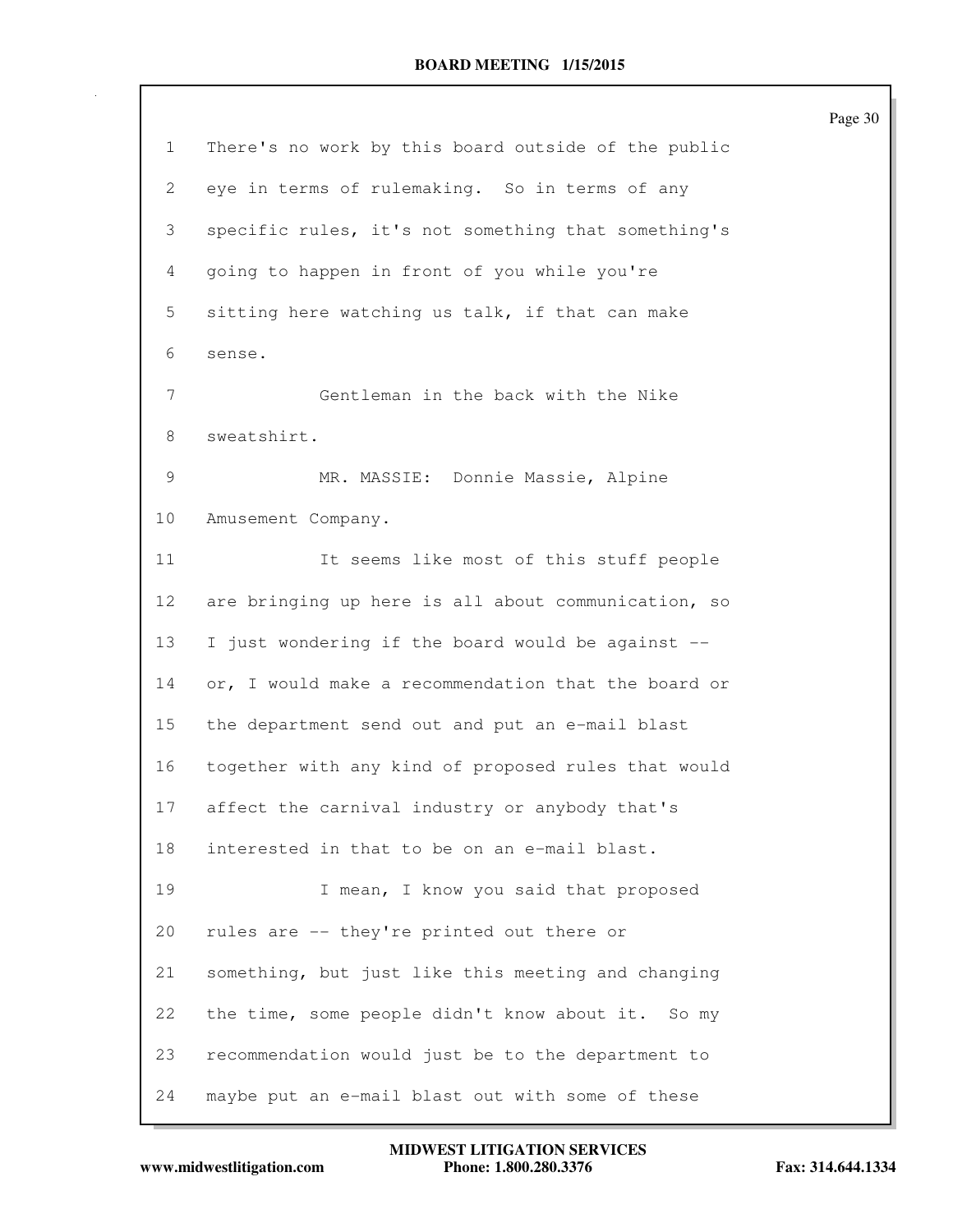1 things that are -- 2 MR. WILLIS: One other clarification, 3 Dan. 4 CHAIRMAN KIRSCHNER: Yeah. 5 MR. WILLIS: Once we publish a rule, we 6 are not allowed to communicate with anybody 7 regarding those rules. Then it becomes a whole 8 different reporting mechanism and that's why we're 9 very careful -- I mean, there's the one extra step. 10 And that's why I said anybody -- all they would 11 have to do is contact the department after a 12 meeting because we do go to the board beforehand, 13 as opposed to other rules in the state. Like, for 14 example, the Illinois Commerce Commission or even 15 under the minimum wage law or any other law, no one 16 gets contacted. Our board members get contacted. 17 And that's why if you'll just contact the 18 department, they'll tell you whether or not there's 19 been proposed rules. 20 Once we -- once we send it out there 21 and we send them to the Secretary of State, we 22 cannot -- we shouldn't be discussing them with 23 anybody. And then we get into problems where we 24 have communications with other people because they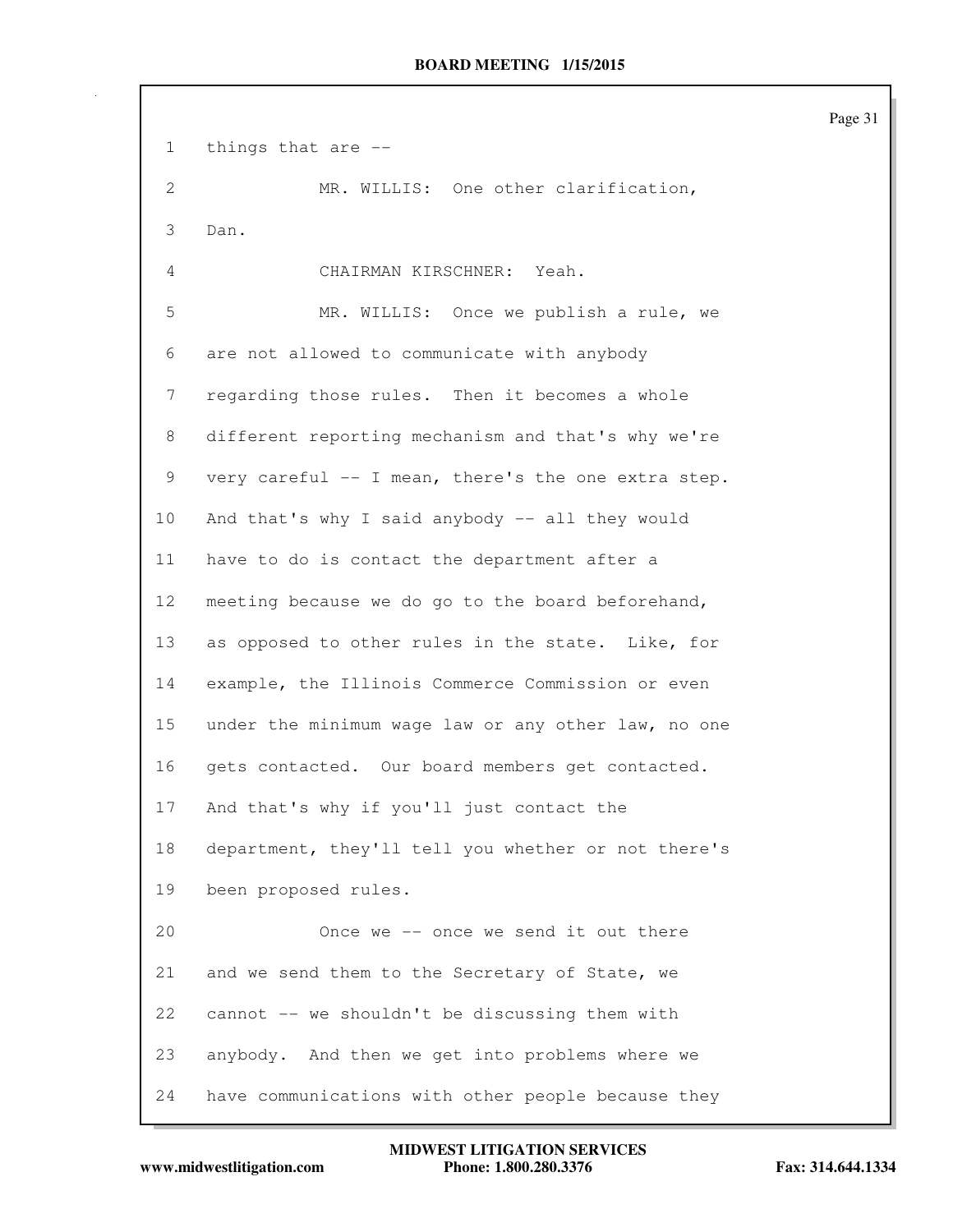|                |                                                     | Page 32 |
|----------------|-----------------------------------------------------|---------|
| $\mathbf{1}$   | say you must have discussed this with such and such |         |
| 2              | a person or such and such a person. Our position    |         |
| 3              | is we can't do that ex parte discussion during the  |         |
| 4              | rulemaking process. Those are strictly prohibited.  |         |
| 5              | CHAIRMAN KIRSCHNER: The lady in the                 |         |
| 6              | pink shirt.                                         |         |
| $\overline{7}$ | MS. SALERNO: Juanita Salerno, All                   |         |
| 8              | Around Amusement.                                   |         |
| 9              | My question is: When does the safety                |         |
| 10             | board meeting $--$ or, safety board meet?           |         |
| 11             | CHAIRMAN KIRSCHNER: By statute,                     |         |
| 12             | there's no specific time set. It's basically on an  |         |
| 13             | as-needed basis. So some years you'll notice we     |         |
| 14             | may have two meetings; some years we may have five  |         |
| 15             | meetings. It depends on what business is before     |         |
| 16             | the board, what needs to be discussed.              |         |
| 17             | MS. SALERNO: Right. But you say that                |         |
| 18             | we're allowed to go to the meetings, and I've never |         |
| 19             | seen a notification that there is a board meeting   |         |
| 20             | going to take place except here.                    |         |
| 21             | MEMBER RHODES: She's referring to the               |         |
| 22             | meeting Ron spoke of.                               |         |
| 23             | MS. SALERNO: Right. He said you get                 |         |
| 24             | together at meetings throughout the year.           |         |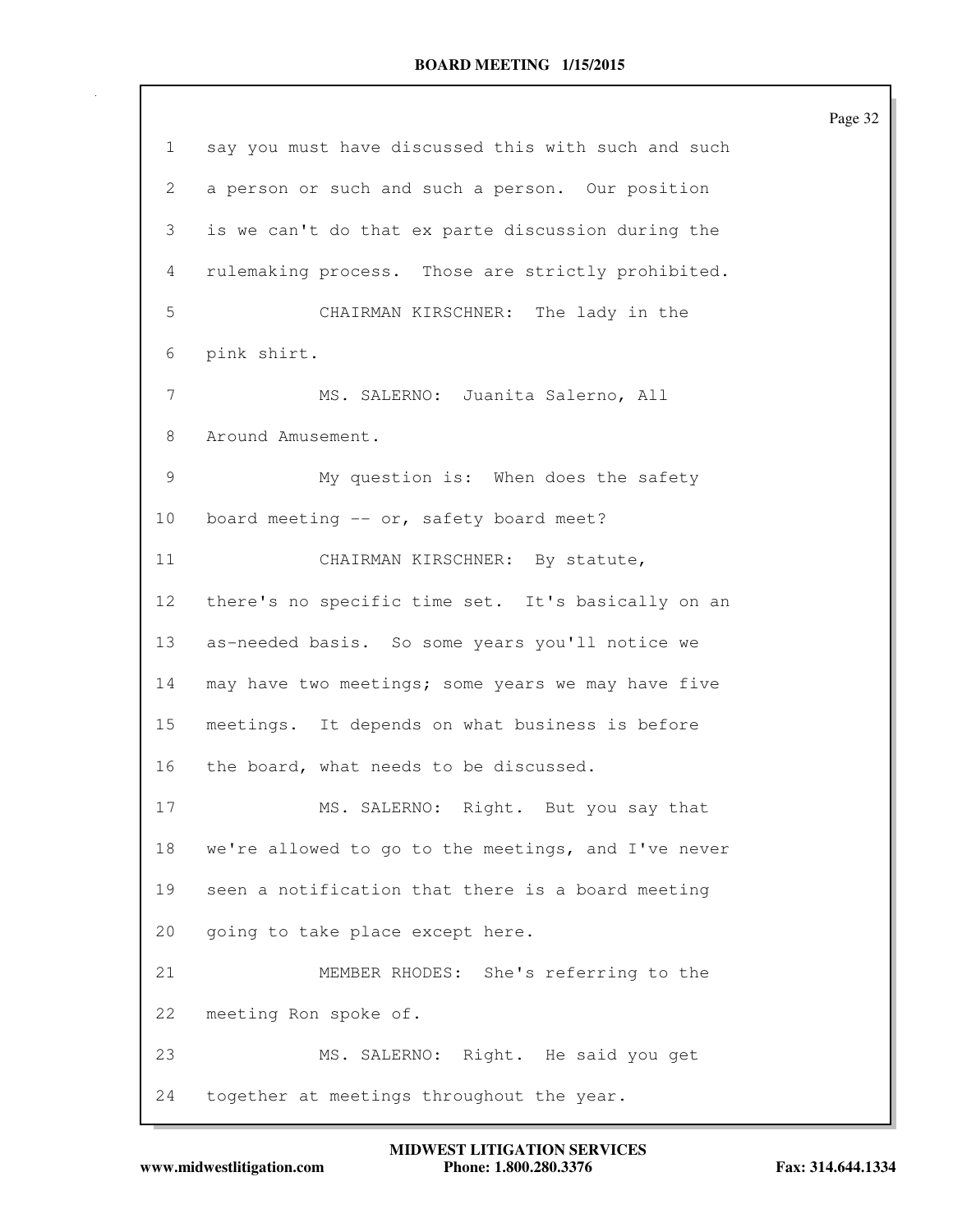Page 33 1 CHAIRMAN KIRSCHNER: The agendas and 2 the dates are always posted on the department 3 website. 4 MS. SALERNO: Okay. 5 CHAIRMAN KIRSCHNER: And there's a time 6 frame required by statute. They're posted in 7 accordance with the time frame. The board itself 8 doesn't maintain any administrative -- 9 MS. SALERNO: I understand. 10 CHAIRMAN KIRSCHNER: -- action or 11 website. 12 MS. SALERNO: Right. So just when 13 you're going to meet is posted on the website? 14 CHAIRMAN KIRSCHNER: On the board 15 website, yes. 16 MS. SALERNO: Okay. Thank you. 17 MS. GERMAIN: Hi, Lori Germain, Jerry 18 Germain Rides. 19 Just to go back to a blast to the past, 20 when Marcia Joiner was the secretary for your -- 21 for the department, she did used to send an e-mail 22 blast to everyone on the list from Illinois here 23 saying that meetings were changed, the times of the 24 meeting. And she wouldn't tell us about any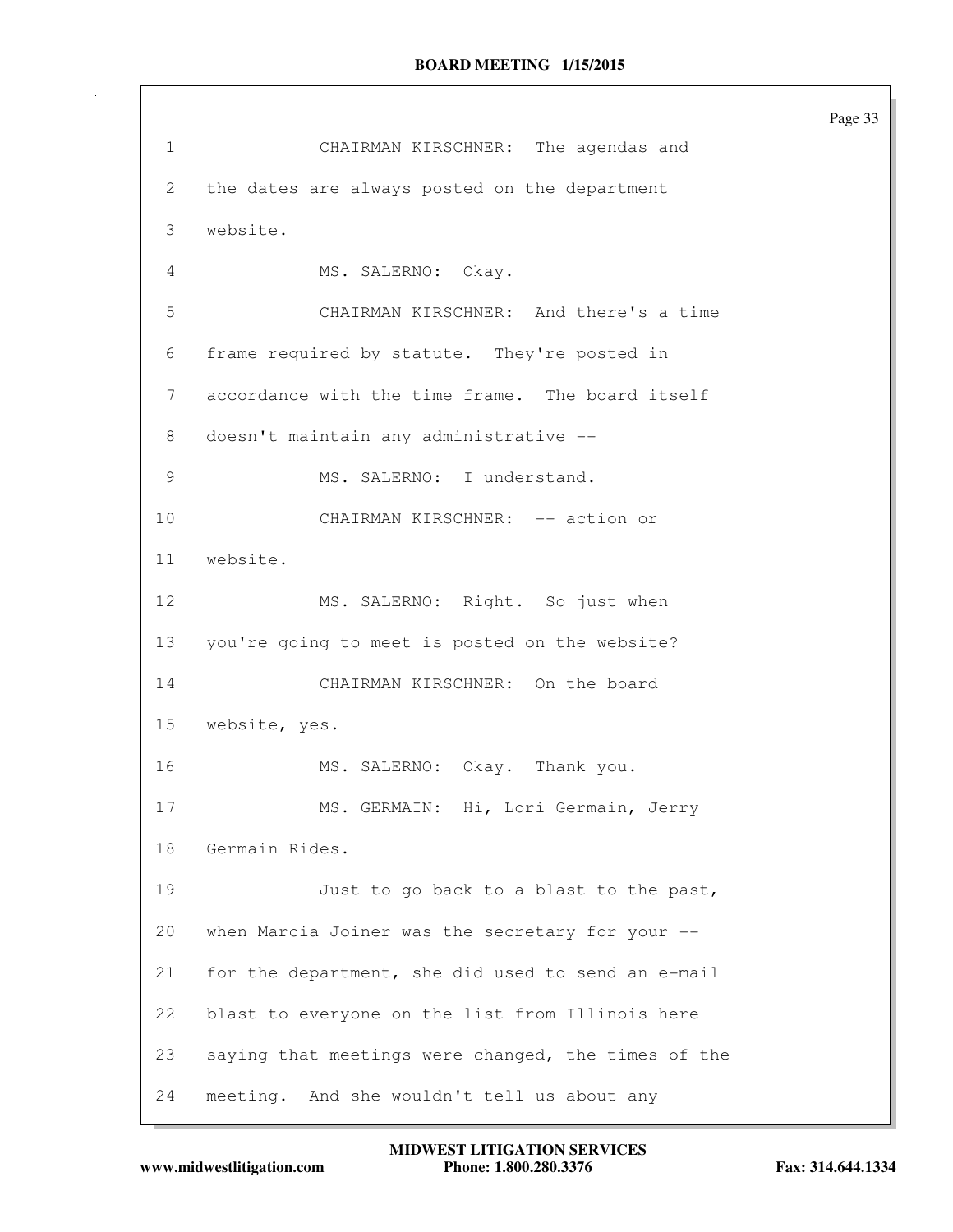|                 |                                                     | Page 34 |
|-----------------|-----------------------------------------------------|---------|
| $\mathbf{1}$    | changes, but she would send a reminder, check the   |         |
| $\mathbf{2}$    | web -- your alls -- the website. And instantly, as  |         |
| 3               | soon as I knew I got that from Marcia, I knew to    |         |
| 4               | hit your website for what was going on in the       |         |
| 5               | world. We've saved a thousand dollars today by      |         |
| 6               | having this meeting at 1:00. Surely a five-minute   |         |
| 7               | e-mail wouldn't cost too much money to send out.    |         |
| 8               | Marcia did it all the time the whole time she was   |         |
| 9               | there. I know $--$ and she was $--$ she was a gem.  |         |
| 10              | CHAIRMAN KIRSCHNER: She was terrific.               |         |
| 11              | MS. GERMAIN: Right. But this -- our                 |         |
| 12 <sup>°</sup> | conversation could -- could have probably been      |         |
| 13              | avoided with an e-mail being sent.                  |         |
| 14              | CHAIRMAN KIRSCHNER: Yes, ma'am.                     |         |
| 15              | MS. SPARKS: Belva Sparks, American                  |         |
| 16              | Banner Amusements.                                  |         |
| 17              | I'm kind of confused here and I have a              |         |
| 18              | question. Where do the rules come from then if you  |         |
| 19              | are only an advisory board? Does the department     |         |
| 20              | send the rules to you or do you come up with rules  |         |
| 21              | and send them to the department?                    |         |
| 22              | CHAIRMAN KIRSCHNER: We are a creature               |         |
| 23              | of statute. We exist because the legislature says   |         |
| 24              | we do and we exist within the confines of what that |         |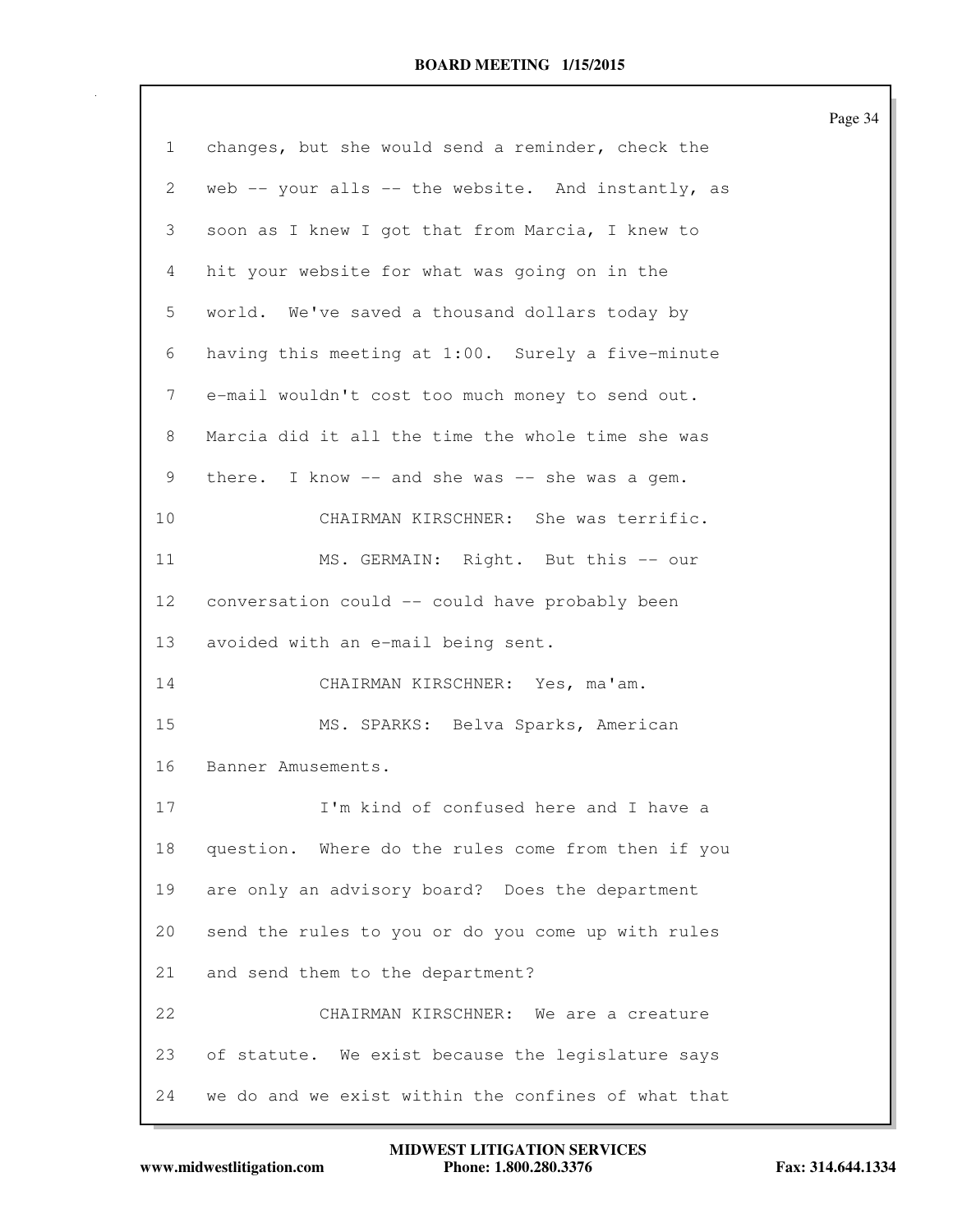1 statute says. 2 MS. SPARKS: Okay. But where -- when a 3 rule happens, where -- where does it originate? 4 CHAIRMAN KIRSCHNER: Under the statute 5 the way it's drafted -- and, Ron, you can chime in 6 as well. My understanding is that we exist to 7 advise the director of the Department of Labor. So 8 when the Department of Labor wishes to propose a 9 rule or a rule change, we exist so they can bring 10 that before us for our advice and consent in terms  $11$  of  $-$ 12 MS. SPARKS: So it's originated at the 13 department level. 14 MR. WILLIS: For example, the last time 15 we changed the rules, we sent the drafts to the 16 board and the board made comments. We made some 17 changes as a result of what the board's comments 18 were. Then we went back to the board, gave them -- 19 DIRECTOR COSTIGAN: With those changes. 20 MR. WILLIS: With those changes. And 21 then after everybody was explained the changes, 22 then the department submits the rules for public 23 comments, additional comments, for 60 days -- at 24 least 60 days, and that's when other people in the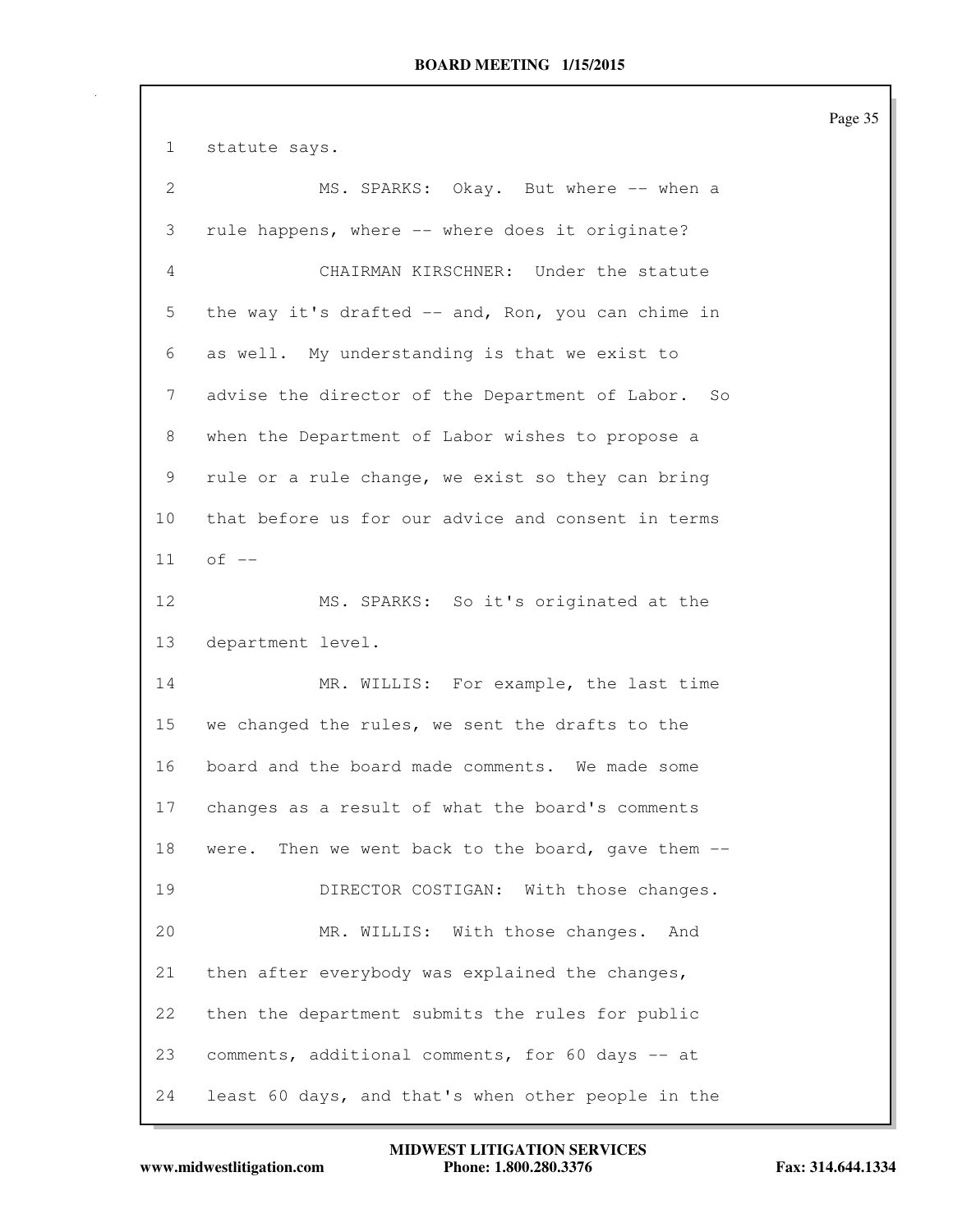| $\mathbf{1}$              | public can then comment on any of those rules, and  |
|---------------------------|-----------------------------------------------------|
| $\mathbf{2}^{\mathsf{I}}$ | they submit those in writing. And then the board    |
| 3                         | has to send a -- the department has to respond to   |
| 4                         | those comments.                                     |
| 5                         | CHAIRMAN KIRSCHNER: So this board is                |
| 6                         | -- we are not a legislative body. We are not a      |
| 7                         | rulemaking body. We are an advisory board to an     |
| 8                         | administrative body that has rulemaking ability.    |
| 9                         | MS. SPARKS: But --                                  |
| 10                        | DIRECTOR COSTIGAN: All this was                     |
| 11                        | explained at the last meeting when we were going    |
| 12 <sup>°</sup>           | through this as to the process.                     |
| 13                        | MEMBER URBIK: But the genesis of it,                |
| 14                        | too, can come from any of you folks or a legislator |
| 15                        | or someone from the public that brings the idea to  |
| 16                        | the board. And just like the -- banning cell        |
| 17                        | phones on operators, we were planning on doing      |
| 18                        | that, and you guys said, no, we need that, we need  |
| 19                        | that for our communication. So we changed our       |
| 20                        | thinking as to how to bring that rule and then we   |
| 21                        | sent it on to Department of Insurance $--$ or,      |
| 22                        | Department of Labor, and then they do their thing   |
| 23                        | with the legislature.                               |
| 24                        | CHAIRMAN KIRSCHNER: Go ahead.                       |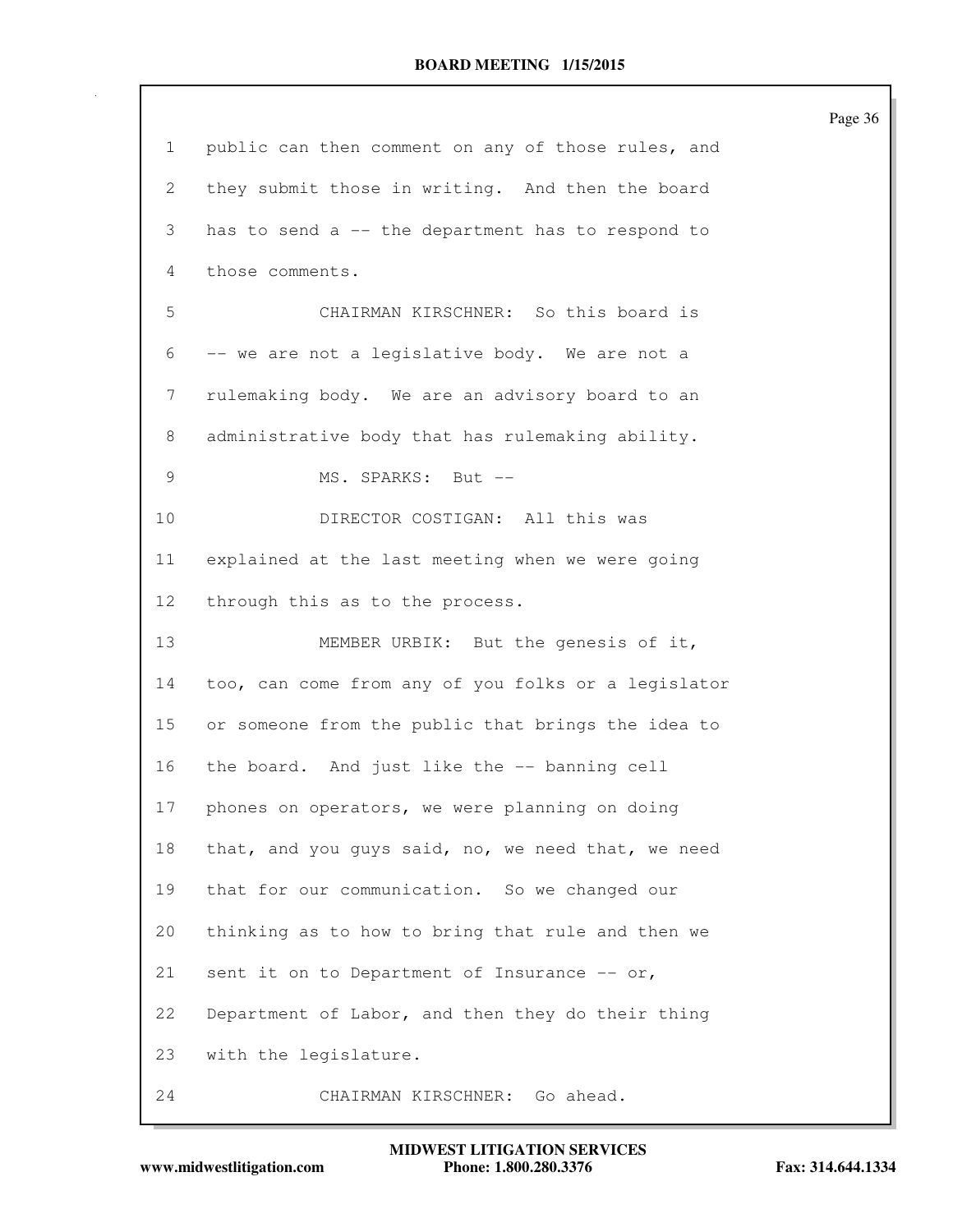1 MS. SPARKS: So then -- 2 CHAIRMAN KIRSCHNER: Could you just say 3 your name again for the record? 4 MS. SPARKS: Belva Sparks. 5 So then with that, then you do like at 6 least put into motion the beginning of rules -- 7 MEMBER URBIK: Yes. 8 MS. SPARKS: -- with the department. 9 Because you don't wait for them to originate 10 whatever and never have the idea about the cell 11 phones or something like that. 12 MEMBER URBIK: Or the director might 13 find a four-wheel drive truck driving kids around a 14 maze and come in and say, hey, you guys, is this 15 covered under our purview? And if it's not 16 specifically, then we have to look and say, should 17 it be? 18 MS. SPARKS: So actually --19 DIRECTOR COSTIGAN: So that goes very 20 specifically -- look at how ziplines -- it was 21 something that wasn't covered. It was developed. 22 It evolved. And because -- it was something that 23 was covered by the law but we didn't have anything 24 to address it.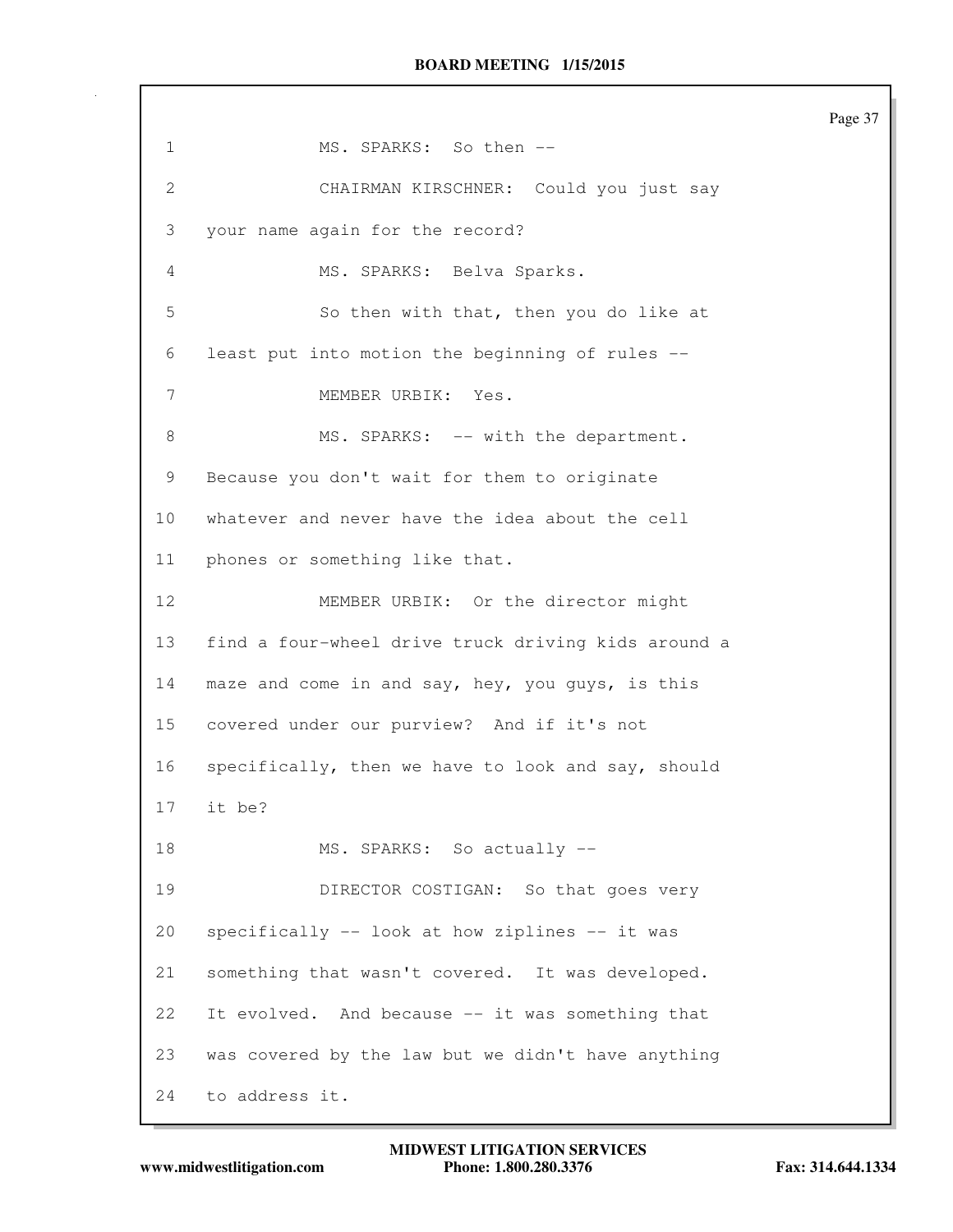| $\mathbf 1$ | To the extent that that one member of               |
|-------------|-----------------------------------------------------|
| 2           | the public spoke about climbing walls, and I can't  |
| 3           | say what the discussion would be, but to the extent |
| 4           | that there should be something that it's covered    |
| 5           | and to the extent there should be some unique       |
| 6           | criteria that's established to it, the department   |
| 7           | would obviously have to consider everything that    |
| 8           | was provided by the industry and everybody else in  |
| 9           | this room. So it wouldn't be covered under some     |
| 10          | general rule but more specifically under a specific |
| 11          | rule like ziplines, rather than just get a          |
| 12          | catchall, to try to make sure that at least an      |
| 13          | operator is addressed to -- narrowly addressed to   |
| 14          | the issue that should be looked at, not just have   |
| 15          | it as shotgun to make an interference with the      |
| 16          | operator's ability to operate.                      |
| 17          | CHAIRMAN KIRSCHNER:<br>And because the              |
| 18          | department's authority is a creature of statute and |
| 19          | we're a creature of statute and we operate within   |
| 20          | the confines to the extent that the director may be |
| 21          | receptive to ideas coming from the board, those     |
| 22          | ideas still have to be within the confines of that  |
| 23          | statutory authority, you know. So if we have an     |
| 24          | idea that's outside what the Department of Labor is |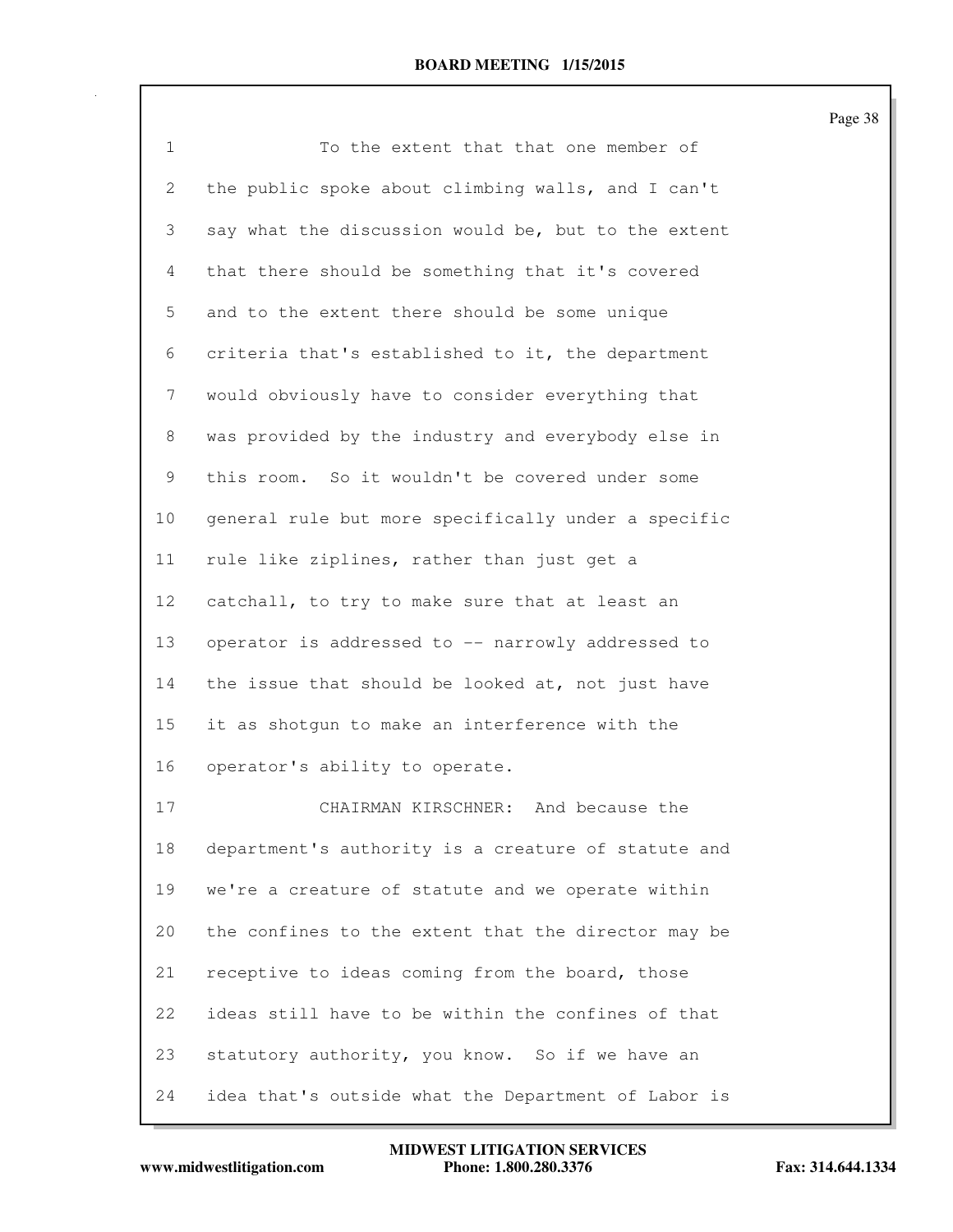| $\mathbf{1}$ | able to do, then it's not for us to discuss, and    |
|--------------|-----------------------------------------------------|
| 2            | we're just wasting everyone's time.                 |
| 3            | MR. WALSH: Robert Walsh, American                   |
| 4            | Banner Amusements.                                  |
| 5            | To clarify about today's agenda, is                 |
| 6            | this the only section of the meeting where we have  |
| 7            | the ability to speak as the public or as you guys   |
| 8            | bring up proposals are we going to be able to have  |
| 9            | discussions? I'm curious that after this session    |
| 10           | of whenever you say any more questions from the     |
| 11           | public and nobody else brings anything up, is that  |
| 12           | going to be it for the only time that we are        |
| 13           | allowed to actually chime in or are we going to be  |
| 14           | able to have a voice whenever you guys actually     |
| 15           | bring up the questions?                             |
| 16           | CHAIRMAN KIRSCHNER: The conducting of               |
| 17           | the board business is not an interactive process    |
| 18           | with the public. We extend a section for the        |
| 19           | public comment and questions so any issues that you |
| 20           | have, any questions you have can come up.<br>The    |
| 21           | actual discussion of the board is not an            |
| 22           | interactive process with the public. So in terms    |
| 23           | of this section of the agenda, this is the time     |
| 24           | that the public will have to communicate.           |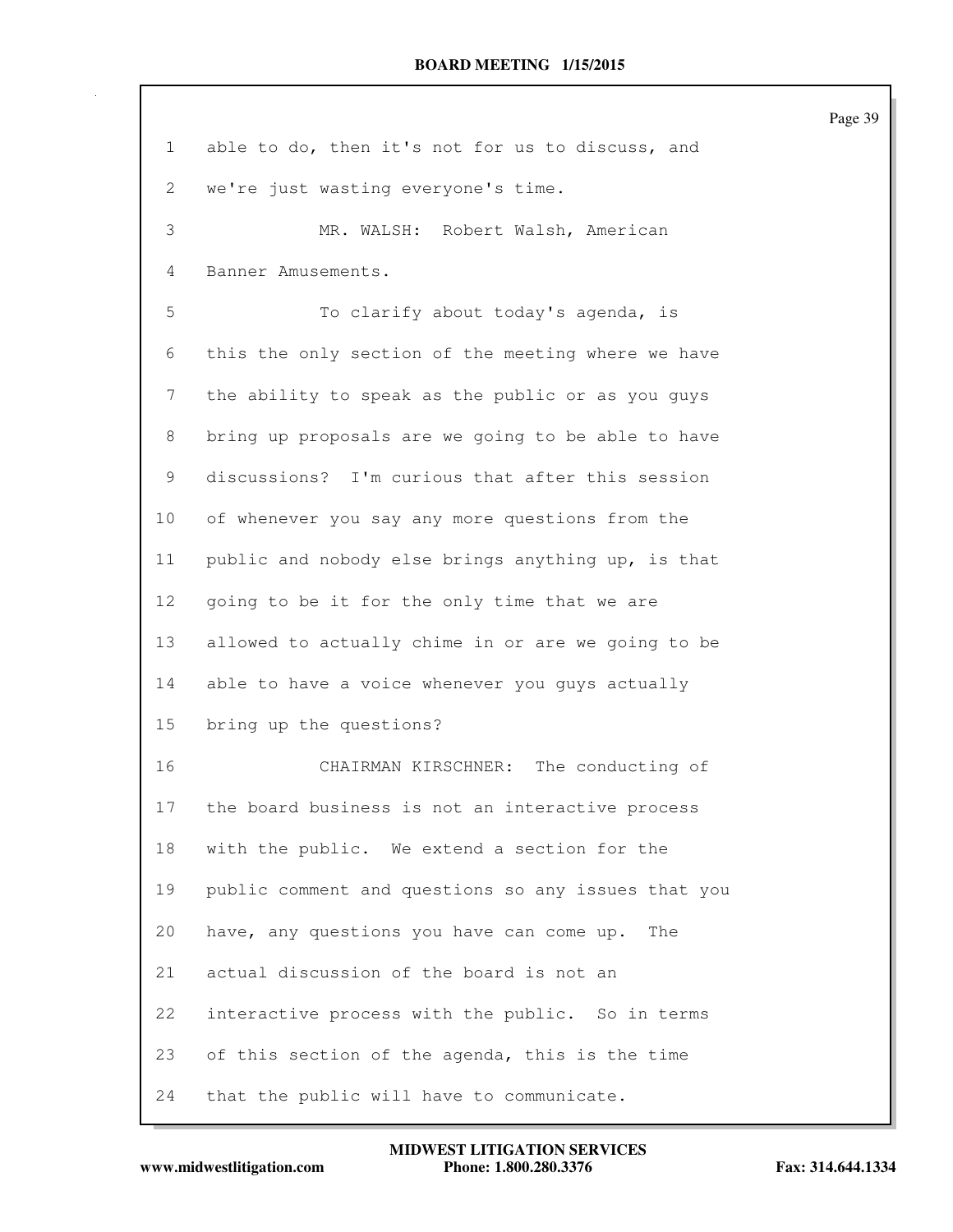| $\mathbf{1}$   | But like I said in terms of that issue,              |
|----------------|------------------------------------------------------|
| 2              | there is no rulemaking going on here today.<br>There |
| 3              | are no votes that are going to happen in terms of    |
| $\overline{4}$ | implementing something that may affect you.<br>If    |
| 5              | that's going to occur, that's going to be something  |
| 6              | down the line. Where we may have something we're     |
| 7              | discussing that may be important to you which may    |
| 8              | get sent to the committee for discussion,            |
| 9              | eventually may be a proposed rule or proposed rule   |
| 10             | change which will come back before you for public    |
| 11             | comment to come back and say, hey, boneheads, why    |
| 12             | did you do that or, you know, that's a great idea,   |
| 13             | thank you very much. But in terms of back and        |
| 14             | forth, there's not the mechanics for that.           |
| 15             | MR. WALSH: When would the next time be               |
| 16             | available for us to give our rebuttal to that or     |
| 17             | comment on that?                                     |
| 18             | MEMBER URBIK: You can do that anytime                |
| 19             | directly to the department. You can call either      |
| 20             | Ron if it's a legal matter or Joe or Ryan and        |
| 21             | express your concerns or what better you think       |
| 22             | might happen.                                        |
| 23             | CHAIRMAN KIRSCHNER: Or I can tell you,               |
| 24             | we've seen in the past people write letters. Hey,    |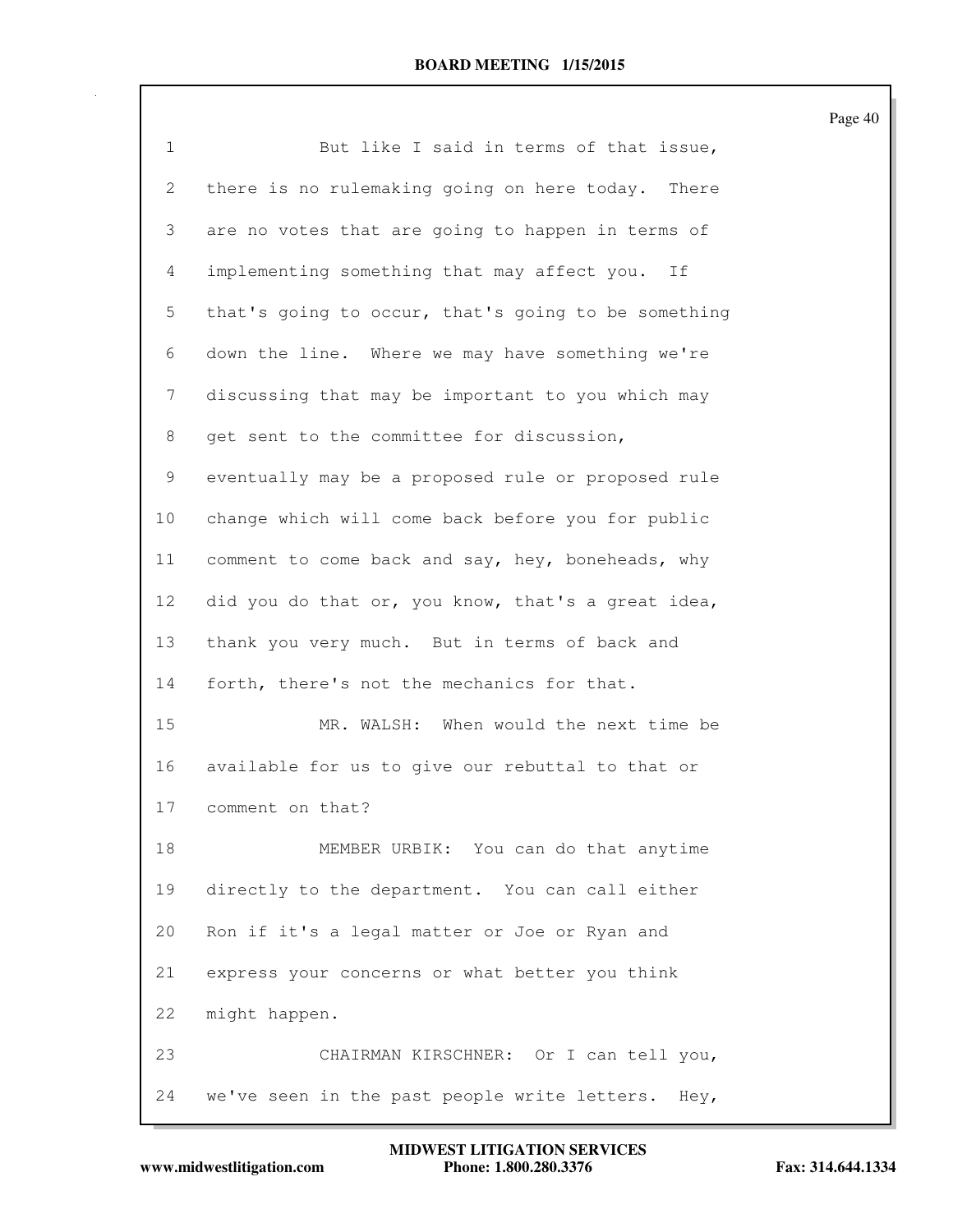| $\mathbf 1$ | you guys discussed this, I think you're missing     |
|-------------|-----------------------------------------------------|
| 2           | this point. And that's circulated to the board      |
| 3           | members so the next time we have a discussion       |
| 4           | involving that topic we have that letter and say,   |
| 5           | hey, so and so wrote in and he had this concern,    |
| 6           | let's address it.                                   |
| 7           | MEMBER RHODES: And if I could just add              |
| 8           | just to go to value of the feedback from the people |
| 9           | in the group, the cell phone example was a good     |
| 10          | example and so was the climbing wall comment. The   |
| 11          | fact that we are an advisory board advising the     |
| 12          | director is great, but what makes it greater is the |
| 13          | fact that we get feedback from you and from others  |
| 14          | to help us advise accordingly. I just thought that  |
| 15          | was important to make that comment. That's why if   |
| 16          | there is a comment, we want to hear it. We          |
| 17          | consider what you say, we consider what our         |
| 18          | opinions are, and then that helps to form what we   |
| 19          | advise the director.                                |
| 20          | CHAIRMAN KIRSCHNER: We're one of the                |
| 21          | few boards --                                       |
| 22          | DIRECTOR COSTIGAN: Just to add a                    |
| 23          | comment. I appreciate Linda's comments, but, you    |
| 24          | know, Ryan, first of all, takes questions all the   |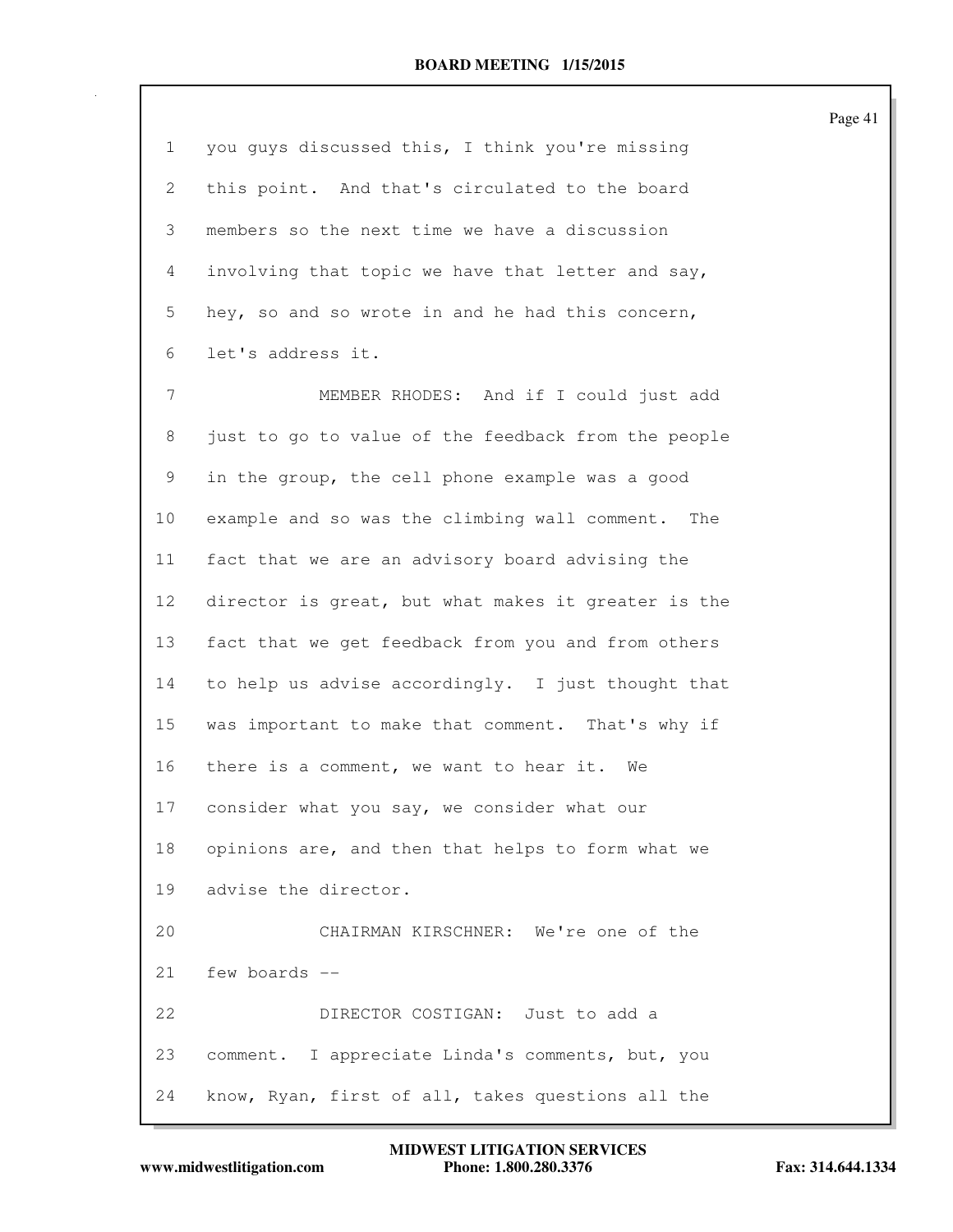| 1               | time. And there have been a number of occasions     |
|-----------------|-----------------------------------------------------|
|                 |                                                     |
| 2               | where we've done conference calls with the industry |
| 3               | organized by, you know, Bill Johnson and others,    |
| 4               | you know. So I would assume those kinds of          |
| 5               | discussions are appropriate and would continue.     |
| 6               | So, you know, we're -- we're -- as Linda said in    |
| 7               | her comments that are very applicable, that, you    |
| 8               | know, your comments, your ideas, are all things     |
| 9               | that we take very seriously under consideration and |
| 10              | value as we move forward on these issues.           |
| 11              | CHAIRMAN KIRSCHNER: Yeah. Just to                   |
| 12 <sub>2</sub> | kind of underscore that, the only time in which     |
| 13              | public comment is mandated is when there's a        |
| 14              | proposed rule. The Open Meetings Act does not       |
| 15              | mandate there be a provision for public comment and |
| 16              | questions. As a board, I think we're one of the     |
| 17              | few boards that really make an effort at every      |
| 18              | meeting to have on the agenda a line item for       |
| 19              | public comment and questions to give the public     |
| 20              | that opportunity. It's ineffective at the board     |
| 21              | meeting to try and have it dovetail throughout the  |
| 22              | meeting and having that back and forth, but we do   |
| 23              | try and make an effort every meeting to have the    |
| 24              | line item for public comment and questions, which   |

www.midwestlitigation.com Phone: 1.800.280.3376 Fax: 314.644.1334 **MIDWEST LITIGATION SERVICES**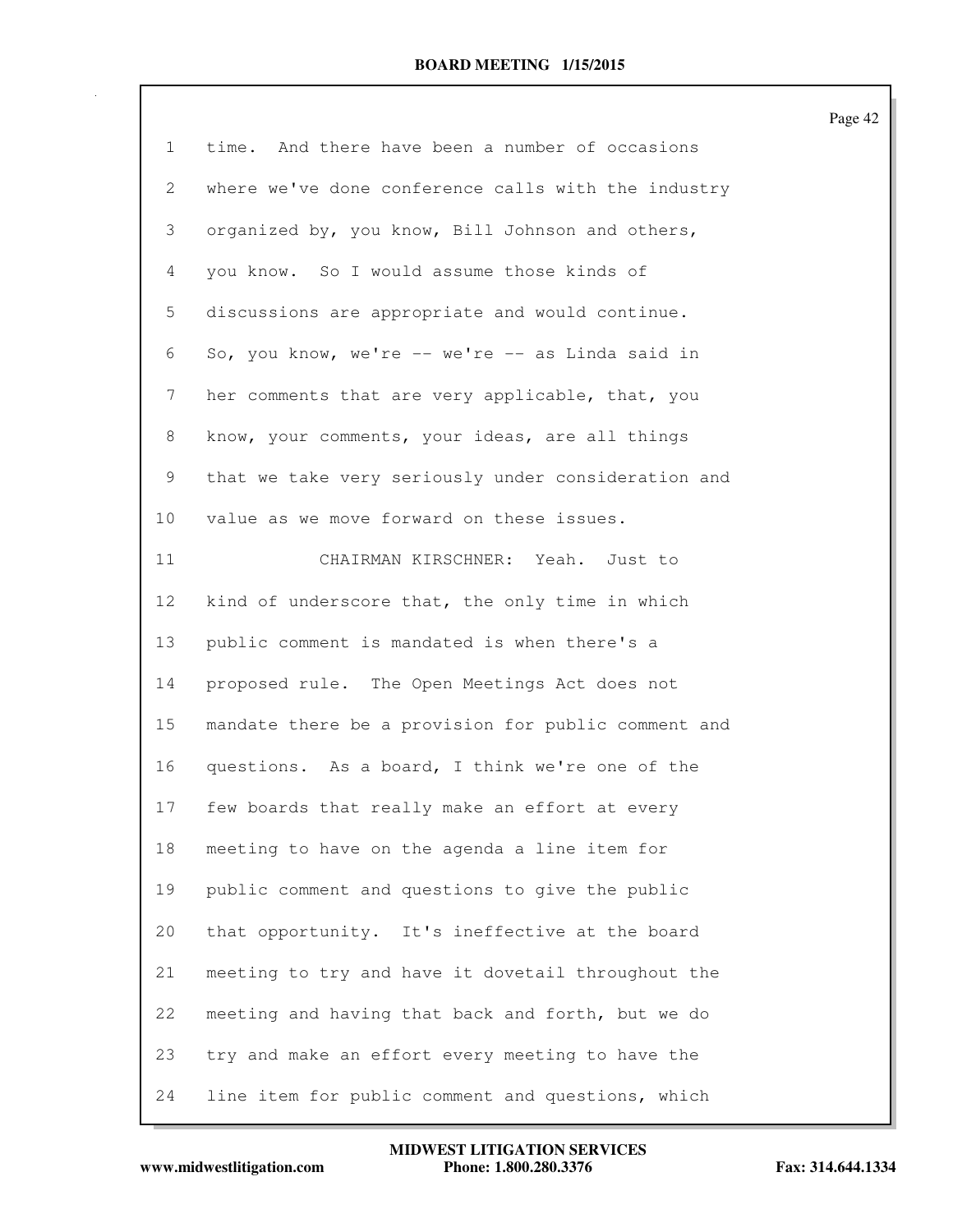1 is not required by the Open Meetings Act. 2 MS. ROYER: Margaret Royer. I'm one of 3 the ride inspectors. 4 I also believe -- just to put the 5 website out there again, I believe all the board 6 members' contact information is on our website. Am 7 I correct? 8 MEMBER URBIK: Yes. 9 MEMBER RHODES: That's correct. 10 MS. ROYER: And so if anytime you guys 11 have questions or concerns, you can contact these 12 people. I mean, these are the people that are 13 representing you, and so by all means -- I mean, 14 Ryan is always a resource. But I mean all of the 15 people on the board have their contact information. 16 You definitely can contact them with your concerns, 17 questions, or whatever. 18 CHAIRMAN KIRSCHNER: Yeah. Don't --19 exactly. Don't feel like you have to sit on your 20 hands until January. 21 MEMBER URBIK: A board meeting. 22 CHAIRMAN KIRSCHNER: I mean, anytime 23 you can e-mail, write letters. 24 DIRECTOR COSTIGAN: And like I said,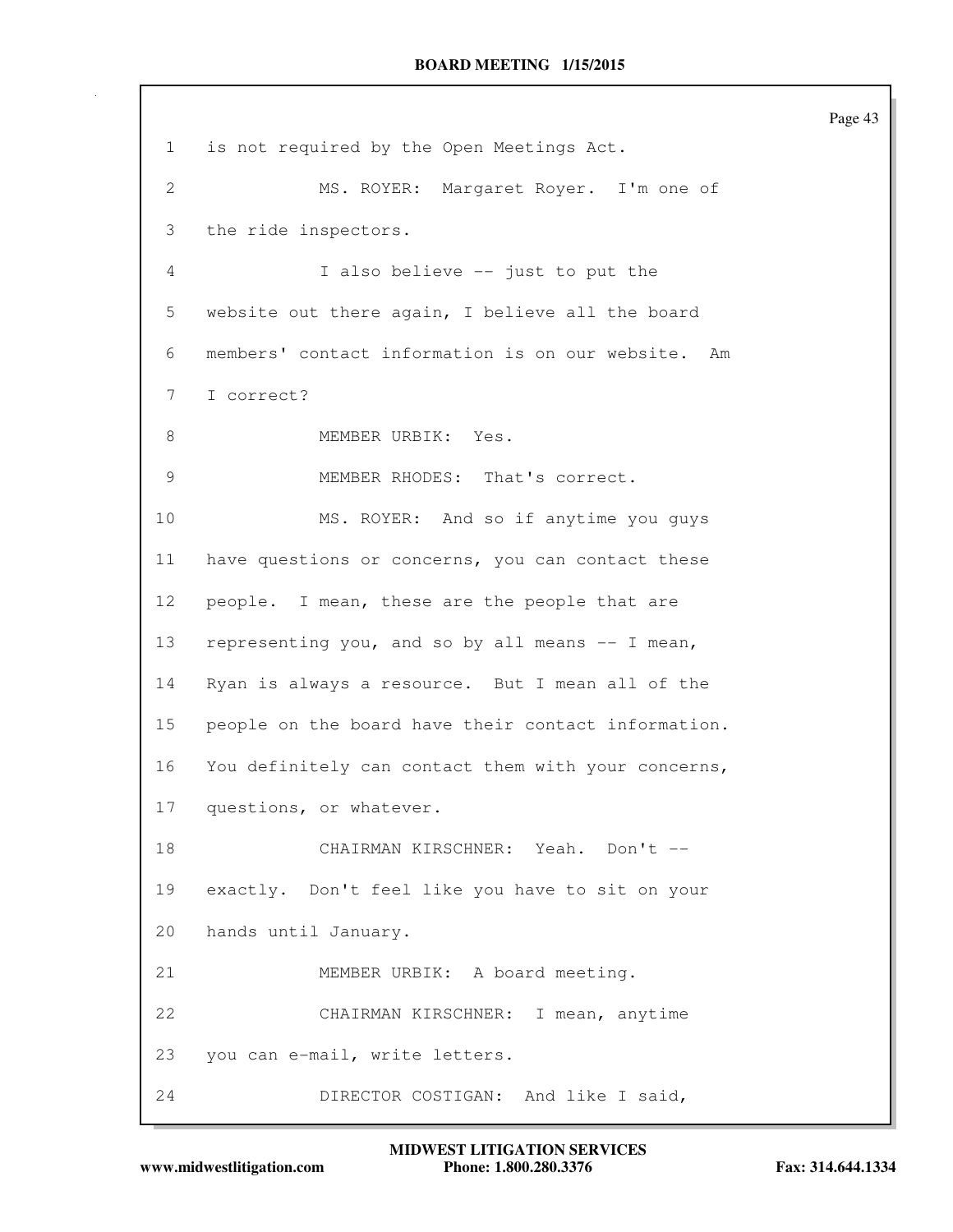| $\mathbf{1}$    | we've conducted numerous discussions with various  |
|-----------------|----------------------------------------------------|
| 2               | parties on issues all throughout, you know, the    |
| 3               | years that I've been here at the department, on    |
| 4               | issues from legislation to other specific concerns |
| 5               | that have been raised.                             |
| 6               | CHAIRMAN KIRSCHNER: Did I see another              |
| 7               | hand up?                                           |
| 8               | MR. JOHNSON: Bill Johnson, Fantasy                 |
| 9               | Amusement Company and a trustee of the OABA.       |
| 10              | I'm just checking, last year we spoke              |
| 11              | on rider responsibility, and I'm not sure, has the |
| 12 <sup>°</sup> | board talked about that? Has anything -- you know, |
| 13              | we bring it up and then, as you say, you're        |
| 14              | supposed to talk about it. I know we didn't have   |
| 15              | any contact or you guys haven't contacted the OABA |
| 16              | and Bob Johnson. So I'm not sure, is it something  |
| 17              | you're thinking about that people have to be       |
| 18              | responsible for their own actions, any discussion  |
| 19              | at all?                                            |
| 20              | CHAIRMAN KIRSCHNER: The board does not             |
| 21              | conduct business outside the board meetings.<br>So |
| 22              | any business that's been discussed with the board  |
| 23              | has been out in the open here in terms of board    |
| 24              | discussion.                                        |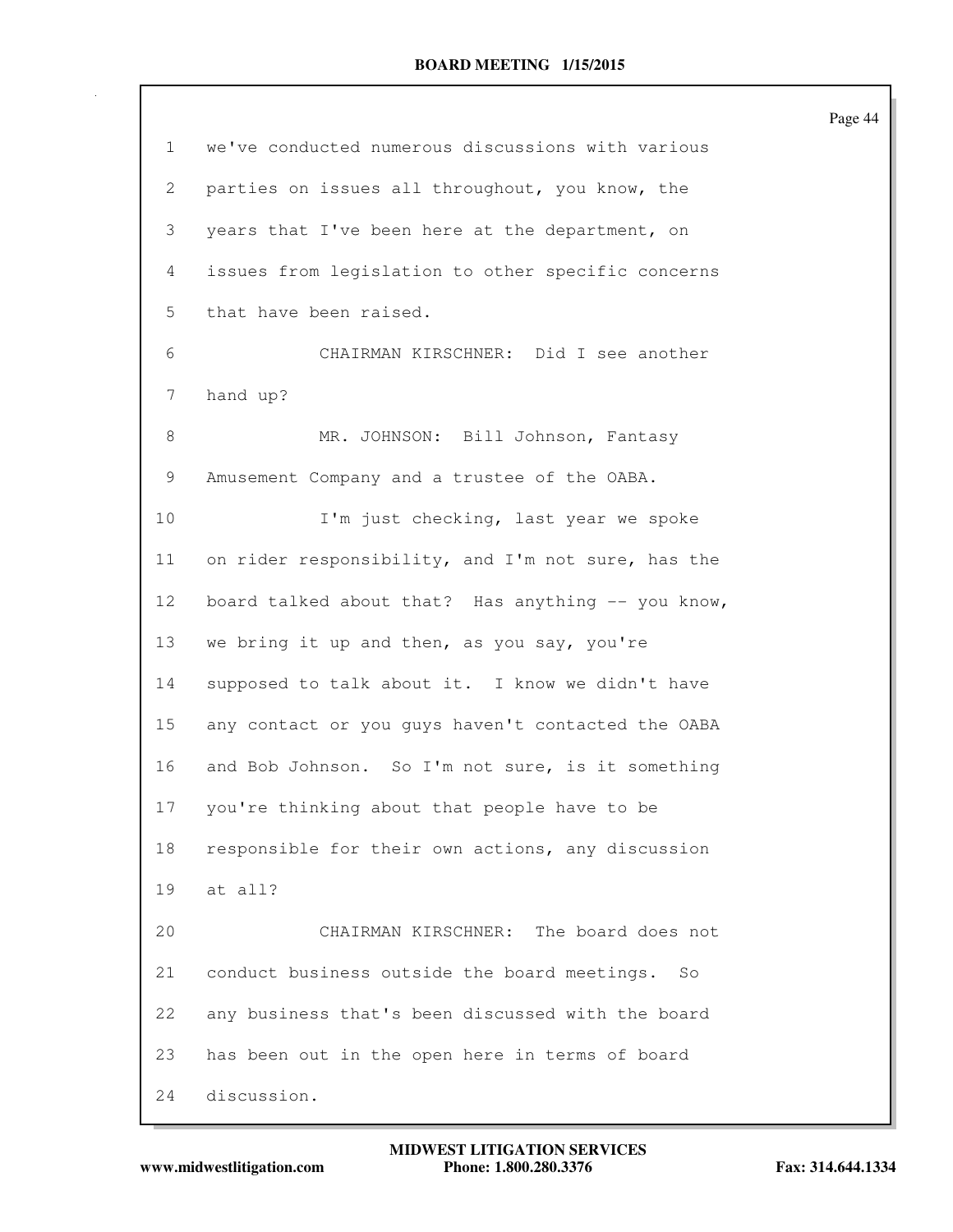|                |                                                    | Page 45 |
|----------------|----------------------------------------------------|---------|
| $\mathbf{1}$   | MR. JOHNSON: Okay. Is there --                     |         |
| $\mathbf{2}$   | CHAIRMAN KIRSCHNER: And since that                 |         |
| 3              | last meeting nothing's been brought to this board. |         |
| 4              | MR. JOHNSON: Okay. So you haven't --               |         |
| 5              | CHAIRMAN KIRSCHNER: Go ahead.                      |         |
| 6              | MR. JOHNSON: Bill Johnson again.                   |         |
| $\overline{7}$ | You haven't had another meeting then?              |         |
| 8              | MEMBER URBIK:<br>No.                               |         |
| 9              | CHAIRMAN KIRSCHNER: No. In fact, at                |         |
| 10             | the last meeting I invited if anybody wanted to    |         |
| 11             | bring it up for board business, and in the past    |         |
| 12             | year nothing has been brought to the board's       |         |
| 13             | attention.                                         |         |
| 14             | MEMBER SULLIVAN: Yes. Excuse me.<br>I              |         |
| 15             | have. I asked for it to be on the agenda. I have   |         |
| 16             | the paperwork here to be able to pass out. So I am |         |
| 17             | planning to, as you invited us to do, bring        |         |
| 18             | something to the board to discuss for patron       |         |
| 19             | safety.                                            |         |
| 20             | CHAIRMAN KIRSCHNER: Okay. It's my                  |         |
| 21             | understanding you were asked to submit things to   |         |
| 22             | the board ahead of time. You haven't submitted     |         |
| 23             | anything for today. We have nothing submitted from |         |
| 24             | Am I wrong?<br>you.                                |         |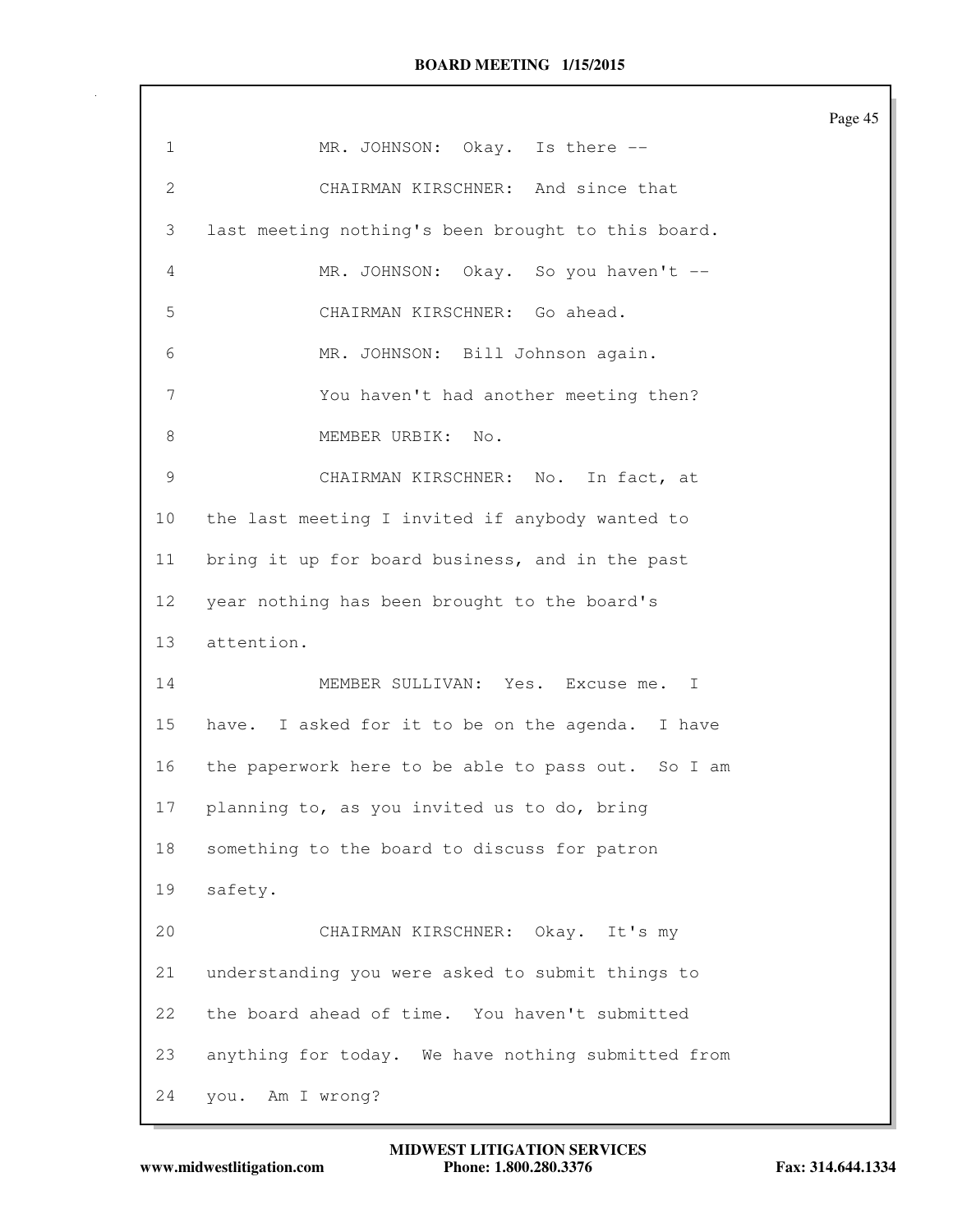|              |                                                     | Page 46 |
|--------------|-----------------------------------------------------|---------|
| $\mathbf{1}$ | MEMBER SULLIVAN: I was out of town. I               |         |
| $\mathbf{2}$ | was out of state. By the time that I got the date   |         |
| 3            | for this meeting, I had not even been back to my    |         |
| 4            | office until this morning to make copies of these.  |         |
| 5            | And I should be able to be $-$ to bring anything. I |         |
| 6            | asked for it to be on the agenda, and I don't think |         |
| 7            | it's fair that it's not on the agenda.              |         |
| 8            | MR. SALERNO: I'd like to get the                    |         |
| 9            | paperwork.                                          |         |
| 10           | MEMBER SULLIVAN: And I do have                      |         |
| 11           | paperwork to pass out.                              |         |
| 12           | CHAIRMAN KIRSCHNER: You are welcome to              |         |
| 13           | pass out anything you want to this board. I did     |         |
| 14           | ask it a year ago. So you had a year, not a couple  |         |
| 15           | days, to pass out to this board. Let's be clear     |         |
| 16           | about that.                                         |         |
| 17           | MEMBER SULLIVAN: You said bring it to               |         |
| 18           | the next meeting and so I have.                     |         |
| 19           | CHAIRMAN KIRSCHNER: Any other                       |         |
| 20           | questions or comments?                              |         |
| 21           | MR. SALERNO: It seems to me that not                |         |
| 22           | one -- myself, Bill Johnson, Don Massie, and a few  |         |
| 23           | other carnival guys in here, all we're asking is    |         |
| 24           | better communication. You said your board takes     |         |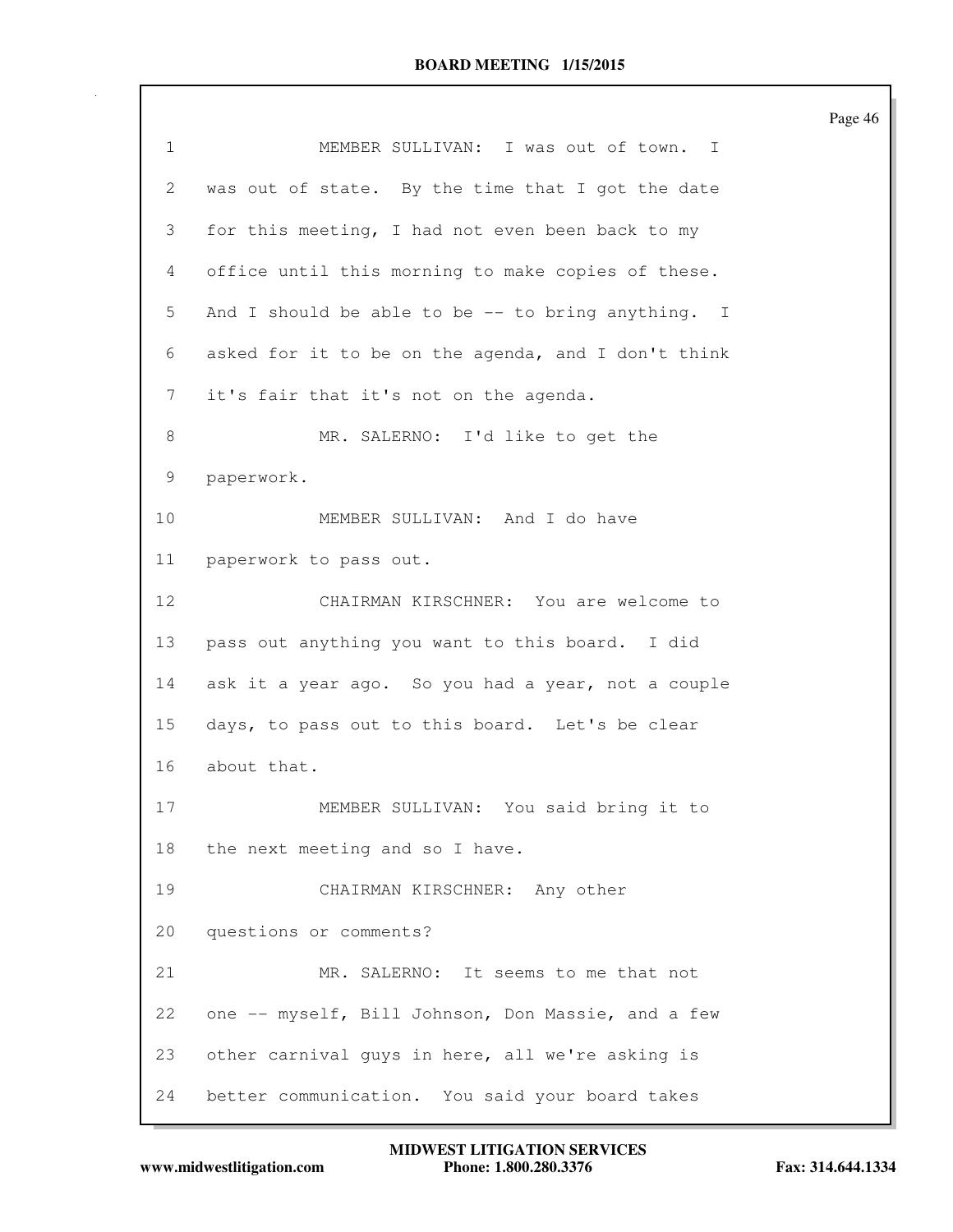|                 |                                                     | Page 47 |
|-----------------|-----------------------------------------------------|---------|
| $\mathbf{1}$    | recommendations. I've heard several times today     |         |
| $\mathbf{2}$    | that we'd like to get an e-mail blast from you      |         |
| 3               | guys. All right? Is that under clarification? Or    |         |
| 4               | what do we need to tell you that we'd like to get a |         |
| 5               | little bit different? Why do we always have to do   |         |
| 6               | what you guys say is right? Why can't your board    |         |
| 7               | see what we think is right and -- how do you say -- |         |
| 8               | do what we need, instead of always doing what you   |         |
| 9               | need?                                               |         |
| 10              | CHAIRMAN KIRSCHNER: The communications              |         |
| 11              | do not come from this board. The communications     |         |
| 12 <sup>°</sup> | are from the Department of Labor.                   |         |
| 13              | MR. SALERNO: Make a recommendation.                 |         |
| 14              | CHAIRMAN KIRSCHNER: The Department of               |         |
| 15              | Labor is here. They're listening to you. It's --    |         |
| 16              | all the -- under the statute, the administrative    |         |
| 17              | responsibilities fall on the Department of Labor.   |         |
| 18              | The board does not have any administrative -- we    |         |
| 19              | have no employees. We're not employees of the       |         |
| 20              | state. We don't have an office. We don't have       |         |
| 21              | computers. None of the administrative               |         |
| 22              | responsibilities in these board meetings are        |         |
| 23              | handled by the board. That's handled by the         |         |
| 24              | Department of Labor.                                |         |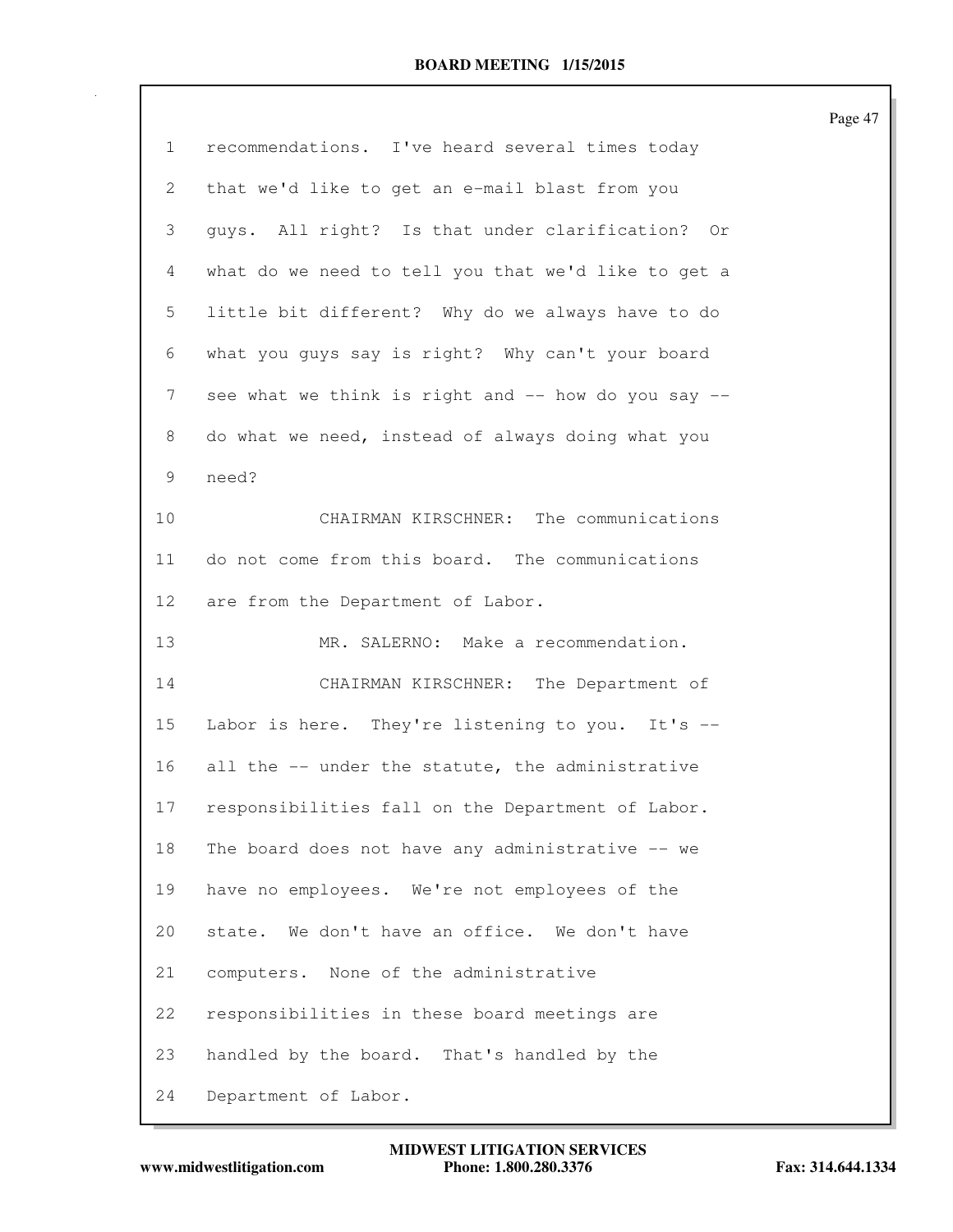| $\mathbf 1$    | So in terms of the work Margaret was                |
|----------------|-----------------------------------------------------|
| $\overline{2}$ | doing, you know, those are -- those are comments    |
| 3              | you can call up and direct them at any time to the  |
| $\overline{4}$ | Department of Labor, say, hey, Margaret used to do  |
| 5              | that, can you guys start doing that again?          |
| 6              | MR. SALERNO: I hear what you can't do.              |
| $\overline{7}$ | Can you hear what I'd like you to do? Since we're   |
| 8              | all registered with the state and we're all on --   |
| 9              | they've got our phone numbers, our e-mails with the |
| 10             | state, why can't you push a button after it's all   |
| 11             | done and over with?                                 |
| 12             | CHAIRMAN KIRSCHNER: Because I don't                 |
| 13             | have a button to push. That's what I'm telling      |
| 14             | you. I don't have a button to push. You're          |
| 15             | talking to me. You need to talk to the Department   |
| 16             | of Labor, not the board. That's what I'm telling    |
| 17             | you.                                                |
| 18             | DIRECTOR COSTIGAN: Can I just say                   |
| 19             | something? We're listening to your comments.        |
| 20             | We're going to -- we'll discuss internally and      |
| 21             | we'll figure out a way to make that work.           |
| 22             | MR. SALERNO: Thank you.                             |
| 23             | MR. WILLIS: Dan, can I --                           |
| 24             | CHAIRMAN KIRSCHNER:<br>Ron.                         |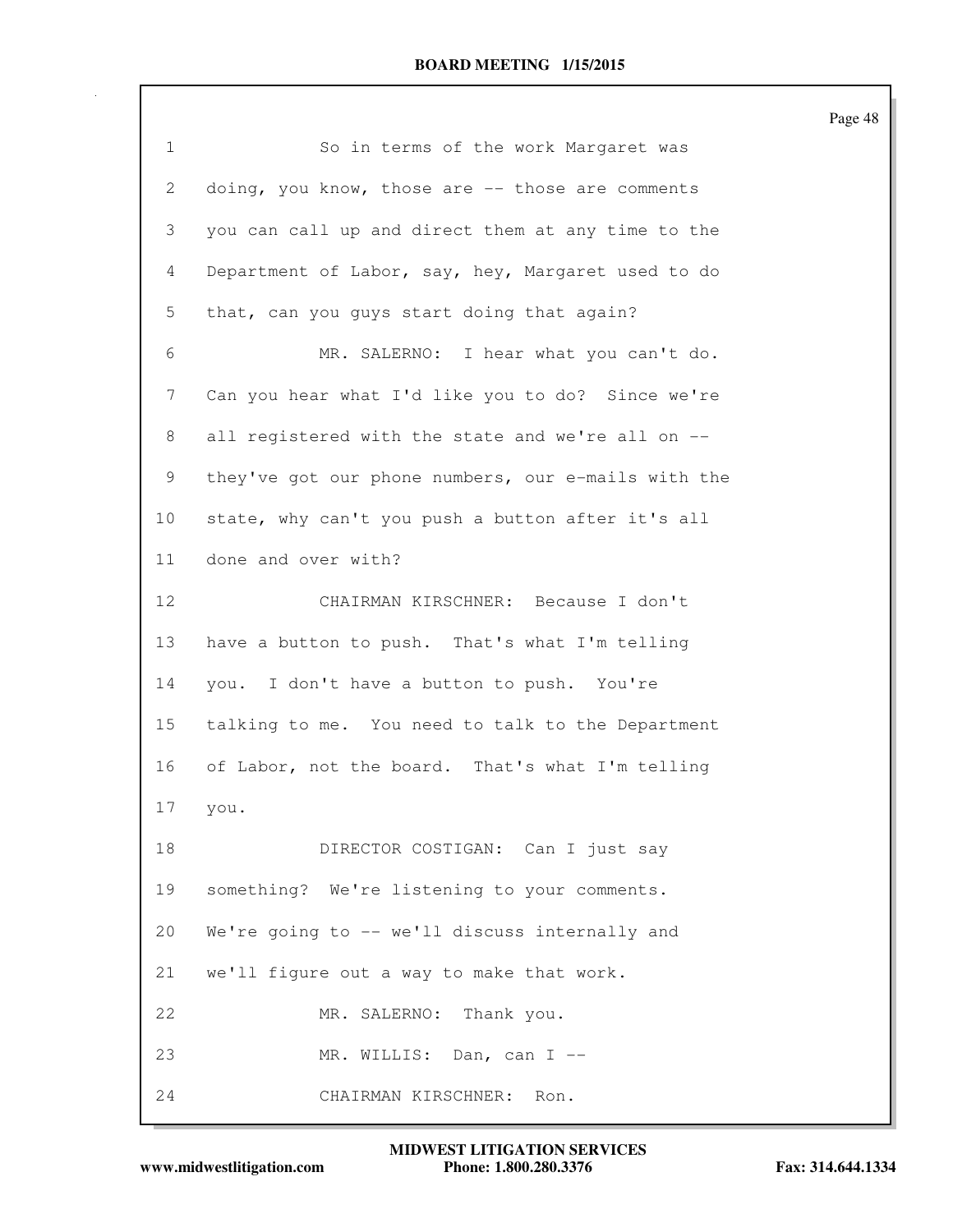Page 49 1 MR. WILLIS: I think that's the 2 important thing. 3 CHAIRMAN KIRSCHNER: It's true. I 4 mean, I don't mean to be obtuse. If you're asking 5 us as the board to say, Department of Labor -- 6 MR. SALERNO: Make a suggestion. 7 CHAIRMAN KIRSCHNER: -- can you improve 8 communication, that's easy. I think we all agree 9 with you. I think they're hearing what you're 10 saying. You don't need me to then repeat it 11 because they're right here listening. 12 MR. SALERNO: It would be nice if we 13 heard you say something to the board in behalf of 14 us. 15 MS. SALERNO: The department. 16 MR. SALERNO: The department. 17 CHAIRMAN KIRSCHNER: Joe, do what he's 18 asking you to do. 19 DIRECTOR COSTIGAN: Yes. Wait a 20 second, okay? Here, we've got a comment. 21 MR. WILLIS: I was just going to say 22 the last point on this is -- and I think it's 23 important to understand -- and you clarified it 24 very well -- the board's responsibilities are set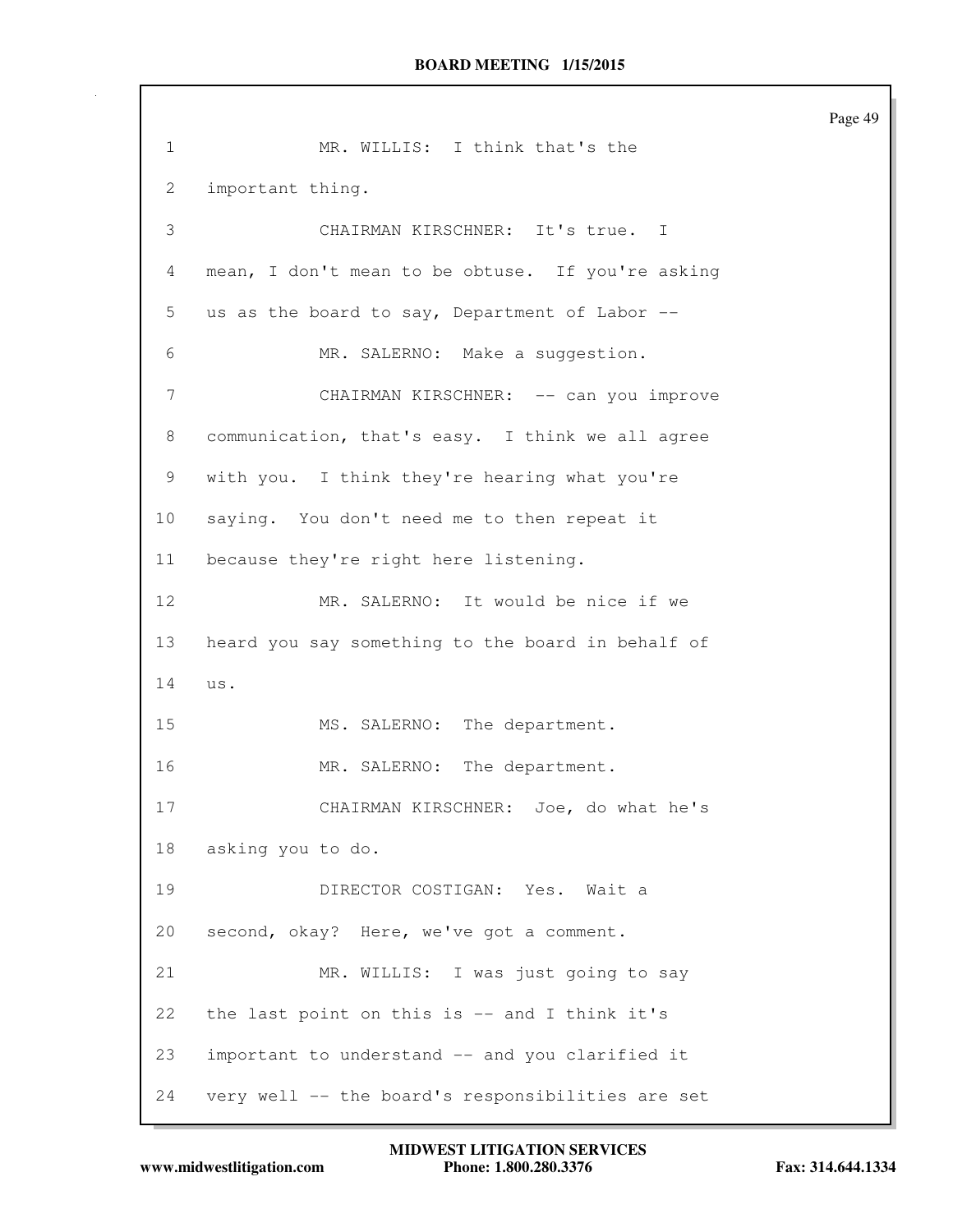| $\mathbf{1}$ | forth in the statute. I think the department as a   |
|--------------|-----------------------------------------------------|
| 2            | matter of practice has gone beyond that and used    |
| 3            | the board to bring up issues that theoretically     |
| 4            | aren't even within the board's responsibilities,    |
| 5            | but because we want to know what board members and  |
| 6            | people who -- what people are thinking in the       |
| 7            | industry. But the board's responsibilities are      |
| 8            | very specific and it's not like this is -- there's  |
| 9            | some statutes where boards have broad, broad        |
| 10           | responsibilities. This statute sets forth the       |
| 11           | responsibilities of the board, and in fact, sets    |
| 12           | forth the responsibilities of the board members.    |
|              |                                                     |
| 13           | Theoretically, there are certain board              |
| 14           | members that are supposed to be speaking on behalf  |
| 15           | of the public, not on their own best interest.      |
| 16           | There are certain people who are supposed to speak  |
| 17           | on behalf of the insurance industry because that's  |
| 18           | who they're the representative of. The board        |
| 19           | members theoretically are supposed to be there      |
| 20           | within their appointment and speak on those issues  |
| 21           | and give their opinions in light of their           |
| 22           | responsibilities to the constituency they represent |
| 23           | and how they were appointed and what kind of        |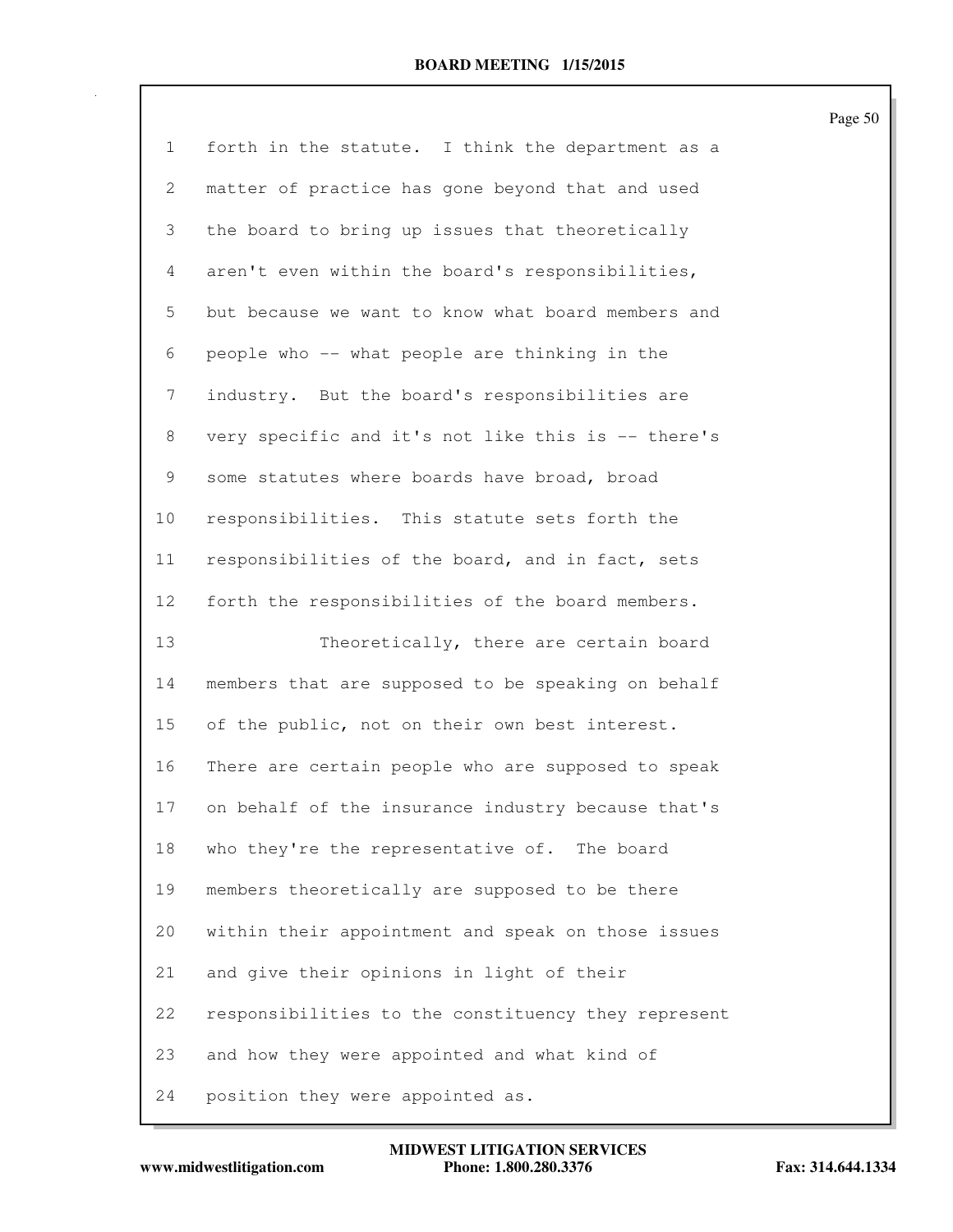| $\mathbf{1}$    | DIRECTOR COSTIGAN: Like, for example,               |
|-----------------|-----------------------------------------------------|
| $\overline{2}$  | public members are supposed to be the public at     |
| 3               | large, not industry representatives. There are      |
| 4               | industry representatives, and there are insurance   |
|                 |                                                     |
| 5               | representatives, and there are engineering          |
| 6               | representatives.                                    |
| 7               | MR. WILLIS: And if you go through the               |
| 8               | other two points on the legislation, it's very      |
| 9               | specific what the board's responsibilities are.     |
| 10              | And so I think the comment is directly if the       |
| 11              | public feels there should be better communication,  |
| 12 <sup>°</sup> | obviously that should go directly to the            |
| 13              | department. If they feel that there are issues,     |
| 14              | that should go directly to the department. If you   |
| 15              | want to write letters, they should go directly to   |
| 16              | the department because the department has the       |
| 17              | obligation to responsibly consider those, where a   |
| 18              | board member may not have the obligation.           |
| 19              | CHAIRMAN KIRSCHNER: Okay.                           |
| 20              | MR. JOHNSON: This is Bill Johnson                   |
| 21              | again.                                              |
| 22              | I just want to probably tell everybody              |
| 23              | in the room -- some of you don't know yet -- the    |
| 24              | department, Joe and Ron and Margaret Vaughn and Bob |

```
www.midwestlitigation.com Phone: 1.800.280.3376 Fax: 314.644.1334
          MIDWEST LITIGATION SERVICES
```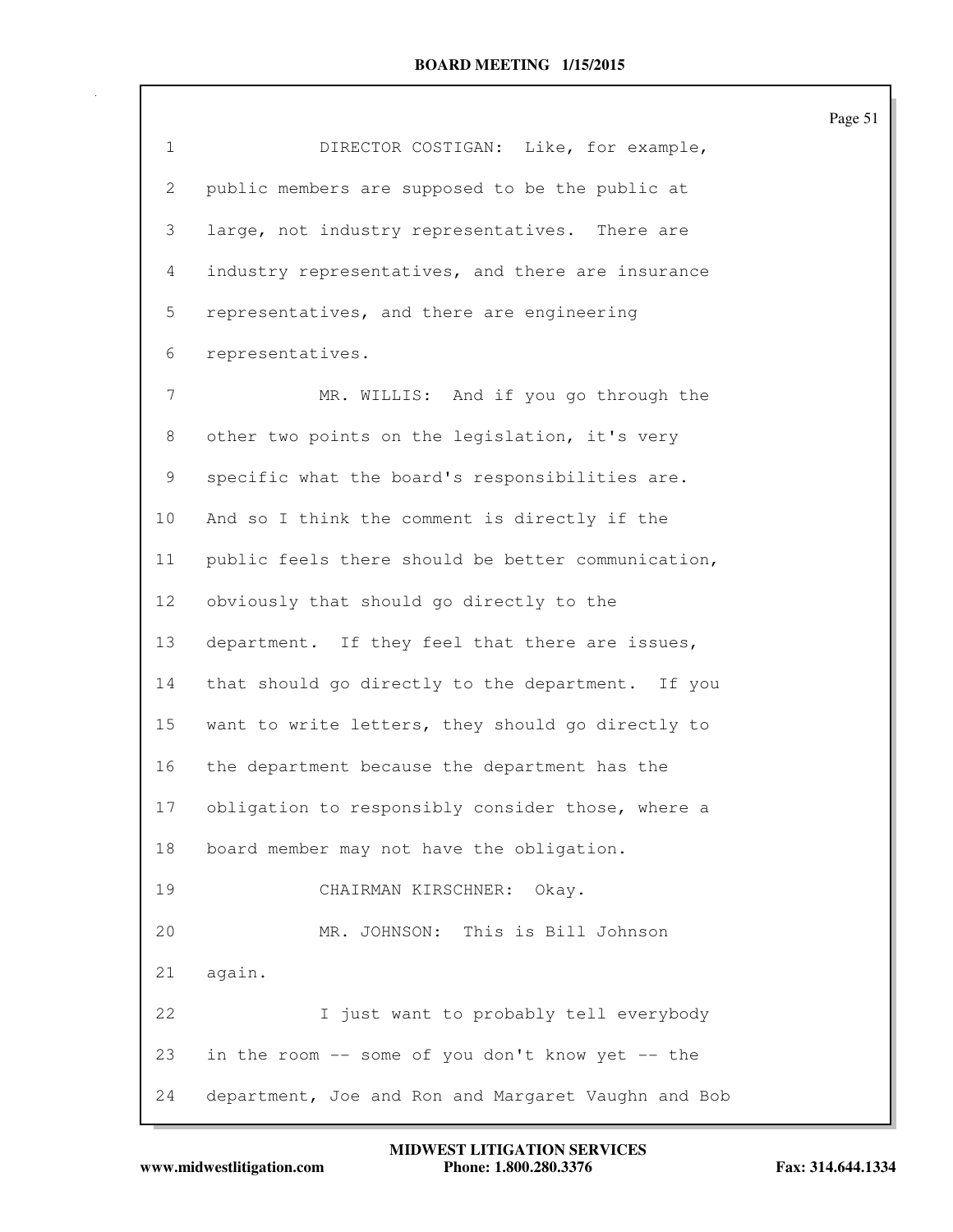|              |                                                     | Page 52 |
|--------------|-----------------------------------------------------|---------|
| $\mathbf{1}$ | Johnson and Ryan and myself -- and I don't know --  |         |
| 2            | Andy Schoendienst, we had a couple members that     |         |
| 3            | were board members of the OABA, and we did speak    |         |
| 4            | with the Department of Labor. And we do appreciate  |         |
| 5            | that, that you included us. So please make sure     |         |
| 6            | you include us again.                               |         |
| 7            | The OABA, fifty years this year. So,                |         |
| 8            | obviously, they're fighting for our industry and    |         |
| 9            | safety, and we do appreciate that.                  |         |
| 10           | DIRECTOR COSTIGAN: Well, and we value               |         |
| 11           | -- we value that kind of discussion and we          |         |
| 12           | appreciate that as well. It's helpful to the        |         |
| 13           | department. And, you know, those kinds of things I  |         |
| 14           | believe will continue on into the future.           |         |
| 15           | We always try to be responsive to the               |         |
| 16           | issues and concerns of anybody who brings issues to |         |
| 17           | our department. And so, you know, I suspect that    |         |
| 18           | that will continue. And, you know, we hear the      |         |
| 19           | comments and we appreciate them.                    |         |
| 20           | CHAIRMAN KIRSCHNER: Thank you very                  |         |
| 21           | much.                                               |         |
| 22           | MEMBER RHODES: And I was just going to              |         |
| 23           | say at the risk of getting hung up any longer on    |         |
| 24           | the communication issue, I thought it was stated    |         |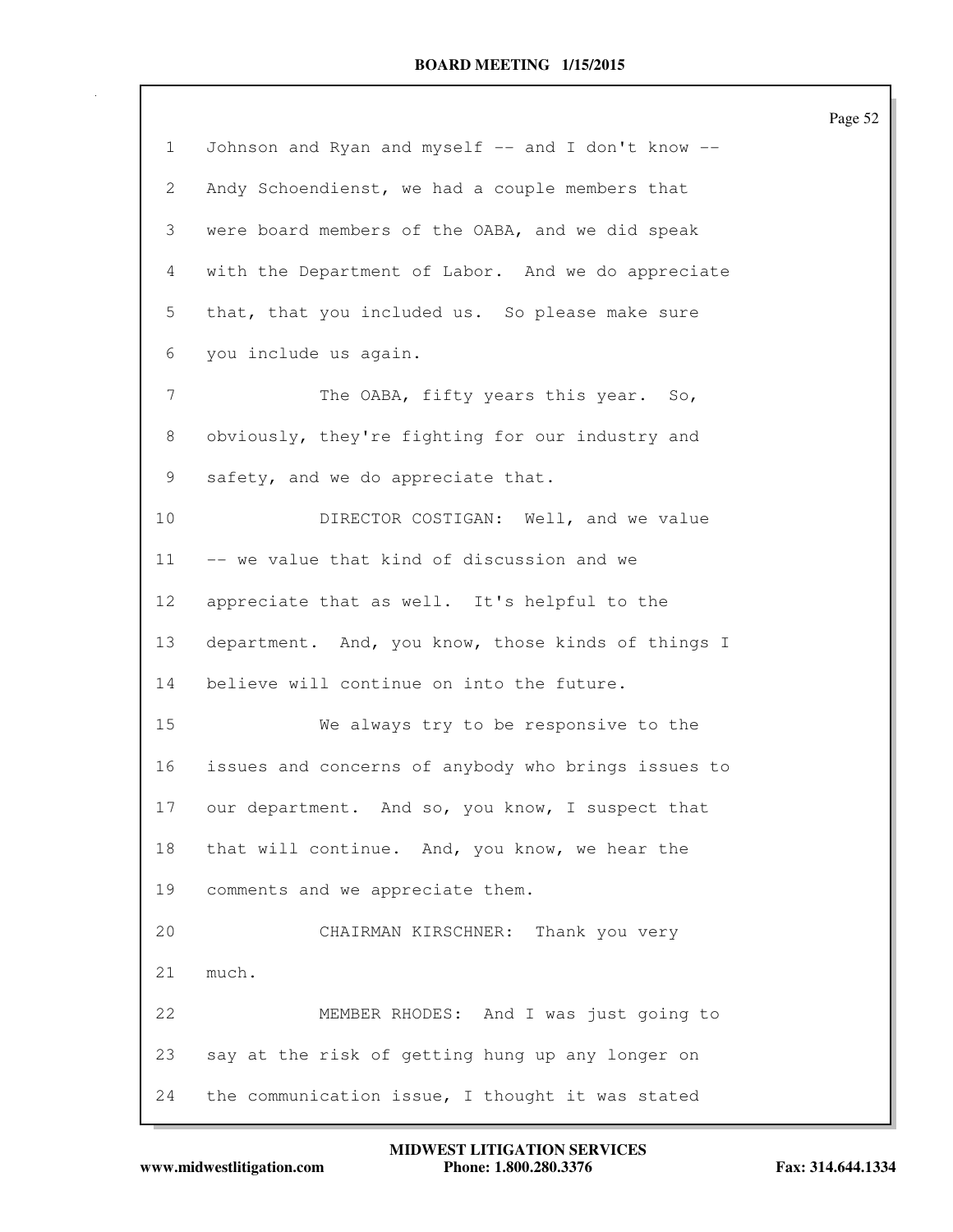| $\mathbf{1}$ | perfectly in the back about a request to improve    |
|--------------|-----------------------------------------------------|
| $\mathbf{2}$ | communication. Dan has stated he agrees and I       |
| 3            | certainly agree with the feedback.                  |
| 4            | MR. SALERNO: Thank you.                             |
| 5            | MEMBER RHODES: I don't want to put the              |
| 6            | board members on the spot, but is there anybody     |
| 7            | else who just has a comment that might -- the       |
| 8            | department might appreciate hearing from the board  |
| 9            | as it relates to the feedback we've already heard   |
| 10           | about improving communication.                      |
| 11           | MEMBER URBIK: I think better                        |
| 12           | communications from the board or the department to  |
| 13           | the people we represent is a good thing.            |
| 14           | MEMBER RHODES: That's what I -- I                   |
| 15           | figured everybody up here agreed with that, but I   |
| 16           | thought it would be helpful to at least state that. |
| 17           | Linda, I have a<br>MEMBER MAZZENGA:                 |
| 18           | comment. I have directly communicated with          |
| 19           | operators. I was contacted by Ryan a couple years   |
| 20           | ago and I did exchange e-mails on a certain         |
| 21           | particular topic. So there has been communication.  |
| 22           | MEMBER RHODES: I just wanted to make                |
| 23           | sure that everybody knew that we agreed that there  |
| 24           | is an opportunity to improve communication.         |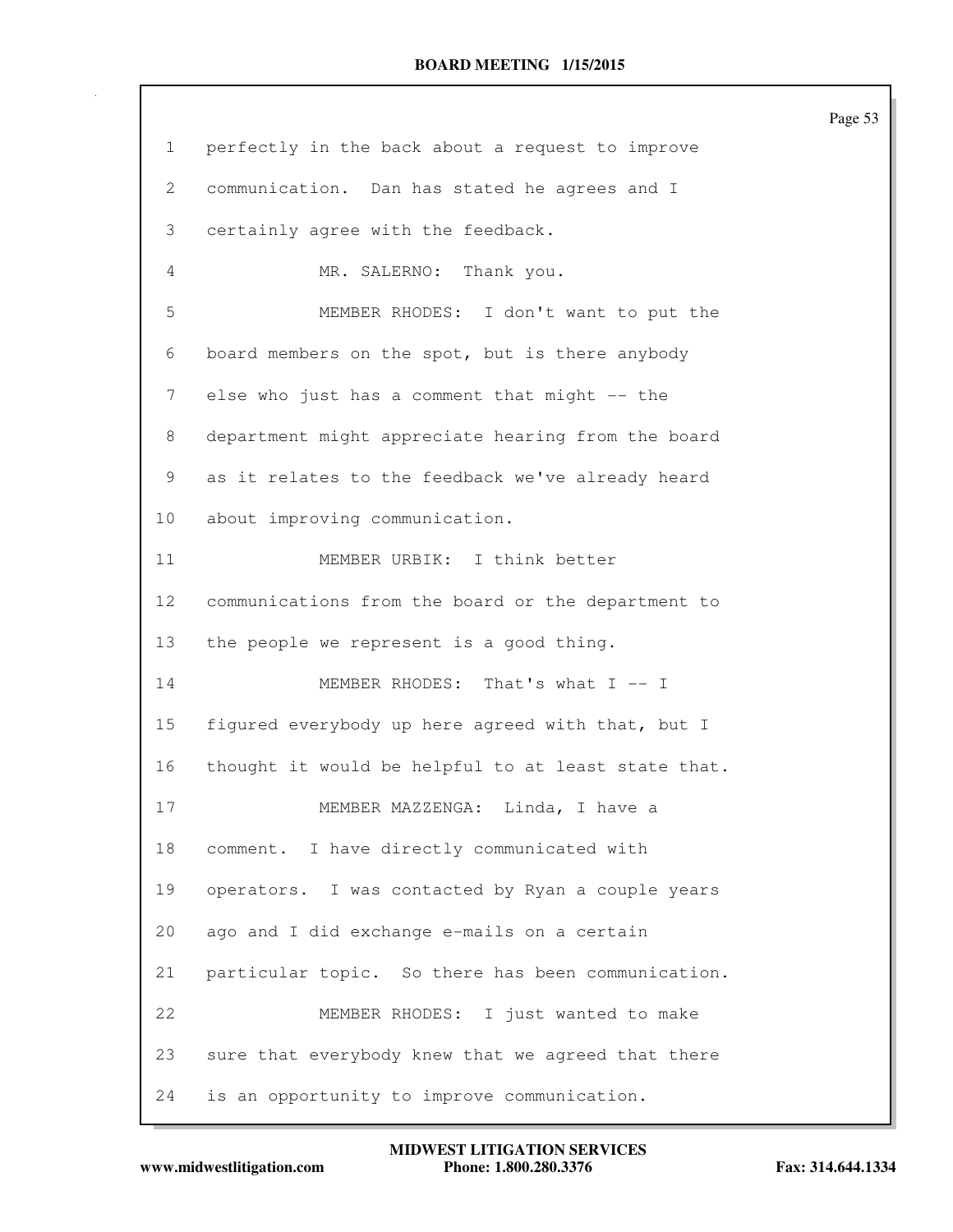| 1  | CHAIRMAN KIRSCHNER: Yeah. There's no                |
|----|-----------------------------------------------------|
| 2  | concerted effort to cut anyone out of the loop or   |
| 3  | to cut short someone's opportunity to attend a      |
| 4  | meeting. So if there's better ways we can           |
| 5  | communicate, go through the Department of Labor     |
| 6  | because I don't have a button to push.              |
| 7  | MR. SALERNO:<br>Thank you.                          |
| 8  | CHAIRMAN KIRSCHNER: Yes, the lady in                |
| 9  | the back.                                           |
| 10 | MS. NOERPER: Theresa Noerper with                   |
| 11 | Archway Amusements.                                 |
| 12 | I just want to make an official                     |
| 13 | recommendation that the advisory board does discuss |
| 14 | the rider responsibility and takes everything into  |
| 15 | consideration. I think it's very vital to our       |
| 16 | industry.                                           |
| 17 | That<br>CHAIRMAN KIRSCHNER:<br>Okay.                |
| 18 | concludes the public comment and questions section  |
| 19 | in the agenda.                                      |
| 20 | Moving on to old business, Joe, you                 |
| 21 | still there with us?                                |
| 22 | DIRECTOR COSTIGAN: Yeah, for a little               |
| 23 | bit yet, yes.                                       |
| 24 | The agenda says<br>CHAIRMAN KIRSCHNER:              |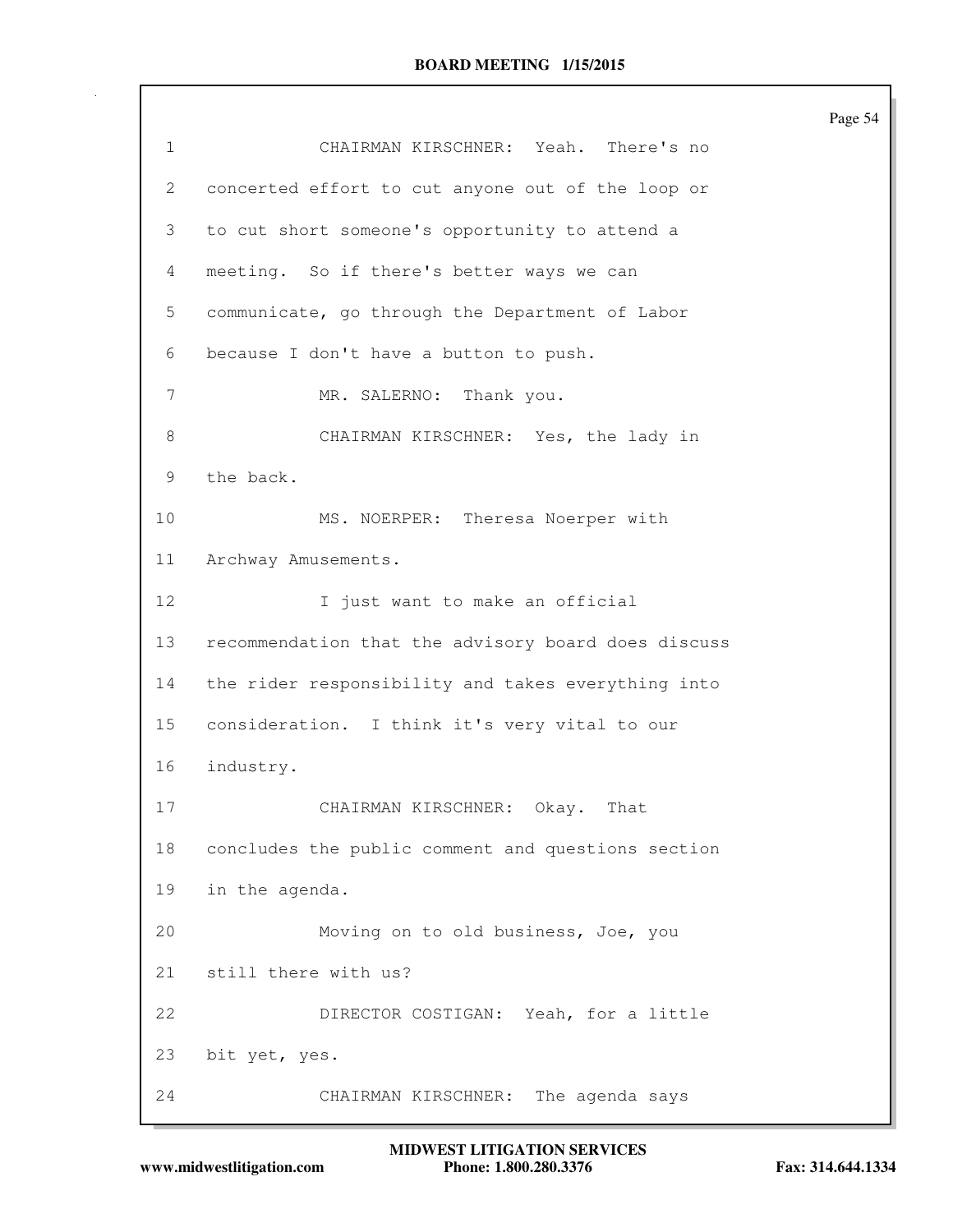1 you have a message. 2 DIRECTOR COSTIGAN: Well, I just wanted 3 to be able to take the opportunity to announce that 4 tomorrow will be my last day as director of the 5 department. I will be leaving government service 6 at the end of the workday tomorrow. 7 And I just wanted to say it's been a 8 pleasure over almost three -- three and a half --9 three, almost four years that I've been here. 10 We've really tried to deal with some -- you know, 11 some difficult issues. I've taken -- right from 12 the beginning, I took on a lot of concerns that 13 were raised and tried to address those. 14 I'm proud of the fact that I was able 15 to bring some changes to the department and 16 specifically to this division. I brought on a new 17 director, who I believe is, you know, second to 18 none in terms of doing this work and is as 19 committed as anybody to the issues and concerns 20 about the safety and the operations and the smooth 21 operations of carnival and amusement rides. And I 22 just hope that you'll continue to give him the kind 23 of support and help and assistance that he needs so 24 that we can continue to make the kind of changes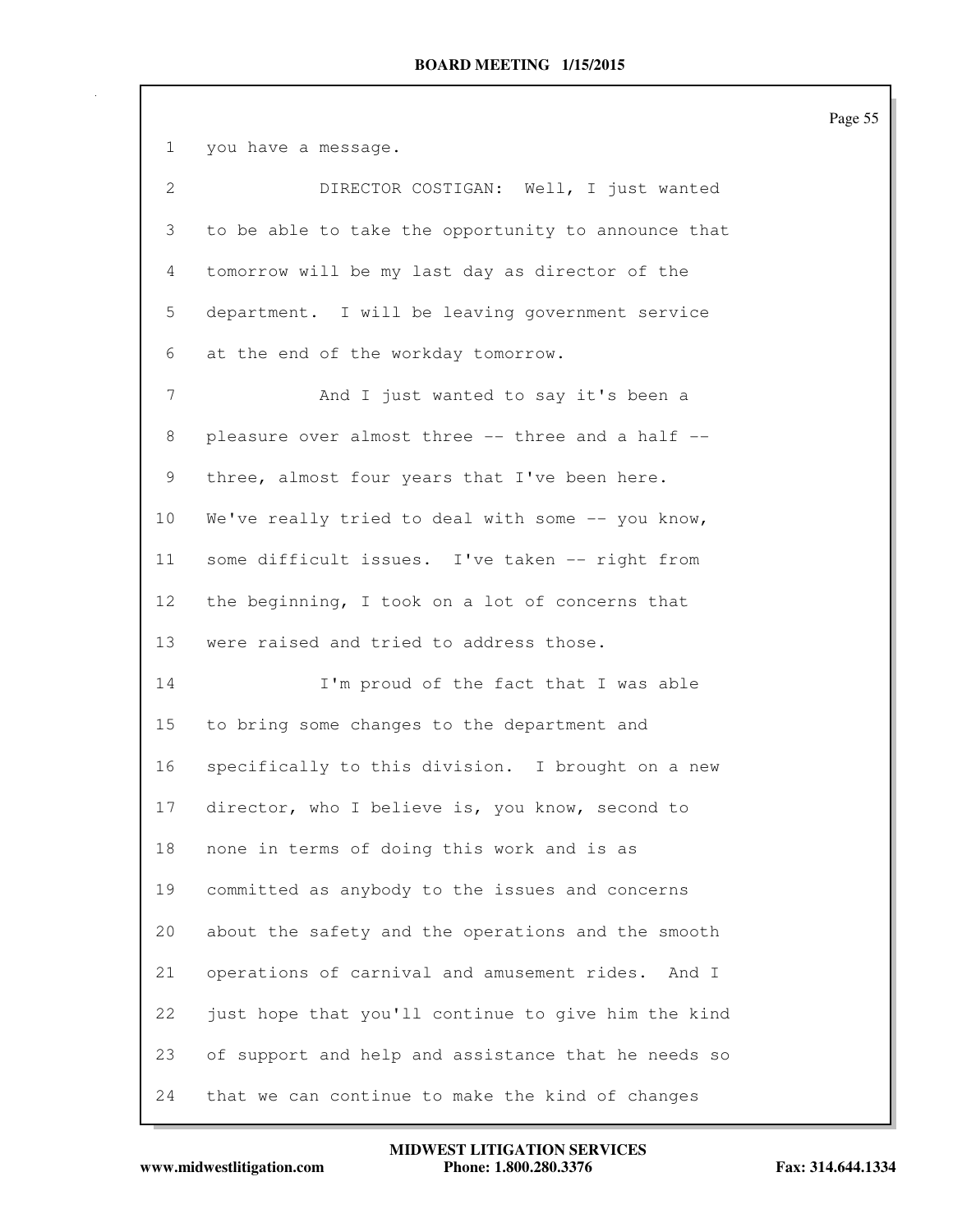| $\mathbf 1$ | that are useful and helpful to the smooth running     |
|-------------|-------------------------------------------------------|
| 2           | of this division.                                     |
| 3           | Secondly, I would like to say thanks to               |
| 4           | our inspectors in our division. These are the         |
| 5           | people on the front line. Some of them are there      |
| 6           | today. I don't know all of -- I'm not in the room.    |
| 7           | But I've talked to them previously and they're        |
| 8           | aware that I'm leaving. And I just want to thank      |
| 9           | them publicly for the work that they've done over     |
| 10          | the past several years as well and that they          |
| 11          | continue to do that work. It's very important work    |
| 12          | to make sure that these rides are inspected           |
| 13          | carefully and properly, to make sure that --          |
| 14          | because they are ensuring and looking out for the     |
| 15          | safety of the public.                                 |
| 16          | We've made some other changes. We've                  |
| 17          | got legislative changes. You know, we don't have a    |
| 18          | huge number of inspectors, but we have a lot of       |
| 19          | inspections, and we try to do as best we can to be    |
| 20          | as many places as we can, and sometimes that's        |
| 21          | service that's not thanked and not understood.<br>But |
| 22          | we've put in place new legislation. Fees will now     |
| 23          | come back to the department that people are paying    |
| 24          | for and that's going to enable us to -- we need to    |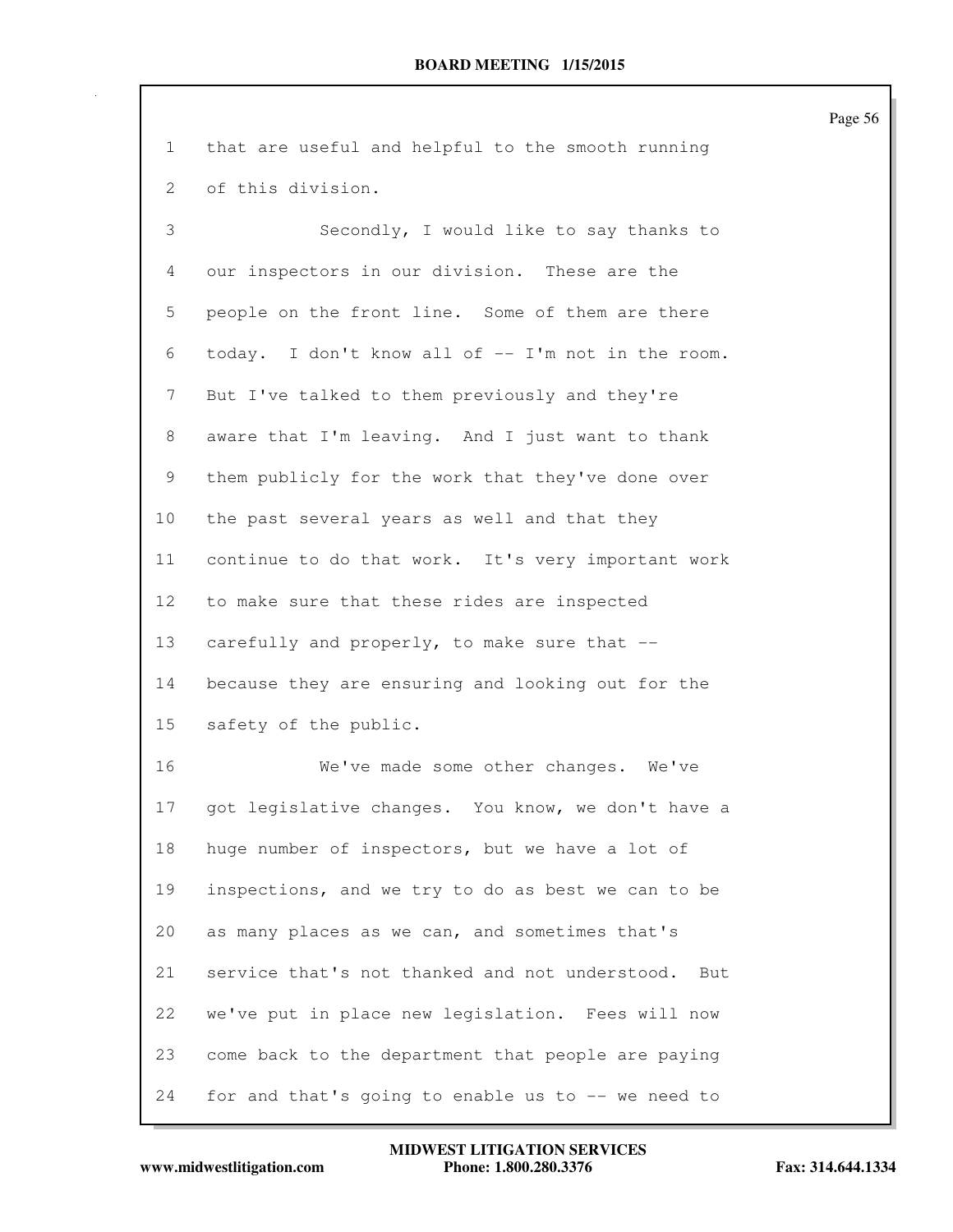| 1  | provide more bodies of inspectors so that we can    |
|----|-----------------------------------------------------|
| 2  | have a broader reach and better serve the community |
| 3  | and the industry, you know, quickly. And you know,  |
| 4  | sometimes we don't have a lot of time to get from   |
| 5  | place to place to ensure that these rides are       |
| 6  | opening up and, you know, it's something that, you  |
| 7  | know, we've really tried to deal with. So we now    |
| 8  | will have the resources to bring on a couple new    |
| 9  | inspectors going forward and those fees will go     |
| 10 | directly towards supporting the work of this        |
| 11 | division.                                           |
| 12 | We've put in place electronic changes.              |
| 13 | We've put in place, you know, as we talked about,   |
| 14 | some new rules.                                     |
| 15 | You know, we're not perfect. I know                 |
| 16 | there are -- we hear you what you're saying about   |
| 17 | the concerns and how the issues of how we worked in |
| 18 | the past. The fact is that people come and leave    |
| 19 | -- leave state government, and we aren't always     |
| 20 | able -- you know, we do our best to try to serve    |
| 21 | the mission of the department.                      |
| 22 | So it's been a pleasure for me to serve             |
| 23 | with my colleagues at the department. And I just    |
| 24 | wanted to thank all of the members of the board for |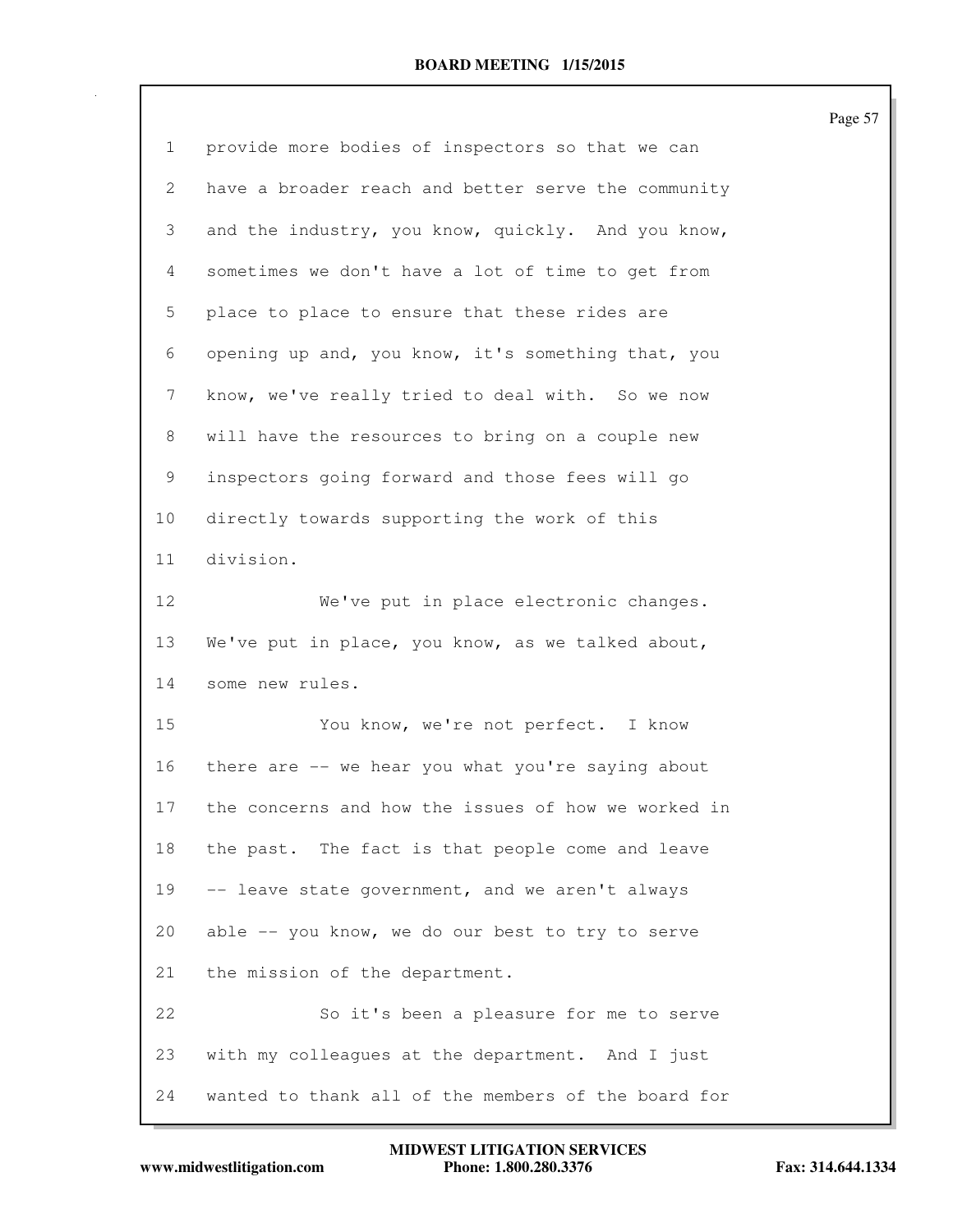|              |                                                     | Page 58 |
|--------------|-----------------------------------------------------|---------|
| $\mathbf{1}$ | also the discussions that we've had over the years. |         |
| 2            | We've had some pretty serious issues to discuss.    |         |
| 3            | We take those issues seriously. This is one of the  |         |
| 4            | -- I believe one of the finest groups of people to  |         |
| 5            | come together to discuss these issues, issues of    |         |
| 6            | this type in state government, and I want to        |         |
| 7            | commend and thank all the board members for their   |         |
| 8            | service and for my being able to work alongside     |         |
| 9            | you.                                                |         |
| 10           | So that's -- that's my just personal                |         |
| 11           | message today and I just wanted to conclude with    |         |
| 12           | that, with a hearty thank you to all of the board,  |         |
| 13           | to our staff, and to the members of the general     |         |
| 14           | public who are supporting the mission of the        |         |
| 15           | department to make sure that we're ensuring the     |         |
| 16           | safety of the public as far as carnival and         |         |
| 17           | amusement rides and our inspections go.             |         |
| 18           | So thank you.                                       |         |
| 19           | (Applause)                                          |         |
| 20           | CHAIRMAN KIRSCHNER: Joe, I know the --              |         |
| 21           | DIRECTOR COSTIGAN: Let me just finish               |         |
| 22           | with -- you know, let me just say one other thing I |         |
| 23           | wanted to.                                          |         |
| 24           | You know, there will be -- the new                  |         |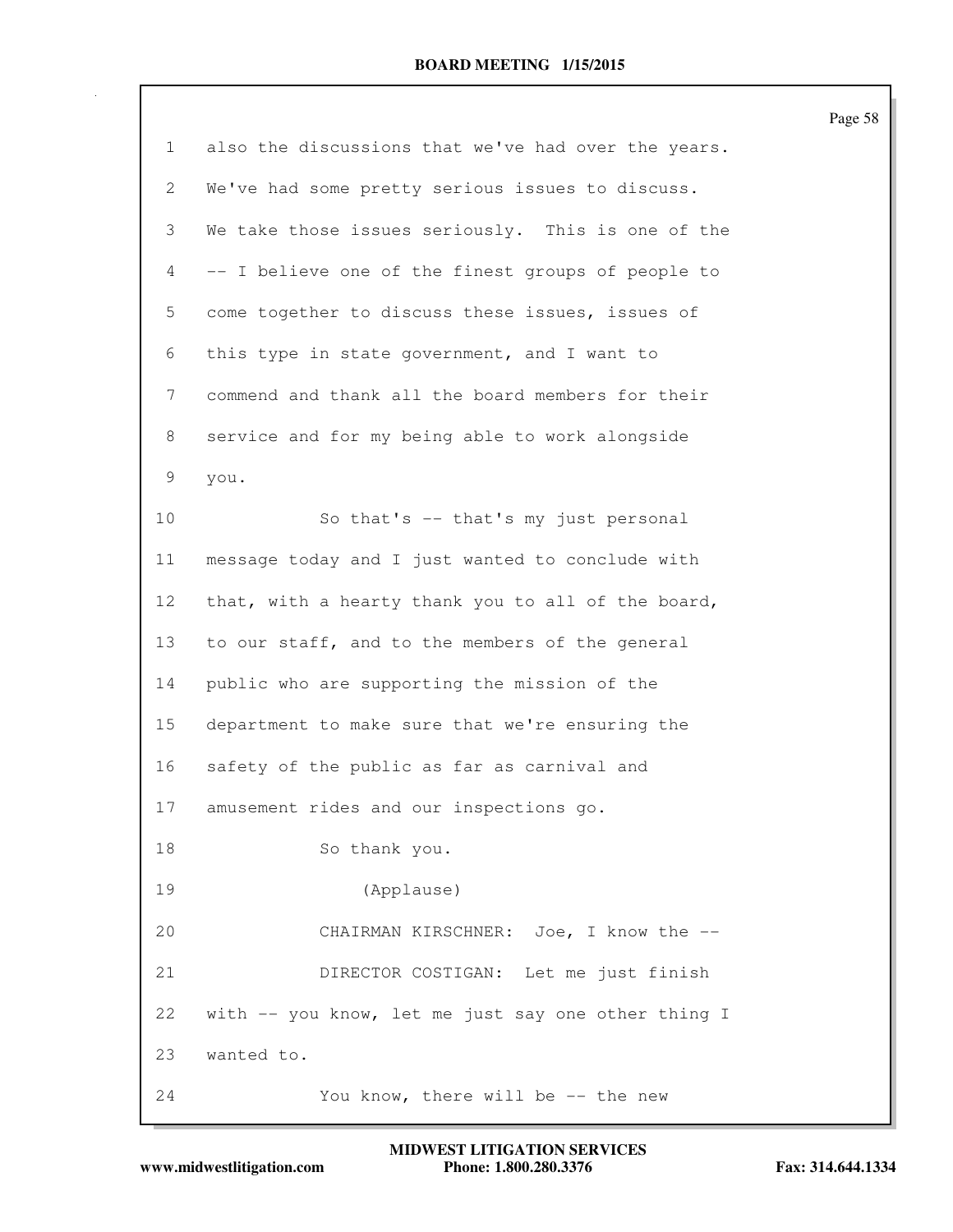| 1               | administration is days into their administration,  |
|-----------------|----------------------------------------------------|
| $\mathbf{2}$    | and they -- you know, there will be a new director |
| 3               | coming on board. And I -- you know, we -- I have   |
| 4               | not met that person, but I'm sure, you know, that  |
| 5               | you as a board and you as an industry and all the  |
| 6               | people in the room, I would ask that you give the  |
| $7\phantom{.}$  | new director the courtesy and the insight that     |
| 8               | you've been able to give me over the next -- over  |
| 9               | the last three and -- three-plus years. So that    |
| 10              | will be happening, you know, in a matter of        |
| 11              | probably weeks. And they'll -- you know, they'll   |
| 12 <sup>°</sup> | -- the department will continue on and still, you  |
| 13              | know, engage in this mission, but it'll have new   |
| 14              | leadership here. That's all I wanted to add to     |
| 15              | that.                                              |
| 16              | CHAIRMAN KIRSCHNER: Joe, thank you                 |
| 17              | very much. You've been wonderful to work with. I   |
| 18              | know everyone on the board feels that way and      |
| 19              | inspectors feel that way.                          |
| 20              | Patty.                                             |
| 21              | MEMBER SULLIVAN: Joe, I wanted to say,             |
| 22              | too, on behalf of not only the board but all the   |
| 23              | folks who are here, we appreciate all the          |
| 24              | cooperation that you have given us, and we -- we   |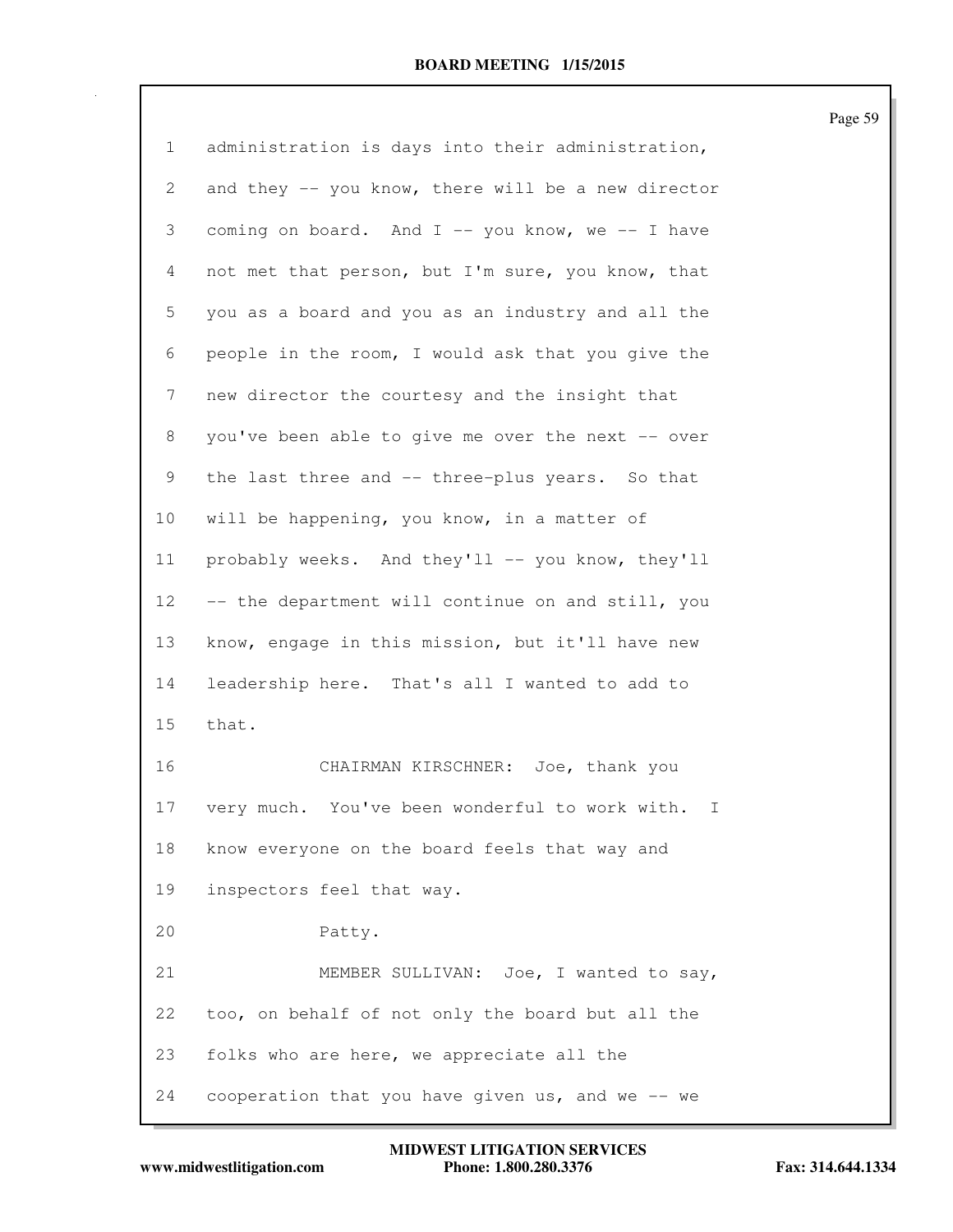|              |                                                     | Page 60 |
|--------------|-----------------------------------------------------|---------|
| $\mathbf{1}$ | know that you have been sincerely interested in     |         |
| 2            | helping make this a safer industry, and we          |         |
| 3            | appreciate all the cooperation that you have given  |         |
| 4            | us. It's been a pleasure to work with you. And we   |         |
| 5            | just hope the next person is as cooperative and is  |         |
| 6            | as interested in our mission as you have been. And  |         |
| 7            | we thank you.                                       |         |
| 8            | Thank you.<br>DIRECTOR COSTIGAN:                    |         |
| 9            | CHAIRMAN KIRSCHNER: Thank you, Joe.                 |         |
| 10           | That concludes our old business.                    |         |
| 11           | New business. Ryan, if it's okay,                   |         |
| 12           | could I swap the bullet points with Ridgway and     |         |
| 13           | you?                                                |         |
| 14           | MR. CULTON: Absolutely.                             |         |
| 15           | CHAIRMAN KIRSCHNER: Is that okay with               |         |
| 16           | you?                                                |         |
| 17           | The next matter of business under new               |         |
| 18           | business, we -- and I mentioned before welcoming    |         |
| 19           | letters from the public. We received a letter from  |         |
| 20           | Mayor Rebecca Mitchell, who is the mayor of the     |         |
| 21           | village of Ridgway, which is the popcorn capital of |         |
| 22           | the world, letting the Department of Labor know     |         |
| 23           | about a concern they had about an incident          |         |
| 24           | involving a dry slide and asked that the board      |         |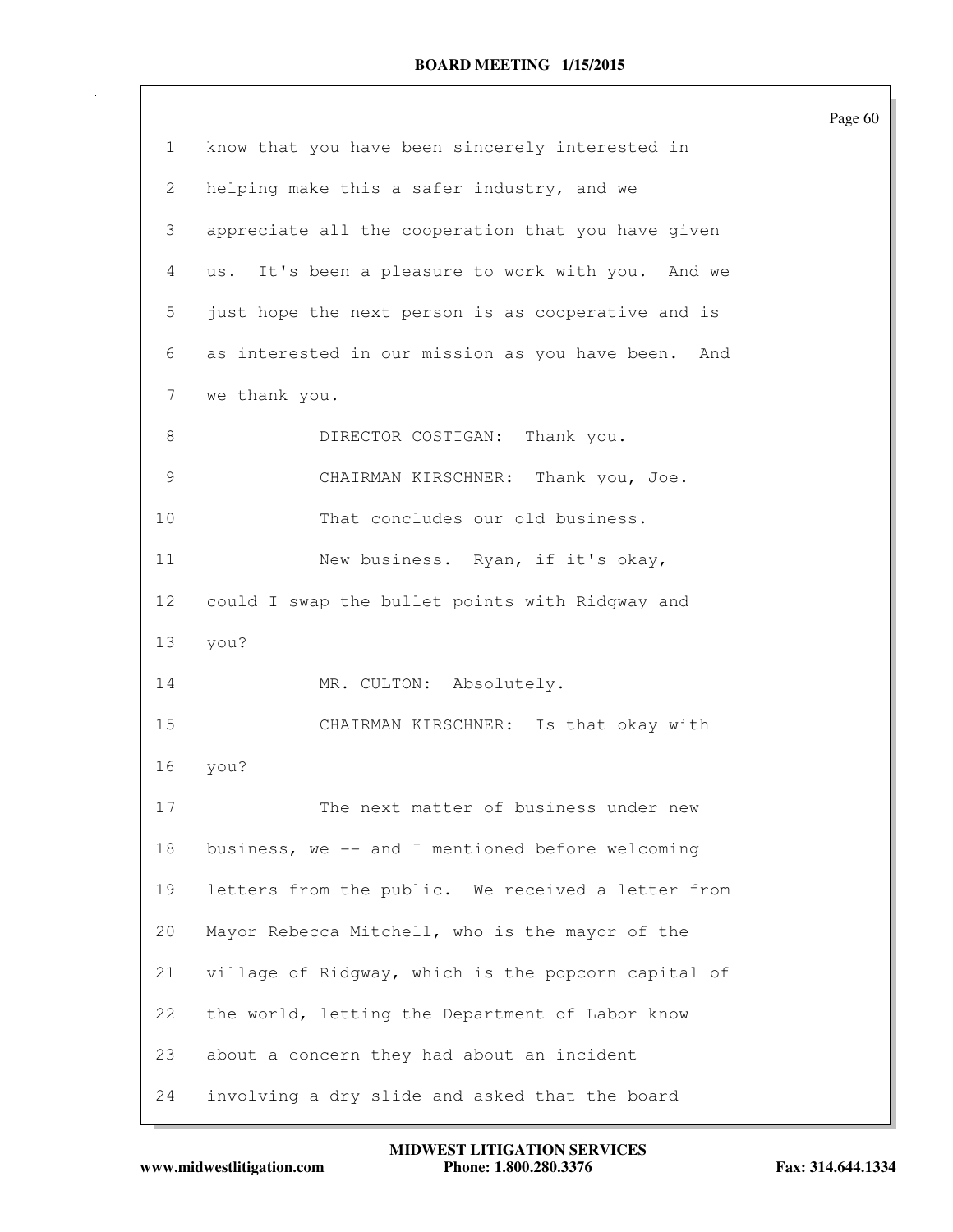Page 61 1 address that issue today. 2 Mayor Mitchell is here, along with 3 Police Chief Condon. I think what might be helpful 4 is if one of the two of you would like to kind of 5 stand up and address the board in terms of what the 6 incident was and what your concern is. 7 Thank you for joining us, by the way. 8 MAYOR MITCHELL: I'm Mayor Mitchell 9 from Ridgway, Illinois. We are a village of 869 10 southeast, and when I say south, you go as far down 11 almost as you can in Illinois southeast. 12 We have an Annual Popcorn Days 13 celebration each year. In September of 2014 we had 14 a very cruel incident on what's called the dry 15 slide, which I'm sure many of you know what that 16 is. 17 When I started checking into it, and 18 the police chief checked into it also, dry slides 19 are not inspected. And the reason I understand 20 that they are not inspected is that they do not 21 meet the height requirement and they have no 22 mechanisms, mechanical mechanisms on them. After 23 this incident, I was thoroughly confused of why 24 they weren't inspected. And we have discussed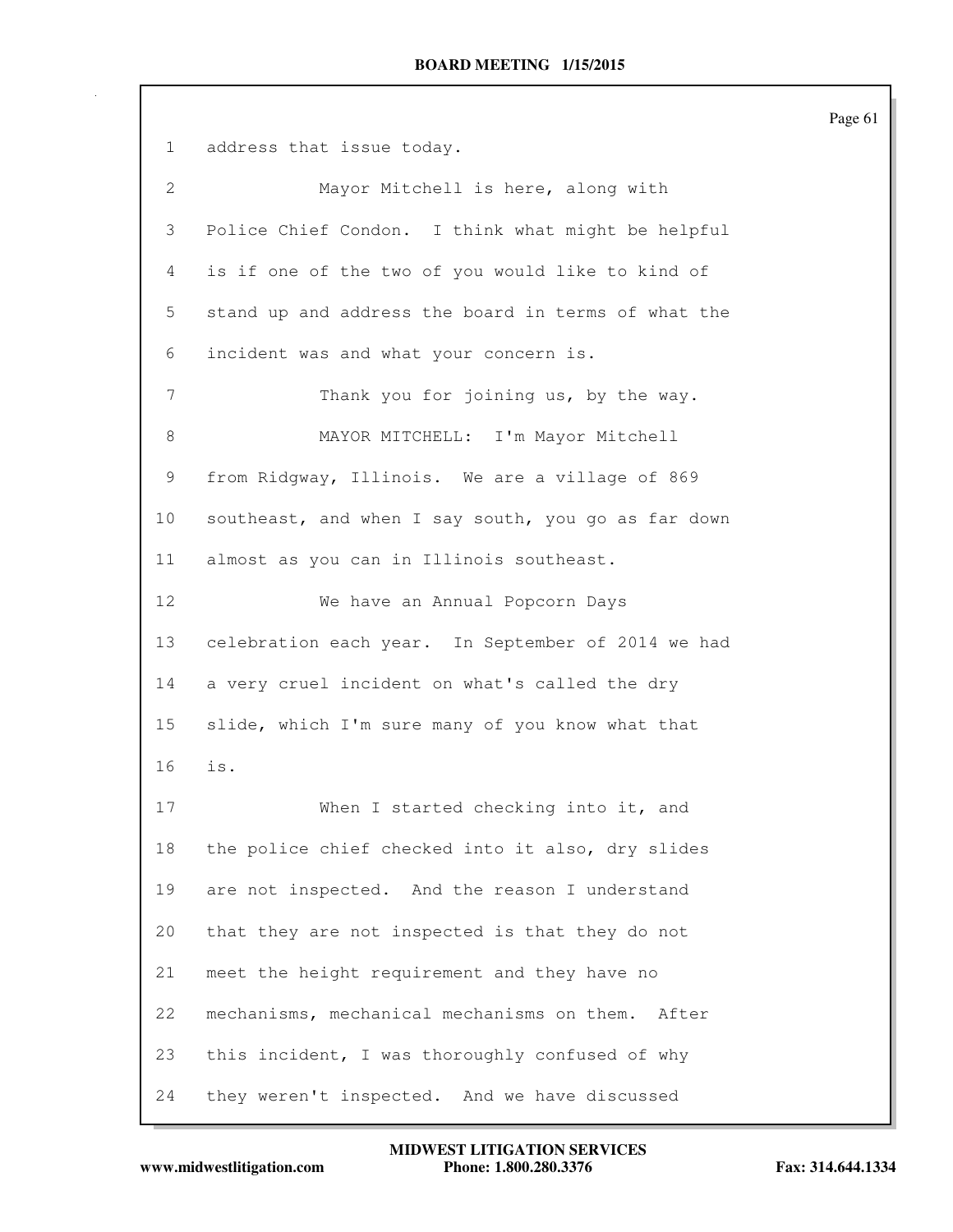1 this.

| $\overline{2}$ | My police chief, Mr. Condon, also has                |
|----------------|------------------------------------------------------|
| 3              | some more information I would like you to have       |
| 4              | available. And I -- I don't know how to go about     |
| 5              | -- I've contacted my representative and he also is   |
| 6              | on board with me. But I just think that this needs   |
| 7              | to be accountable. This is a ride that severely      |
| 8              | injured a small child. And I think the -- we need    |
| 9              | to have more safety on this kind of a -- I call it   |
| 10             | a ride. I guess it's not a ride, but I call it a     |
| 11             | ride. And I would like to have Mr. Condon give       |
| 12             | you a little bit more information of what happened   |
| 13             | on that day.                                         |
| 14             | CHIEF CONDON: Good afternoon. How's                  |
| 15             | everybody doing?                                     |
| 16             | We're glad that you guys are actually                |
| 17             | here, because a couple months ago when this          |
| 18             | happened, I wish I would have had at least           |
| 19             | somebody's number. Because police officers are not   |
| 20             | as smart as you think. When it comes to a ride,      |
| 21             | they don't know what's broken, what's not broken.    |
| 22             | I'm going to give you a real quick detail of what    |
| 23             | happened. I'm going to change the person's name to   |
| 24             | That is not her actual name. We're going to<br>Sara. |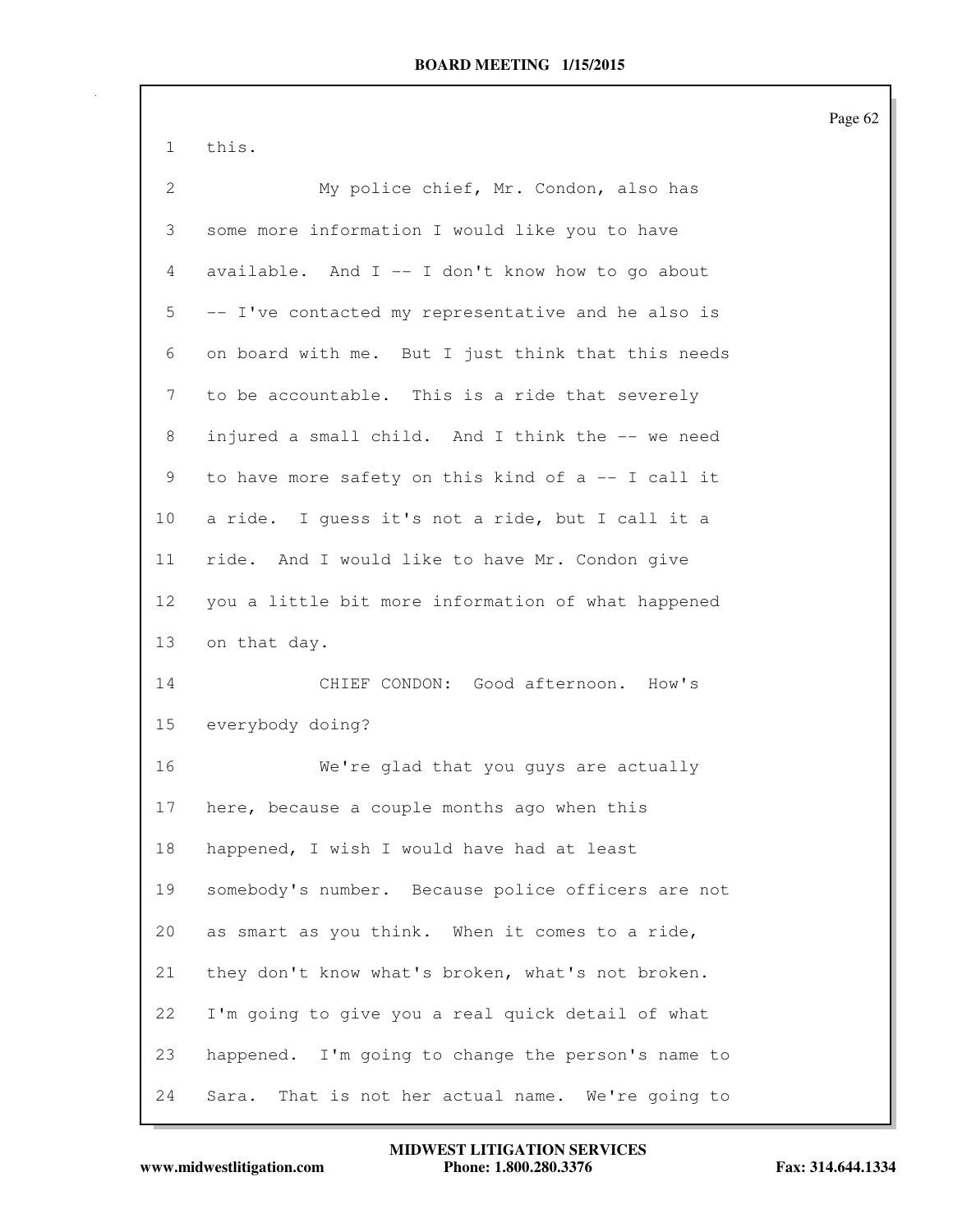|                |                                                     | Page 63 |
|----------------|-----------------------------------------------------|---------|
| $\mathbf{1}$   | keep the child's name out of it.                    |         |
| $\mathbf{2}$   | Sara is ten years old. She goes to the              |         |
| 3              | top of a -- of a slide. It's under 20 feet.         |         |
| $\overline{4}$ | I have some pictures here. Maybe you                |         |
| 5              | can see the slide. It's one of those where you      |         |
| 6              | climb up the stairs to the top, get on a burlap     |         |
| 7              | sack, and you slide down. Can you see that?         |         |
| 8              | The problem is, these things are not                |         |
| 9              | inspected. I want you to take another better look.  |         |
| 10             | Do you see this little white dot right here in the  |         |
| 11             | middle of lane what I'm calling 1, 2, 3? That is    |         |
| 12             | broken fiberglass, and they took Bondo and put over |         |
| 13             | it. Unfortunately, whoever Bondo'd it did not sand  |         |
| 14             | it. If you look closer, if you look down in this    |         |
| 15             | area right here, this area right in here, it had    |         |
| 16             | another break. Here's a quick picture of the        |         |
| 17             | break. So the flow, that's how it's sitting, just   |         |
| 18             | like that. There's the flow. You can see that.      |         |
| 19             | Some here -- I believe the carnival                 |         |
| 20             | ride owners -- I'm glad there was so many. I        |         |
| 21             | didn't know you guys were going to be here today.   |         |
| 22             | Because as the chief of police, we don't deal with  |         |
| 23             | this that often. I could not see my ten-year-old    |         |
| 24             | daughter getting on that. And in looking at your    |         |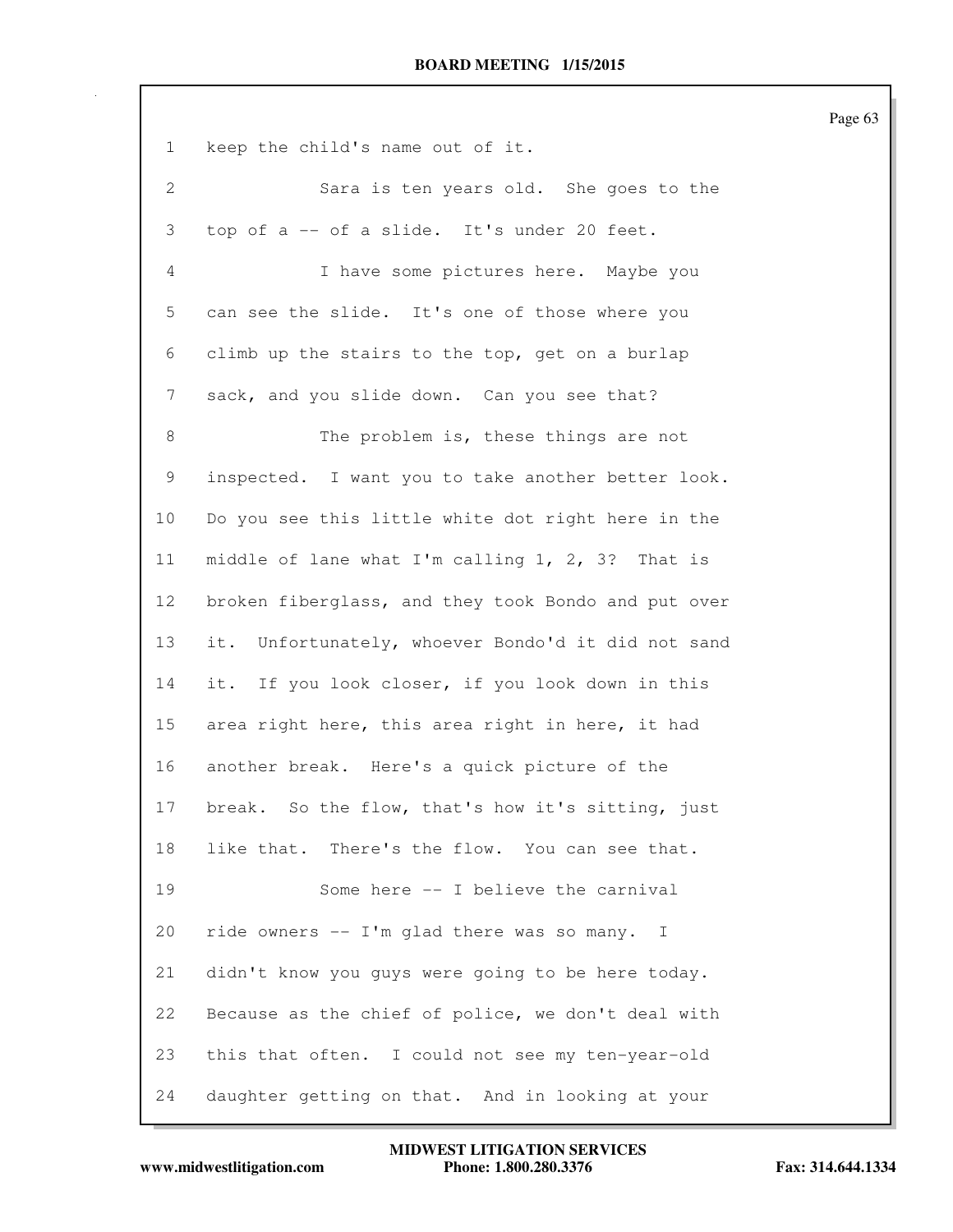Page 64 1 faces, it don't look like you could, either. Thank 2 goodness. 3 As she slid down, here's the 4 fiberglass. This is the flow downhill. So she was 5 going against those razor blades. 6 May I approach? 7 CHAIRMAN KIRSCHNER: Of course. It's 8 not a court. There's no judge. You can get right 9 up here in our faces. 10 CHIEF CONDON: I still ask. 11 And it was broke in another section, 12 which is here, which is way down here. Okay? Does 13 that make sense? 14 CHAIRMAN KIRSCHNER: You guys, just -- 15 it's a small room. The voices carry a lot up 16 front. 17 CHIEF CONDON: So this piece right 18 here, ma'am -- 19 COURT REPORTER: Sir, I need to hear 20 you, too. 21 CHIEF CONDON: Oh, I'm sorry. 22 So this is going to be a little 23 descriptive, but it's the only way that I can 24 explain this. This girl was cut --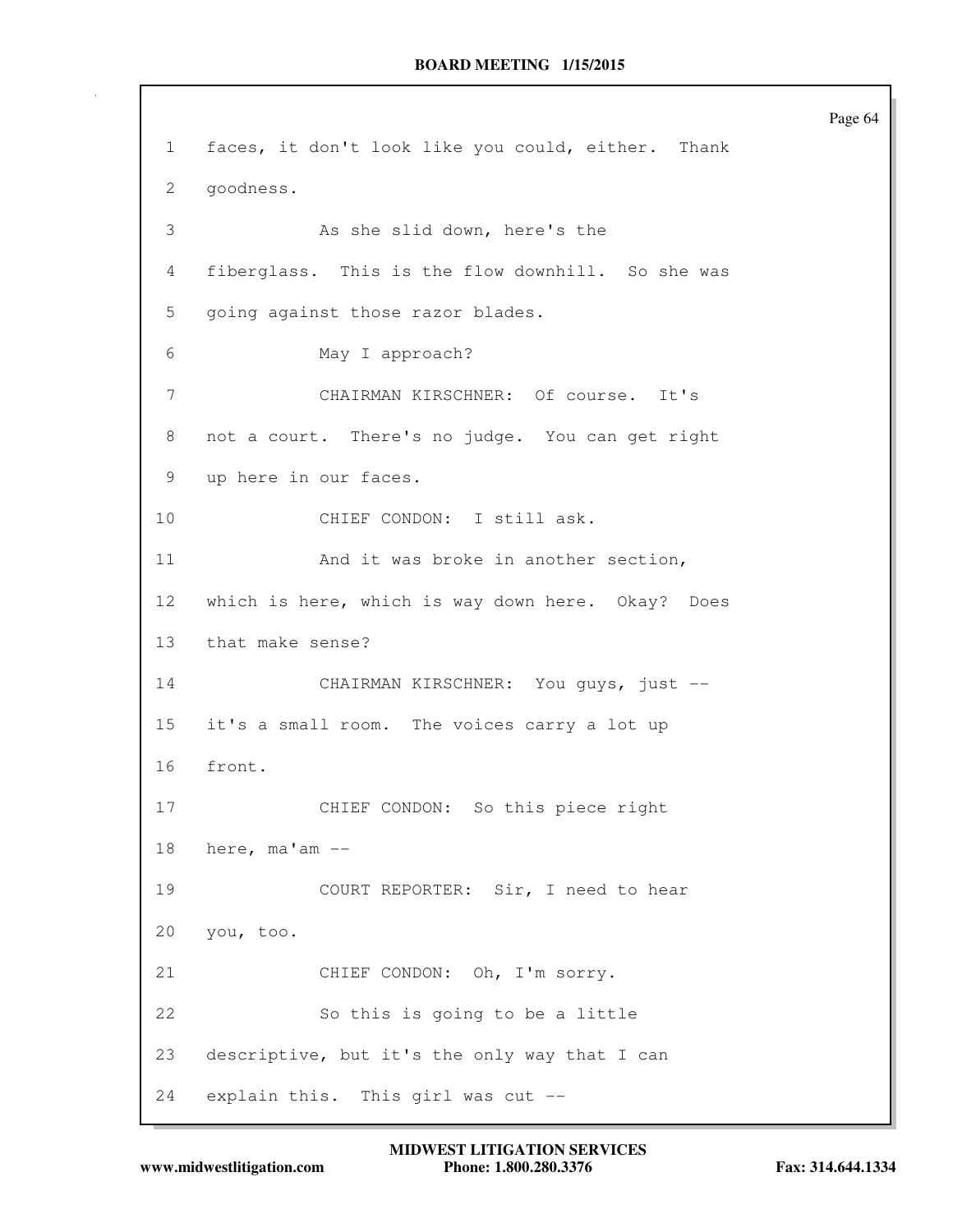| $\mathbf 1$     | CHAIRMAN KIRSCHNER: I'm sorry. If I                 |
|-----------------|-----------------------------------------------------|
| 2               | can have all the talking stop, because the court    |
| 3               | reporter can't take down Officer Condon with other  |
| 4               | voices in the air there. Thank you.                 |
| 5               | CHIEF CONDON: This little girl when                 |
| 6               | she got on this slide and came down it -- people    |
| 7               | had been riding the slide that morning but          |
| 8               | obviously not that lane. When she came down it,     |
| 9               | she was cut from her vagina across the inner thigh, |
| 10 <sub>o</sub> | up her buttocks, and across her back. But we do     |
| 11              | not require these to be inspected.                  |
| 12              | I know you're just an advisory board.               |
| 13              | That needs to change in my opinion. And by looking  |
| 14              | at most of the people out here, I think they would  |
| 15              | agree. This can't be. This right here in my         |
| 16              | opinion puts a frown onto all of your livelihood,   |
| 17              | somebody who would be allowed to do that.           |
| 18              | Sara's ten. Multiple -- she was                     |
| 19              | AirLife -- we had to take her out with helicopter,  |
| 20              | had to send her over to Indiana. The local          |
| 21              | hospital couldn't do nothing for her.               |
| 22              | Think about that. It needs to change.               |
| 23              | Another child should not ever have to go through    |
| 24              | this.                                               |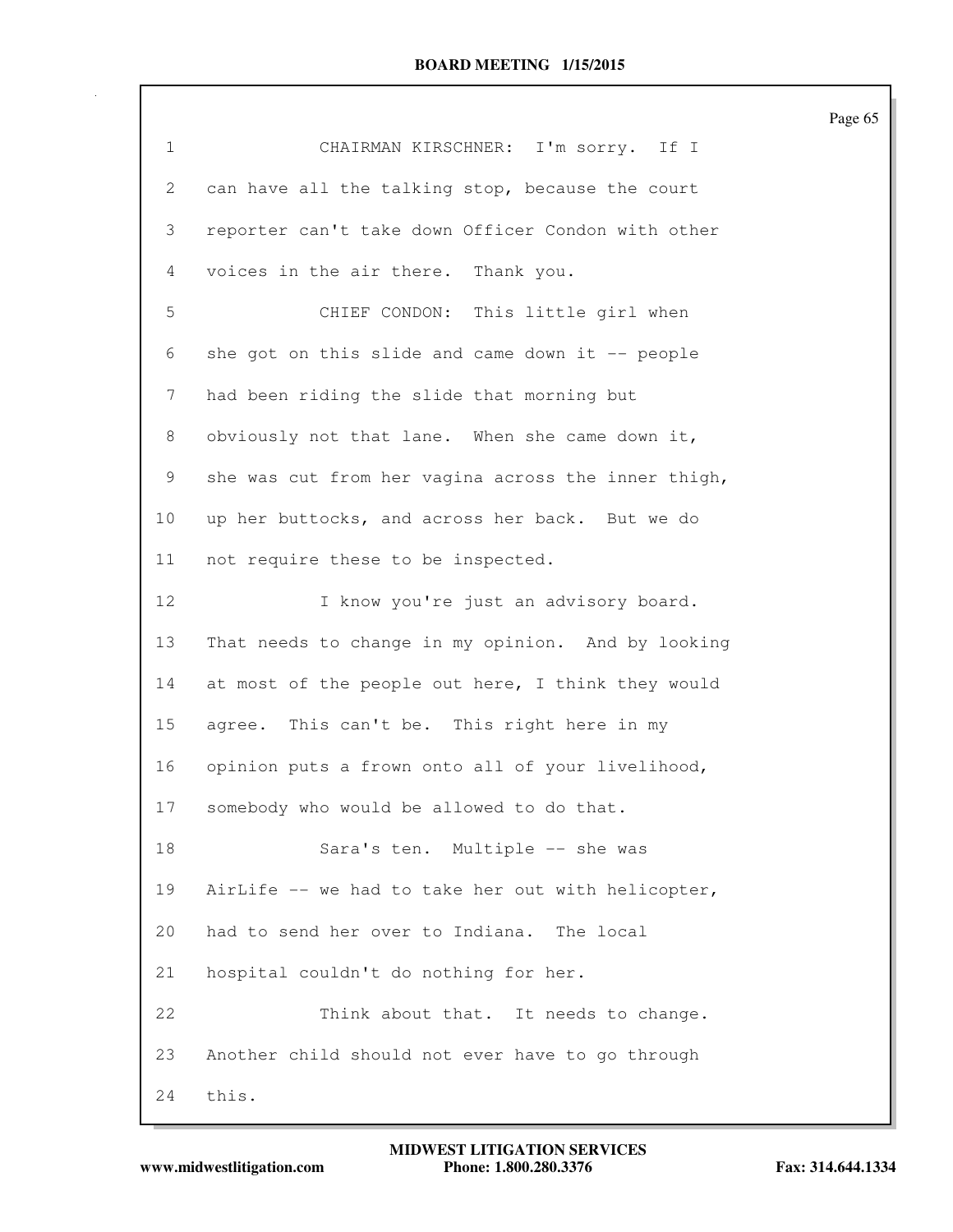|                 |                                                     | Page 66 |
|-----------------|-----------------------------------------------------|---------|
| $\mathbf{1}$    | When the police arrived -- and it's in              |         |
| 2               | the official police report -- the EMT, who had been |         |
| 3               | an EMT for 17 years, said that it was the worst     |         |
| 4               | laceration he had ever seen in his career.<br>To    |         |
| 5               | quote him, she looked like a carved fish.           |         |
| 6               | Something I found interesting -- and I              |         |
| 7               | don't know all the laws on the rides. The ride      |         |
| 8               | operator was at the end texting. He didn't know     |         |
| 9               | she was hurt till people started jumping over the   |         |
| 10 <sub>o</sub> | fence.                                              |         |
| 11              | This isn't something that's going to go             |         |
| 12              | away for her in the next five, ten years. She's     |         |
| 13              | going to remember this the rest of her life. I      |         |
| 14              | know I will.                                        |         |
| 15              | Thank you.                                          |         |
| 16              | Thank you.<br>CHAIRMAN KIRSCHNER:                   |         |
| 17              | Patty.                                              |         |
| 18              | MEMBER SULLIVAN: I would -- I'm not                 |         |
| 19              | sure why the 20-foot cap was put on slides. My      |         |
| 20              | guess might be because there are so many slides in  |         |
| 21              | parks and things like that that can be used by the  |         |
| 22              | public. But for a dry slide like this that is a     |         |
| 23              | mobile slide, I -- I don't know about the other     |         |
| 24              | board members, but unless Ryan knows a reason why   |         |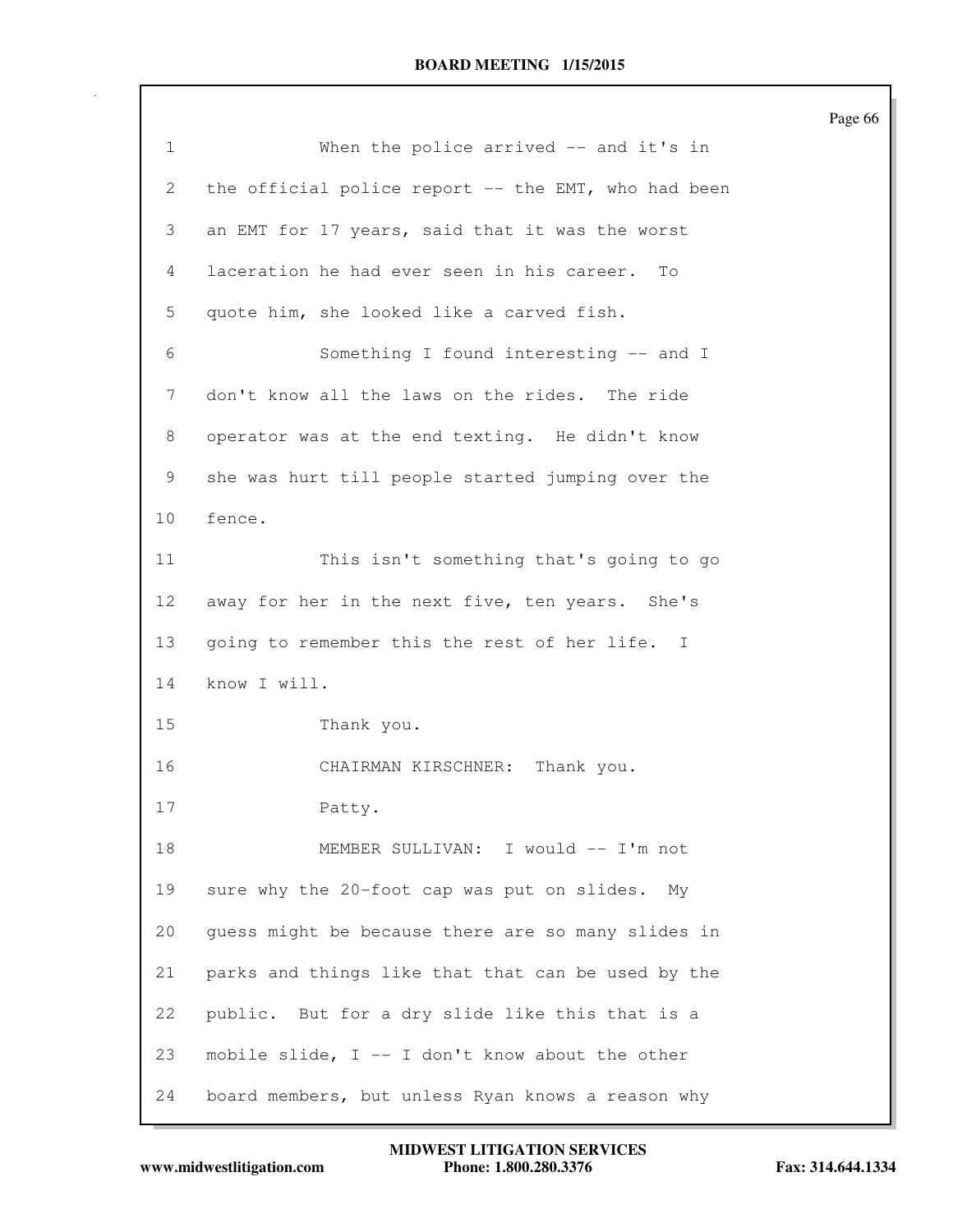| $\mathbf 1$     | we can't change our regulations, I think we'd be   |
|-----------------|----------------------------------------------------|
| 2               | all in favor of taking the cap off of that, and as |
| 3               | long as it's a portable ride or an amusement park  |
| $\overline{4}$  | ride, I think we would be happy to -- because      |
| 5               | that's the only thing over which we have           |
| 6               | jurisdiction.                                      |
| 7               | CHIEF CONDON: Yes, ma'am.                          |
| $\,8\,$         | MEMBER SULLIVAN: But I think we would              |
| 9               | be more than happy to consider taking the top off  |
| 10              | of that height requirement and try to do anything  |
| 11              | we can to help you and help make the industry      |
| 12 <sup>°</sup> | safer. That's what we're all interested in,        |
| 13              | everybody here.                                    |
| 14              | CHAIRMAN KIRSCHNER: Ryan, do you have              |
| 15              | any insight as to how many slides of this nature   |
| 16              | under 20 feet are in operation in the state?       |
| 17              | MR. CULTON: No, not under 20 feet.                 |
| 18              | CHAIRMAN KIRSCHNER: I notice from your             |
| 19              | report you indicate that after the incident the    |
| 20              | department was out there.                          |
| 21              | MR. CULTON: Correct.                               |
| 22              | CHAIRMAN KIRSCHNER: I think they were              |
| 23              | contacted by the village or --                     |
| 24              | MR. CULTON:<br>Correct. Because of the             |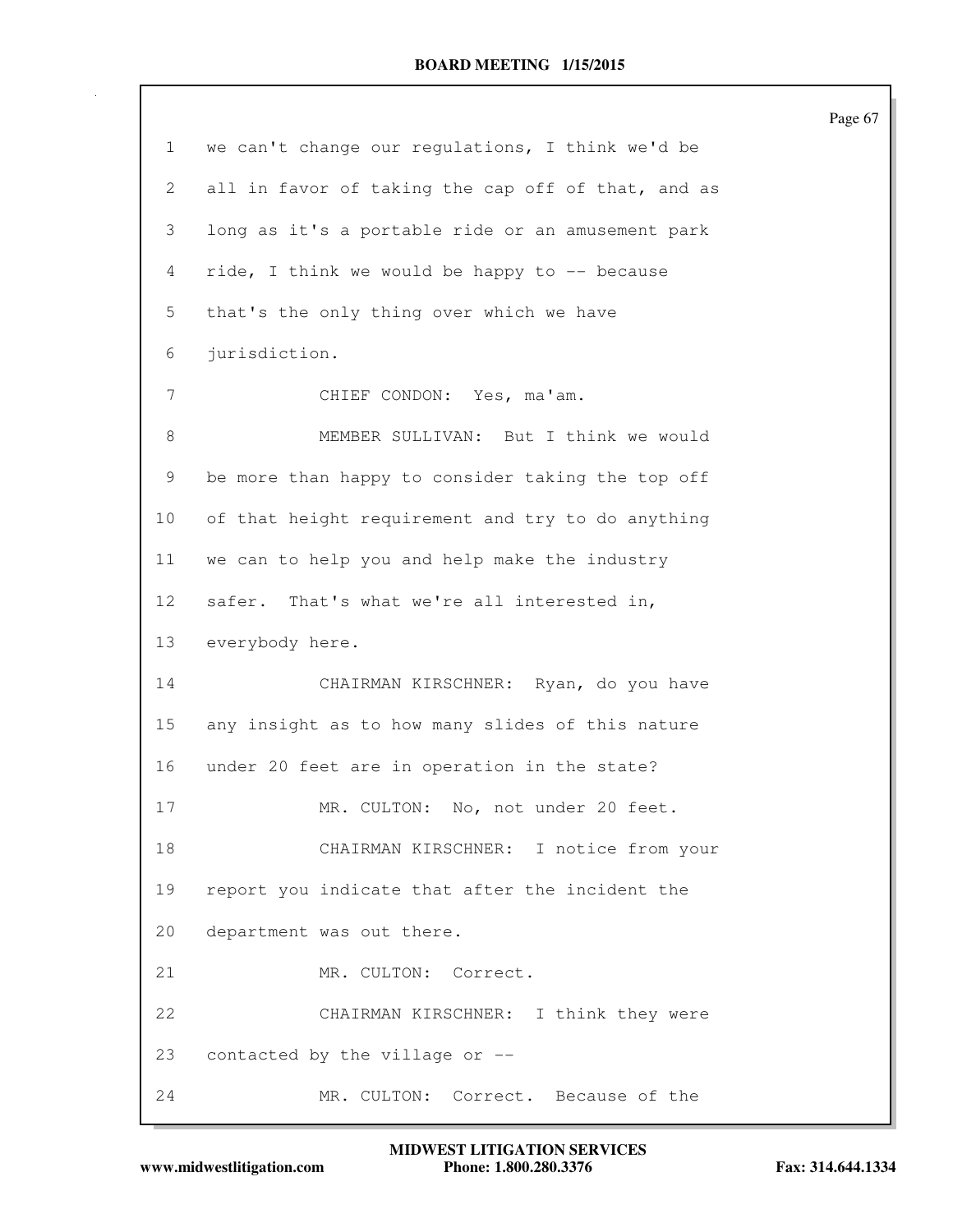|    |                                                     | Page 68 |
|----|-----------------------------------------------------|---------|
| 1  | nature of the incident we went, not at the time     |         |
| 2  | knowing -- and it didn't matter to us -- not        |         |
| 3  | knowing the height of the slide. It wasn't until    |         |
| 4  | after we had shown up and done a follow-up          |         |
| 5  | inspection and realized how high the slide was,     |         |
| 6  | that it didn't need to be inspected and permitted.  |         |
| 7  | Because that was the first thing we noticed is that |         |
| 8  | it did not have a permit on it.                     |         |
| 9  | MEMBER SPARKS: Just for the record,                 |         |
| 10 | Patty, I would agree a hundred percent with what    |         |
| 11 | you're saying.                                      |         |
| 12 | MEMBER URBIK: I don't think I would                 |         |
| 13 | limit it just to mobile slides but all slides used  |         |
| 14 | as an amusement device, perhaps even tag it with if |         |
| 15 | you charge a fee to ride it, then it's going to be  |         |
| 16 | inspected.                                          |         |
| 17 | MR. WILLIS: Just so you understand --               |         |
| 18 | this is Ron speaking. Okay?                         |         |
| 19 | If I remember the regulations correctly             |         |
| 20 | as they're revised, it does not cover like, for     |         |
| 21 | example, a park, just a public park where there     |         |
| 22 | would be a slide. We don't inspect those.<br>Those  |         |
| 23 | are exempt from inspection. As long as it was done  |         |
| 24 | by an operator who was a, you know -- in this case  |         |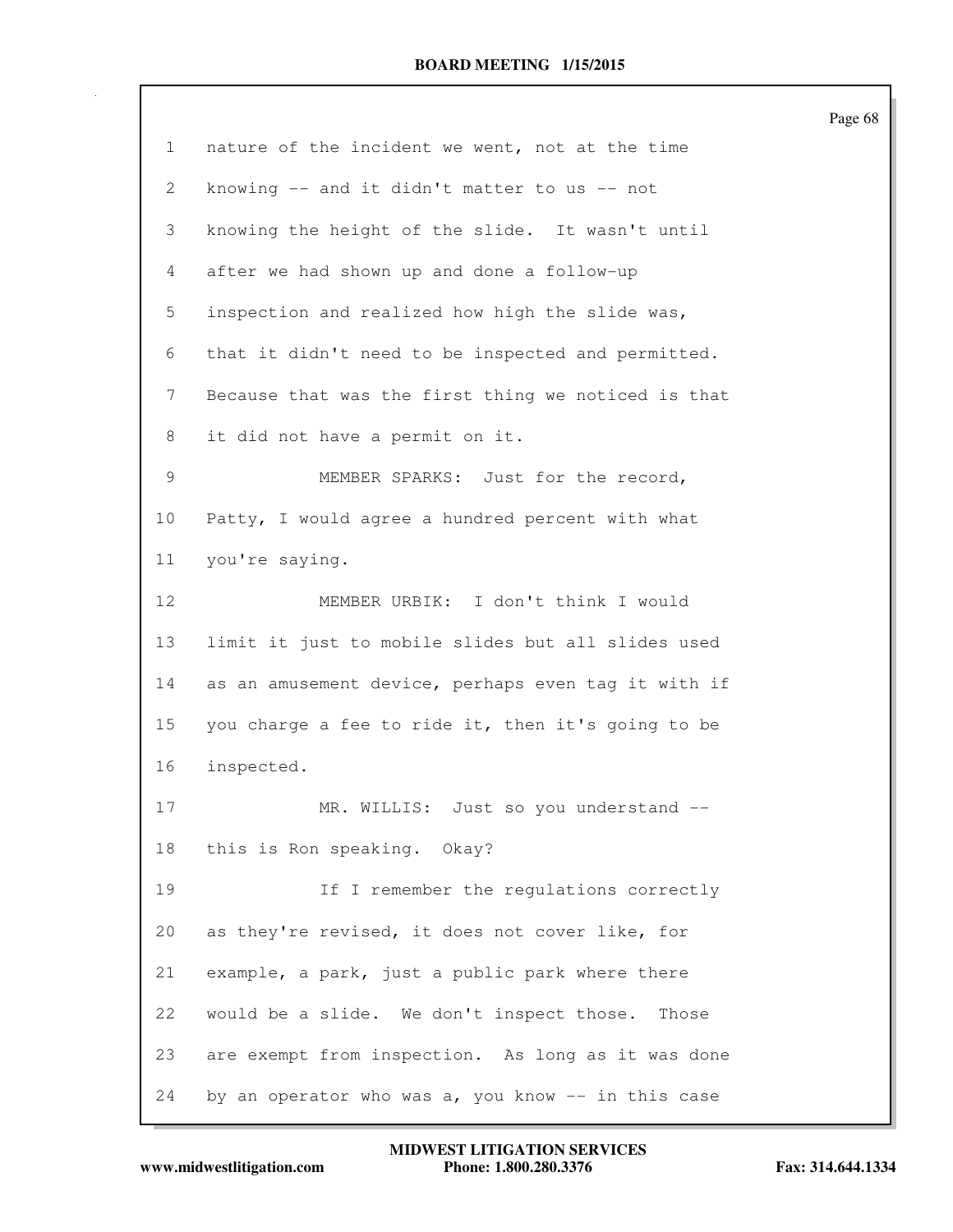|                 |                                                     | Page 69 |
|-----------------|-----------------------------------------------------|---------|
| 1               | if the height limitation were eliminated, it would  |         |
| 2               | have been under inspection. In fact, if I           |         |
| 3               | remember, this case was so bad that by the time --  |         |
| 4               | we got out there, what, within a day, Ryan?         |         |
| 5               | MR. CULTON: I don't recall. I think                 |         |
| 6               | it might have --                                    |         |
| 7               | MR. WILLIS: They'd dismantled it.                   |         |
| 8               | But, yes, it would be covered -- if you             |         |
| 9               | just took way the 10, it would basically be -- took |         |
| 10 <sub>o</sub> | away the 20, then it would be covered as like any   |         |
| 11              | other -- as long as it fell within, you know, the   |         |
| 12 <sup>°</sup> | definition of it, it would be covered.              |         |
| 13              | MEMBER SCHWABE: Can I make a comment?               |         |
| 14              | CHAIRMAN KIRSCHNER:<br>Dan.                         |         |
| 15              | MEMBER SCHWABE: I think the key of                  |         |
| 16              | what Patty said about it being mobile is every time |         |
| 17              | something gets moved there's a possibility of       |         |
| 18              | getting some damage similar to what has occurred.   |         |
| 19              | As far as charging, that's another way to look at   |         |
| 20              | it. But are you going to regulate toboggan sleds    |         |
| 21              | that get charged for or other things of that        |         |
| 22              | I think the mobility of it is the<br>nature?        |         |
| 23              | possibility of damage similar to that occurring.    |         |
| 24              | CHAIRMAN KIRSCHNER: Ryan, do you have               |         |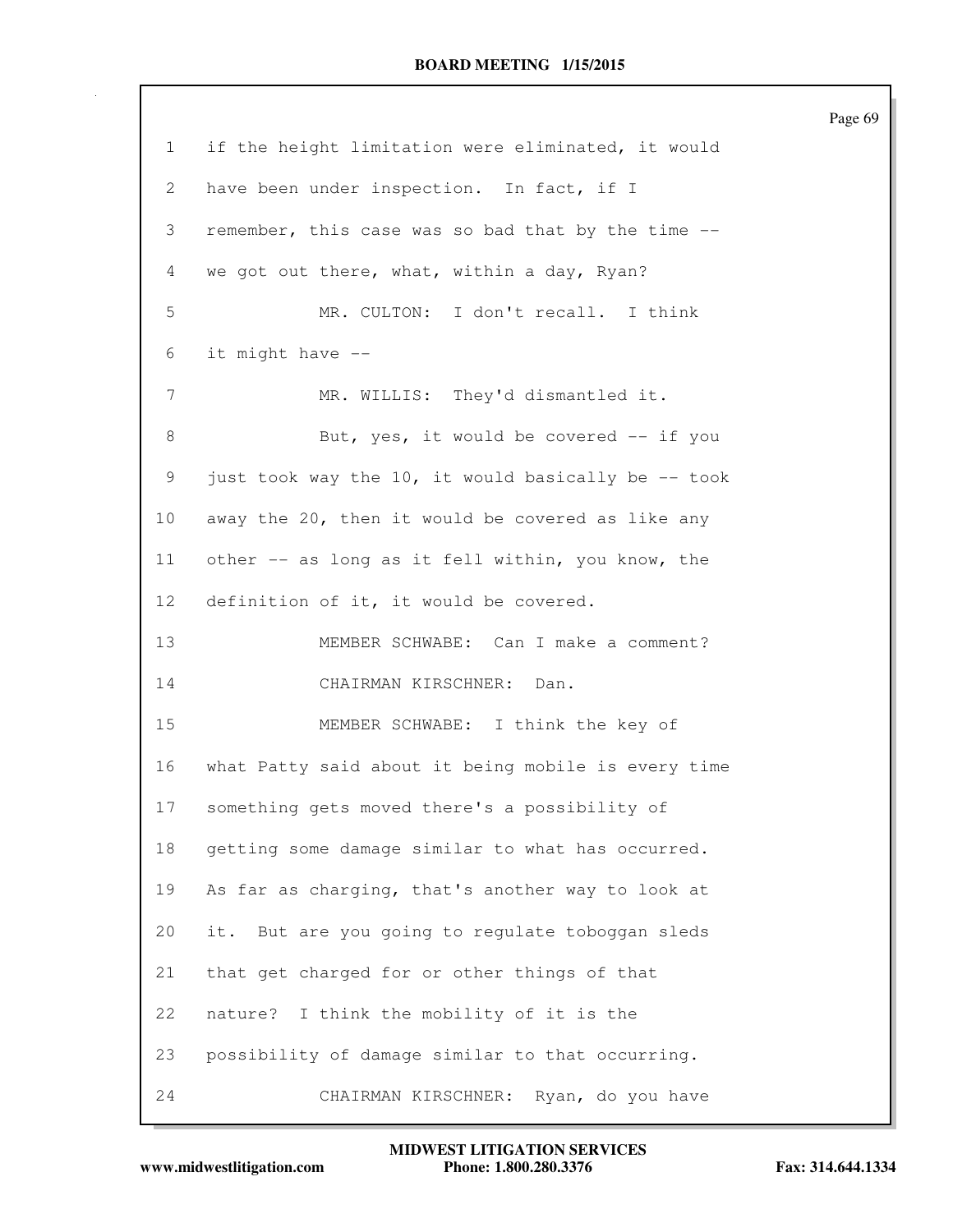| $\mathbf 1$    | a sense how many similar slides there are in       |
|----------------|----------------------------------------------------|
| 2              | operation that may be at or just above 20 feet?    |
| 3              | MR. CULTON: Do you guys know ballpark?             |
| 4              | 20? Over 20?                                       |
| 5              | MS. ROYER: Over 20.                                |
| 6              | MR. CULTON: Yeah, over 20.                         |
| $\overline{7}$ | MS. ROYER: Margaret Royer.                         |
| 8              | As far as I know, almost all of our                |
| 9              | shows, including rental companies, have at least   |
| 10             | one dry slide over 20 feet.                        |
| 11             | I do want to add something else. I                 |
| 12             | absolutely do not disagree with you. I think that  |
| 13             | we should be inspecting them also. I do think it   |
| 14             | should be noted that it actually is stated in the  |
| 15             | law, not the regulations but in the law, that dry  |
| 16             | slides over 20 feet we inspect. So it would also   |
| 17             | need to be brought to the legislature, however all |
| 18             | that works. But it actually states in the law that |
| 19             | it is a dry slide over 20 feet is one of the items |
| 20             | that we inspect.                                   |
| 21             | CHAIRMAN KIRSCHNER: And that's kind of             |
| 22             | an important point because it goes beyond this     |
| 23             | board's advisory ability in terms of the           |
| 24             | department. Rather, it's something that probably   |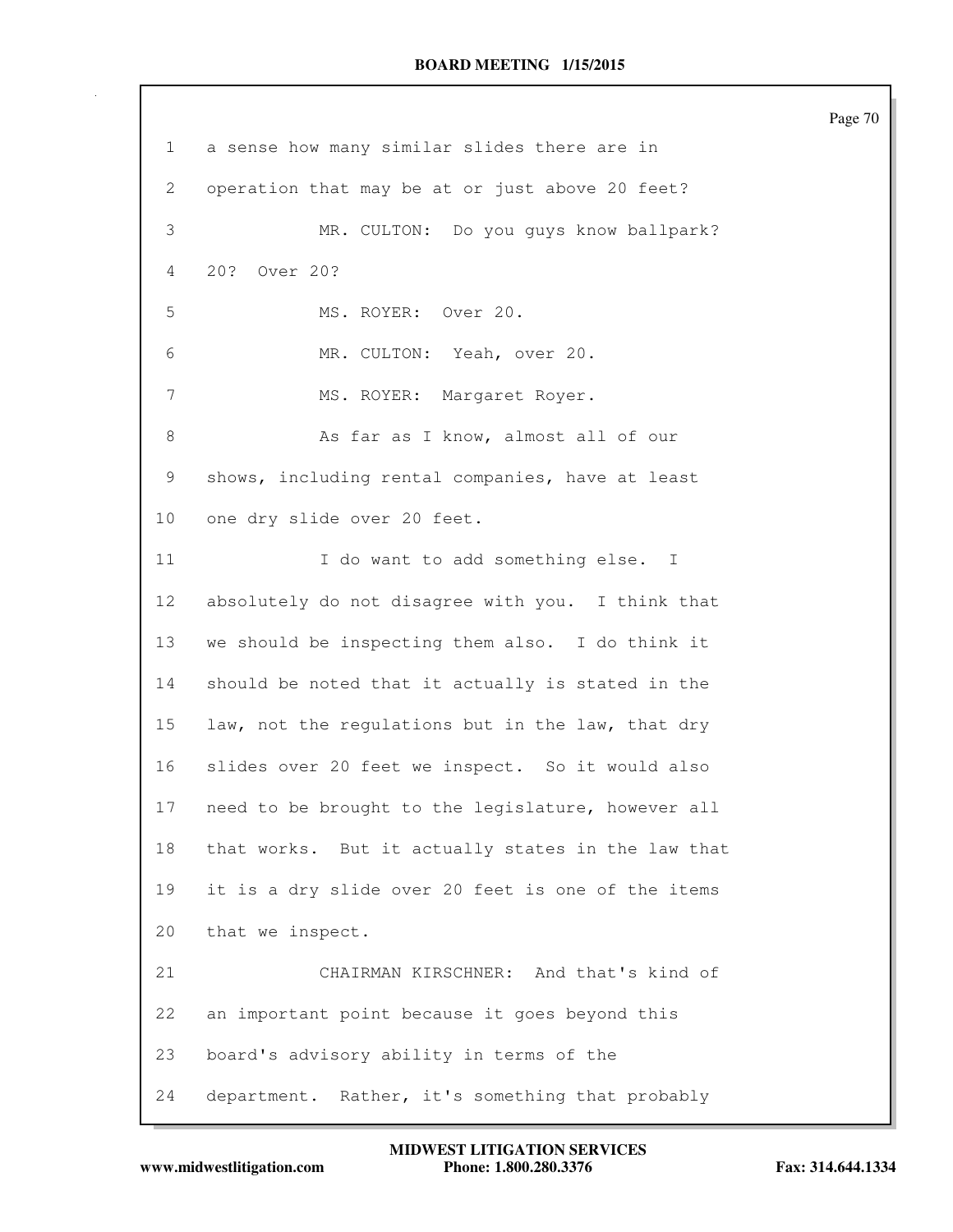| $\mathbf{1}$    | everyone in this room, when you leave here, you     |
|-----------------|-----------------------------------------------------|
| 2               | should call your state representative and, hey, I   |
| 3               | just heard this at this meeting today, you're my    |
| 4               | state rep, do something about it. Because it        |
| 5               | requires a change in the law, not an amendment or   |
| 6               | change in the rules of the department.              |
| 7               | Any other discussion or comment from                |
| 8               | the board?                                          |
| 9               | DIRECTOR COSTIGAN: I mean, obviously,               |
| 10 <sub>o</sub> | the board could make a recommendation -- and there  |
| 11              | again, I won't be here -- to the new director, you  |
| 12              | know, that they approach and consider this as a     |
| 13              | change in the law and then bring it up accordingly. |
| 14              | I think if the board were to agree, it would        |
| 15              | certainly be more influential, considering, you     |
| 16              | know, if the board says they think it should be,    |
| 17              | then I -- someone's going to ask, What's the        |
| 18              | opinion of the board? And so I think it might be    |
| 19              | an appropriate time if the board has an opinion to  |
| 20              | register that opinion so it can go forward.         |
| 21              | Because I think this is something that obviously    |
| 22              | the board would be agreeable that there wouldn't be |
| 23              | -- it should be -- you know, in light of this       |
| 24              | incident which should be the -- you know, just      |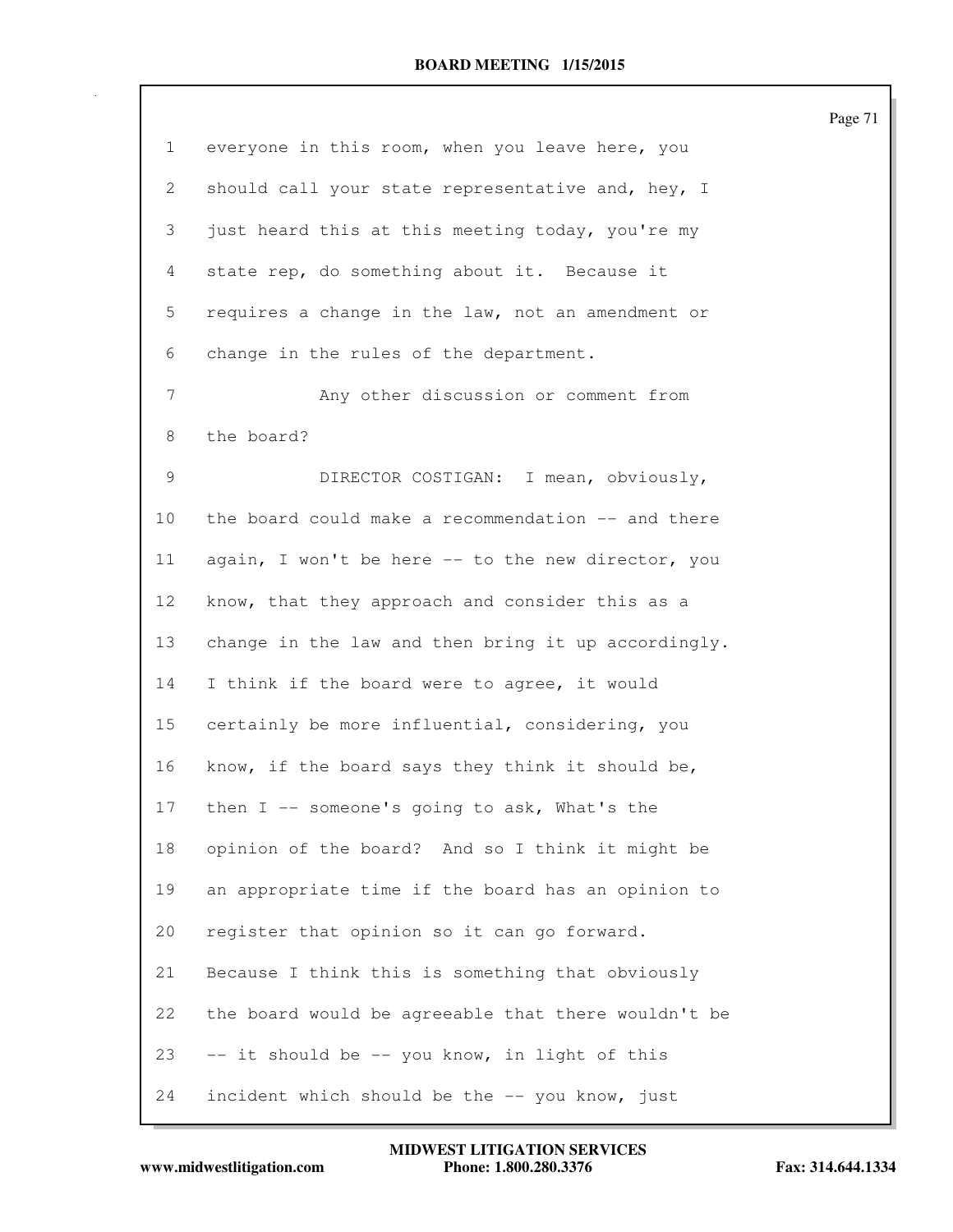|    |                                                     | Page 72 |
|----|-----------------------------------------------------|---------|
| 1  | explain why it's something that should easily go    |         |
| 2  | through and be done. Because the faster it's done,  |         |
| 3  | the faster it can be implemented and we can avoid   |         |
| 4  | issues like this in the future, especially with the |         |
| 5  | season coming.                                      |         |
| 6  | CHAIRMAN KIRSCHNER: Ryan, I apologize               |         |
| 7  | if you were asked this. Do you know -- were you     |         |
| 8  | able to uncover any legislative history or minutes  |         |
| 9  | of meetings when that 20-foot threshold was --      |         |
| 10 | MR. CULTON: No. And I looked.                       |         |
| 11 | CHAIRMAN KIRSCHNER: Go ahead,                       |         |
| 12 | Margaret.                                           |         |
| 13 | MS. ROYER: From what I understand --                |         |
| 14 | and I don't know, maybe some people in the room     |         |
| 15 | have been here and know. I think when that          |         |
| 16 | originally was put in, it might have been even when |         |
| 17 | the law was originally written, strictly because    |         |
| 18 | of, like Patty said, there were dry slides in parks |         |
| 19 | that we did not want to be responsible for, so to   |         |
| 20 | speak, that we wanted them to be the mobile         |         |
| 21 | version.                                            |         |
| 22 | I also know that -- and again, maybe                |         |
| 23 | one of the operators can correct me, but there was  |         |
| 24 | a time where the dry slide was over 20 feet and     |         |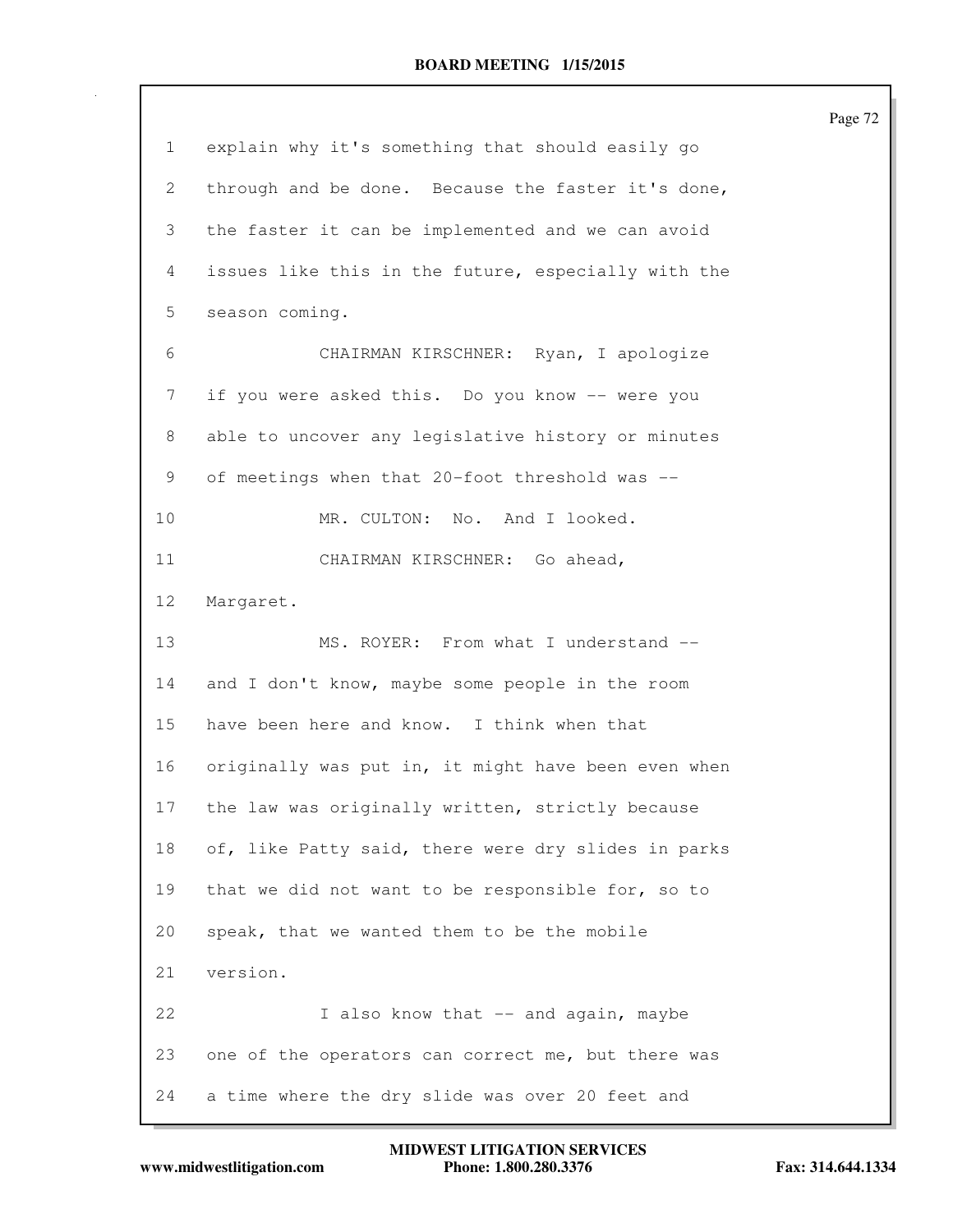|    |                                                     | Page 73 |
|----|-----------------------------------------------------|---------|
| 1  | then -- and I don't think it's been all that long   |         |
| 2  | ago, maybe less than 20 years, that they actually   |         |
| 3  | started making a slide that was under 20 feet. I    |         |
| 4  | don't know if it was for travel purposes or, you    |         |
| 5  | know, weight or something like that, but I know     |         |
| 6  | that there became a point where they actually       |         |
| 7  | started making slides under 20 feet because we were |         |
| 8  | not inspecting those.                               |         |
| 9  | CHAIRMAN KIRSCHNER: Chief Condon.                   |         |
| 10 | CHIEF CONDON: Chief Condon, Ridgway                 |         |
| 11 | Police Department.                                  |         |
| 12 | On this slide $--$ I'm not a $--$ so maybe          |         |
| 13 | one of the game people can help me out here. On     |         |
| 14 | this particular slide, if they wanted to go to ten  |         |
| 15 | feet, they can. Because what it is, it's on a       |         |
| 16 | hydraulic-type trailer back here and they had       |         |
| 17 | cylinders back there. We watched them as they took  |         |
| 18 | They could blow this thing up, and then<br>it down. |         |
| 19 | as it blew up and would come up in the air, then    |         |
| 20 | stairs came up so that -- I don't know how it       |         |
| 21 | works. But when we -- we went in there as the       |         |
| 22 | police department and we shut it down immediately,  |         |
| 23 | and they -- they lowered it so nobody else would    |         |
| 24 | get on it. Even though it was lowered, they had to  |         |

www.midwestlitigation.com Phone: 1.800.280.3376 Fax: 314.644.1334 **MIDWEST LITIGATION SERVICES**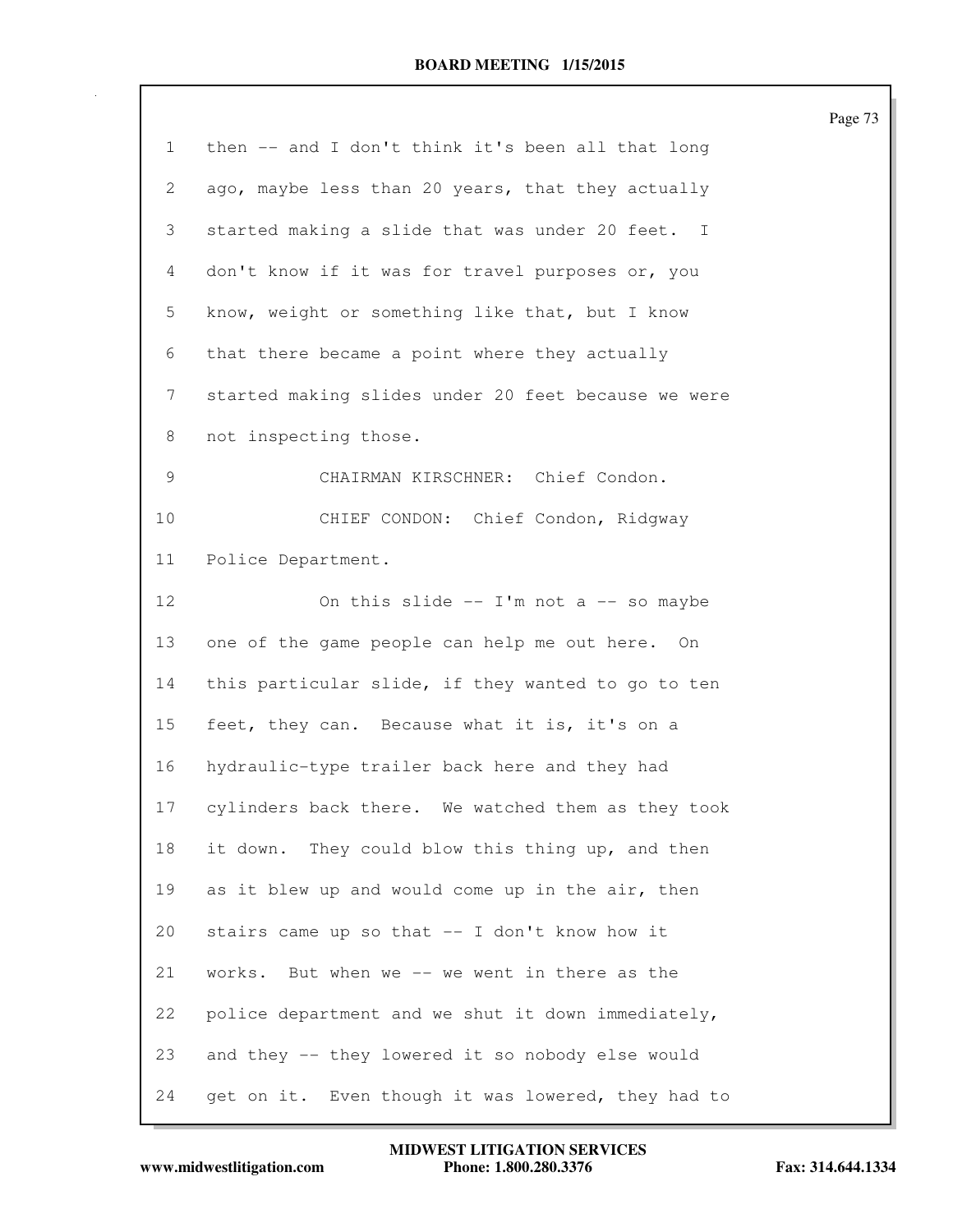1 pull the stairs away because you could still walk 2 up the stairs and get on it and slide down it. So 3 I -- that's -- I don't know. I just figured I'd 4 bring that up. 5 CHAIRMAN KIRSCHNER: Patty. 6 MEMBER SULLIVAN: Well, I would ask, 7 are any of the board members opposed to making the 8 recommendation to the department? Is anybody 9 opposed to it? 10 CHAIRMAN KIRSCHNER: Do you want to put 11 a motion in? 12 MEMBER SULLIVAN: Yes, I want to put a 13 motion in. 14 MEMBER RHODES: May I request to make a 15 comment before you make the motion? 16 MEMBER SULLIVAN: Sure. 17 MEMBER RHODES: Just a comment. I'm 18 also in support, by the way, of making sure that 19 inspections include slides that fit this category 20 of amusement despite the fact that it may be below 21 20 feet. I can't imagine why there would be a 22 distinction. 23 My comment, though, is, I'm still 24 learning how the budget process works. So what I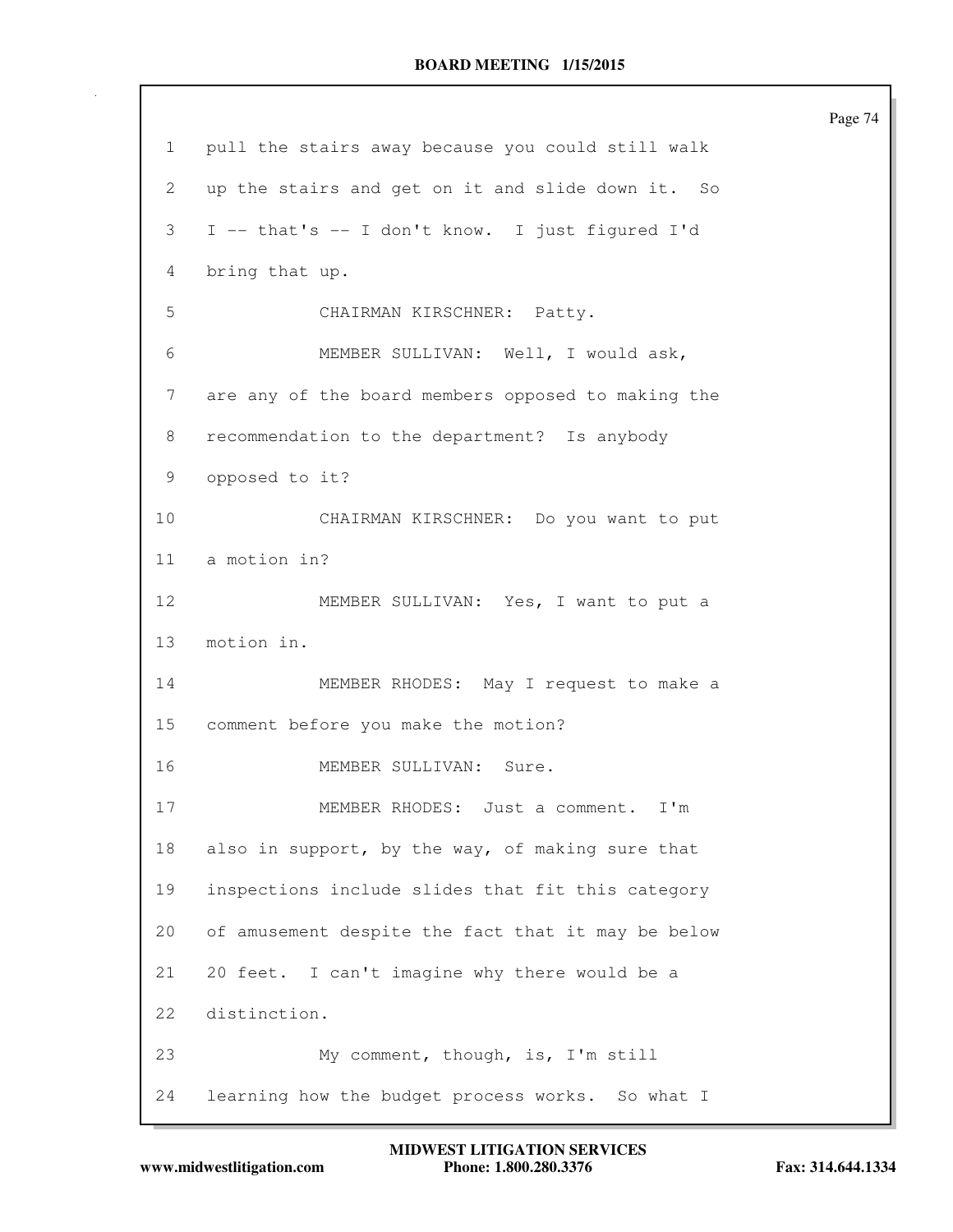|                |                                                     | Page 75 |
|----------------|-----------------------------------------------------|---------|
| $\mathbf{1}$   | want to throw out there is, it makes sense for      |         |
| 2              | someone to figure out, anything that gets added to  |         |
| 3              | the inspectors, there should be some kind of due    |         |
| $\overline{4}$ | diligence done to make sure they realistically can  |         |
| 5              | still do the same high-quality work on their        |         |
| 6              | inspections everywhere else, including whatever     |         |
| 7              | else we add. So maybe it's not a big add or maybe   |         |
| 8              | it is, but I just suggest that there's some due     |         |
| 9              | diligence done to understand the impact to the      |         |
| 10             | inspectors' workload.                               |         |
| 11             | DIRECTOR COSTIGAN: Can I --                         |         |
| 12             | CHAIRMAN KIRSCHNER: Go ahead.                       |         |
| 13             | DIRECTOR COSTIGAN: Let me make a                    |         |
| 14             | comment on this. You know, this is a function of    |         |
| 15             | the inspectors are already in these -- at these     |         |
| 16             | sites. Currently they aren't looking at these       |         |
| 17             | types of -- this type of equipment. You know, it    |         |
| 18             | wouldn't seem to me to be that much of a burden to  |         |
| 19             | -- you know, to take a look at these were they on   |         |
| 20             | that site. So we -- you know, I think the           |         |
| 21             | department would do all that it could to, you know, |         |
| 22             | to provide an inspection of this type if this were  |         |
| 23             | the direction that we were to go.                   |         |
| 24             | And second of all, in terms of the                  |         |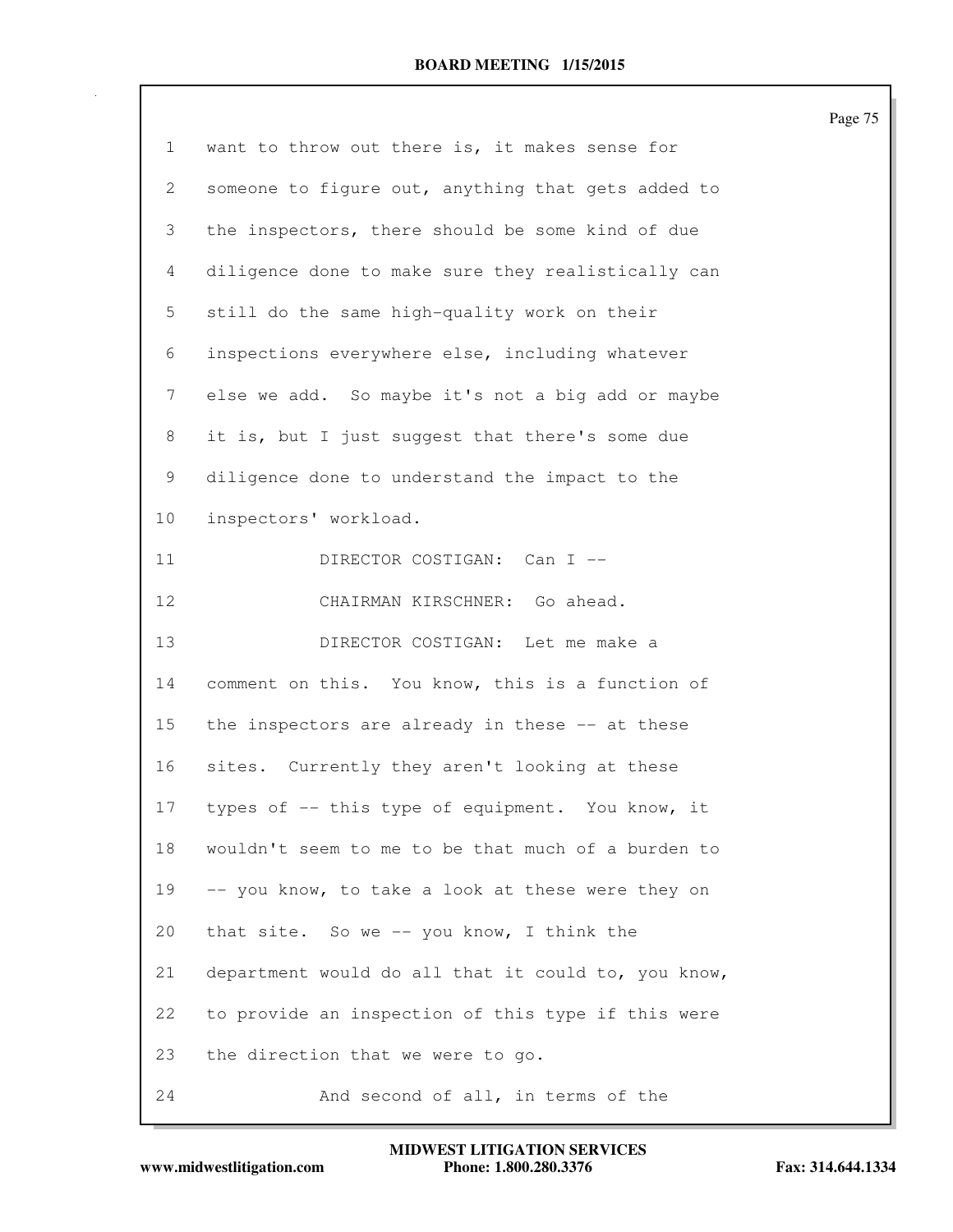| $\mathbf{1}$ | budget, you know, the one thing that, as I          |
|--------------|-----------------------------------------------------|
| 2            | addressed earlier, is that we have now -- we are -- |
| 3            | you know, we have addressed the issues of trying to |
| 4            | get more resources to the department as the         |
| 5            | inspection dollars -- or, the registration dollars  |
| 6            | for inspection do come back to the department and   |
| 7            | should be able to provide -- you know, the plan was |
| 8            | to provide additional inspectors to be able to help |
| 9            | do our work. So it wouldn't seem to me, just right  |
| 10           | off the bat, and I could defer to others, but it    |
| 11           | wouldn't seem to me to be able to take this on and  |
| 12           | that it would be overly burdensome for the          |
| 13           | department to take this on.                         |
| 14           | MEMBER RHODES: That's good to know.                 |
| 15           | MEMBER SULLIVAN: Yes. I would move                  |
| 16           | that we send a recommendation to the Department of  |
| 17           | Labor -- or, the director of the Department of      |
| 18           | Labor to ask them to encourage the legislature to   |
| 19           | change to take the 20-foot cap off of dry slides    |
| 20           | and also to recommend that we do -- that we promote |
| 21           | -- or, promulgate a rule that will address those    |
| 22           | slides and for all slides that are in amusement     |
| 23           | parks or mobile amusement -- in the mobile          |
| 24           | amusement industry.                                 |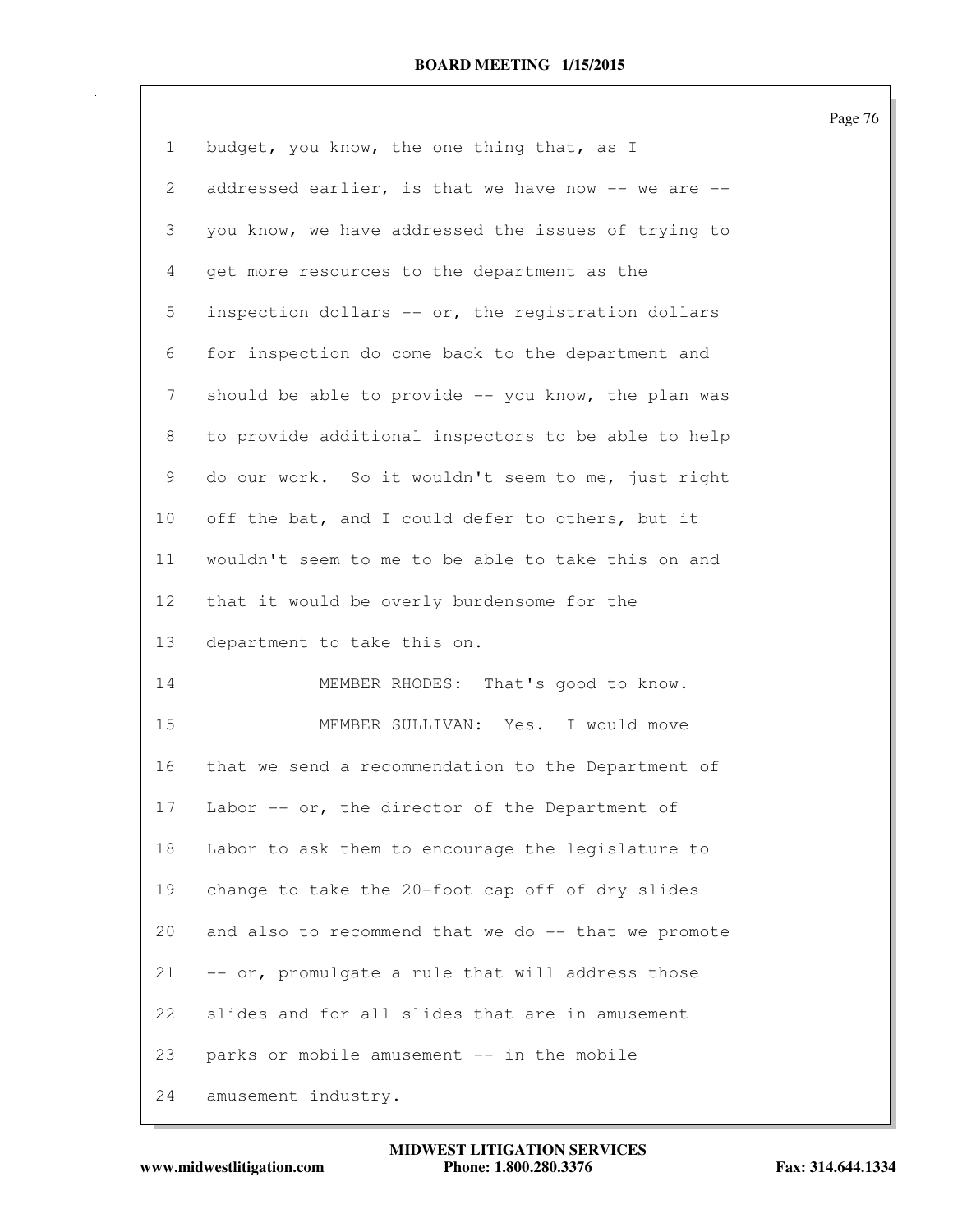|                |                                                      | Page 77 |
|----------------|------------------------------------------------------|---------|
| $\mathbf{1}$   | MEMBER SMITH: I'll second.                           |         |
| $\overline{2}$ | CHAIRMAN KIRSCHNER: I'm sorry, before                |         |
| 3              | we get to that, Angelo, you had your hand up. Did    |         |
| 4              | you want to say something?                           |         |
| 5              | MEMBER MAZZENGA: Yes. I was going to                 |         |
| 6              | ask a question and relate it to your comment         |         |
| 7              | regarding everyone in this room contacting their     |         |
| 8              | representative because of some -- the fact that      |         |
| 9              | inspection of the 20-foot slide is matter of a law.  |         |
| 10             | So recently there's some issue that came up in my    |         |
| 11             | -- you know, my occupation where a group drafted a   |         |
| 12             | form letter, you know, a form letter that included   |         |
| 13             | details about a specific item of interest that       |         |
| 14             | should -- could be endorsed by individuals and sent  |         |
| 15             | to their representatives. So is it outside the       |         |
| 16             | scope of the board or the Department of Labor to     |         |
| 17             | assist with distributing a form letter that would    |         |
| 18             | be available to the public if in fact this is a      |         |
| 19             | legal issue?                                         |         |
| 20             | CHAIRMAN KIRSCHNER: Well, Ron, you can               |         |
| 21             | chime in.<br>I don't want to speak to the Department |         |
| 22             | of Labor.<br>In terms of the function of the board,  |         |
| 23             | we function in accordance with how the statute       |         |
| 24             | proscribes we function, and the statute proscribes   |         |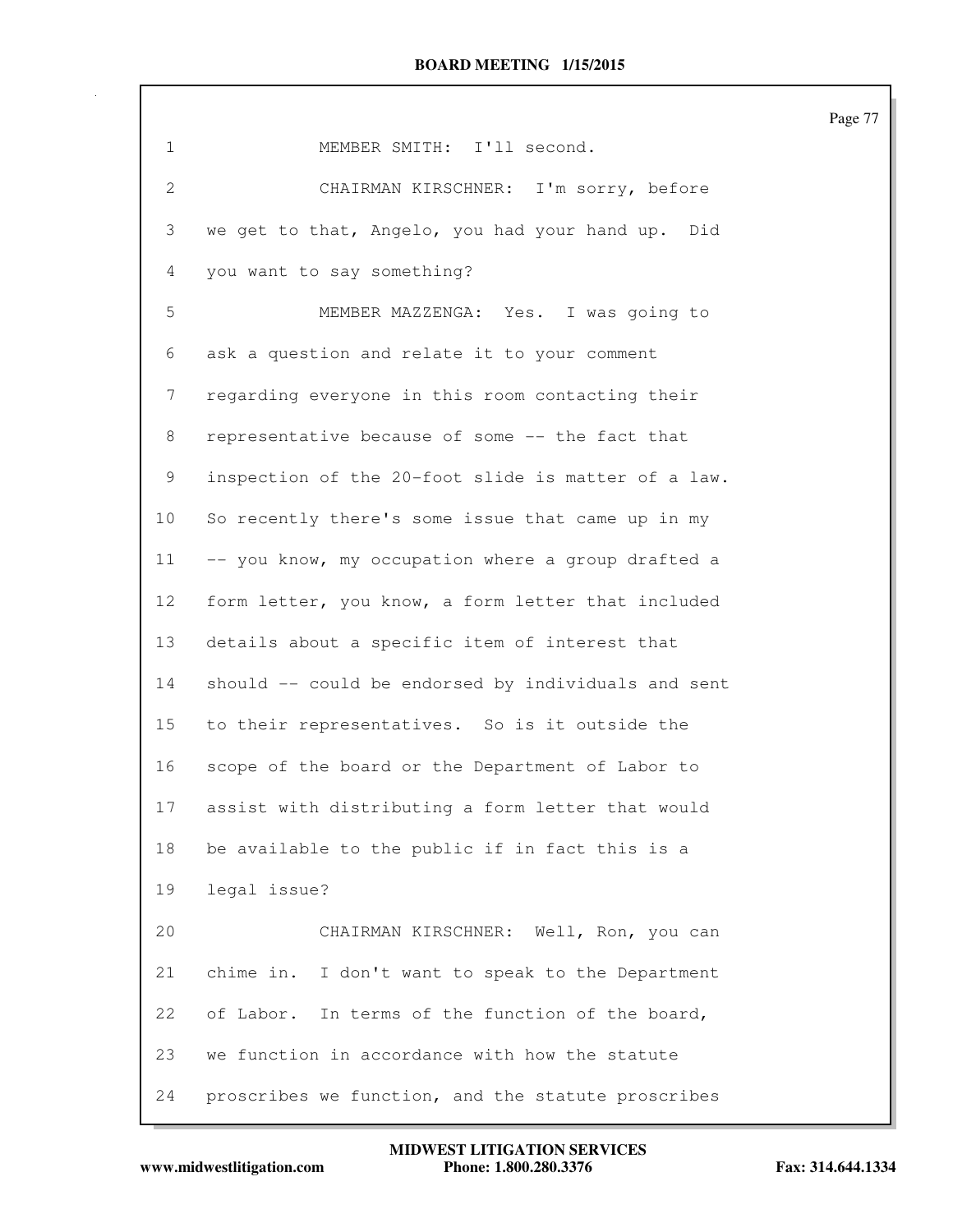|              |                                                     | Page 78 |
|--------------|-----------------------------------------------------|---------|
| $\mathbf{1}$ | that we function to advise the Department of Labor. |         |
| 2            | So our communication is to the director of the      |         |
| 3            | Department of Labor. We can make that               |         |
| 4            | recommendation to the director of the Department of |         |
| 5            | Labor, and then what he or she chooses to do with   |         |
| 6            | it they can do with it.                             |         |
| 7            | MEMBER SULLIVAN: As well as contacting              |         |
| 8            | our own senators and representatives.               |         |
| 9            | CHAIRMAN KIRSCHNER: As individuals,                 |         |
| 10           | right. As a board, our voice is to the director.    |         |
| 11           | MEMBER SULLIVAN: Yes.                               |         |
| 12           | CHAIRMAN KIRSCHNER: There was a second              |         |
| 13           | on the motion.                                      |         |
| 14           | MEMBER URBIK: I have a comment.                     |         |
| 15           | CHAIRMAN KIRSCHNER: The second is                   |         |
| 16           | The comment will be heard.<br>tabled.               |         |
| 17           | MEMBER URBIK: In Patty's motion it's                |         |
| 18           | mobile devices and located in amusement parks.      |         |
| 19           | MEMBER SULLIVAN:<br>Yes.                            |         |
| 20           | MEMBER URBIK: I'm aware of a super                  |         |
| 21           | slide on Lake Street in Addison -- it's certainly   |         |
| 22           | over 20 feet -- next to a miniature golf course.    |         |
| 23           | It's not an amusement park and it's not mobile.     |         |
| 24           | It's fixed.                                         |         |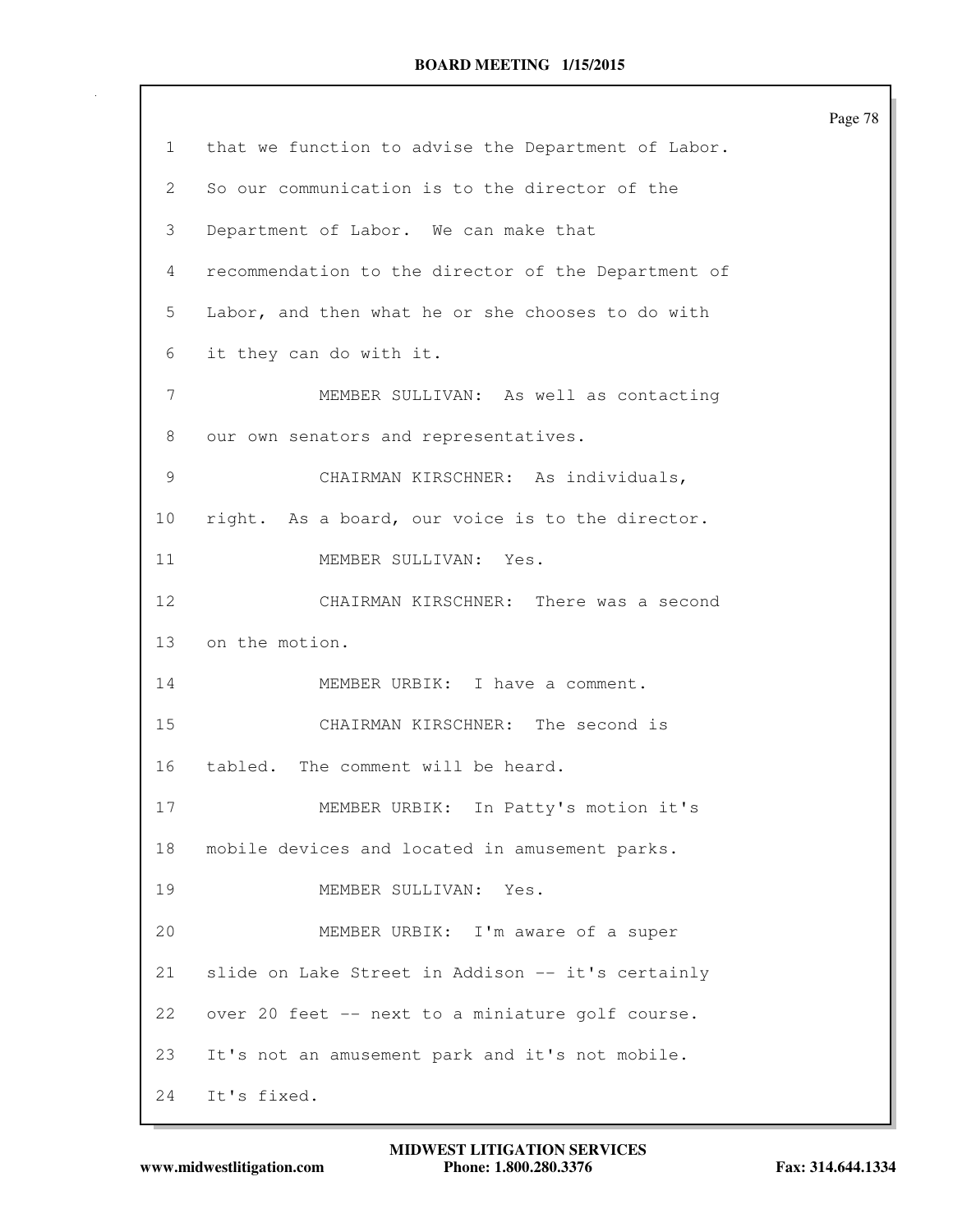1 MR. WILLIS: Who operates it? 2 MEMBER URBIK: It's right next to a 3 miniature golf course. The guy who owns the land 4 put up a super slide there. 5 MR. WILLIS: That would be -- again, if 6 it fell within the definition over 20 feet and fell 7 within the definition in the act that it was owned 8 by him -- and I don't know whether he charges or -- 9 MEMBER URBIK: Yeah, he charges. 10 MR. WILLIS: -- or you can use it 11 because when you go the amusement park, you can 12 then go over there and use it? 13 MEMBER URBIK: It's just a miniature 14 golf course and the super slide. 15 MR. WILLIS: If it was covered by the 16 act and it was over 20 feet, we would have to 17 license it. Correct, Ryan? 18 MR. CULTON: Correct. 19 MEMBER SULLIVAN: Well, also, the fact 20 that it's open to the public I think is another one 21 of the requirements for an amusement ride or device 22 to be under the purview of this board. 23 MR. WILLIS: Right. I would agree with 24 you.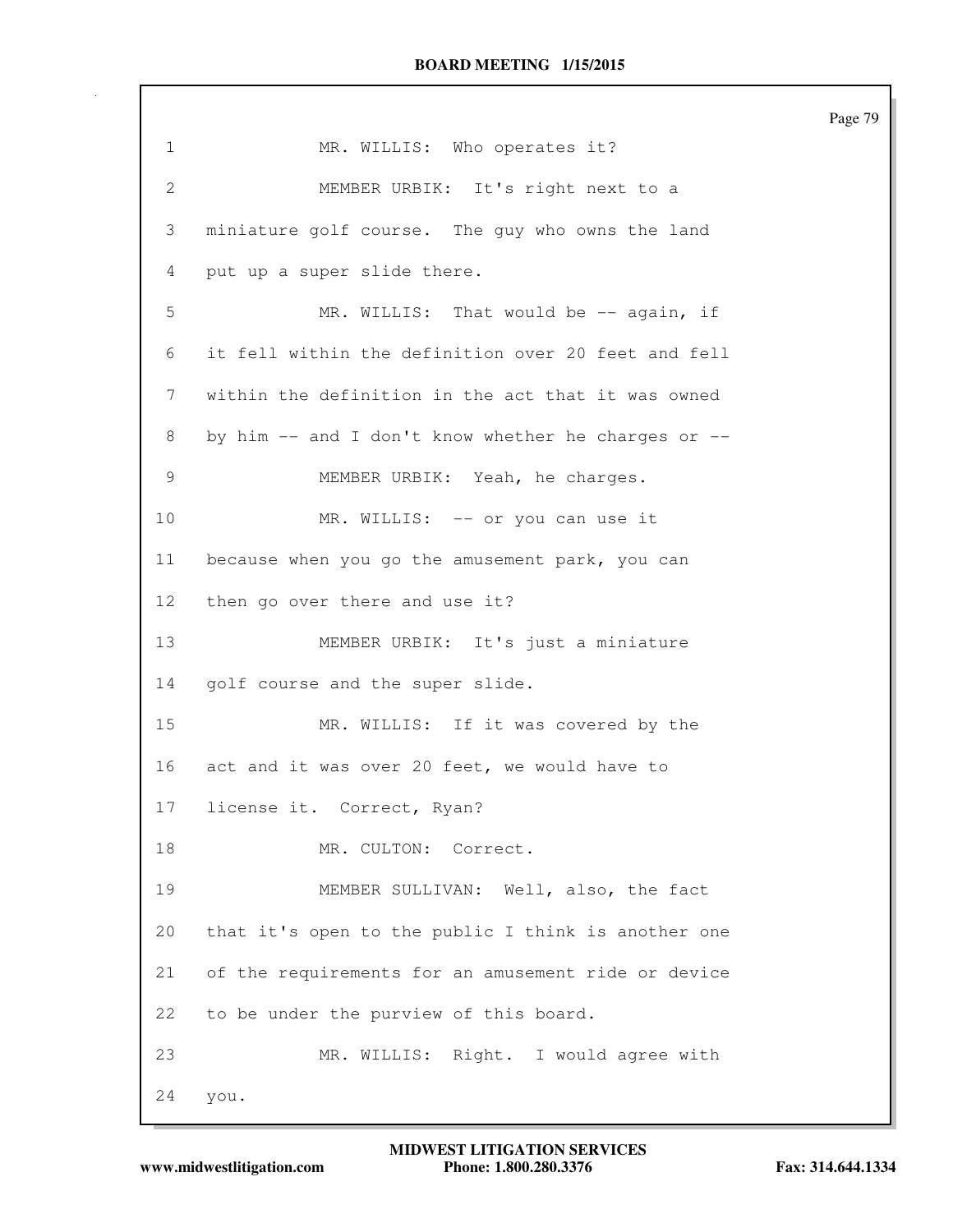|              |                                                     | Page 80 |
|--------------|-----------------------------------------------------|---------|
| $\mathbf{1}$ | MEMBER URBIK: And there would be no                 |         |
| 2            | provision for not-for-profits or somebody using it  |         |
| 3            | on their own property? Would they still have to be  |         |
| 4            | inspected?                                          |         |
| 5            | MR. WILLIS: Even though the act says,               |         |
| 6            | you know, on a -- the definition under the          |         |
| 7            | legislature says an amusement ride being any dry    |         |
| 8            | slide over 20 feet in height, alpine slide, or      |         |
| 9            | toboggan slide. It's a separate issue versus a      |         |
| 10           | mechanical device.                                  |         |
| 11           | MEMBER URBIK: Okay.                                 |         |
| 12           | MR. WILLIS: And so therefore, if you                |         |
| 13           | were to change the legislation, it would read any   |         |
| 14           | dry slide any height or you could say any dry       |         |
| 15           | slide, mobile dry slide. It depends upon what you   |         |
| 16           | believe the board recommends and I quess what you   |         |
| 17           | believe should be covered. The reg could then say   |         |
| 18           | we're only going to look at X, Y, and Z. That's     |         |
| 19           | why I think Patty made -- and I don't want to speak |         |
| 20           | for Patty. But I think if you wanted to change the  |         |
| 21           | legislation, then how that legislation is           |         |
| 22           | interpreted by the department could be done by      |         |
| 23           | regulation. If that makes any sense.                |         |
| 24           | MEMBER SULLIVAN: Yeah.                              |         |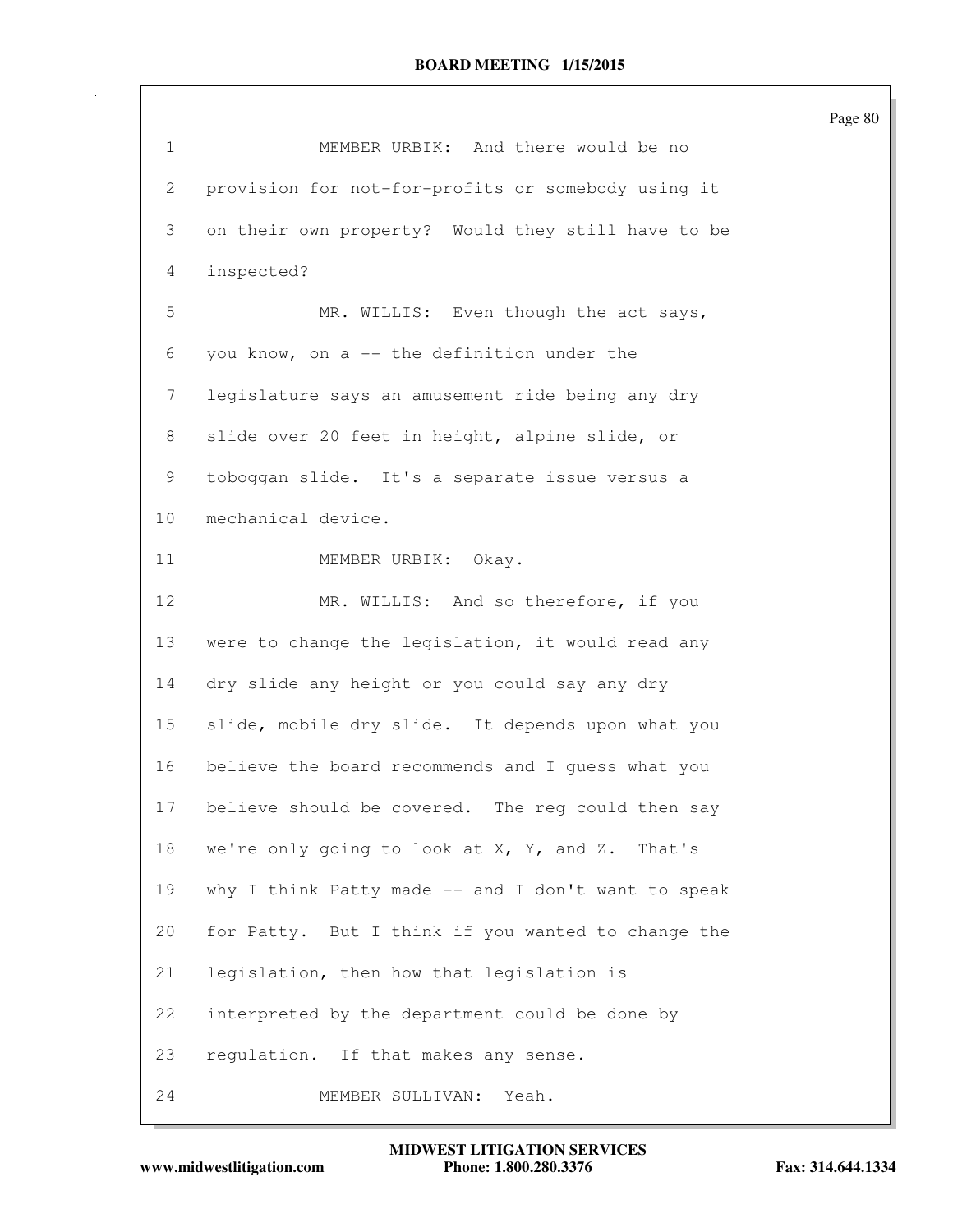|                 |                                                   | Page 81 |
|-----------------|---------------------------------------------------|---------|
| 1               | MR. WILLIS: I thought that's why she              |         |
| 2               | had a two-part motion. Maybe I'm wrong, Patty.    |         |
| 3               | MEMBER SULLIVAN: No, that's -- that is            |         |
| 4               | correct.                                          |         |
| 5               | DIRECTOR COSTIGAN: The motion being to            |         |
| 6               | change the legislation to cover dry slides and by |         |
| 7               | regulation address it to the mobile and ones open |         |
| 8               | to the public, that type of thing.                |         |
| 9               | CHAIRMAN KIRSCHNER: The motion being              |         |
| 10 <sub>o</sub> | to recommend to the director that the director    |         |
| 11              | communicates with the legislature about changing  |         |
| 12              | the legislation.                                  |         |
| 13              | MEMBER SULLIVAN: Yes.                             |         |
| 14              | CHAIRMAN KIRSCHNER: And there was a               |         |
| 15              | second.                                           |         |
| 16              | MEMBER SMITH:<br>Yes.                             |         |
| 17              | MEMBER SULLIVAN: And that the board               |         |
| 18              | promulgate a rule about --                        |         |
| 19              | DIRECTOR COSTIGAN: Consistent with                |         |
| 20              | legislation.                                      |         |
| 21              | MEMBER SULLIVAN: Yes.                             |         |
| 22              | The only thing I'd<br>CHAIRMAN KIRSCHNER:         |         |
| 23              | change is that the board work with the department |         |
| 24              | to promulgate the rule.                           |         |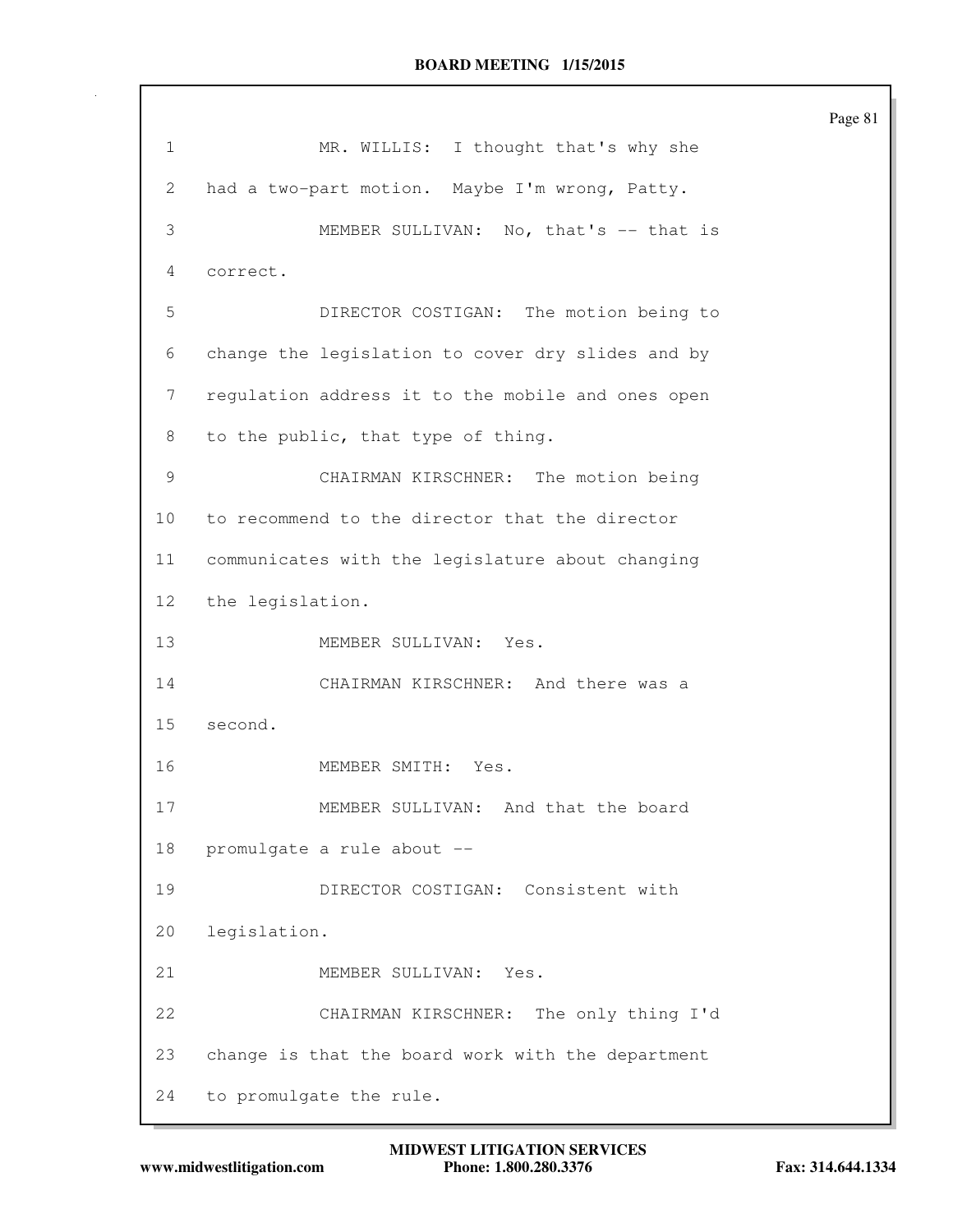|              |                                                     | Page 82 |
|--------------|-----------------------------------------------------|---------|
| 1            | MEMBER SULLIVAN: Well, that's -- yes.               |         |
| $\mathbf{2}$ | CHAIRMAN KIRSCHNER: My suggestion is                |         |
| 3            | let's task Ryan and see what he comes up with and   |         |
| 4            | then present something to the board. Does that      |         |
| 5            | make sense?                                         |         |
| 6            | MEMBER SULLIVAN: Sure.                              |         |
| 7            | CHAIRMAN KIRSCHNER: All in favor say                |         |
| 8            | aye.                                                |         |
| 9            | (Whereupon a voice vote was                         |         |
| 10           | taken.)                                             |         |
| 11           | CHAIRMAN KIRSCHNER: All opposed?                    |         |
| 12           | (No verbal response heard.)                         |         |
| 13           | CHAIRMAN KIRSCHNER: The ayes carry the              |         |
| 14           | day.                                                |         |
| 15           | And then in terms of what I was going               |         |
| 16           | back to before with respect to members of the       |         |
| 17           | public, and this is a great example of you probably |         |
| 18           | are all sitting here, you know, with ideas and      |         |
| 19           | wanting to say something, something is on the tip   |         |
| 20           | of your tongue. This is -- nothing has been         |         |
| 21           | resolved. This is really saying go to work now.     |         |
| 22           | Now, this is the time get on the phone with Ryan,   |         |
| 23           | send a letter to the department, say, hey, I was    |         |
| 24           | sitting there listening to the discussion, I think  |         |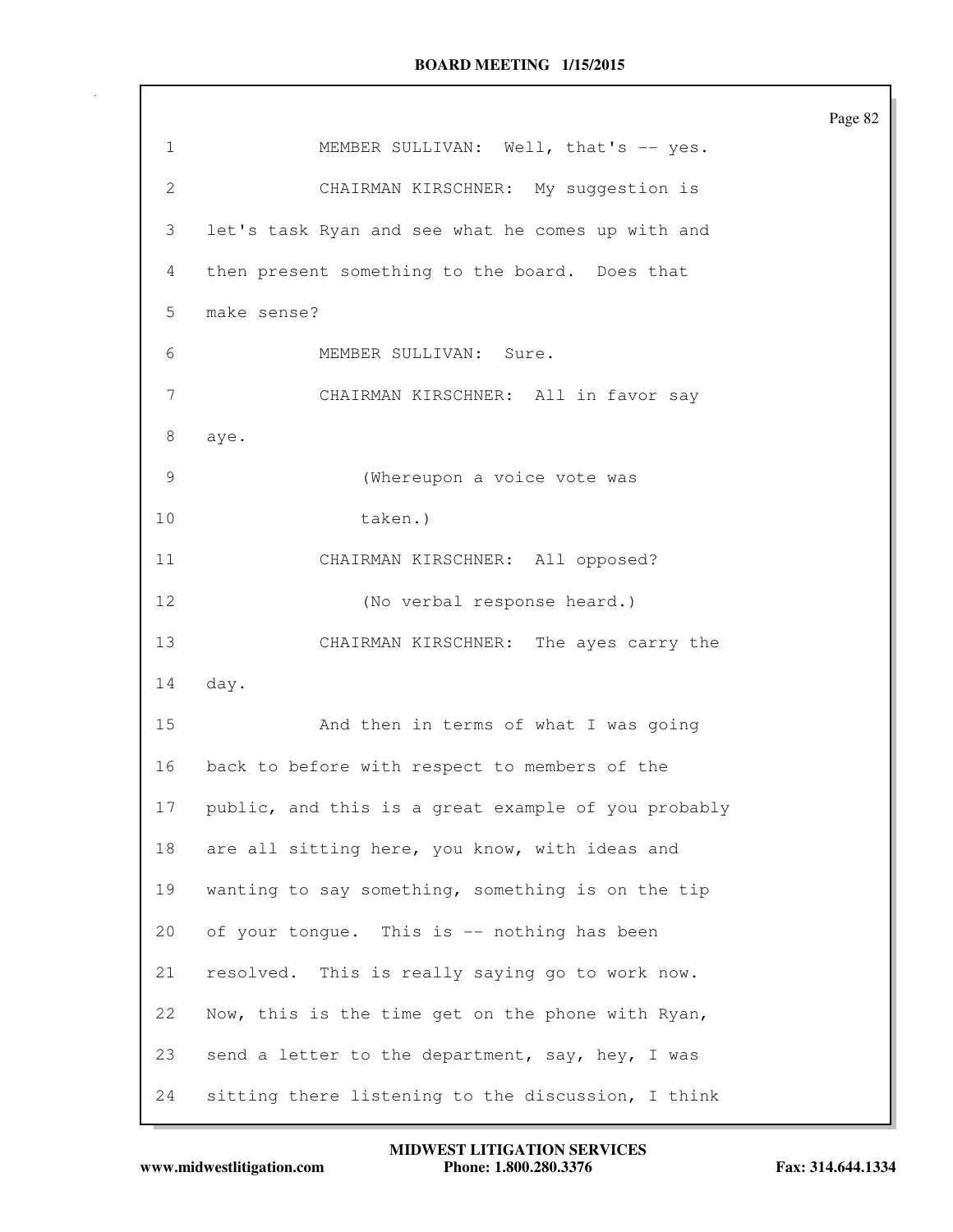| 1  | they missed this point, I think they should think   |
|----|-----------------------------------------------------|
| 2  | about this. Let him know so that when he comes      |
| 3  | back to us in terms of his idea in terms of what    |
| 4  | kind of rule should be promulgated, he can take     |
| 5  | into account and incorporate all your thoughts on   |
| 6  | that matter.                                        |
| 7  | Thank you, Mayor.<br>MEMBER URBIK:<br>Thank         |
| 8  | you, Chief, for coming.                             |
| 9  | DIRECTOR COSTIGAN: I just personally                |
| 10 | wanted to thank the mayor and the police chief for  |
| 11 | that presentation and for your assistance with this |
| 12 | issue today.                                        |
| 13 | MAYOR MITCHELL: As mayor, I want to                 |
| 14 | thank the board for your time. I want to thank the  |
| 15 | Department of Labor. They were instantly sending    |
| 16 | someone that was a great help for us, and anytime I |
| 17 | called, they were gracious to take my call and help |
| 18 | me out, so I appreciate all of you so much.         |
| 19 | CHAIRMAN KIRSCHNER: Thank you, Mayor.               |
| 20 | Thank you, Chief.                                   |
| 21 | DIRECTOR COSTIGAN: And just                         |
| 22 | furthermore, I mean, I think this -- just this      |
| 23 | issue helps show the importance of why we have this |
| 24 | board and are able to have discussions about these  |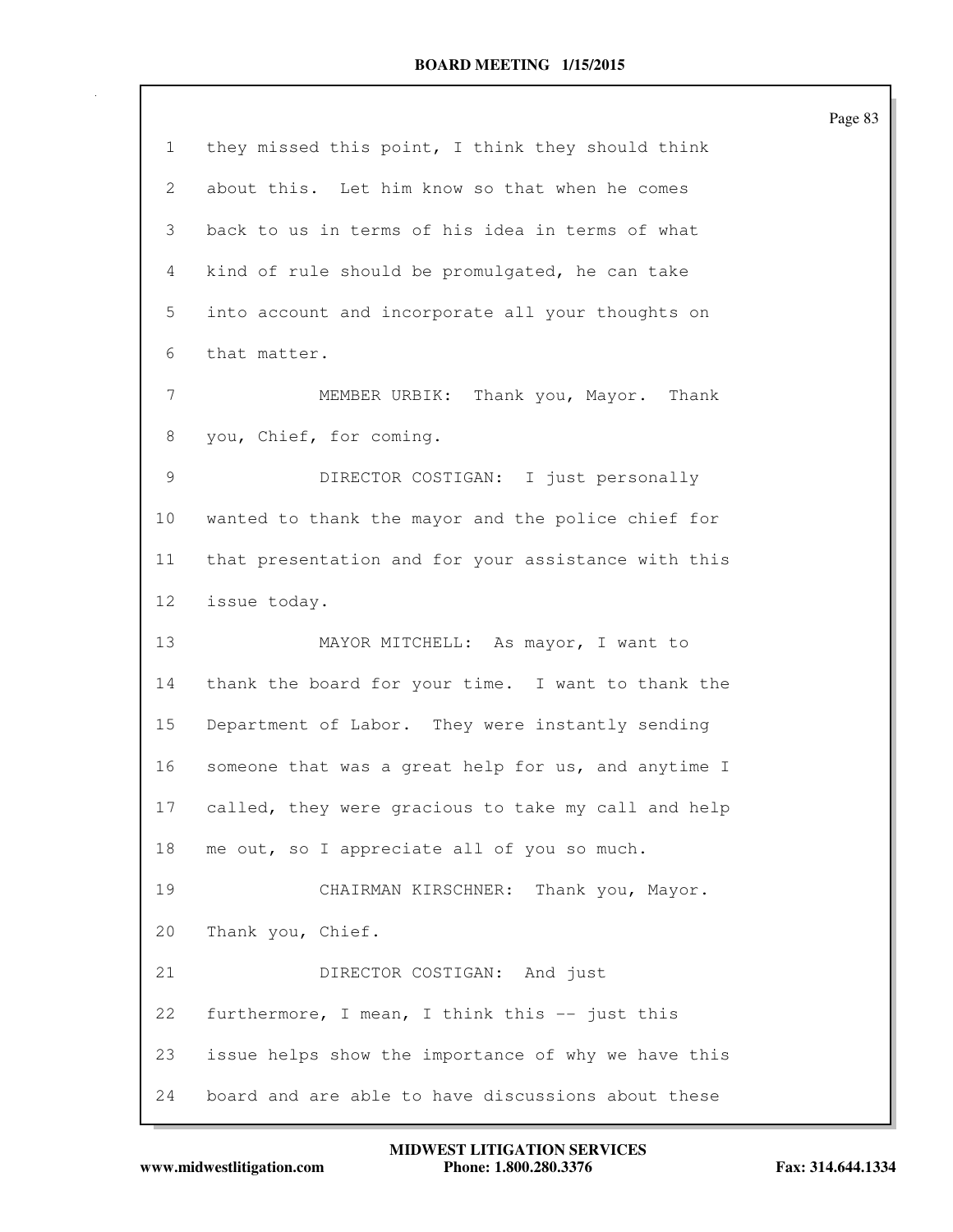| $\mathbf{1}$    | kinds of issues and be responsive to elected        |
|-----------------|-----------------------------------------------------|
| 2               | leaders and local officials as we go forward with   |
| 3               | our work.                                           |
| 4               | CHAIRMAN KIRSCHNER: Thank you.                      |
| 5               | MEMBER SULLIVAN: Thank you.                         |
| 6               | CHAIRMAN KIRSCHNER: The next order of               |
| 7               | business, division manager report. Ryan.            |
| 8               | MR. CULTON: Give me one second. This                |
| 9               | may have to warm up real quick. Can everybody see   |
| 10 <sub>o</sub> | that okay? We didn't have a screen because it       |
| 11              | would have cut off some of the board members, so I  |
| 12              | apologize for that.                                 |
| 13              | Thanks for coming today. I'm Ryan                   |
| 14              | Culton, the division manager for the Department of  |
| 15              | Labor, officially now the Amusement Ride &          |
| 16              | Attraction Safety Division according to the change  |
| 17              | in the act. So that's the official name.            |
| 18              | The other thing I wanted to point out               |
| 19              | is this is our website. It's what we call a vanity  |
| 20              | URL, but it's easy to remember.                     |
| 21              | ridesafety.illinois.gov. And I'm bringing that up   |
| 22              | specifically because there -- you know, I believe   |
| 23              | we -- with our chief information officer and our IT |
| 24              | people, we've done a good job of adding a lot of    |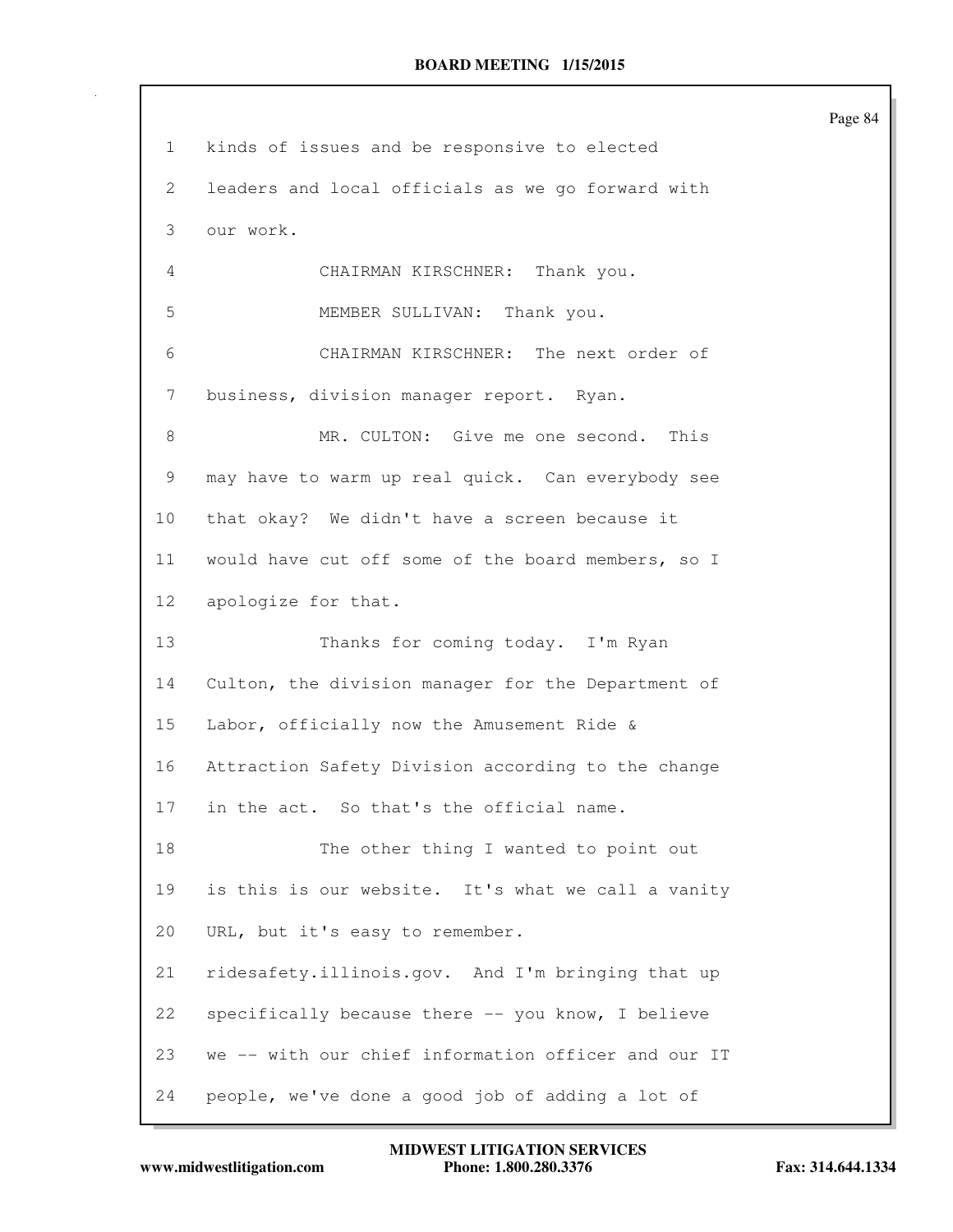|                |                                                     | Page 85 |
|----------------|-----------------------------------------------------|---------|
| $\mathbf{1}$   | useful information on that site. And this is also   |         |
| 2              | one of the things that Director Costigan wanted not |         |
| 3              | just my division but other divisions in the         |         |
| $\overline{4}$ | Department of Labor is to have more information     |         |
| 5              | available to the public. And in this day and age,   |         |
| 6              | we try to put as much stuff up there as we can. We  |         |
| 7              | have NDT reports. We have an RSS feed for news      |         |
| 8              | information that comes out.                         |         |
| 9              | So I just want to encourage everybody               |         |
| 10             | to go to this website. I think we have a lot of     |         |
| 11             | good information there. It's where you can get      |         |
| 12             | your application. You can look up NDT               |         |
| 13             | requirements, as I mentioned. We have a checklist   |         |
| 14             | that says step by step by step what you need to     |         |
| 15             | send into the office in Springfield, what you need  |         |
| 16             | to have on site for the inspectors, for their       |         |
| 17             | review. So, again, I think                          |         |
| 18             | ridesafety.illinois.gov, please go there and take a |         |
| 19             | look at the website.                                |         |
| 20             | So this is a review of 2014. I'm going              |         |
| 21             | to go over some statistics, because I'm an engineer |         |
| 22             | and I love statistics; an accident report that      |         |
| 23             | nobody likes to talk about but we need to talk      |         |
| 24             | about and review; some safety bulletins, I'm going  |         |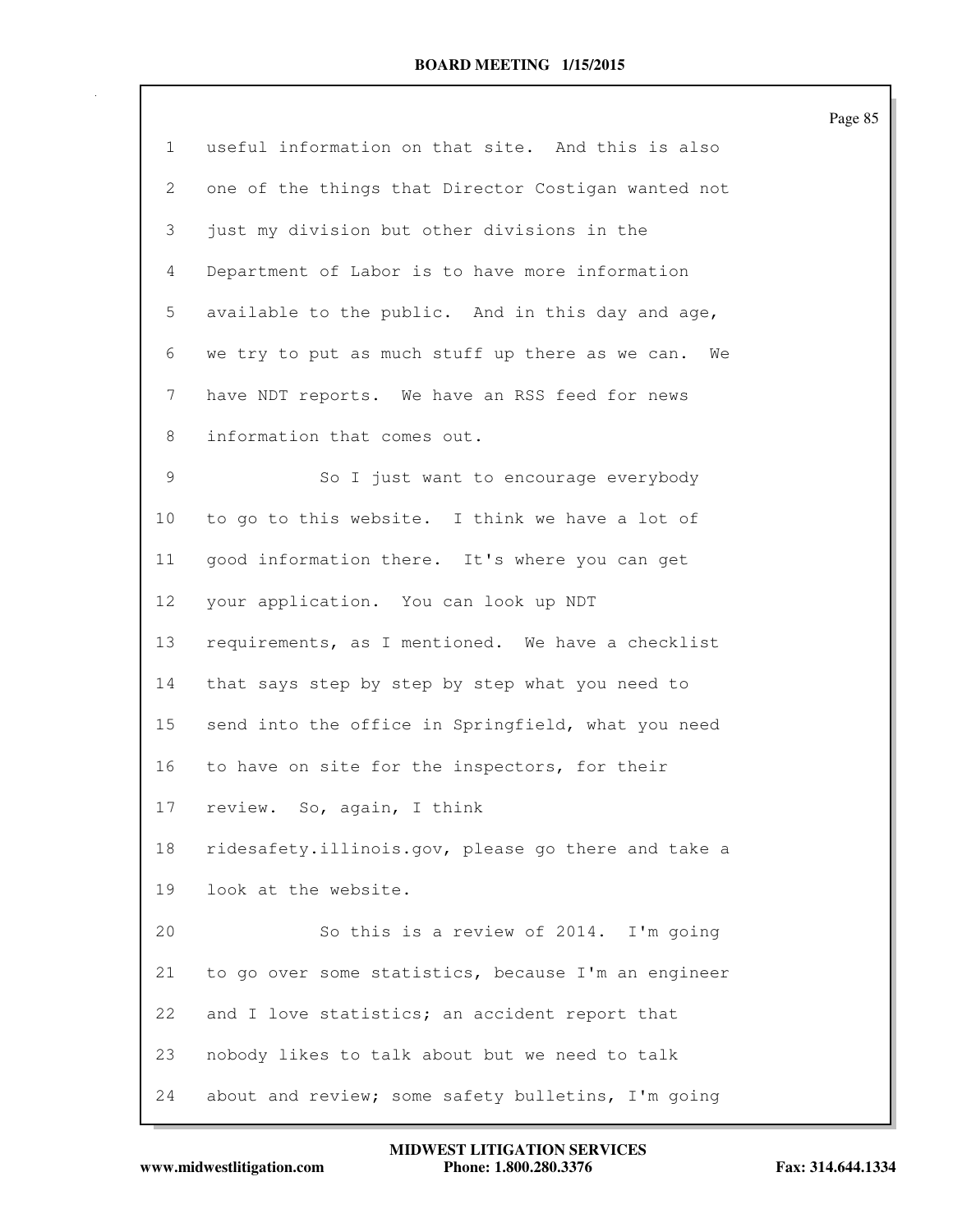1 to go over those briefly; and department updates 2 for 2015. 3 So these are just statistics. 4 And I'm sorry, Board Members, that you 5 have to kink your necks to see that. 6 So this is an historical view of, you 7 know, the last six years or so of show dates, 8 follow-up inspections, inspections issued, total 9 locations -- I'll tell you what that means -- and 10 total companies. This is the number of the total 11 companies that have registered with the Department 12 of Labor. Total locations are the number of show 13 dates or number of places that we have -- that have 14 been reported to us as a potential show date for 15 operation of amusement rides. 16 This is the total number of inspections 17 that our five inspectors have issued over the year. 18 So you can kind of see this historical average. 19 Why is that a little lower? Well, there are 2,744 20 total rides that were inspected. And we have four 21 inspectors and one inspector in training since 22 July. So that actually reduces the number because 23 we still have one person who has -- who during the 24 training period is not issuing permits per se.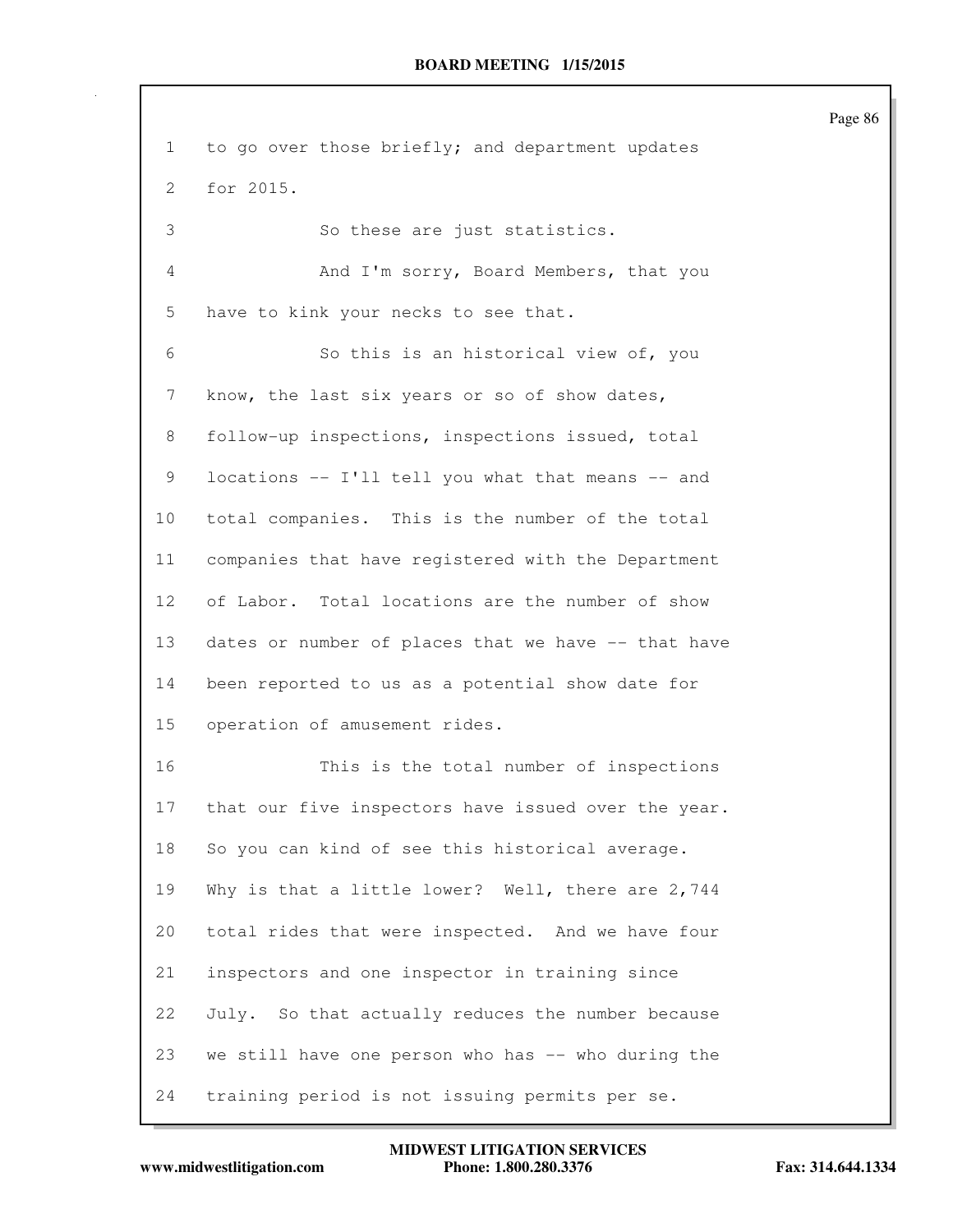| $\mathbf{1}$ | And I'll get to that at the end, too, of the whole  |
|--------------|-----------------------------------------------------|
| 2            | report.                                             |
| 3            | So I do believe that and our hope is to             |
| 4            | increase these number of follow-up inspections and  |
| 5            | the total -- which would increase the total number  |
| 6            | of inspections issued. Because part of our goal is  |
| 7            | if we can -- if we have more tools at our exposure, |
| 8            | we can do more inspections and that just increases  |
| 9            | the public safety when we have another set of eyes  |
| 10           | looking at the rides more.                          |
| 11           | Accident reports. For the sake of                   |
| 12           | time, and I know we have other people here at the   |
| 13           | public meeting to discuss some new business for the |
| 14           | climbing walls or facilities, so I don't want to go |
| 15           | through each one of them individually. But there    |
| 16           | -- so what I'll do is I will actually skip here to  |
| 17           | the end and talk about the summary.                 |
| 18           | So, unfortunately, there were -- let me             |
| 19           | go back here. In 2013 there was 18 accidents.<br>In |
| 20           | 2012 there was 12, in '11 nine, in '10 nine, and in |
| 21           | '09 15. So you can kind of see the trend here.      |
| 22           | Unfortunately, these last three years the trend is  |
| 23           | not going in the direction we hope. And there was   |
| 24           | 24 accidents. So those are 24 reportable            |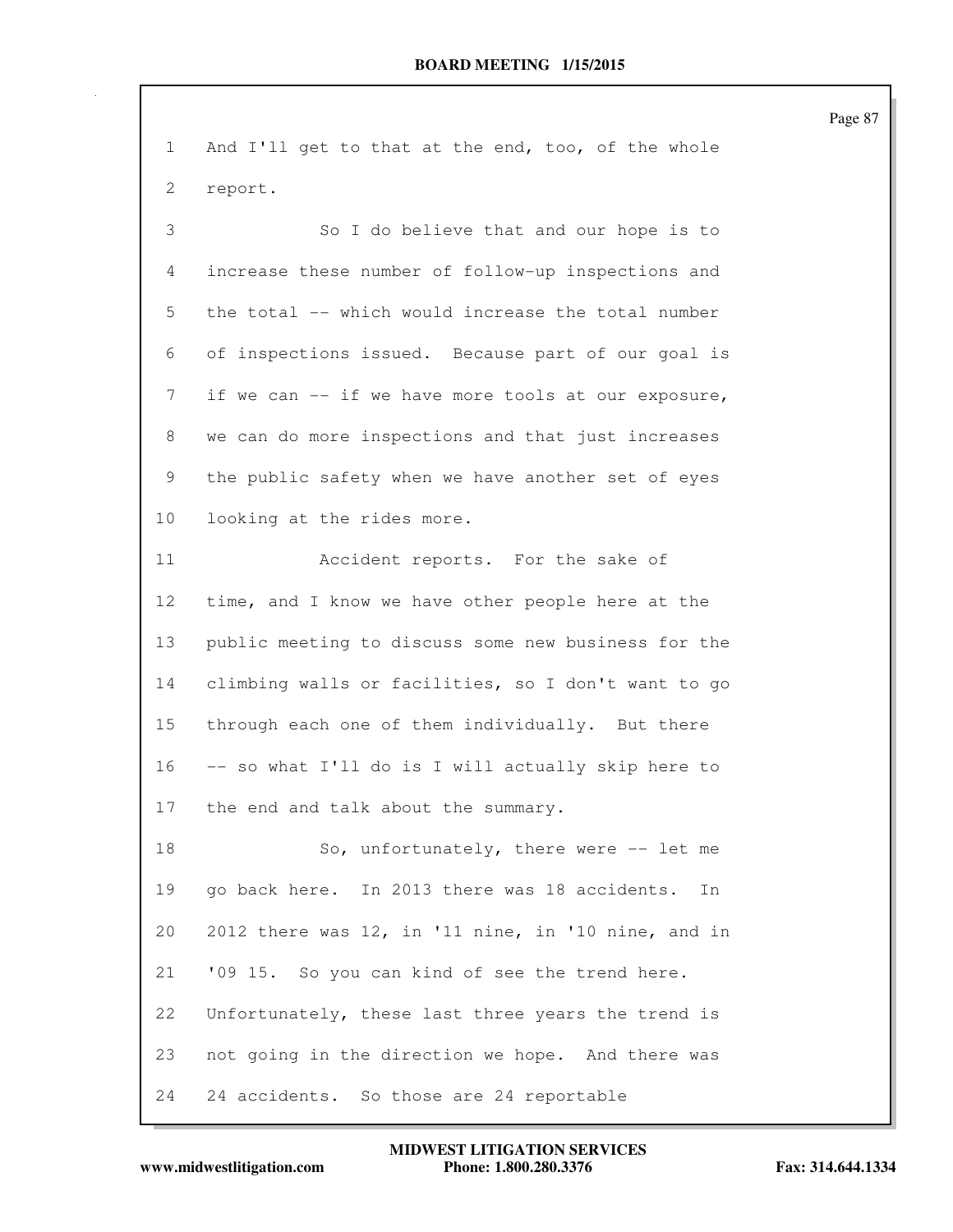1 accidents.

| $\overline{2}$ | What is a reportable accident? A                    |
|----------------|-----------------------------------------------------|
| 3              | reportable accident is when a patron who is injured |
| 4              | seeks medical attention by a physician and then     |
| 5              | it's reported to the Department of Labor.           |
| 6              | Now, let me go back a couple of slides.             |
| 7              | Why that number I believe is a little higher this   |
| 8              | year is because on a roller coaster -- you know, in |
| 9              | some of the instances we see quite a bit, there's   |
| 10             | just one person in the tub. If they're injured,     |
| 11             | it's just one injury. However, when it's a roller   |
| 12             | coaster, there's several people in the tub. There   |
| 13             | were three people that were injured in one          |
| 14             | incident. So if we were measuring incidents, that   |
| 15             | would be different, but we're measuring the number  |
| 16             | of accidents.                                       |
| 17             | The other thing I wanted to point out               |
| 18             | was that towards the end of the year we had a new   |
| 19             | -- a new amusement ride simulation where it was     |
| 20             | brand new to the state. It's simulated skydiving.   |
| 21             | And it -- what we discovered when we inspected and  |
| 22             | followed up on each one of the accidents was that   |
| 23             | people were getting injured simulating skydiving.   |
| 24             | As they jump out into this wind tunnel, pushing     |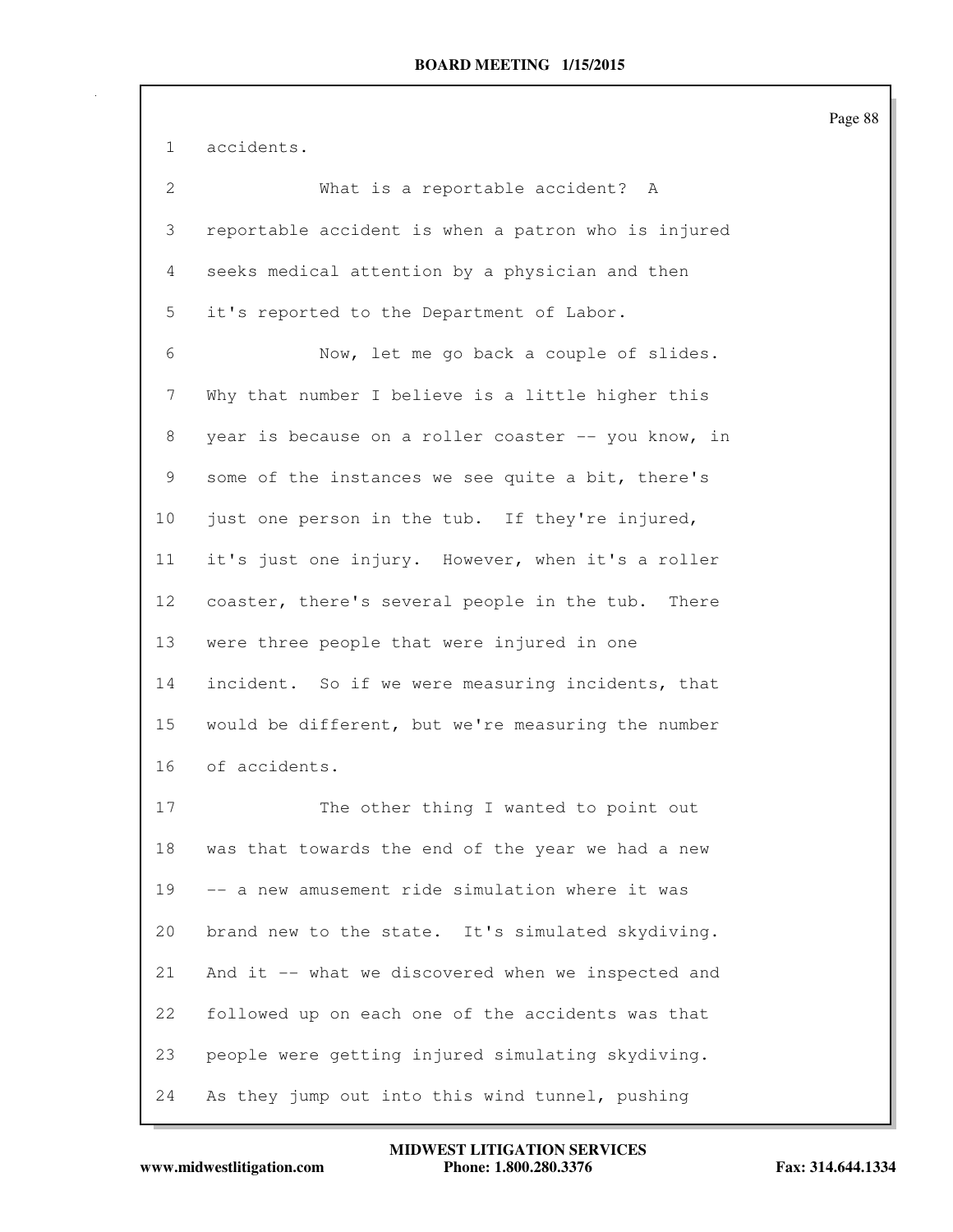| 1  | them up, people who have had dislocated shoulders,  |
|----|-----------------------------------------------------|
| 2  | for whatever reason, playing football, whatever, a  |
| 3  | car accident, I don't know, that force will pop the |
| 4  | patron's shoulder out of place. Their shoulder      |
| 5  | would get out of place. They would immediately      |
| 6  | call the medics and -- the paramedics, and they     |
| 7  | would take them to the hospital, so they are        |
| 8  | treated by a physician, which is a reportable       |
| 9  | offense. And I don't want to say offense. It was    |
| 10 | a reportable incident. So we followed up on it.     |
| 11 | Since this is a relatively new operator, we         |
| 12 | followed up on every one of them.                   |
|    |                                                     |
| 13 | There was -- we checked to make sure                |
| 14 | that they had proper training, which they did.      |
| 15 | Most of their trainers are actually ex-military,    |
| 16 | whether it's Air Force or Army, Air Force Rangers.  |
| 17 | But we think it's a bit of outlier because it's a   |
| 18 | relatively new amusement attraction, where -- you   |
| 19 | know, and they were just following the rules.<br>So |
| 20 | we had a couple of dislocated shoulders. But there  |
| 21 | was one incident where it was a fractured humerus,  |
| 22 | and that was when the patron actually hit the wall  |
| 23 | while riding. But they've gone through a series of  |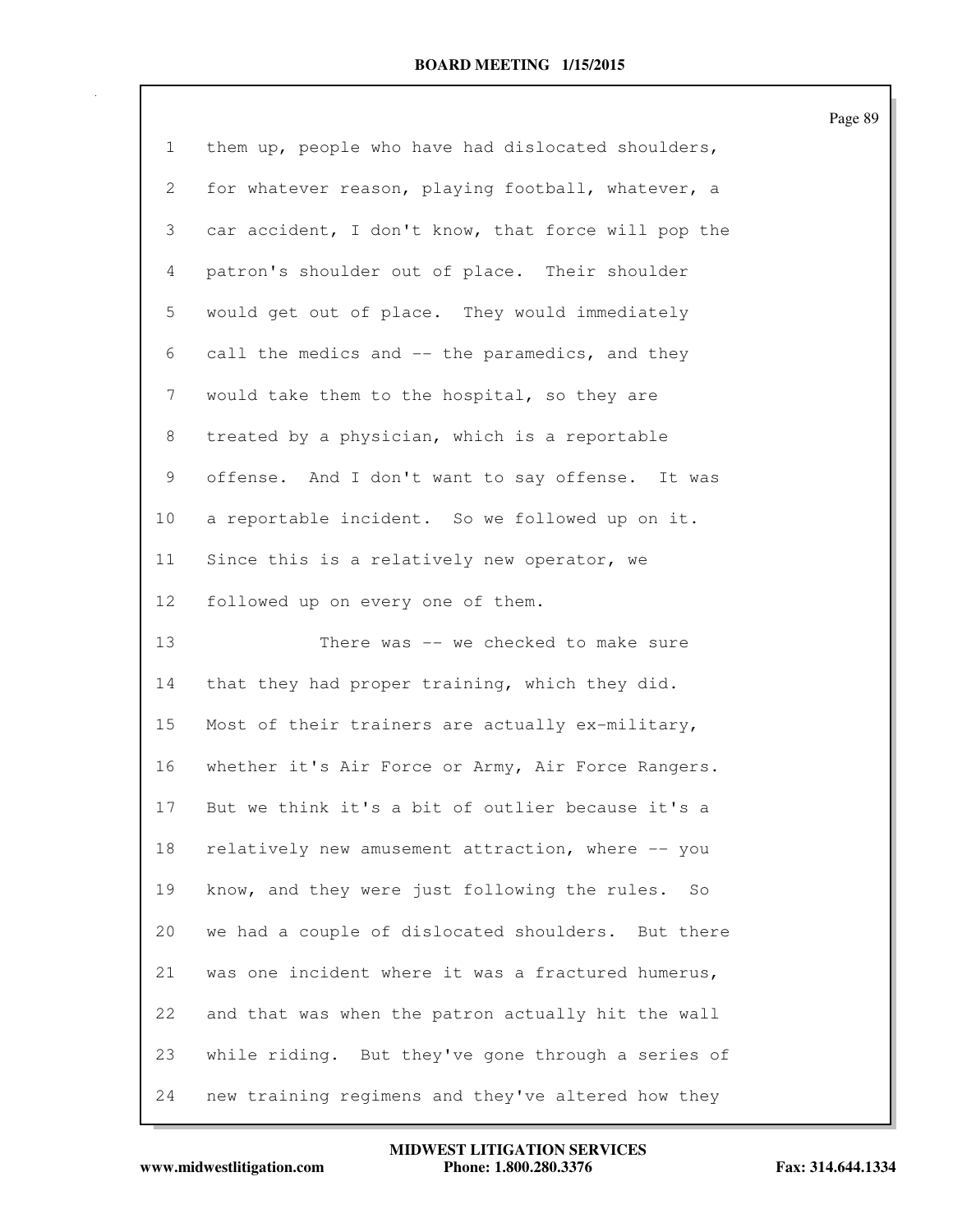| $\mathbf{1}$    | actually put the patrons inside the ride.           |
|-----------------|-----------------------------------------------------|
| $\mathbf{2}$    | So there's three. Another three on one              |
| 3               | roller coaster. That was six. That would then be    |
| 4               | more in line with, you know, the historical past    |
| 5               | here. So, you know, the numbers are what they are.  |
| 6               | And of those 24 accidents, 15 were non-mechanical,  |
| 7               | three were undetermined, six were mechanical in     |
| 8               | nature.                                             |
| $\mathcal{G}$   | Okay. Moving on, safety bulletins.                  |
| 10              | These are the compiled lists that we have of the    |
| 11              | safety bulletins that have been published this year |
| 12 <sup>°</sup> | that would affect a lot of the people in this room  |
| 13              | who have these rides. And we just go through it     |
| 14              | briefly so that everybody's kind of familiar with   |
| 15              | it.                                                 |
| 16              | Again, any -- if it requires any kind               |
| 17              | of NDT, whether it's a magnetic particle or         |
| 18              | ultrasound, all those requirements are posted on    |
| 19              | our website under the NDT -- I'm sorry, the --      |
| 20              | yeah, the NDT requirement page.                     |
| 21              | So we have the -- under A.R.M. we have              |
| 22              | the Ali-Baba, Rock Star, Full Tilt, that whole      |
| 23              | family, they issued basically a service bulletin    |
| 24              | that at five years of age on select models to       |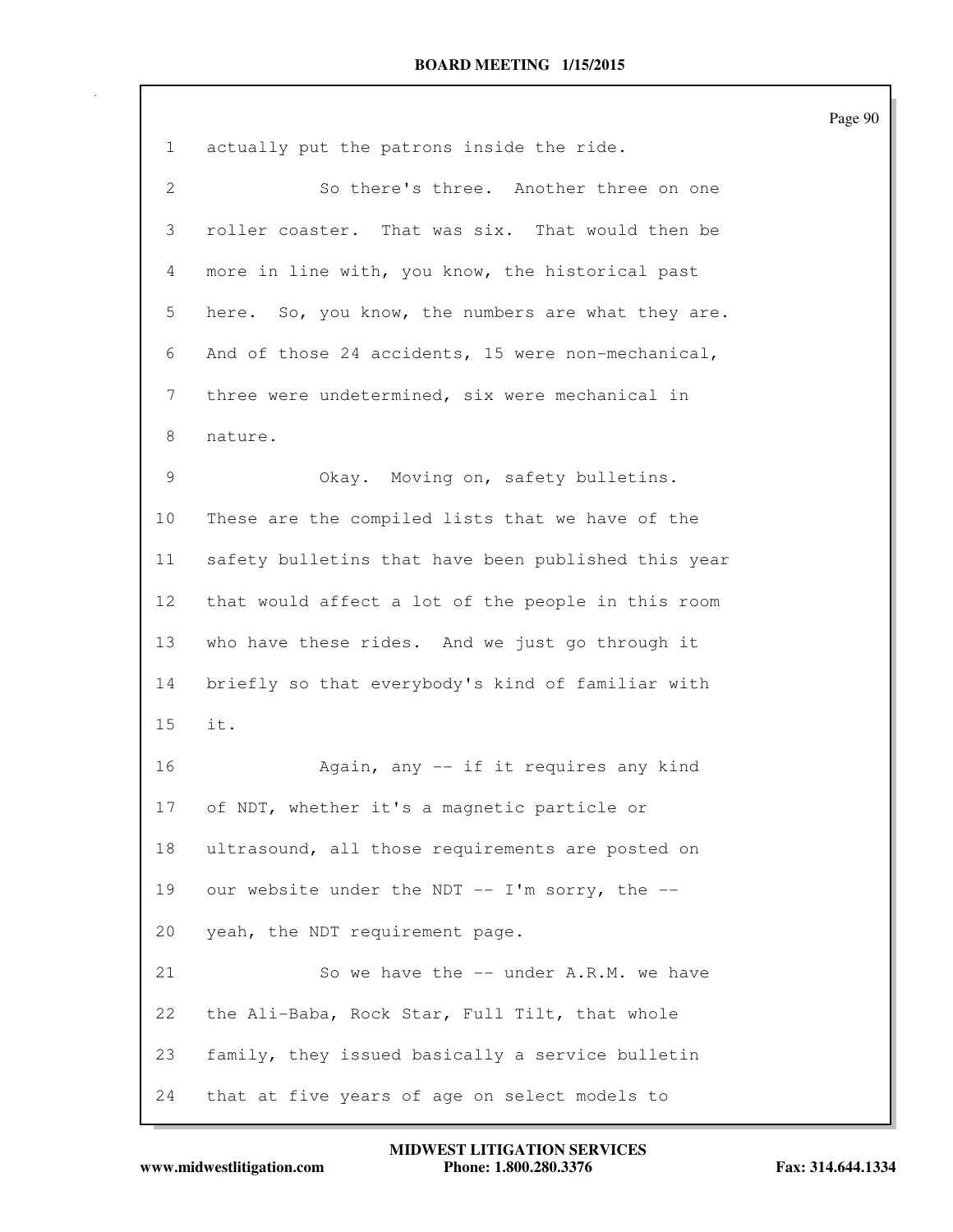| $\mathbf{1}$          | inspect the spline drive gears and output shafts    |
|-----------------------|-----------------------------------------------------|
| $\mathbf{2}^{\prime}$ | and every month thereafter. It's a good thing to    |
| 3                     | point out because it's just something you have to   |
| 4                     | state in your maintenance manuals that you're       |
| 5                     | keeping up with that inspection.                    |
| 6                     | Chance, on all of the Zipper models                 |
| 7                     | seat support frames. This is actually a very        |
| 8                     | lengthy bulletin. I know a lot of people have the   |
| 9                     | Zipper. But there was some structural integrity     |
| 10                    | being compromised from corrosion -- excuse me --    |
| 11                    | corrosion being inside the lap bars.                |
| 12                    | Chance Gondola Wheel, both parked and               |
| 13                    | portable. This is an issue of a visual check of     |
| 14                    | cracks in the bolting flange in the area of the     |
| 15                    | main axle. You have to complete this 30 days        |
| 16                    | within the receipt of the bulletin and annually     |
| 17                    | thereafter. Again, this is a service bulletin, not  |
| 18                    | necessarily a bulletin that requires a              |
| 19                    | non-destructive test, but nonetheless something to  |
| 20                    | follow up on, make sure you're in compliance with.  |
| 21                    | The Mini Miami, this was actually a                 |
| 22                    | letter that was issued I think by another authority |
| 23                    | having jurisdiction pointing out a weld defect on   |
| 24                    | the lap bar locks.                                  |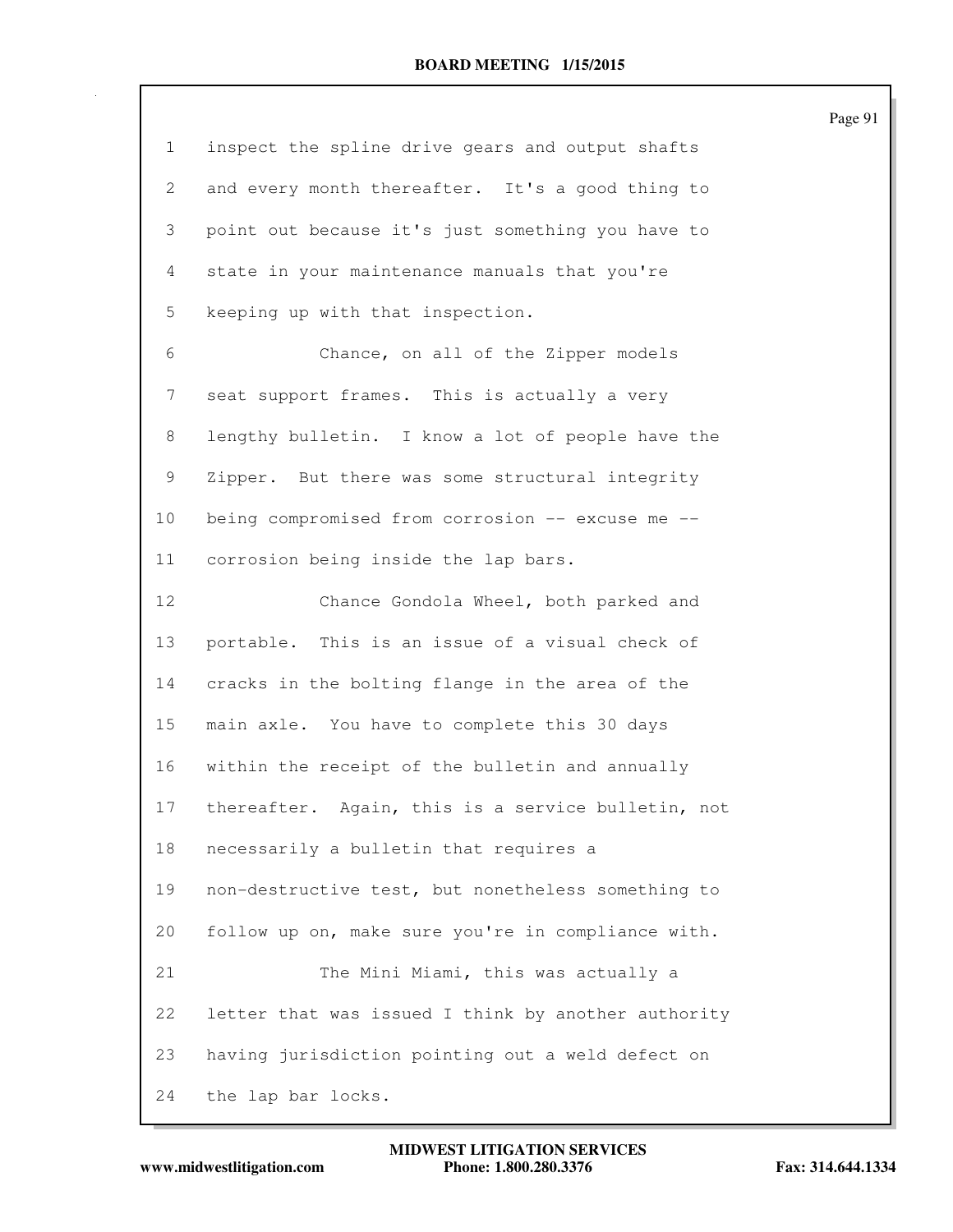| $\mathbf 1$ | Again, we're going to put all of these             |
|-------------|----------------------------------------------------|
| 2           | up under the safety bulletins. We have an RSS feed |
| 3           | that lines out each one of them and what they are  |
| 4           | that were published.                               |
| 5           | The Park Roller Coaster, this is an                |
| 6           | NDT. There's a crack in the main support shaft of  |
| 7           | the wheel bogie. There's an immediate 100 percent  |
| 8           | NDT of wheel bogies.                               |
| 9           | Mulligan Engineering Sea Ray, all model            |
| $10 \,$     | years, main axle, every three years you have to do |
| 11          | an NDT test. This bulletin wasn't written very     |
| 12          | well. It appears, though, it says an annual        |
| 13          | magnetic particle thereafter. You may -- again, if |
| 14          | you want clarification, you should always contact  |
| 15          | the manufacturer, whoever was publishing this      |
| 16          | bulletin, you know, for clarification of the NDT   |
| 17          | requirements.                                      |
| 18          | Wadkins Expo Wheel, all the wheels with            |
| 19          | original bronze bushing axles must have an         |
| 20          | ultrasound test for cracks.                        |
| 21          | And then this one came out later in the            |
| 22          | year, the Zamperla Crazy Bus, Crazy Sub, there's a |
| 23          | whole family of those, there's installation of a   |
| 24          | redundancy kit.                                    |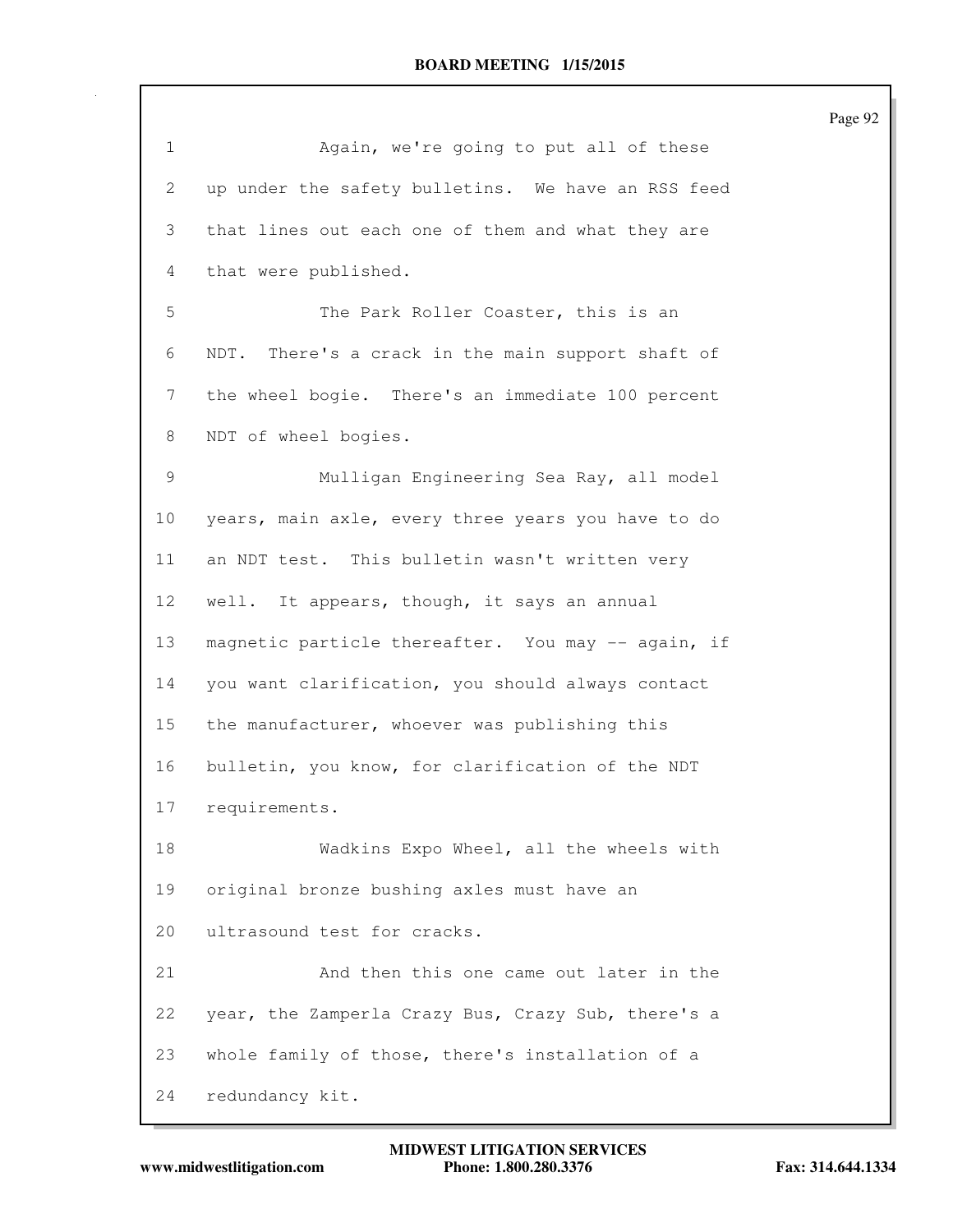| $\mathbf{1}$ | MEMBER SULLIVAN: What is it redundant               |
|--------------|-----------------------------------------------------|
| 2            | -- redundant to what?                               |
| 3            | MR. CULTON: Well, there's a -- I guess              |
| 4            | certain models have a vertical drive and a          |
| 5            | horizontal drive. The redundancy kit -- I'd have    |
| 6            | to read it again, Patty, actually. It's been a      |
| 7            | while. I think it has something to do with the      |
| 8            | drive belts. I'm sure a lot of these folks out      |
| 9            | here could you tell you exactly because they're     |
| 10           | probably installing it right now or are getting     |
| 11           | ready to. But, I'm sorry, I'd have to actually      |
| 12           | read it again because it's been several months.     |
| 13           | It'll be out there on the website with the Zamperla |
| 14           | bulletin number. So that turns -- you know, feeds   |
| 15           | nicely into non-destructive testing.                |
| 16           | I wanted to mention again you can visit             |
| 17           | There's a wealth of information<br>our website.     |
| 18           | there. We encourage you to go to the website.<br>We |
| 19           | have frequently asked questions. We have ride       |
| 20           | safety tips for parents and kids. We have NDT       |
| 21           | requirements on there that are searchable. It has   |
| 22           | a nice filter layout where you can select what      |
| 23           | manufacturer or you can select what ride, and it    |
| 24           | will tell you exactly what NDT requirements are     |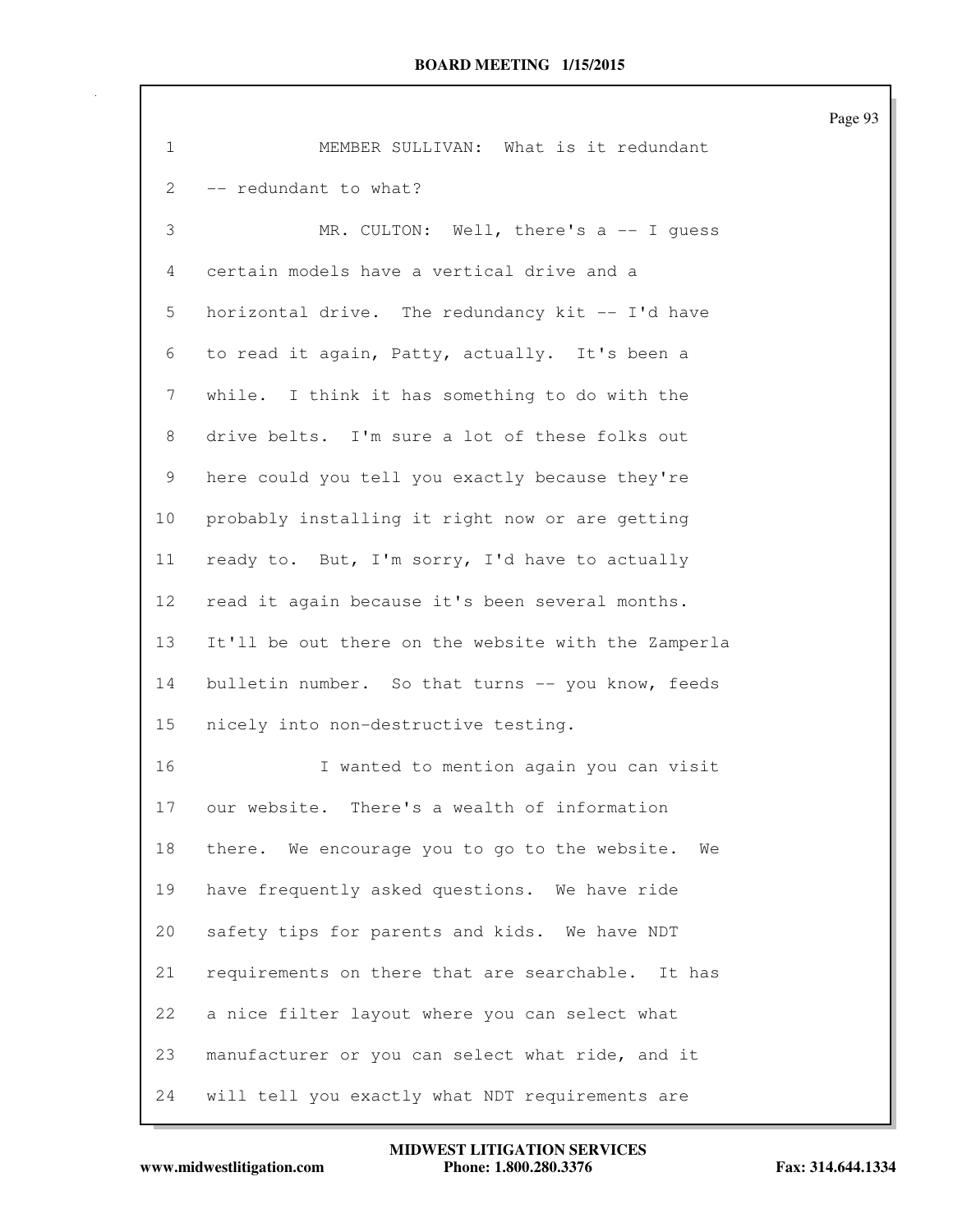| $\mathbf{1}$ | available for that ride or what is required. So     |
|--------------|-----------------------------------------------------|
| 2            | then that's -- you can find all that on the         |
| 3            | website. And how to submit it. It just has a        |
| 4            | small checklist of what we kind of expect on the    |
| 5            | NDT requirement. It's simple stuff, but we get --   |
| 6            | we get a lot of NDTs in from all different parts of |
| 7            | -- and in different states. So it seems like        |
| 8            | everybody's requirements are different, but we      |
| 9            | state pretty clearly what we want to see, you know, |
| 10           | bulletin number, date. So we just wanted to direct  |
| 11           | everybody's attention to that.                      |
| 12           | Department policies 2015. There --                  |
| 13           | this is a tricky one. One of the things I just      |
| 14           | wanted to reiterate this year is just getting in    |
| 15           | your applications 30 days prior to the operation to |
| 16           | avoid delays in permitting, also to avoid any of    |
| 17           | the expedited inspection fees that were instituted  |
| 18           | a little later last year that are part of the       |
| 19           | administrative rules now.                           |
| 20           | And so we're going to be having a new               |
| 21           | administration, a new director. As the board        |
| 22           | alluded to before and Director Costigan that we     |
| 23           | don't know yet some of the new policies. We don't   |
| 24           | know any kind of new direction. I'm sure there      |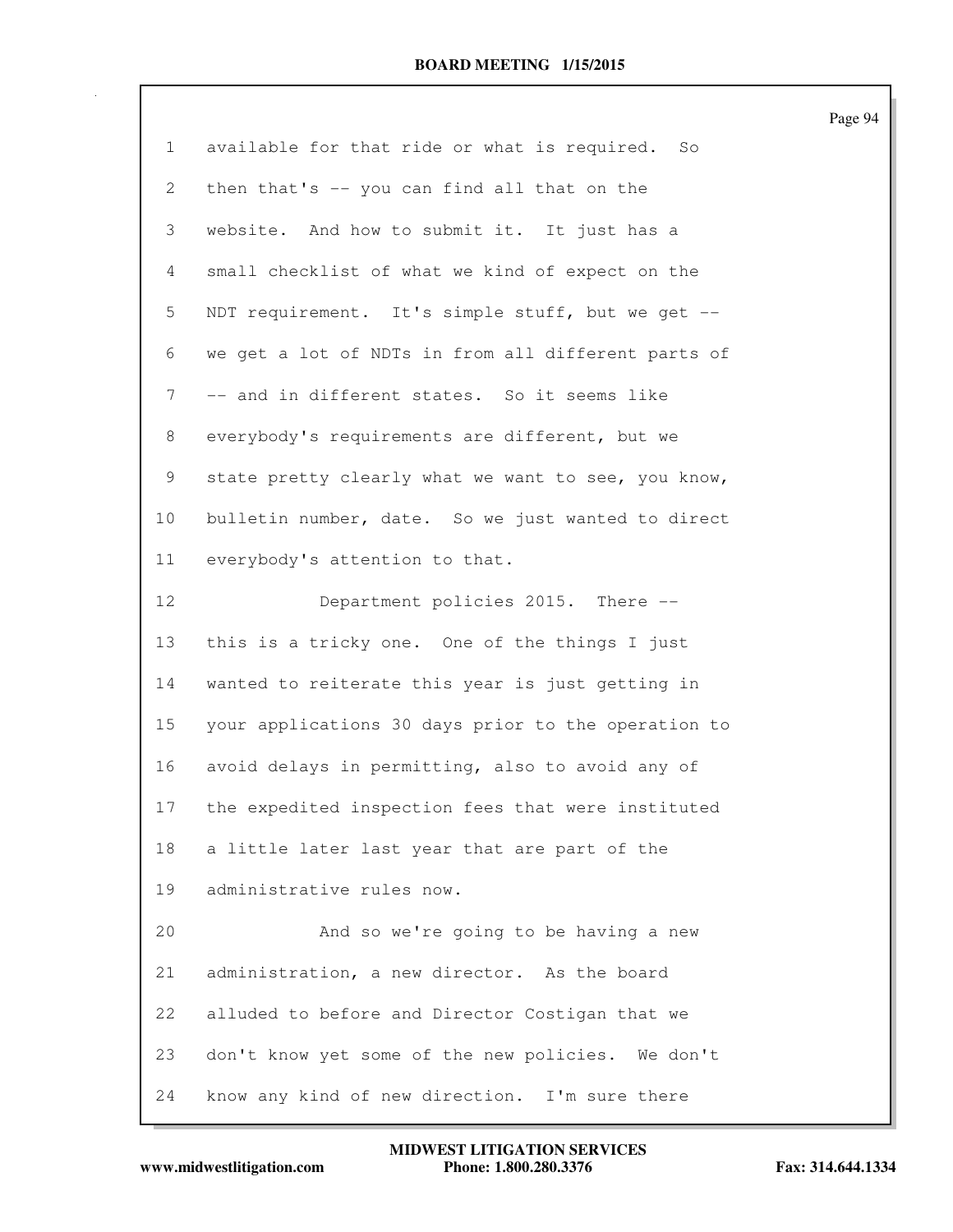|                |                                                     | Page 95 |
|----------------|-----------------------------------------------------|---------|
| $\mathbf{1}$   | could possibly be budget issues. There could be a   |         |
| 2              | whole host of things that we don't know about yet.  |         |
| 3              | So that's really about -- about all that I can say  |         |
| $\overline{4}$ | about that at the moment.                           |         |
| 5              | Questions?                                          |         |
| 6              | Before we have questions, we do this                |         |
| 7              | year have -- as of now we have five inspectors      |         |
| 8              | because Pete Tomczuk will be -- he's in the back of |         |
| 9              | the room somewhere.                                 |         |
| 10             | MS. ROYER: He's in the hall.                        |         |
| 11             | MR. CULTON: He's in the hallway.                    |         |
| 12             | MS. ROYER: Do you want me to get him?               |         |
| 13             | MR. CULTON: No, it's all right. Pete                |         |
| 14             | is -- he's our fifth inspector. He's up by -- he's  |         |
| 15             | in the southern collar counties around Chicago. So  |         |
| 16             | he's in Will County, Du Page County, part of Cook   |         |
| 17             | County. He's up by Margaret. And we're really       |         |
| 18             | excited to have him. He's gone through his          |         |
| 19             | training and probationary period. So Pete Tomczuk   |         |
| 20             | is his name. I'm sure some of you have probably     |         |
| 21             | met him throughout the summer. And he's in the      |         |
| 22             | hallway, so say hello to him.                       |         |
| 23             | That's all right, Margaret. We can                  |         |
| 24             | embarrass him. Yeah, let's go ahead and get him.    |         |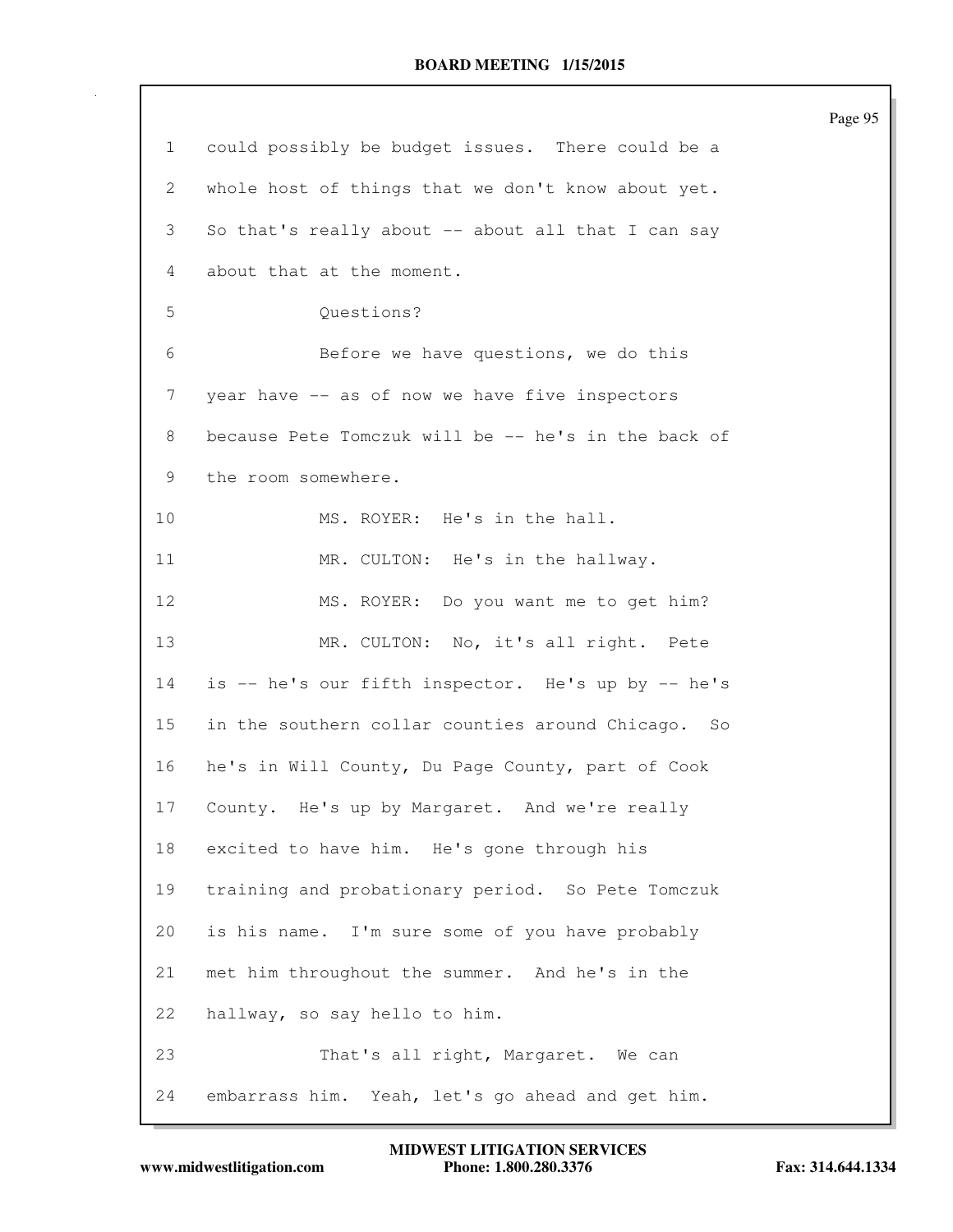1 Why not? 2 I told Pete today, I said, you know, 3 congratulations, you got the job. Unfortunately, 4 you are a state employee. So either way, it's -- 5 he had good news and bad news. 6 There he is. 7 (Applause) 8 MR. CULTON: Yeah, give him a round of 9 applause. 10 Okay. So questions? Anybody? The 11 board actually. 12 CHAIRMAN KIRSCHNER: Does anybody have 13 any questions for Ryan? 14 (No response) 15 CHAIRMAN KIRSCHNER: Thank you very 16 much. 17 MR. CULTON: That was easy. Thank you. 18 CHAIRMAN KIRSCHNER: The next matter on 19 the agenda, discussion of indoor paintball, laser 20 tag, indoor climbing wall facilities, and airsoft 21 play facilities. 22 Ryan, do you want to kind of introduce 23 to the board what this issue is all about? 24 MR. CULTON: Yeah. Okay. I'll just --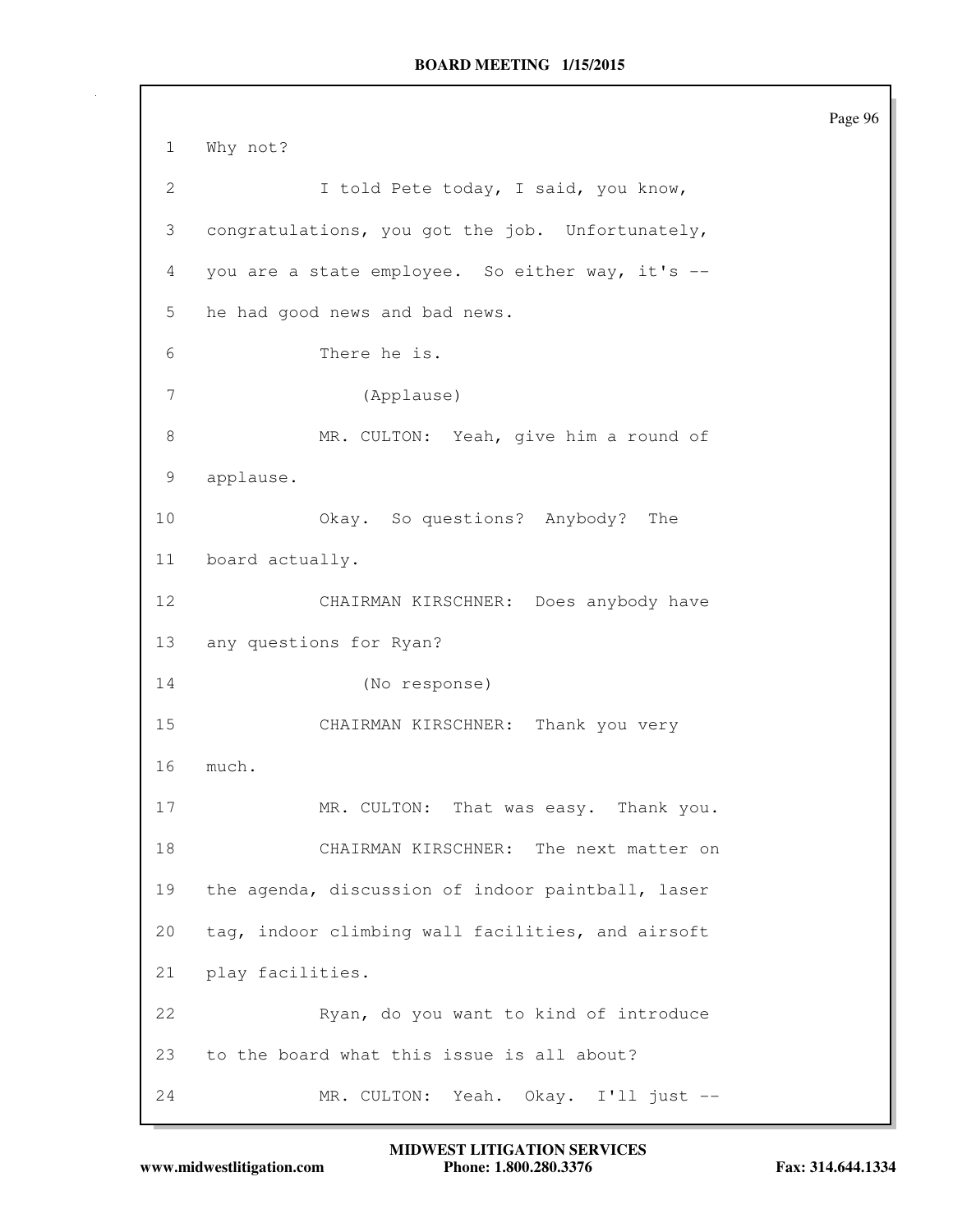| $\mathbf{1}$    | I'm going to restate an analysis, call it whatever  |
|-----------------|-----------------------------------------------------|
| 2               | you want, an analysis that I had written to the     |
| 3               | board members regarding this new business agenda    |
| 4               | item for discussion of indoor paintball, laser tag, |
| 5               | indoor climbing wall facilities, and airsoft play   |
| 6               | facilities on whether they're included as an        |
| 7               | amusement attraction.                               |
| 8               | Over the past year, the department has              |
| 9               | received various inquiries regarding whether        |
| 10              | paintball facilities, indoor climbing walls, and    |
| 11              | airsoft play facilities meet the definition of an   |
| 12 <sup>°</sup> | amusement attraction. Airsoft play is much like     |
| 13              | paintball where patrons interact in simulated       |
| 14              | combat with air-powered rifles.                     |
| 15              | The operator of the facility listed                 |
| 16              | above $--$ I'm sorry $--$ the operators of the      |
| 17              | facilities listed above argue that paintball or     |
| 18              | using a climbing wall is for sport recreation or    |
| 19              | exercise, in particular with indoor climbing walls. |
| 20              | The department has taken the position               |
| 21              | on outdoor paintball parks to only inspect the      |
| 22              | trams defined under the act and no other part of    |
| 23              | the operation.                                      |
| 24              | Airsoft play facilities are not                     |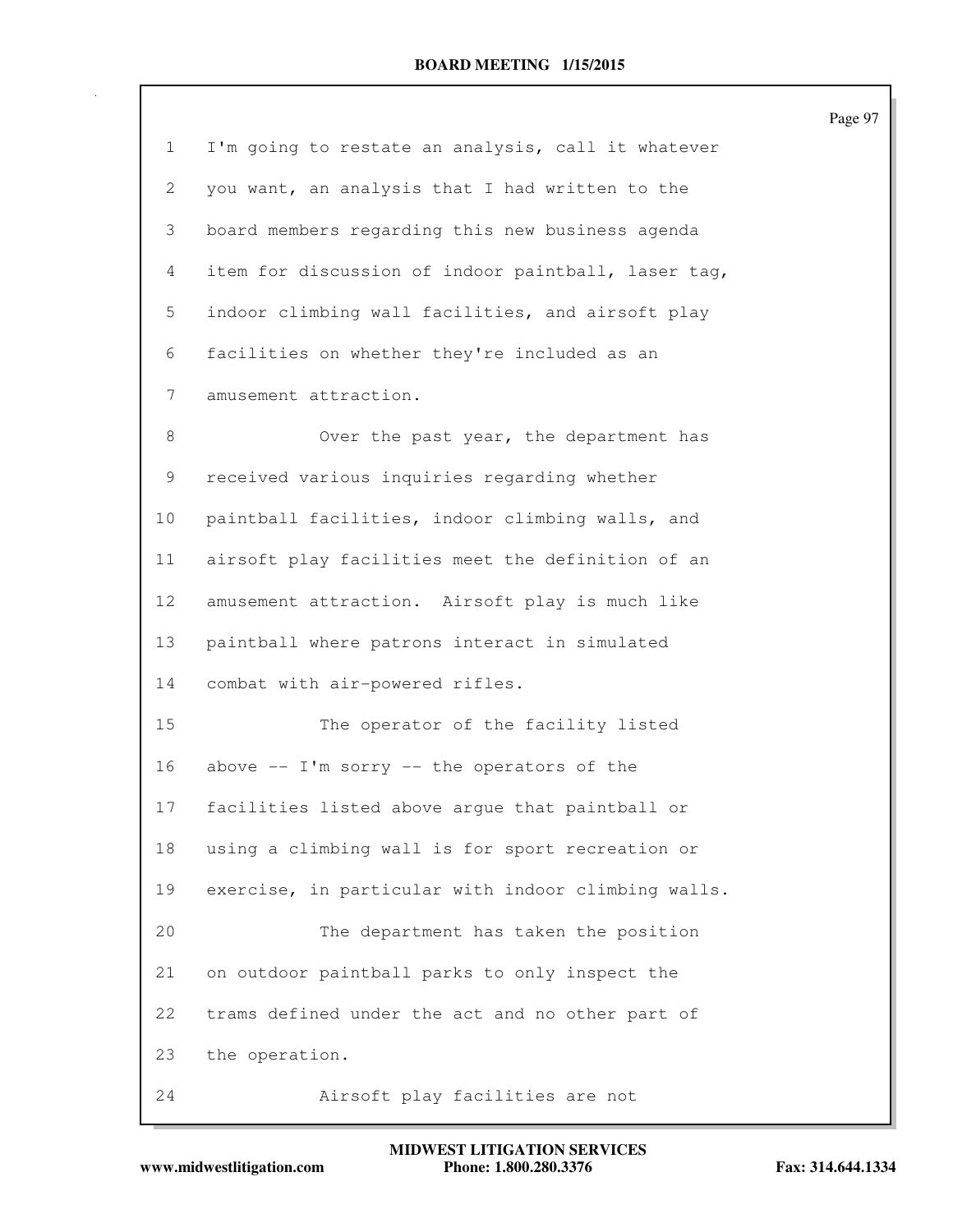1 inspected.

| $\overline{2}$ | Indoor and outdoor mobile climbing                  |
|----------------|-----------------------------------------------------|
| 3              | walls are inspected and permitted by the department |
| 4              | under the definition of the act, due mostly in part |
| 5              | that the harnesses, pulleys, and lanyards are       |
| 6              | typically inspected in other rides under the        |
| 7              | jurisdiction, for example ziplines, and are an      |
| 8              | intricate part of the amusement attraction.         |
| $\mathsf 9$    | The department's position is that                   |
| 10             | mobile climbing walls are defined under the         |
| 11             | Amusement Rides Safety Act. The outdoor paintball   |
| 12             | parks and airsoft play facilities do not fall under |
| 13             | the Amusement Ride Safety Act.                      |
| 14             | Indoor climbing wall facilities are                 |
| 15             | more ambiguous. An argument could be made that,     |
| 16             | considering the nature of the activity, it could be |
| 17             | a recreational sport, not an amusement attraction.  |
| 18             | So what all that is saying is that the              |
| 19             | outdoor paintball parks typically sometimes are in  |
| 20             | Halloween season. If they have a tram which is      |
| 21             | inspected and regulated by the department, we go    |
| 22             | and inspect that. But we don't inspect the rest of  |
| 23             | the paintball facility.                             |
| 24             | In airsoft play, like simulated combat,             |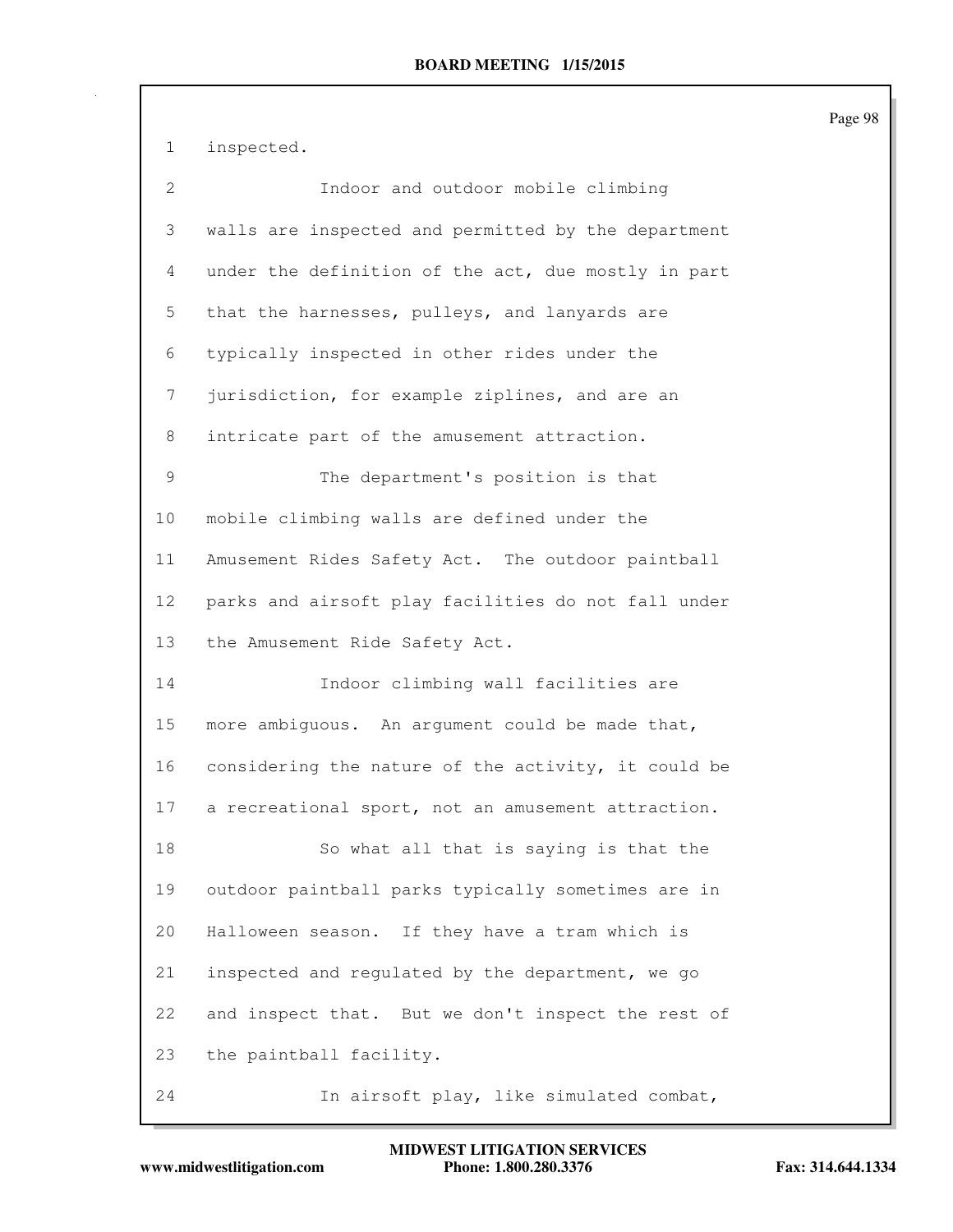| $\mathbf{1}$    | indoor paintball, that's all indoors and isn't     |
|-----------------|----------------------------------------------------|
| $\mathbf{2}$    | inspected, isn't regulated. We don't -- you know,  |
| 3               | it's not -- patrons aren't being transported by    |
| 4               | anything. You know, patrons are running and        |
| 5               | shooting paintballs at each other.                 |
| 6               | But the act actually -- the Amusement              |
| 7               | Ride Safety Act actually defines or calls out that |
| 8               | mobile climbing walls are inspected. And since     |
| 9               | they're mobile, they travel from place to place to |
| 10 <sub>o</sub> | place, and they're, you know, taken down and       |
| 11              | constructed again, and also due to the history, we |
| 12              | inspect them.                                      |
| 13              | CHAIRMAN KIRSCHNER: Ryan, is it just               |
| 14              | the pulley mechanism that's inspected or the whole |
| 15              | wall, the footholds and handles?                   |
| 16              | MR. CULTON: The whole wall, yeah.<br>The           |
| 17              | welds on the climbing wall, harnesses, lanyards.   |
| 18              | And then there's also the issue of all the         |
| 19              | attendants. So we would make sure that they have   |
| 20              | training, background checks, and that sort of      |
| 21              | thing.                                             |
| 22              | MEMBER SULLIVAN: Ryan, that applies to             |
| 23              | amusement parks and anything, like an FEC that's   |
| 24              | open to the public, is that -- not just portable?  |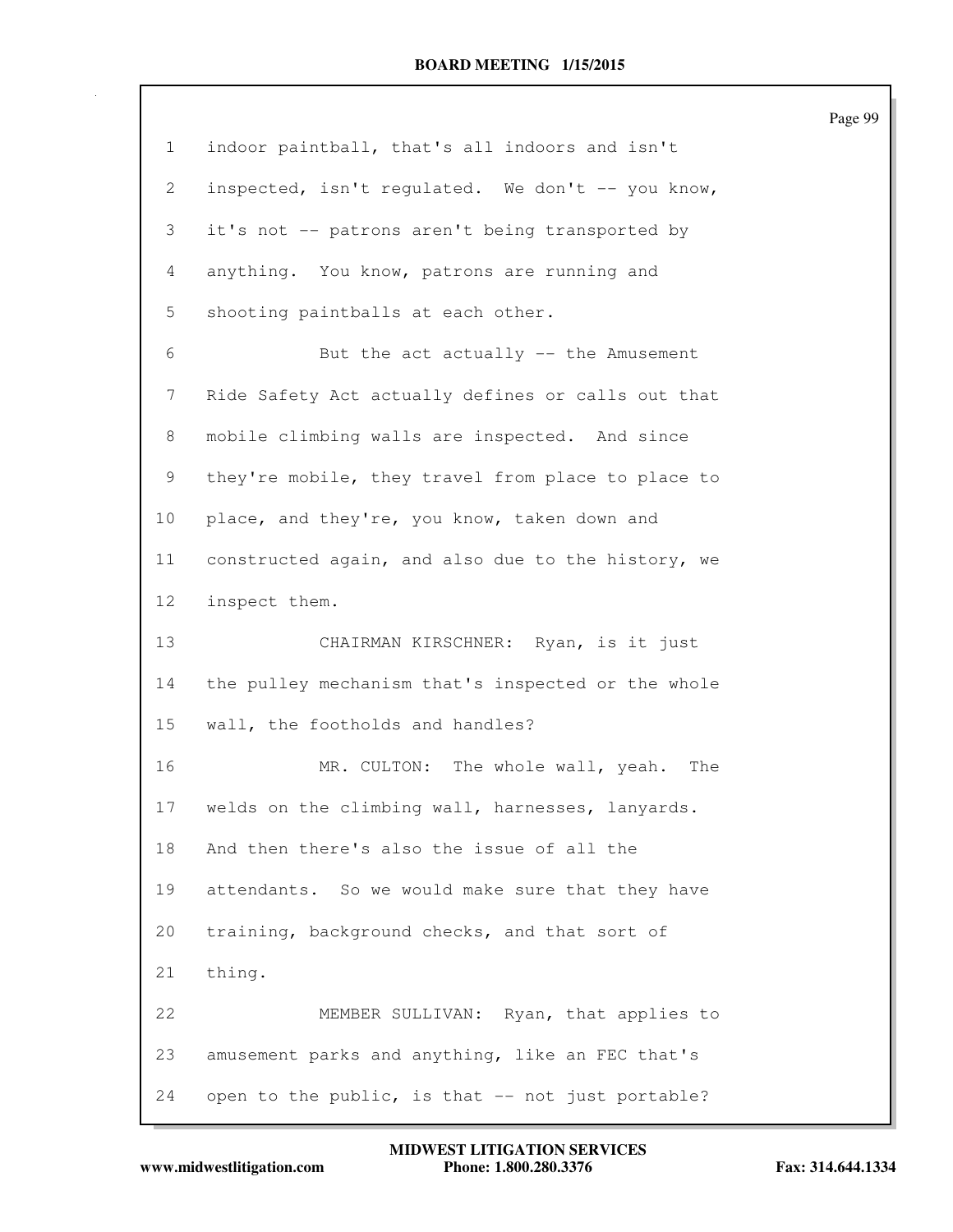| $\mathbf 1$     | MR. CULTON: Correct. Right. I guess,                 |
|-----------------|------------------------------------------------------|
| 2               | yeah, our interpretation is that because of the --   |
| 3               | all the other equipment that's involved in an        |
| 4               | indoor fixed, stationary climbing wall, like the     |
| 5               | lanyards and the harnesses and the lines, that       |
| 6               | that's including everything. The only difference     |
| 7               | between the mobile and the fixed is one moves        |
| 8               | around and one doesn't. That's our position.         |
| 9               | CHAIRMAN KIRSCHNER: Is there any                     |
| 10              | particular guidance or advice or consent you're      |
| 11              | looking for from the board or is this just advisory  |
| 12 <sup>°</sup> | and letting us know what's going on?                 |
| 13              | MR. CULTON: It's advisory to let you                 |
| 14              | know what's going on. But we've had a lot of         |
| 15              | correspondence -- I won't say a lot. We've had       |
| 16              | correspondence from operators who have made the      |
| 17              | argument that, hey, an indoor climbing wall is       |
| 18              | really more like a sport recreation, pretty much     |
| 19              | like going to play tennis or racquetball in a        |
| 20              | building somewhere. So $I$ -- $I'm$ just -- it is -- |
| 21              | and I think that there are people here representing  |
| 22              | that industry.                                       |
| 23              | MR. WILLIS: Ryan?                                    |
| 24              | MR. CULTON:<br>Yes.                                  |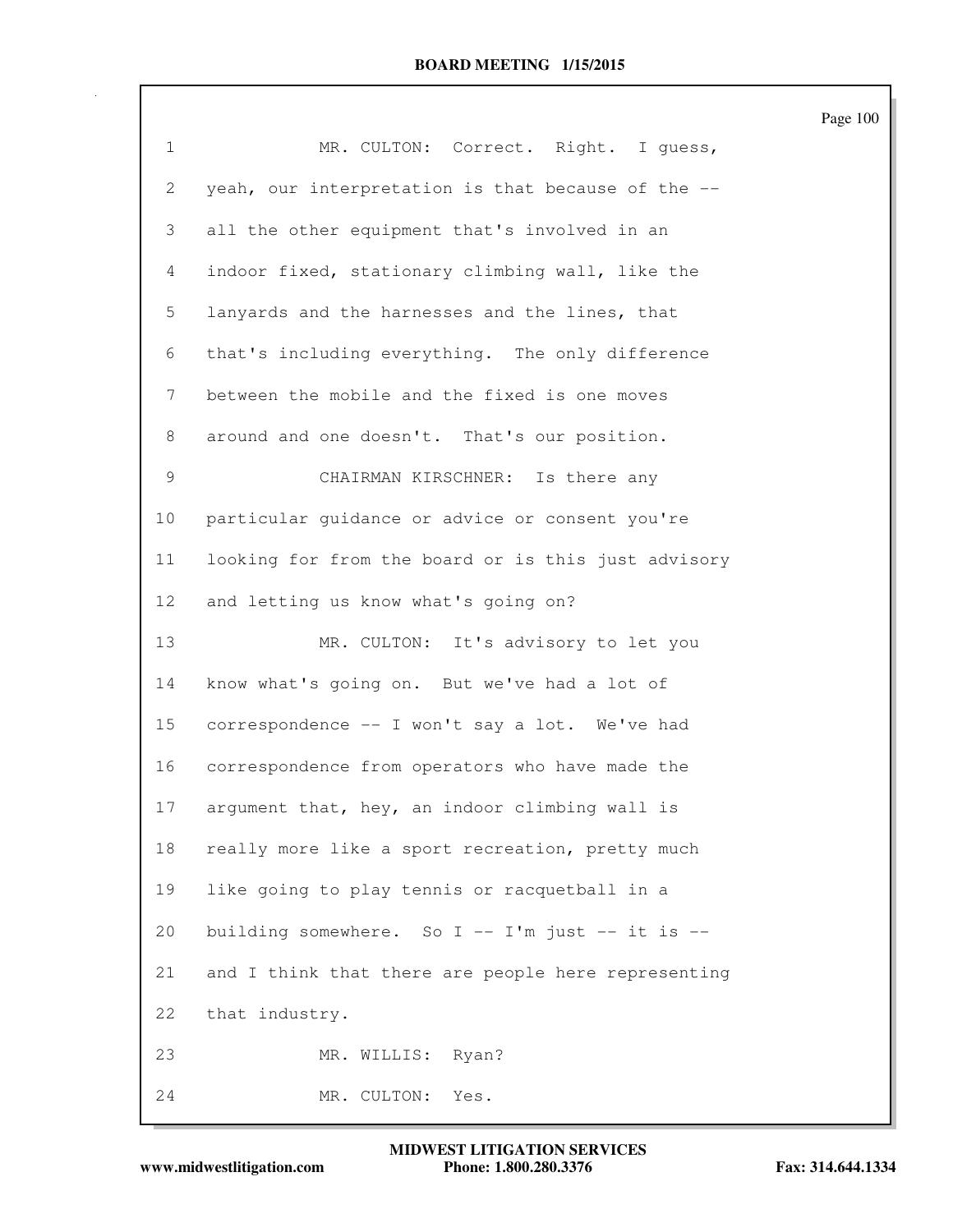|              |                                                     | Page 101 |
|--------------|-----------------------------------------------------|----------|
| $\mathbf{1}$ | MR. WILLIS: Ryan, you want to mention               |          |
| 2            | that the director did receive yesterday and we -- I |          |
| 3            | received three days ago, I guess it was             |          |
| 4            | approximately, a copy of which you got, was from -- |          |
| 5            | I forget -- the Climbing Association.               |          |
| 6            | MR. CULTON: Yeah.                                   |          |
| 7            | DIRECTOR COSTIGAN: It was received                  |          |
| 8            | $from --$                                           |          |
| 9            | MR. CULTON: Yeah. On the 8th of 2015,               |          |
| 10           | we received a letter from the Climbing Wall         |          |
| 11           | Association. I'm sorry. We just received it. I      |          |
| 12           | actually got it -- I mean, the letter is dated the  |          |
| 13           | 8th, but I got it like the next day, so the 9th,    |          |
| 14           | which was Friday. So we didn't have time to         |          |
| 15           | include this in the packet.                         |          |
| 16           | MR. WILLIS: Yes. And today I got one                |          |
| 17           | -- I got a facsimile from a Mr. Robert Angell on    |          |
| 18           | behalf of the Climbing Wall Association and its     |          |
| 19           | members, again articulating that position.          |          |
| 20           | MR. CULTON:<br>Yeah.                                |          |
| 21           | MR. WILLIS: That the safety advisory                |          |
| 22           | board -- the differences and wanted us to consider  |          |
| 23           | his observations, which we didn't get distributed,  |          |
| 24           | you know, to the members of the board because it    |          |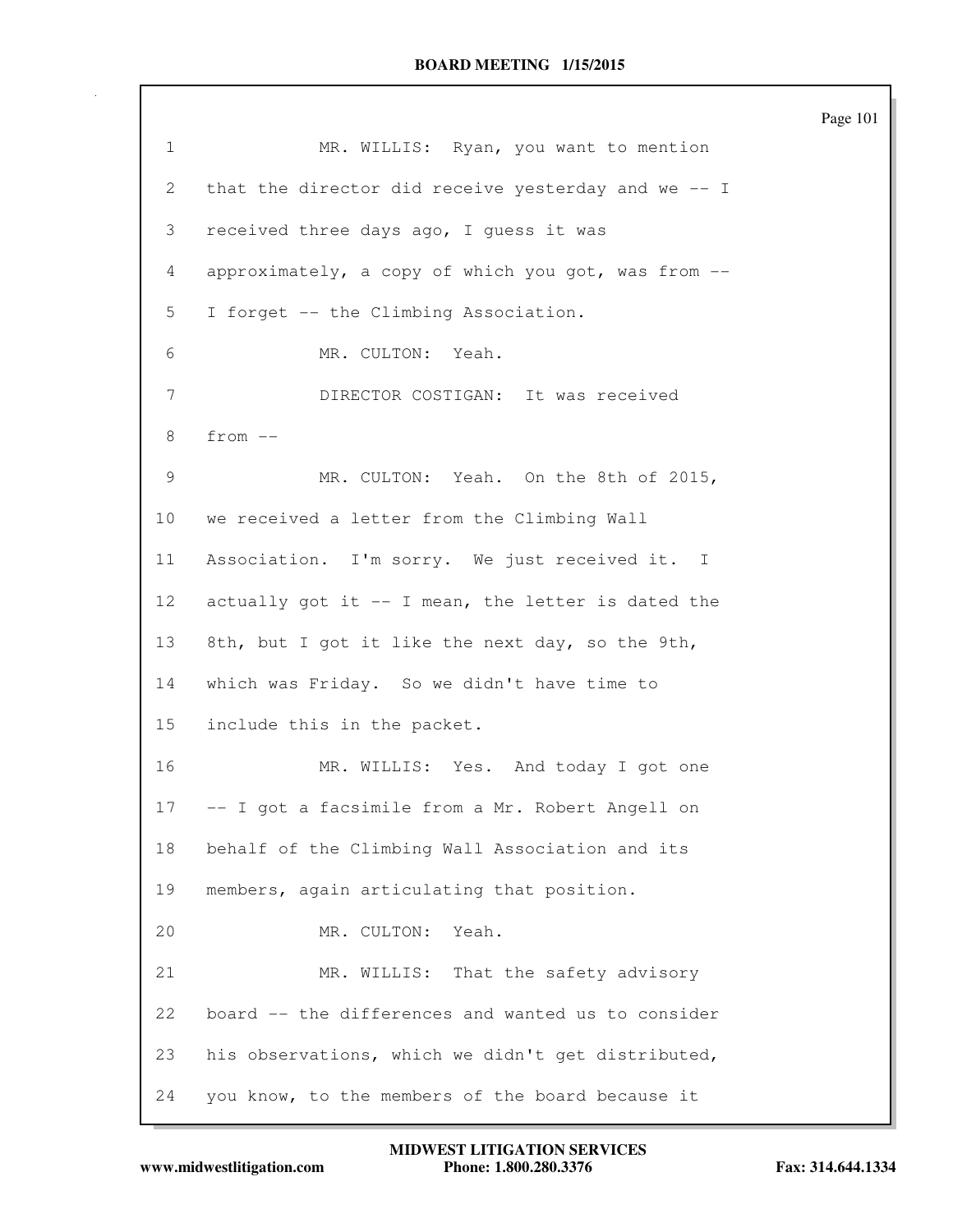1 just came in. 2 MR. CULTON: Right. So this is also 3 almost another situation where -- of course, we 4 have the same advisory board, but we'll have a new 5 director coming in, a new -- it's almost something 6 that we -- if we have members from that particular 7 industry who'd like to comment on it, that would be 8 even more information that we'd have, plus I can 9 distribute this to the board so you could read it. 10 MR. WILLIS: I mean, again, they also 11 were trying to distinguish between the recreational 12 climbing industry and the ones that are open to the 13 public. 14 MR. CULTON: Right. 15 MR. WILLIS: For example, the health 16 club which might have a climbing wall for its 17 members versus the climbing wall that might be as 18 part of a, you know, amusement attraction. 19 MR. CULTON: Yeah. 20 MEMBER URBIK: That would infer, Ron, 21 that the health clubs are safer climbing walls than 22 one that a park district might have. 23 MR. WILLIS: Well, again, they were 24 saying that health clubs, you know, are better off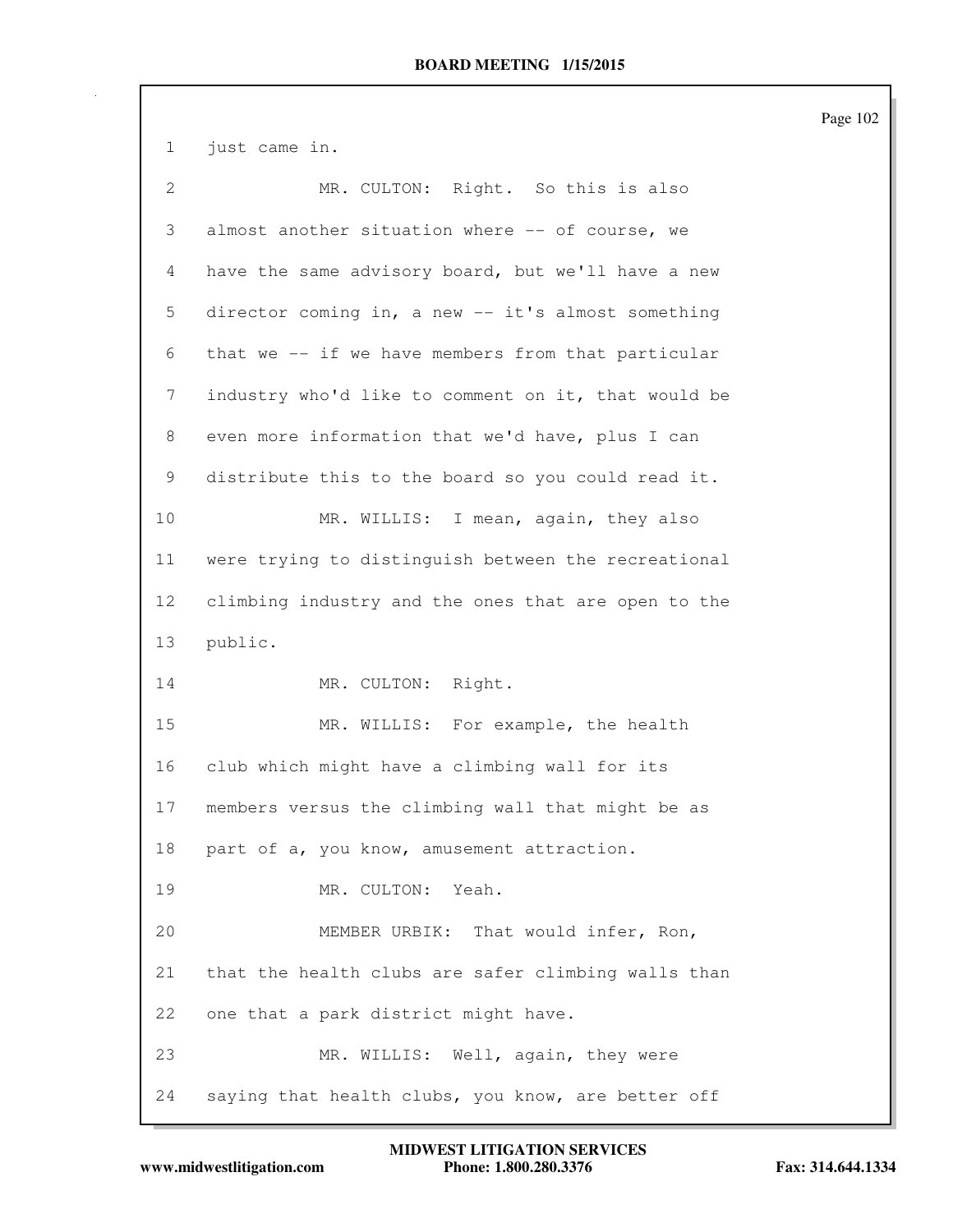|                 |                                                     | Page 103 |
|-----------------|-----------------------------------------------------|----------|
| $\mathbf{1}$    | regulate -- you know, the nature of the activity is |          |
| 2               | different than one where you have kids, you know,   |          |
| 3               | as part of an amusement, you know, where, for       |          |
| 4               | example, it could be in an enclosed -- where bouncy |          |
| 5               | house -- you know, bouncy ride thing and then in    |          |
| 6               | addition they have a climbing wall, you know, where |          |
| 7               | little kids go on.                                  |          |
| 8               | MEMBER RHODES: It is a little                       |          |
| 9               | ambiguous, like you were saying, though. Because    |          |
| 10              | there's one at my gym that's a little more clear    |          |
| 11              | that that is for exercise. But there's also one at  |          |
| 12 <sup>°</sup> | a camp, a YMCA camp where we used to take our kids  |          |
| 13              | when they were younger. I'm not quite sure where    |          |
| 14              | that would fall. I would appreciate a copy of the   |          |
| 15              | materials.                                          |          |
| 16              | MR. WILLIS: Yeah. And again, I've                   |          |
| 17              | seen them where -- in traditional amusement         |          |
| 18              | attractions as an addition where they exist as part |          |
| 19              | -- you know, you pay your money, you get to go on   |          |
| 20              | the bouncy, you get to climb the climbing wall, you |          |
| 21              | know, in a harness, et cetera. It's just            |          |
| 22              | amusement. It's nothing to do with exercise or      |          |
| 23              | that type of thing.                                 |          |
| 24              | MEMBER URBIK: Well, striking a hammer               |          |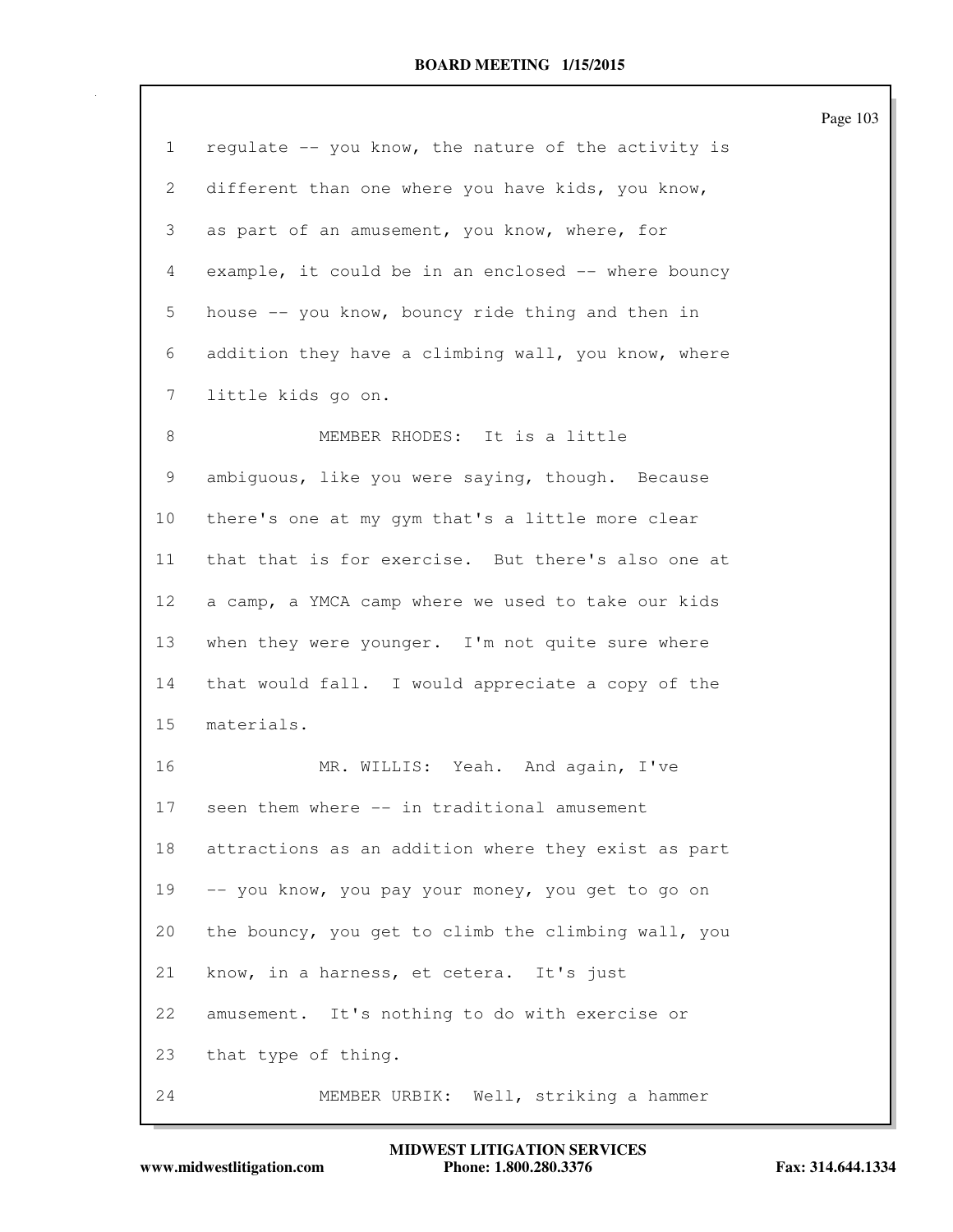Page 104 1 to get the ball up to ring the bell is exercise, 2 too. I'm not seeing the differentiation between 3 the two. 4 MR. WILLIS: I'm just articulating 5 their position. 6 And, you know, Ryan, I'll send you -- 7 this one just came in to the director today and, 8 obviously, we'll send it -- you know, make it part 9 of the board -- send it out to the board. 10 MR. CULTON: Okay. 11 CHAIRMAN KIRSCHNER: Thank you. Any 12 other comment of the board on that matter? 13 (No response) 14 CHAIRMAN KIRSCHNER: Okay. Concluding 15 the indoor climbing wall. 16 MR. SCHMIDT: Can I make a little 17 clarification about any of that? Because I know 18 it's kind of new to you guys about what's going on. 19 CHAIRMAN KIRSCHNER: I want to be fair, 20 because I kind of indicated that there wouldn't be 21 public comment and questions beyond the initial, 22 and I don't want to be seen as picking and choosing 23 on different issues and begin choosing people. So 24 I just want to be fair across the board. I don't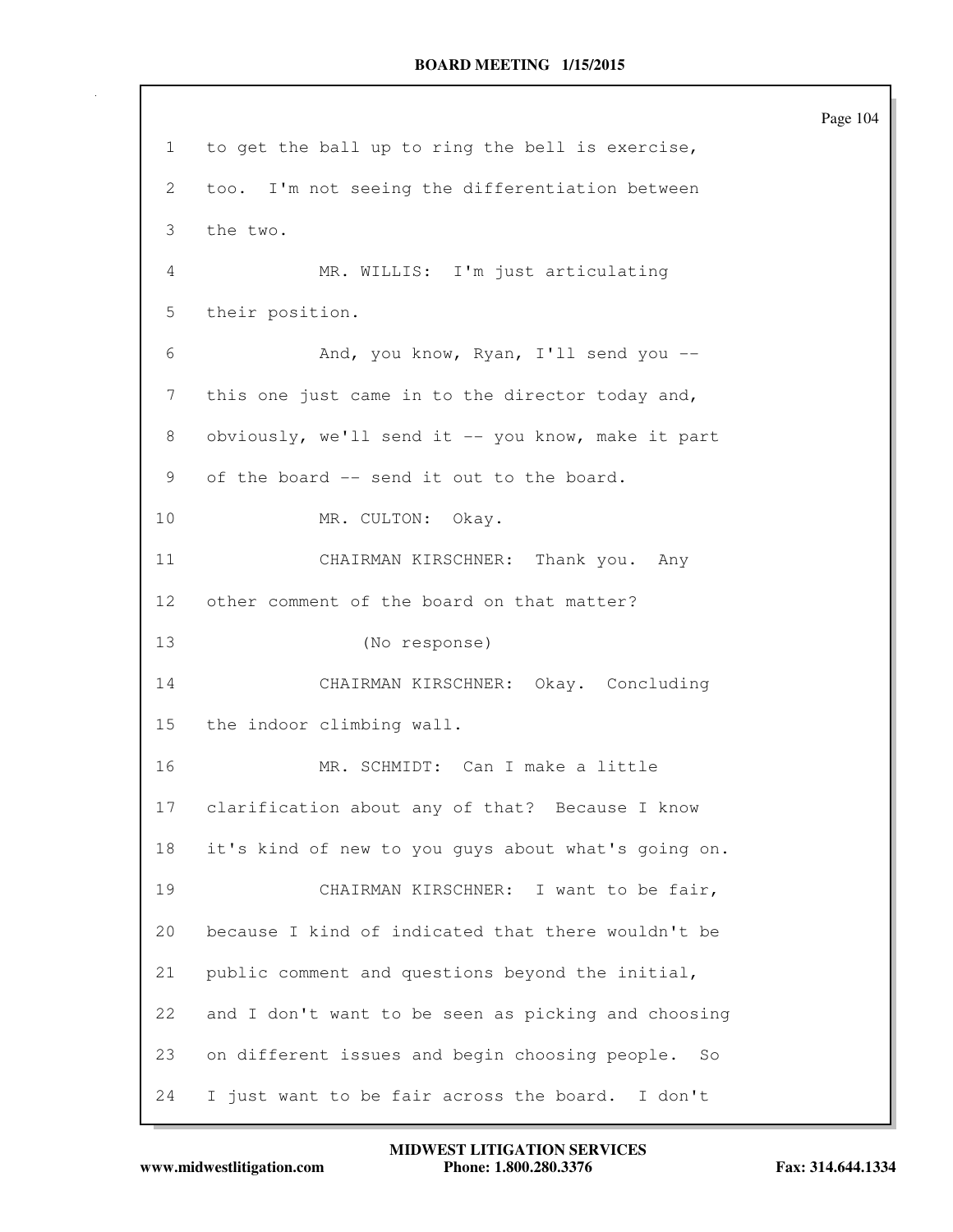1 mean to cut you off, but if I recognize you, I 2 don't want to be accused of not recognizing someone 3 else later on or not recognizing someone else 4 earlier. 5 MR. SCHMIDT: Okay. Just real quick I 6 have a question. So after this, do we have an 7 option to talk about it or is that -- is there any 8 reason for me to be here any longer? That's the 9 question. 10 CHAIRMAN KIRSCHNER: Well, I can't 11 answer that for you. No. This is just 12 informational from the board letting -- I mean, 13 from the department letting the board know what's 14 going on. So in terms of any comments you have 15 just in terms of us talking about the other issues, 16 you should contact the department, whether by phone 17 or letter, and let them know what your thoughts are 18 on the matter. 19 MR. WILLIS: Or if Ryan is going to be 20 there afterwards, you know, whatever. 21 CHAIRMAN KIRSCHNER: And that's true 22 with any issue, yeah. 23 MR. SCHMIDT: Okay. 24 MR. WILLIS: For clarification, if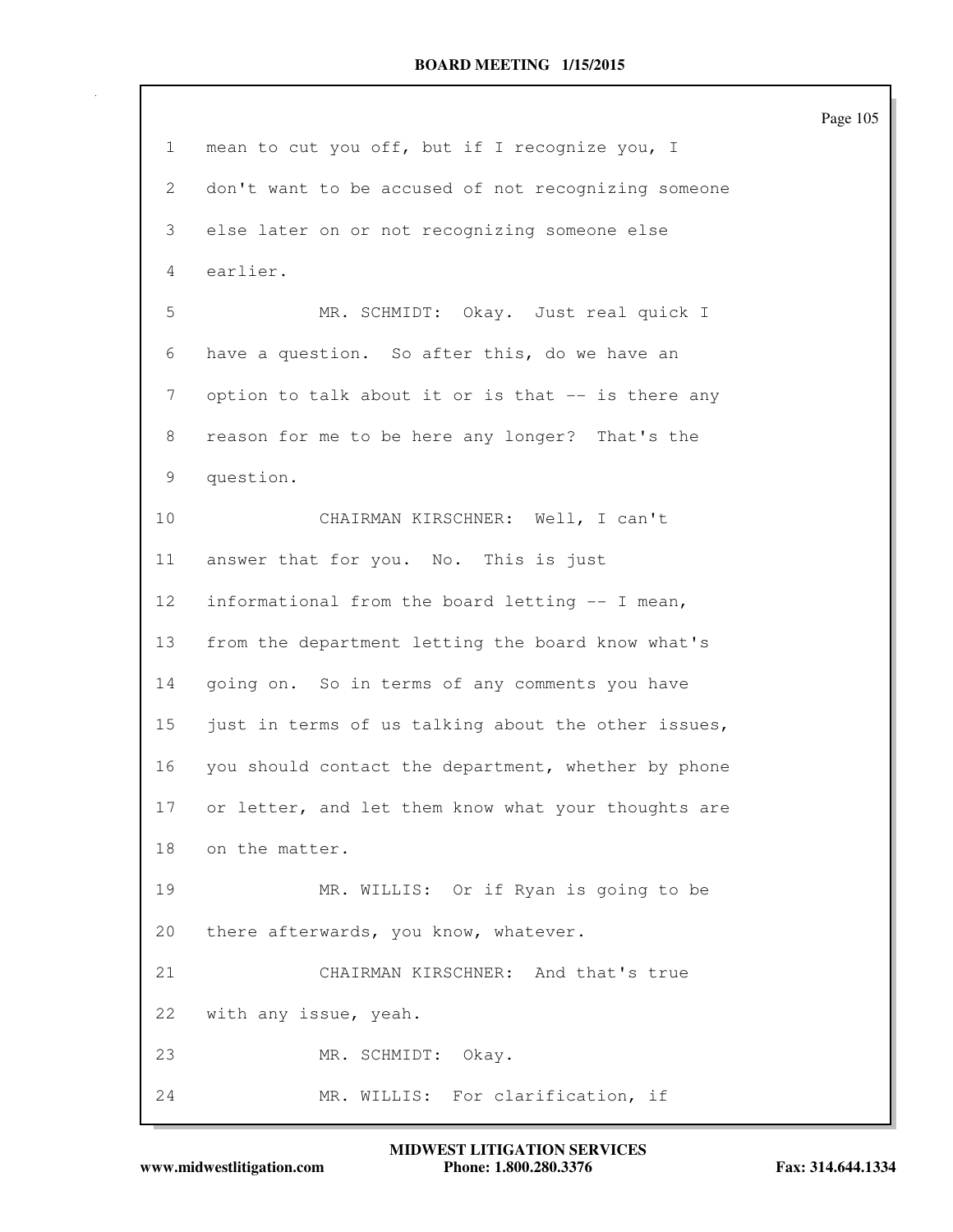1 someone needs clarification as to the department's 2 position, obviously they can contact Ryan directly, 3 you know, now, tomorrow. Correct, Ryan? 4 MR. CULTON: Right. 5 CHAIRMAN KIRSCHNER: Or after the 6 meeting. 7 MR. WILLIS: Or after the meeting. 8 That's what I meant. 9 MR. SCHMIDT: All right. 10 COURT REPORTER: May I have your name, 11 please? 12 MR. SCHMIDT: Yeah. Chris Schmidt. 13 MEMBER SCHWABE: Dan, can I make one 14 comment? 15 CHAIRMAN KIRSCHNER: Of course. 16 MEMBER SCHWABE: I've also seen these 17 climbing walls in high school gymnasiums. Just a 18 comment. 19 CHAIRMAN KIRSCHNER: In terms of -- 20 MEMBER SCHWABE: Climbing walls. 21 CHAIRMAN KIRSCHNER: No, no. In terms 22 of the scope of different -- 23 MEMBER SCHWABE: Scope of the 24 regulation or -- yes.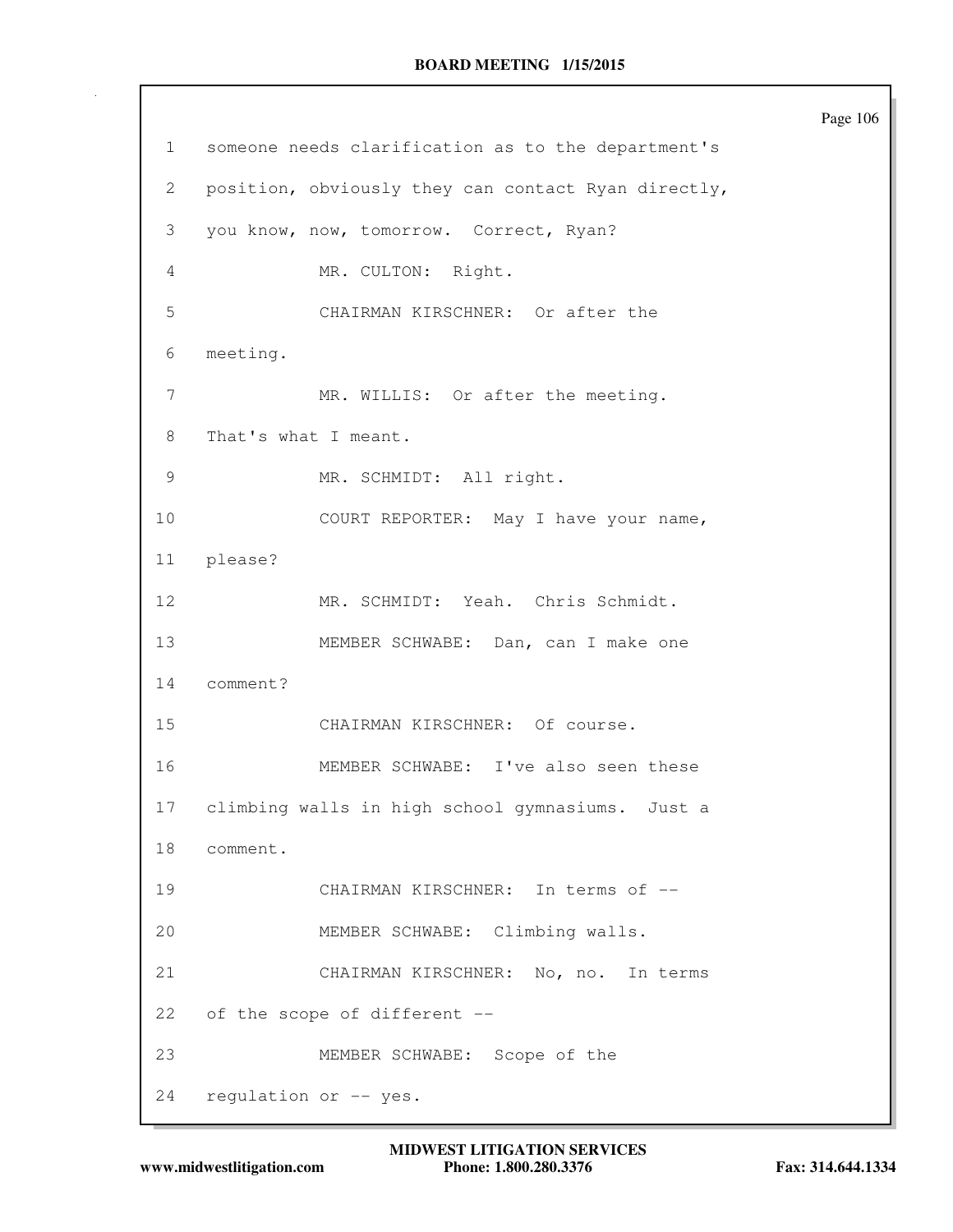|              |                                                     | Page 107 |
|--------------|-----------------------------------------------------|----------|
| $\mathbf{1}$ | CHAIRMAN KIRSCHNER: In that context,                |          |
| 2            | Ryan, I guess that would not be considered open to  |          |
| 3            | the public. Because we had that same issue with     |          |
| 4            | the bounce house that was at a private school event |          |
| 5            | -- not a private school but at a school event, and  |          |
| 6            | since that bounce house was at a specific school    |          |
| 7            | event not open to the public, even though we        |          |
| 8            | regulate bounce houses, we didn't regulate that     |          |
| 9            | bounce house in that instance. Is that generally    |          |
| 10           | true?                                               |          |
| 11           | MR. CULTON: Correct, correct.                       |          |
| 12           | CHAIRMAN KIRSCHNER: Thank you for that              |          |
| 13           | discussion.                                         |          |
| 14           | Next order of business, other board                 |          |
| 15           | member comments, discussion.                        |          |
| 16           | Patty, I understand you have something              |          |
| 17           | you want to distribute to the board.                |          |
| 18           | MEMBER SULLIVAN: Yes. I'd like to                   |          |
| 19           | pass these down.                                    |          |
| 20           | MEMBER SCHWABE: Are they all the same,              |          |
| 21           | Patty?                                              |          |
| 22           | MEMBER SULLIVAN: There are two pages.               |          |
| 23           | Everybody take the two pages. Does everybody have   |          |
| 24           | one?                                                |          |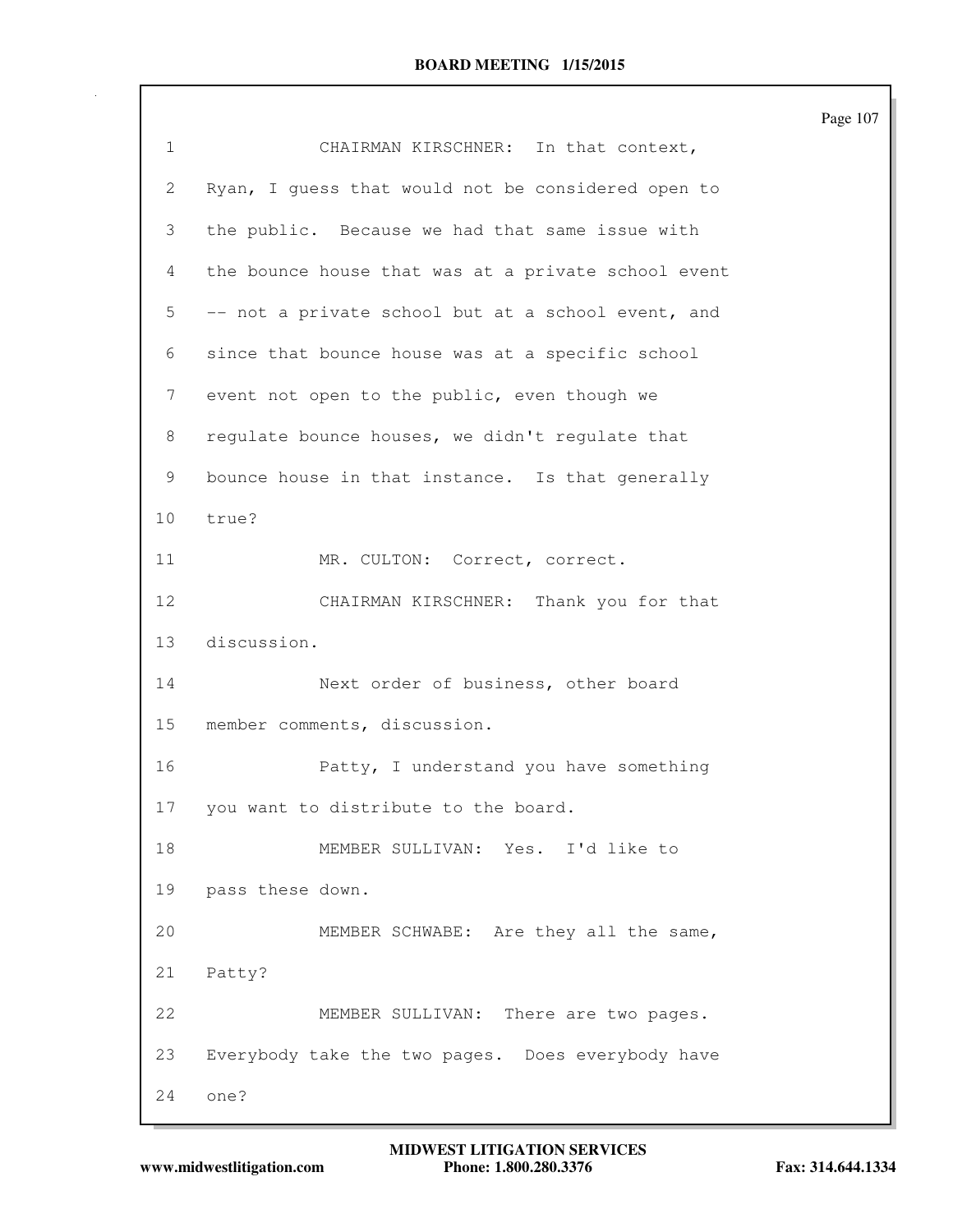|                 |                                                     | Page 108 |
|-----------------|-----------------------------------------------------|----------|
| 1               | MEMBER RHODES: Just to -- well, I                   |          |
| 2               | guess you're going to cover it, but my question is, |          |
| 3               | is this for us to take with us so we can read and   |          |
| 4               | bring ourselves up to speed?                        |          |
| 5               | MEMBER SULLIVAN: Yes.                               |          |
| 6               | MEMBER RHODES: Okay. Thank you.                     |          |
| 7               | MEMBER SULLIVAN: Yes. I'm just                      |          |
| 8               | proposing that we look at this and consider whether |          |
| 9               | we might want to use this as a, I guess, blueprint  |          |
| 10 <sub>o</sub> | as to what we might want in a rider safety bill or  |          |
| 11              | a rider safety rule. And because the one that I     |          |
| 12              | passed out has been -- this is the South Dakota     |          |
| 13              | Amusement Ride Act.                                 |          |
| 14              | And these kinds of acts have been                   |          |
| 15              | brought into quite a number of states. I think      |          |
| 16              | it's over half the states in the United States have |          |
| 17              | rider safety laws. They are not onerous on the      |          |
| 18              | rider other than they follow the directions and     |          |
| 19              | they don't try to -- basically that they behave.    |          |
| 20              | They don't try to do something to the ride or to    |          |
| 21              | any part of the ride. They don't engage in          |          |
| 22              | reckless activities that could -- especially that   |          |
| 23              | could injure other riders. And there's quite a --   |          |
| 24              | like no rider may board or attempt to board any     |          |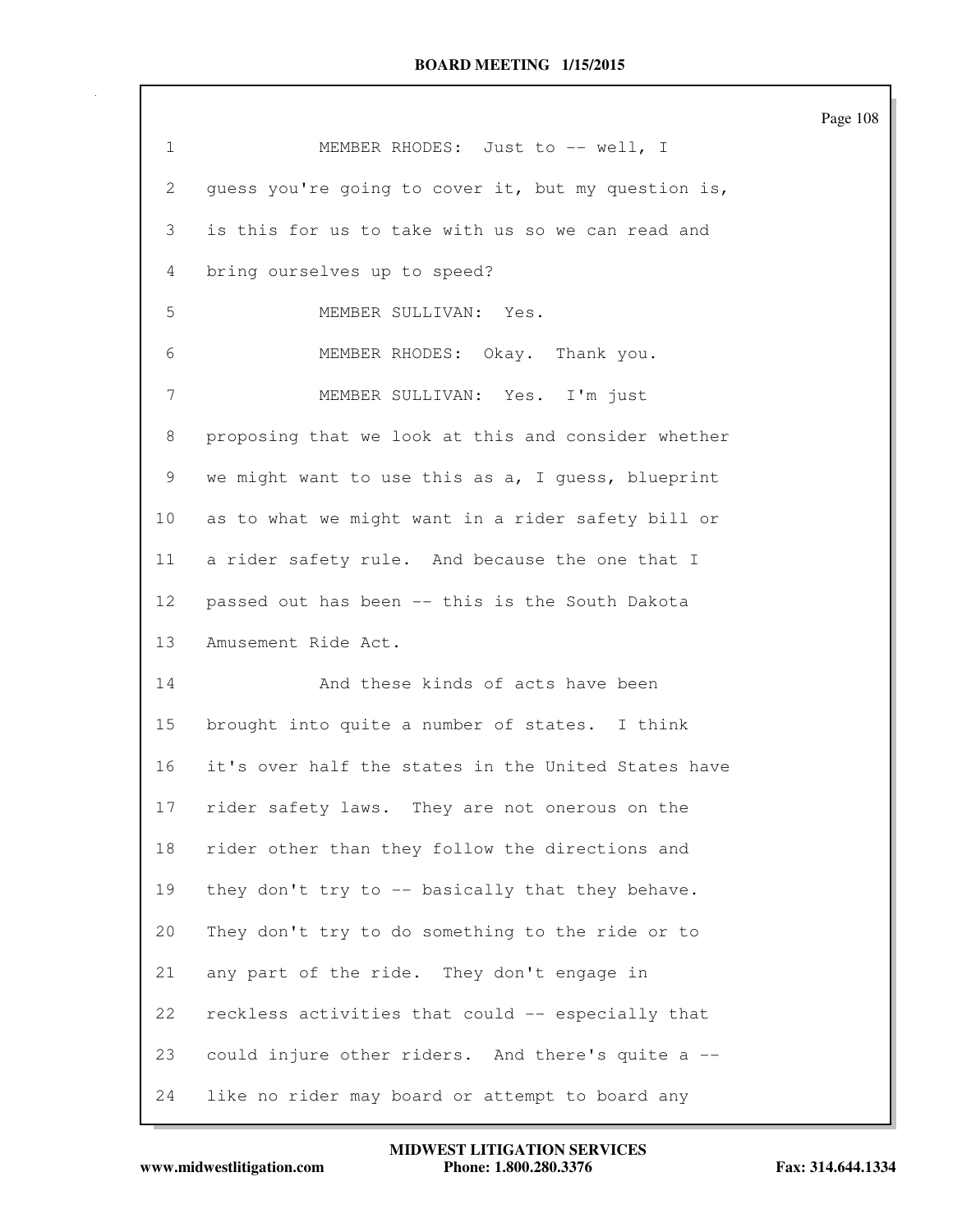|              |                                                     | Page 109 |
|--------------|-----------------------------------------------------|----------|
| $\mathbf{1}$ | amusement ride or an amusement device of a          |          |
| $\mathbf{2}$ | permanent nature if the rider is under the          |          |
| 3            | influence of alcohol or any controlled substance    |          |
| 4            | which impacts his or her ability to safely use the  |          |
| 5            | ride and abide by the posted and oral instructions. |          |
| 6            | And it goes on.                                     |          |
| 7            | And I don't think -- this isn't taking              |          |
| 8            | away any rights from the rider. It's just           |          |
| 9            | intending to make riding safer for the general      |          |
| 10           | public by imposing a -- basically a safety          |          |
| 11           | responsibility on the rider. Just like in a plane   |          |
| 12           | you get these instructions, no smoking in the       |          |
| 13           | lavatory, no disconnecting any smoke alarms, that   |          |
| 14           | you keep your seat belt buckled, and all those      |          |
| 15           | kinds of things, this is just letting them know     |          |
| 16           | what they need to be following on the ride.         |          |
| 17           | And hopefully, if we can -- if we can               |          |
| 18           | design something that we can all agree on, that     |          |
| 19           | this would be posted at every carnival and park     |          |
| 20           | just so that people coming in know that, you know,  |          |
| 21           | just like there are rules of the road, there are    |          |
| 22           | rules of the ride. Goodness knows you have to take  |          |
| 23           | a test before you can drive a car. And people just  |          |
| 24           | come in and ride on rides without basically any     |          |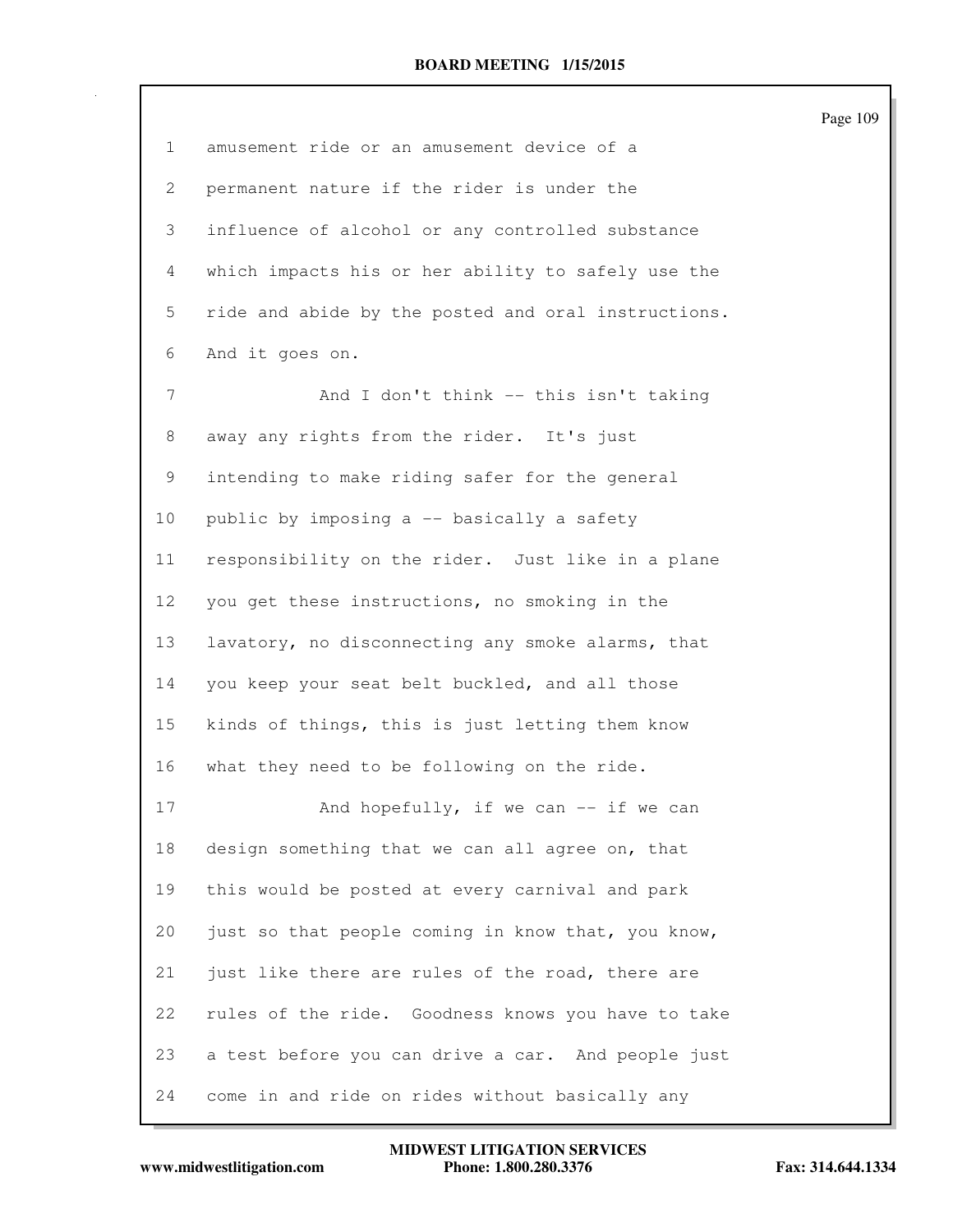| $\mathbf{1}$ | instruction or education and then ignore -- may     |
|--------------|-----------------------------------------------------|
| 2            | ignore what the signs say. And this just imposes    |
| 3            | the responsibility on them to be aware of the rules |
| 4            | of the ride.                                        |
| 5            | So what I would like to ask is for the              |
| 6            | board to take this home and look at it and think    |
| 7            | about it. If you individually have suggestions or   |
| 8            | additions or deletions that you would like to see,  |
| 9            | let me know. And then I would like to have this on  |
| 10           | the agenda of our next board meeting.               |
| 11           | CHAIRMAN KIRSCHNER: Joe, I know you're              |
| 12           | not here and you don't have privy to this document  |
| 13           | handed out today since it wasn't provided to us in  |
| 14           | advance. Since this board serves as an advisory     |
| 15           | board to the director in terms of promulgating      |
| 16           | rules, do you or Ron have any insight to this board |
| 17           | as to whether or not so-called rider responsibility |
| 18           | falls under the auspices of this board?             |
| 19           | DIRECTOR COSTIGAN: Hang on a second                 |
| 20           | because I just stepped out and I just came back in, |
| 21           | so hang on. I'm sorry. We were just in the other    |
| 22           | room taking care of something else. Can you repeat  |
| 23           | that, Mr. Chairman?                                 |
| 24           | CHAIRMAN KIRSCHNER: How long were you               |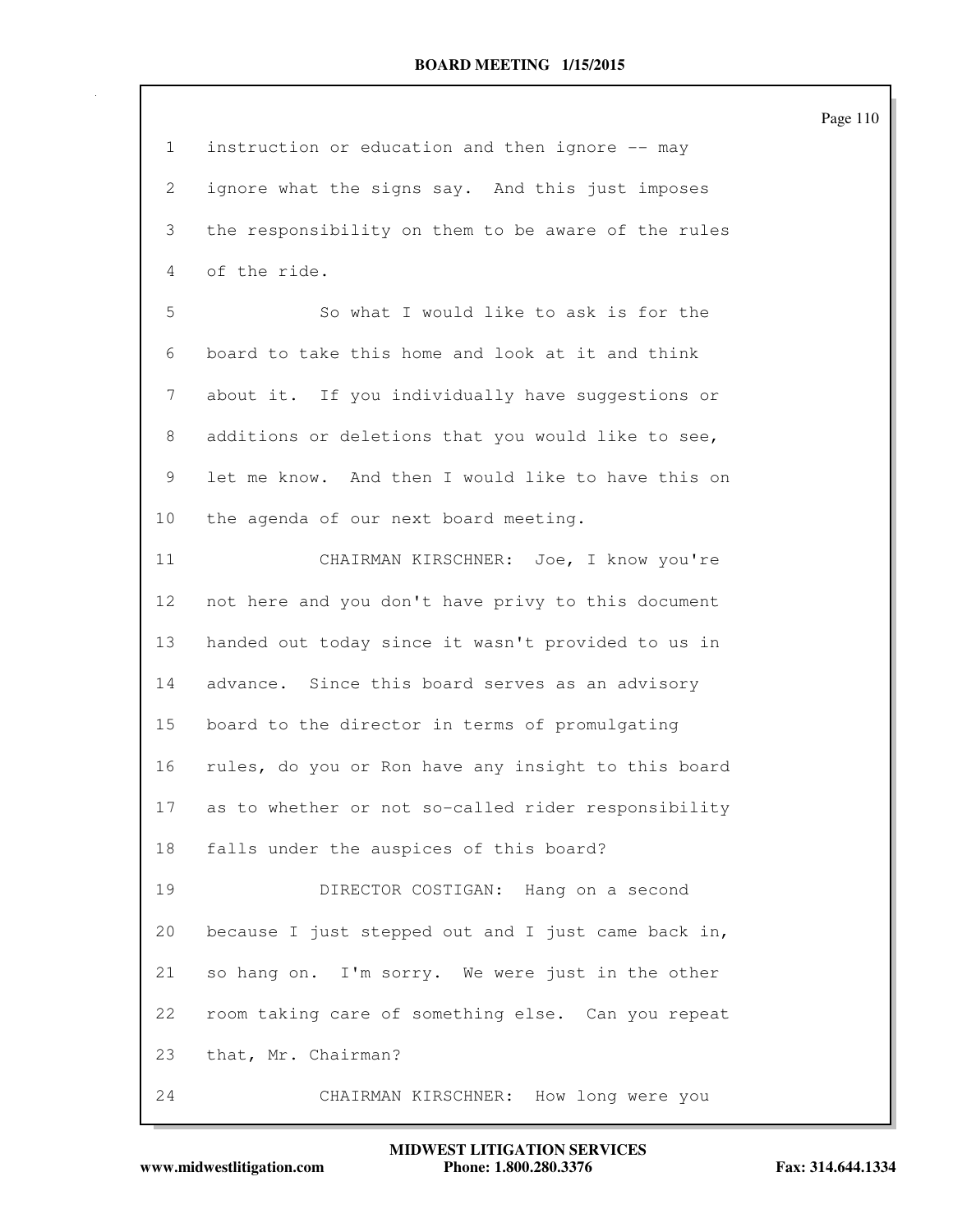| 1            | out of the room?                                    |
|--------------|-----------------------------------------------------|
| $\mathbf{2}$ | DIRECTOR COSTIGAN: I heard Patty's                  |
| 3            | presentation, but I didn't hear your -- did you     |
| 4            | have a question?                                    |
| 5            | CHAIRMAN KIRSCHNER: Yes. My question                |
| 6            | for you in terms -- since by statute we're a        |
| 7            | creature of -- the statute charges that we're an    |
| 8            | advisory board to the director of the Department of |
| 9            | Labor and the question is whether or not in terms   |
| 10           | of the auspices of your department whether or not   |
| 11           | so-called rider responsibility laws fall under your |
| 12           | intent and thereby is something that the board      |
|              |                                                     |
| 13           | should take up.                                     |
| 14           | DIRECTOR COSTIGAN: I quess as a matter              |
| 15           | -- it doesn't fall directly within the purview of   |
| 16           | the board to -- they can't resolve anything or to   |
| 17           | do it. If it's a partisan legislation, there are    |
| 18           | issues also, you know, under whether that's within  |
| 19           | their -- it's certainly not within their            |
| 20           | responsibility. To the extent that it may come as   |
| 21           | a proposed amendment, if someone were to say we     |
| 22           | recommend an amendment to the -- if it falls under  |
| 23           | the Carnival and Amusement Ride Safety Act as an    |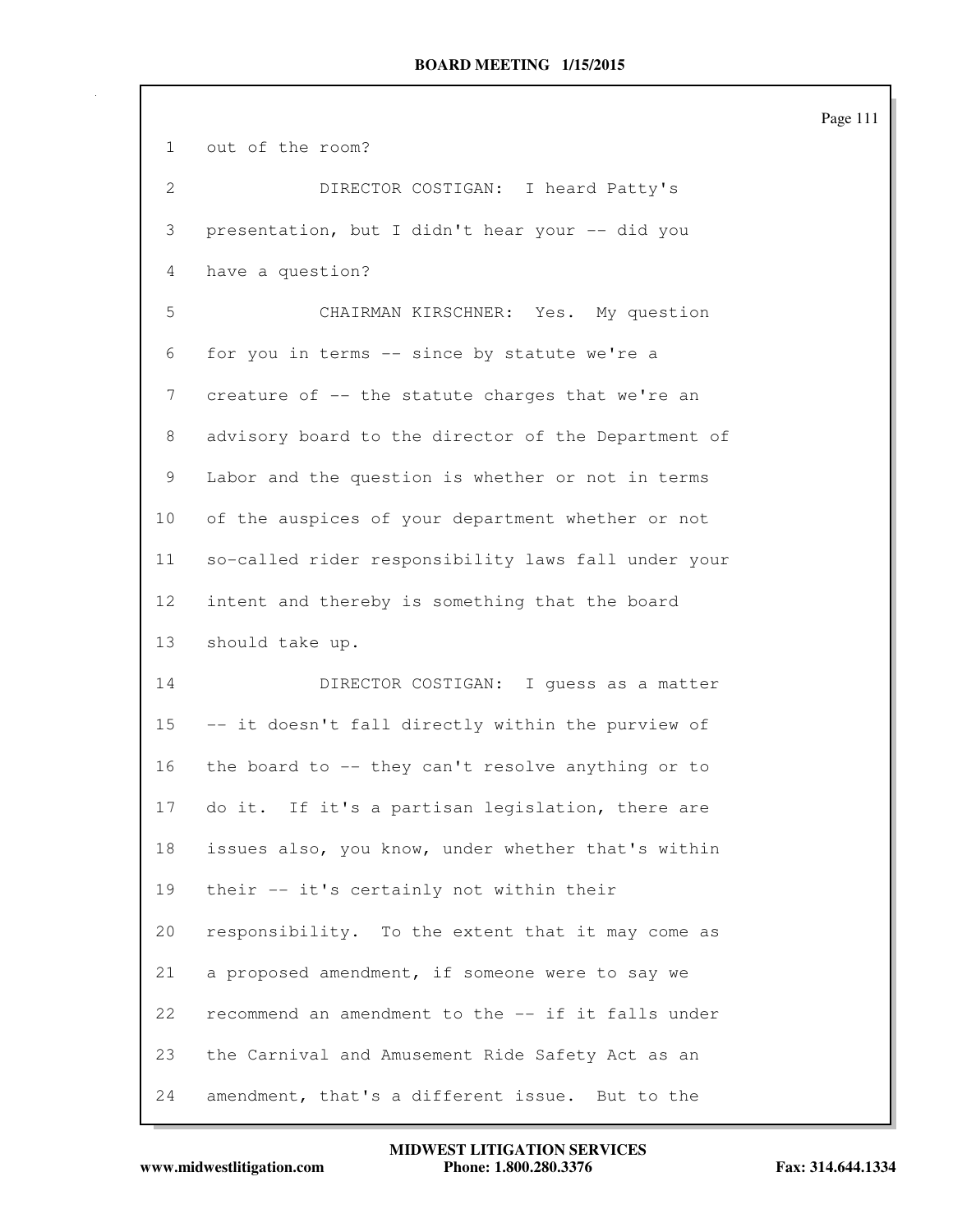| $\mathbf{1}$ | extent it would stand alone as rider                |
|--------------|-----------------------------------------------------|
| 2            | responsibility, no. To the extent that it also      |
| 3            | interferes with the act or did something under the  |
| 4            | act, that wouldn't be appropriate either. It's got  |
| 5            | to -- you know, and I haven't seen what -- you      |
| 6            | know, I just heard, you know, Patty's presentation. |
| 7            | But it's really for, I guess, the -- something that |
| 8            | should be submitted, I guess, to the next director, |
| 9            | who will look at it, see whether this particular    |
| 10           | stuff falls within it or whether or not -- we       |
| 11           | aren't going to get into a debate whether it's      |
| 12           | good, bad, or indifferent. That's inappropriate.    |
| 13           | The question is whether it's an appropriate         |
| 14           | amendment to the Carnival and Amusement Ride Safety |
| 15           | Act that falls within the powers, you know, of the  |
| 16           | board. Like we just passed a proposal that the      |
| 17           | director consider an amendment to the act to        |
| 18           | eliminate, you know, 12-foot slides but only to the |
| 19           | extent that it was an appropriate amendment to the  |
| 20           | Carnival and Amusement Ride Safety Act.             |
| 21           | I guess that's a roundabout way of                  |
| 22           | saying if the director concludes it is, then it can |
| 23           | be subject to board discussion. If the director     |
| 24           | were to say we think it's not an appropriate        |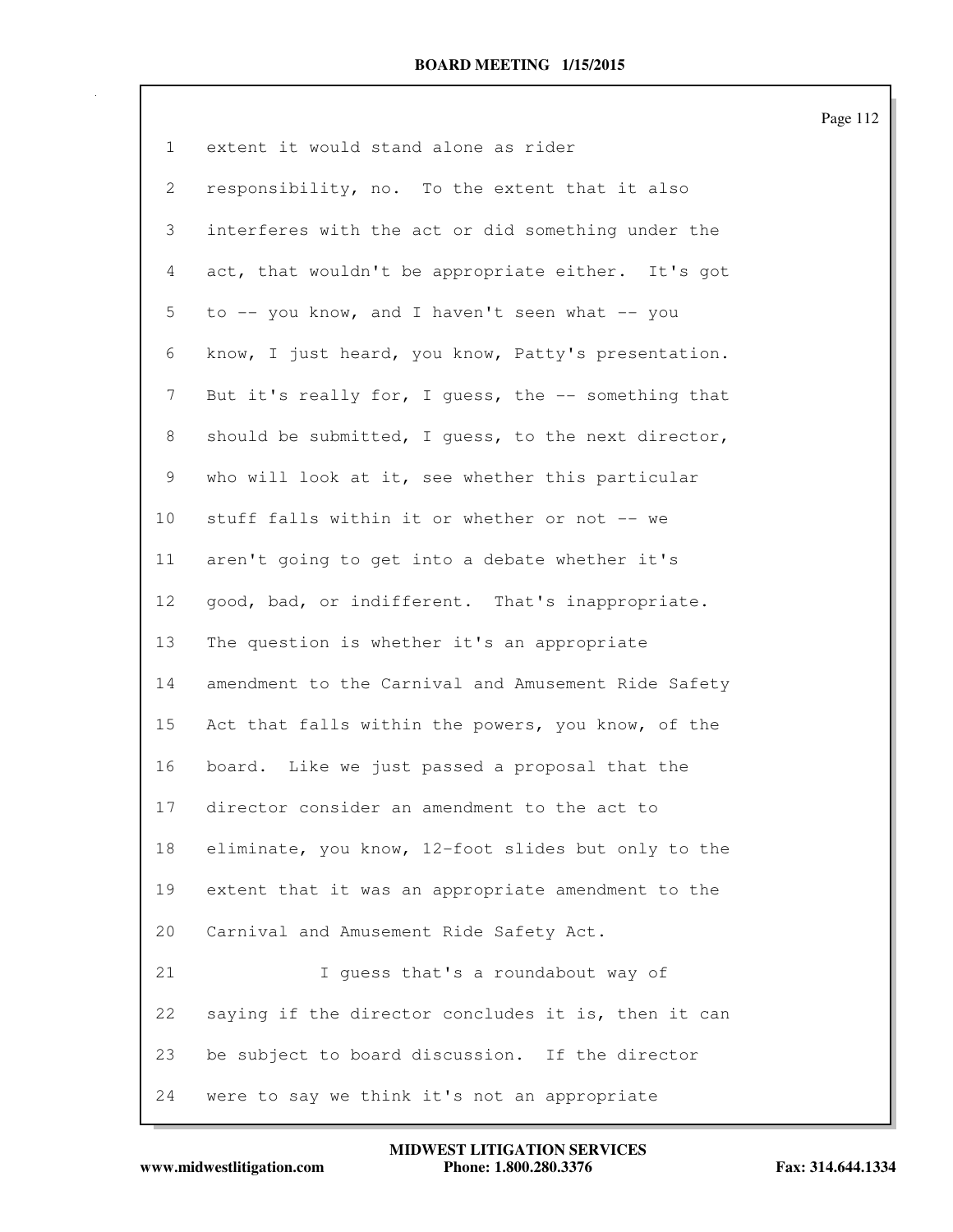| $\mathbf{1}$   | subject matter, then I quess no. That's nothing to  |
|----------------|-----------------------------------------------------|
| $\overline{2}$ | say that people as individuals couldn't talk to the |
| 3              | director. Is that a roundabout answer?              |
| 4              | MR. WILLIS: Or bring legislation on                 |
| 5              | their own behalf. I mean, the department all the    |
| 6              | time is asked to weigh in its position on           |
| $7\phantom{.}$ | legislative matters that are brought outside of the |
| 8              | -- you know, by outside groups. And introducing     |
| 9              | legislation is not a difficult thing. But we're     |
| 10             | often asked to take up positions as to what our --  |
| 11             | whether we are supportive of legislative issues.    |
| 12             | And, you know, obviously it would depend, you know, |
| 13             | on the new director and also the administration     |
| 14             | reviewing the actual language of the legislation.   |
| 15             | DIRECTOR COSTIGAN: For example, you                 |
| 16             | would be saying Article Protection 22.22 should be  |
| 17             | amended or something of the act. But its broad      |
| 18             | definition would probably fall outside the          |
| 19             | definition.                                         |
| 20             | CHAIRMAN KIRSCHNER:<br>That seems to be             |
| 21             | consistent with the department's position the last  |
| 22             | time this was brought up by Lee Sullivan back in    |
| 23             | the '90s.                                           |
| 24             | MEMBER RHODES: So is the answer it                  |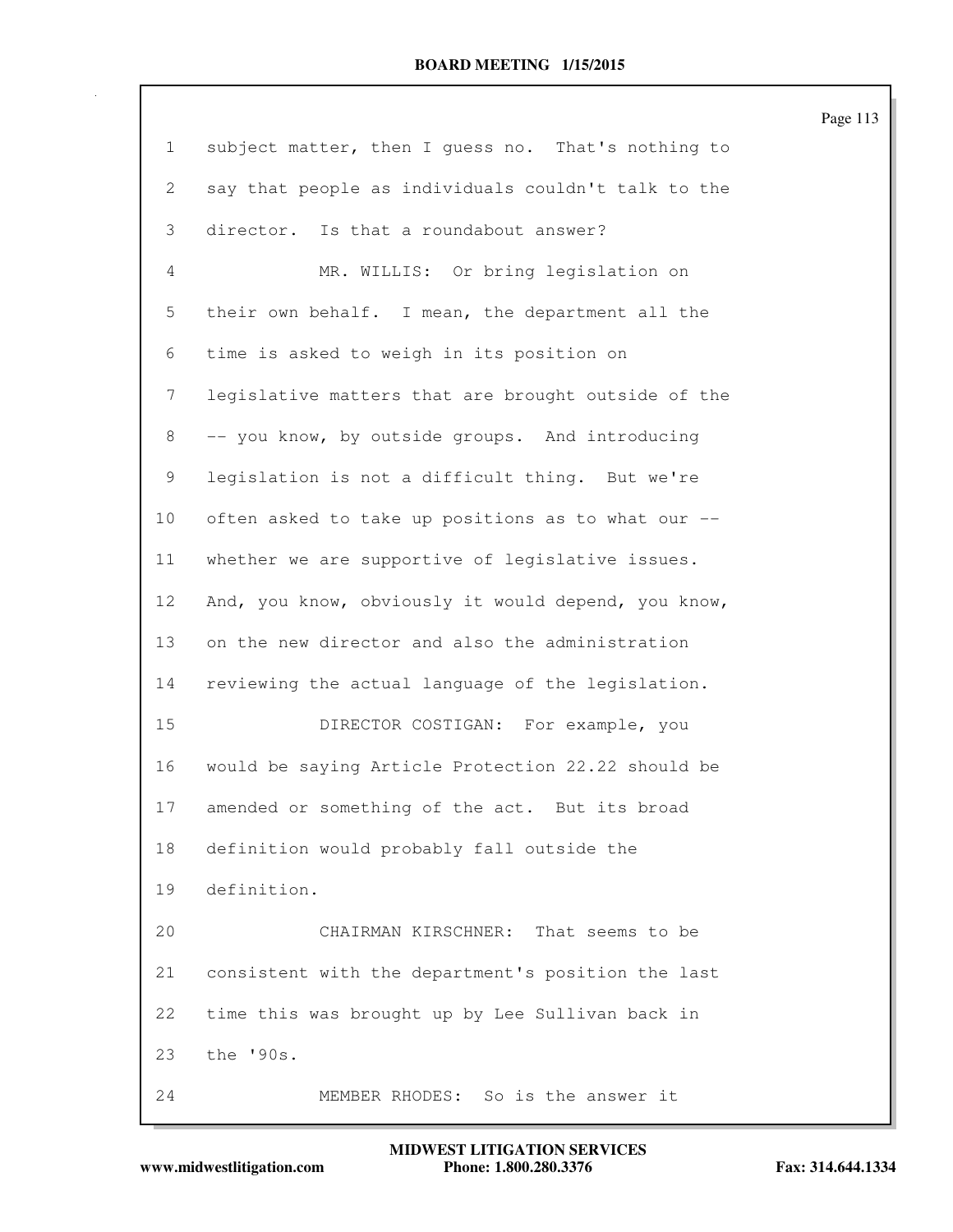|                 |                                                     | Page 114 |
|-----------------|-----------------------------------------------------|----------|
| 1               | depends on what the new director says?              |          |
| $\mathbf{2}$    | DIRECTOR COSTIGAN: It depends on how                |          |
| 3               | it's phased, whether it's an amendment to the act,  |          |
| $\overline{4}$  | whether the new director thinks it's an appropriate |          |
| 5               | amendment to the act to put forward, like we just   |          |
| 6               | did on the legislative changes regarding 12-foot    |          |
| 7               | slides. Okay? Or 20-foot, you know. You're          |          |
| 8               | talking about amending the act. But, obviously,     |          |
| 9               | you should submit it and it will be given to the    |          |
| 10              | new director to look at.                            |          |
| 11              | CHAIRMAN KIRSCHNER: Any other                       |          |
| 12 <sup>°</sup> | discussion?                                         |          |
| 13              | (No response)                                       |          |
| 14              | CHAIRMAN KIRSCHNER: Any other new                   |          |
| 15              | board business?                                     |          |
| 16              | MEMBER SULLIVAN: Can I -- can I say                 |          |
| 17              | just one other thing under --                       |          |
| 18              | CHAIRMAN KIRSCHNER: You can say                     |          |
| 19              | whatever you want.                                  |          |
| 20              | MEMBER SULLIVAN: -- under other                     |          |
| 21              | discussion.                                         |          |
| 22              | We have $-$ I think rides are $-$ or,               |          |
| 23              | operators are required to post rules at the rides   |          |
| 24              | of what patrons can and cannot do on the ride or    |          |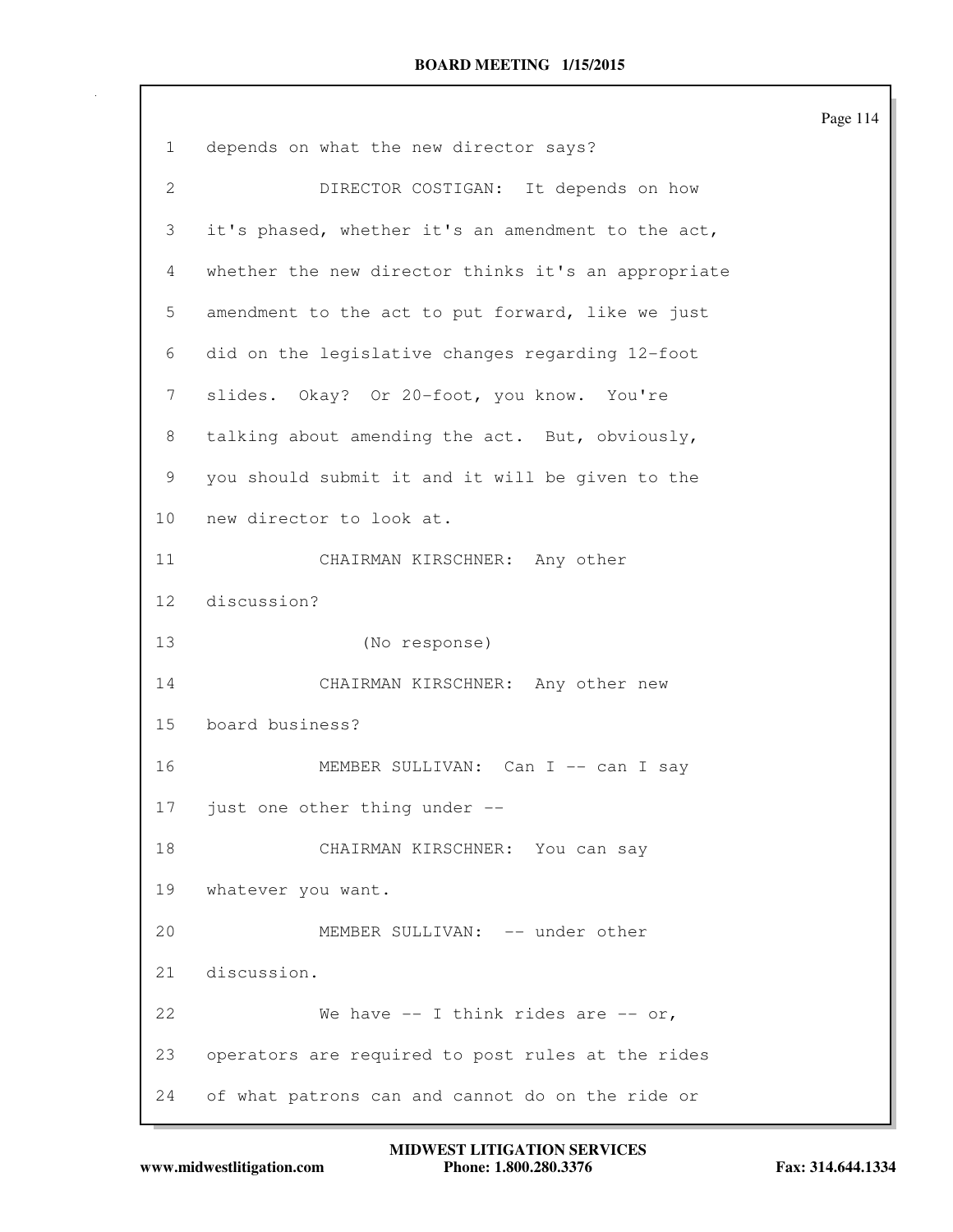| $\mathbf{1}$    | what they should do on the ride. And this is $--$   |
|-----------------|-----------------------------------------------------|
| $\mathbf{2}$    | this is a great deal like posting those rules, like |
| 3               | stay in your seat at all times and things like      |
| $\overline{4}$  | that. It's just basic safety information for them,  |
| 5               | and it doesn't -- there are no -- there's nothing   |
| 6               | saying they'll be -- they'll be arrested if they    |
| 7               | don't do something. There's nothing saying that     |
| 8               | this takes away any of their rights. It's           |
| 9               | basically this is the same thing that you put on    |
| 10              | your website to some extent about following rules   |
| 11              | and checking, you know, checking your children to   |
| 12 <sub>2</sub> | be sure they're tall enough, those kinds of things. |
| 13              | And so I think it would be something                |
| 14              | that I certainly would go ahead and propose it to   |
| 15              | the next director, because I think people need to   |
| 16              | be aware that it's -- when you walk onto a carnival |
| 17              | midway or into an amusement park, there's nothing   |
| 18              | magic there that's going to keep you safe. You      |
| 19              | still have to follow rules and do what the ride     |
| 20              | operator and ride instructions tell you to do,      |
| 21              | basically.                                          |
| 22              | So, okay, that's my comment.                        |
| 23              | CHAIRMAN KIRSCHNER: Any other                       |
| 24              | comments?                                           |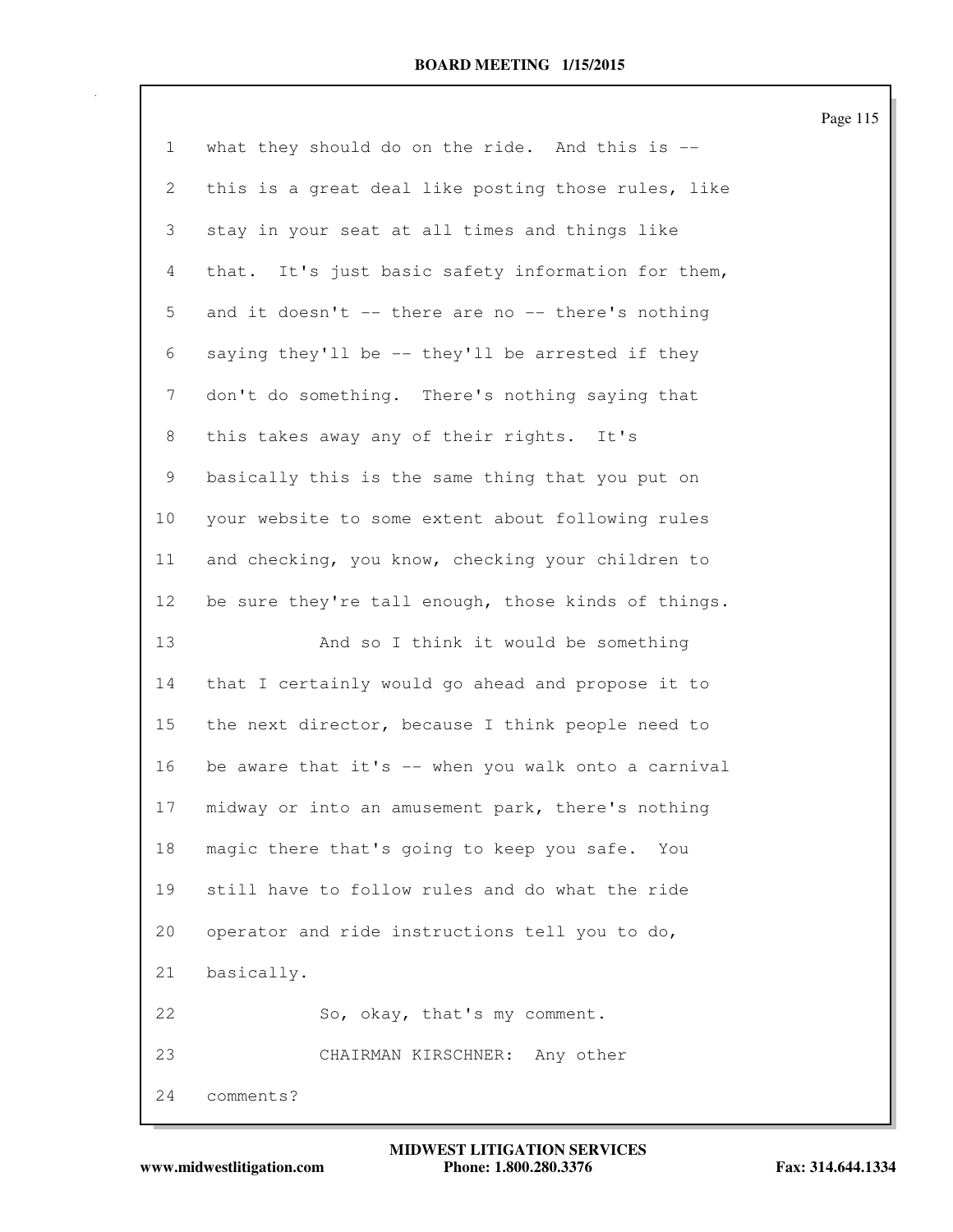1 (No response) 2 CHAIRMAN KIRSCHNER: Motion to adjourn? 3 Do I need a motion to adjourn or do we just 4 adjourn? 5 MEMBER RHODES: I'll make a motion to 6 adjourn. 7 MEMBER SCHWABE: I'll make a motion to 8 adjourn. 9 CHAIRMAN KIRSCHNER: All right. So 10 you're the second. 11 MEMBER SPARKS: Second. 12 CHAIRMAN KIRSCHNER: All in favor of 13 adjourning. 14 (Whereupon a voice vote was 15 taken.) 16 CHAIRMAN KIRSCHNER: We're adjourned. 17 Thank you, everybody. 18 19 20 21 22 23 24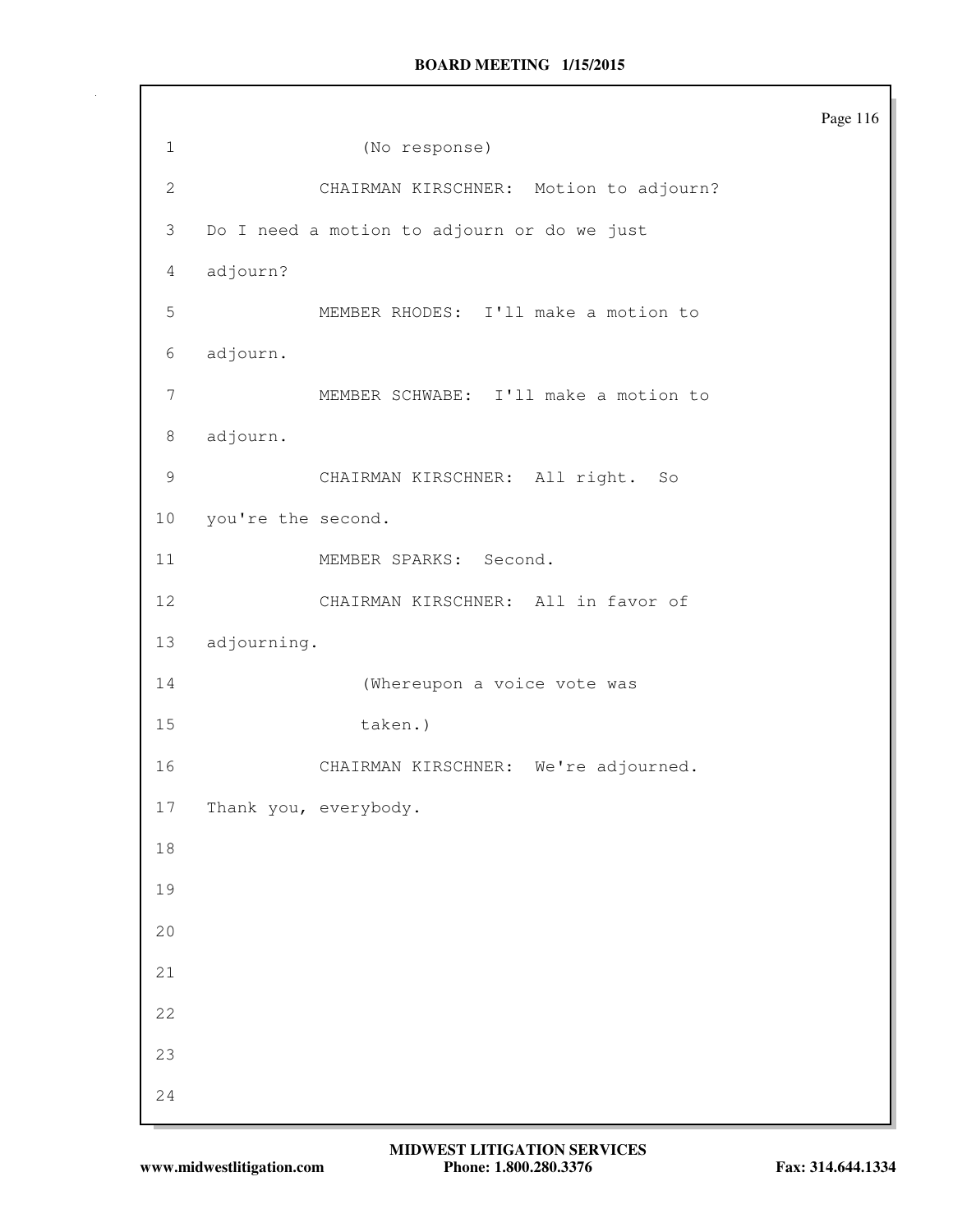|              |                                                     | Page 117 |
|--------------|-----------------------------------------------------|----------|
| $\mathbf{1}$ | CERTIFICATE OF REPORTER                             |          |
| $\mathbf{2}$ | STATE OF ILLINOIS )                                 |          |
|              | $\mathcal{L}$<br>SS                                 |          |
| 3            | COUNTY OF SANGAMON )                                |          |
| 4            | I, DOROTHY J. HART, a Registered                    |          |
| 5            | Professional Reporter and Certified Shorthand       |          |
| 6            | Reporter within and for the State of Illinois, do   |          |
| 7            | hereby certify that the foregoing proceedings were  |          |
| 8            | taken by me to the best of my ability and           |          |
| 9            | thereafter reduced to typewriting under my          |          |
| 10           | direction; that I am neither counsel for, related   |          |
| 11           | to, nor employed by any of the parties involved in  |          |
| 12           | this proceeding, and further that I am not a        |          |
| 13           | relative or employee of any attorney or counsel     |          |
| 14           | employed by the parties thereto, nor financially or |          |
| 15           | otherwise interested in the outcome of the action.  |          |
| 16           |                                                     |          |
| 17           |                                                     |          |
| 18           |                                                     |          |
|              | Registered Professional Reporter                    |          |
| 19           | Certified Shorthand Reporter                        |          |
|              | Illinois CSR No. 084-001390                         |          |
| 20           |                                                     |          |
| 21           |                                                     |          |
| 22           |                                                     |          |
| 23           |                                                     |          |
| 24           |                                                     |          |

 $\mathsf{I}$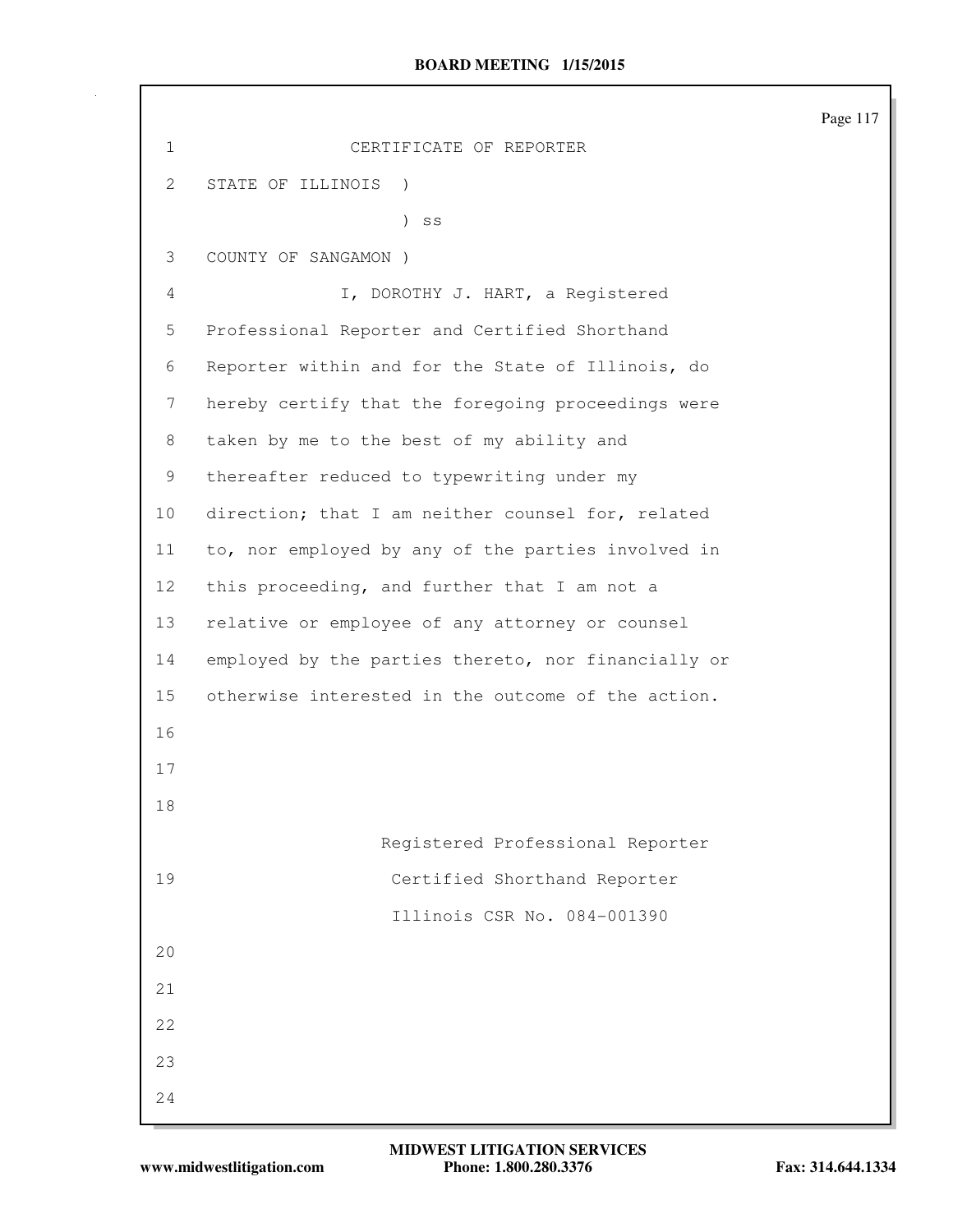| A                 | 41:22 59:14          | 102:4 110:14          | allows 19:2           | 105:11 113:3        |
|-------------------|----------------------|-----------------------|-----------------------|---------------------|
| abide 109:5       | 70:11 75:7,7         | 111:8                 | alls $34:2$           | 113:24              |
| ability 36:8      | added 75:2           | <b>affect</b> 8:11,12 | alluded 94:22         | <b>Anthony 2:10</b> |
| 38:16 39:7        | adding $84:24$       | 15:19 30:17           | alongside 58:8        | anticipate 12:16    |
| 70:23 109:4       | <b>Addison 78:21</b> | 40:4 90:12            | alpine 30:9 80:8      | 24:19               |
| 117:8             | addition 103:6       | afternoon 10:3        | altered 89:24         | anybody 4:23        |
| able 39:1,8,14    | 103:18               | 62:14                 | ambiguous 98:15       | 5:20 17:14          |
| 45:16 46:5 55:3   | additional 35:23     | age 85:5 90:24        | 103:9                 | 18:17 21:9          |
| 55:14 57:20       | 76:8                 | agencies 27:17        | amended 113:17        | 30:17 31:6,10       |
| 58:8 59:8 72:8    | additions 110:8      | agency 21:23          | amending 114:8        | 31:23 45:10         |
| 76:7,8,11 83:24   | address 37:24        | agenda $4:17$         | amendment 71:5        | 52:16 53:6          |
| absolutely 60:14  | 41:6 55:13 61:1      | 23:14 24:16,18        | 111:21,22,24          | 55:19 74:8          |
| 70:12             | 61:5 76:21 81:7      | 39:5,23 42:18         | 112:14,17,19          | 96:10,12            |
| accident 85:22    | addressed 38:13      | 45:15 46:6,7          | 114:3,5               | anytime 40:18       |
| 87:11 88:2,3      | 38:13 76:2,3         | 54:19,24 96:19        | American 34:15        | 43:10,22 83:16      |
| 89:3              | adjourn $116:2,3$    | 97:3 110:10           | 39:3                  | anyway $24:23$      |
| accidents 87:19   | 116:4,6,8            | agendas 33:1          | amusement 1:2         | apologize 72:6      |
| 87:24 88:1,16     | adjourned            | ago 4:12 9:4          | 17:7 22:6 25:19       | 84:12               |
| 88:22 90:6        | 116:16               | 46:14 53:20           | 26:6,8 30:10          | Appeals 16:9        |
| account 8:4,7     | adjourning           | 62:17 73:2            | 32:8 44:9 55:21       | appears 92:12       |
| 83:5              | 116:13               | 101:3                 | 58:17 67:3            | applause 58:19      |
| accountable 62:7  | administration       | agree 49:8 53:3       | 68:14 74:20           | 96:7,9              |
| accredited 26:10  | 59:1,1 94:21         | 65:15 68:10           | 76:22,23,24           | applicable 25:23    |
| accused 105:2     | 113:13               | 71:14 79:23           | 78:18,23 79:11        | 42:7                |
| act 8:22 17:3     | administrative       | 109:18                | 79:21 80:7            | application 27:1    |
| 27:13 29:24       | 33:8 36:8 47:16      | agreeable 71:22       | 84:15 86:15           | 85:12               |
| 42:14 43:1 79:7   | 47:18,21 94:19       | agreed 53:15,23       | 88:19 89:18           | applications        |
| 79:16 80:5        | adopted $14:8,10$    | agrees 53:2           | 97:7,12 98:8,11       | 26:18,20 94:15      |
| 84:17 97:22       | 26:7                 | ahead 25:2,16         | 98:13,17 99:6         | applies 99:22       |
| 98:4,11,13 99:6   | adopting 26:2        | 36:24 45:5,22         | 99:23 102:18          | appointed 50:23     |
| 99:7 108:13       | adoption 25:21       | 72:11 75:12           | 103:3,17,22           | 50:24               |
| 111:23 112:3,4    | advance 11:13        | 95:24 115:14          | 108:13 109:1,1        | appointment         |
| 112:15,17,20      | 12:18 110:14         | air $65:473:19$       | 111:23 112:14         | 50:20               |
| 113:17 114:3,5    | <b>advice</b> 15:13  | 89:16,16              | 112:20 115:17         | appreciate 11:12    |
| 114:8             | 35:10 100:10         | <b>AirLife</b> 65:19  | <b>Amusements</b>     | 22:1 41:23 52:4     |
| action $33:10$    | advise 35:7 41:14    | airsoft 96:20         | 6:18 34:16 39:4       | 52:9,12,19 53:8     |
| 117:15            | 41:19 78:1           | 97:5,11,12,24         | 54:11                 | 59:23 60:3          |
| actions 44:18     | advisement 9:11      | 98:12,24              | analysis 97:1,2       | 83:18 103:14        |
| active 8:1        | 11:11                | air-powered           | <b>Andy 52:2</b>      | approach 64:6       |
| activities 108:22 | advising 12:13       | 97:14                 | <b>Angell</b> 101:17  | 71:12               |
| activity 98:16    | 41:11                | aisle $4:22$          | <b>Angelo</b> 2:4 4:9 | appropriate 25:7    |
| 103:1             | advisory 15:9        | <b>alarms</b> 109:13  | 77:3                  | 42:5 71:19          |
| acts 108:14       | 29:23 34:19          | alcohol 109:3         | announce 55:3         | 112:4,13,19,24      |
| actual 9:2 39:21  | 36:741:11            | <b>Ali-Baba</b> 90:22 | annual $61:12$        | 114:4               |
| 62:24 113:14      | 54:13 65:12          | allowed 31:6          | 92:12                 | approval 3:4        |
| ad 29:21          | 70:23 100:11         | 32:18 39:13           | annually 91:16        | approve $3:6,6$     |
| add 11:20 41:7    | 100:13 101:21        | 65:17                 | answer $16:19$        | 5:13                |
|                   |                      |                       |                       |                     |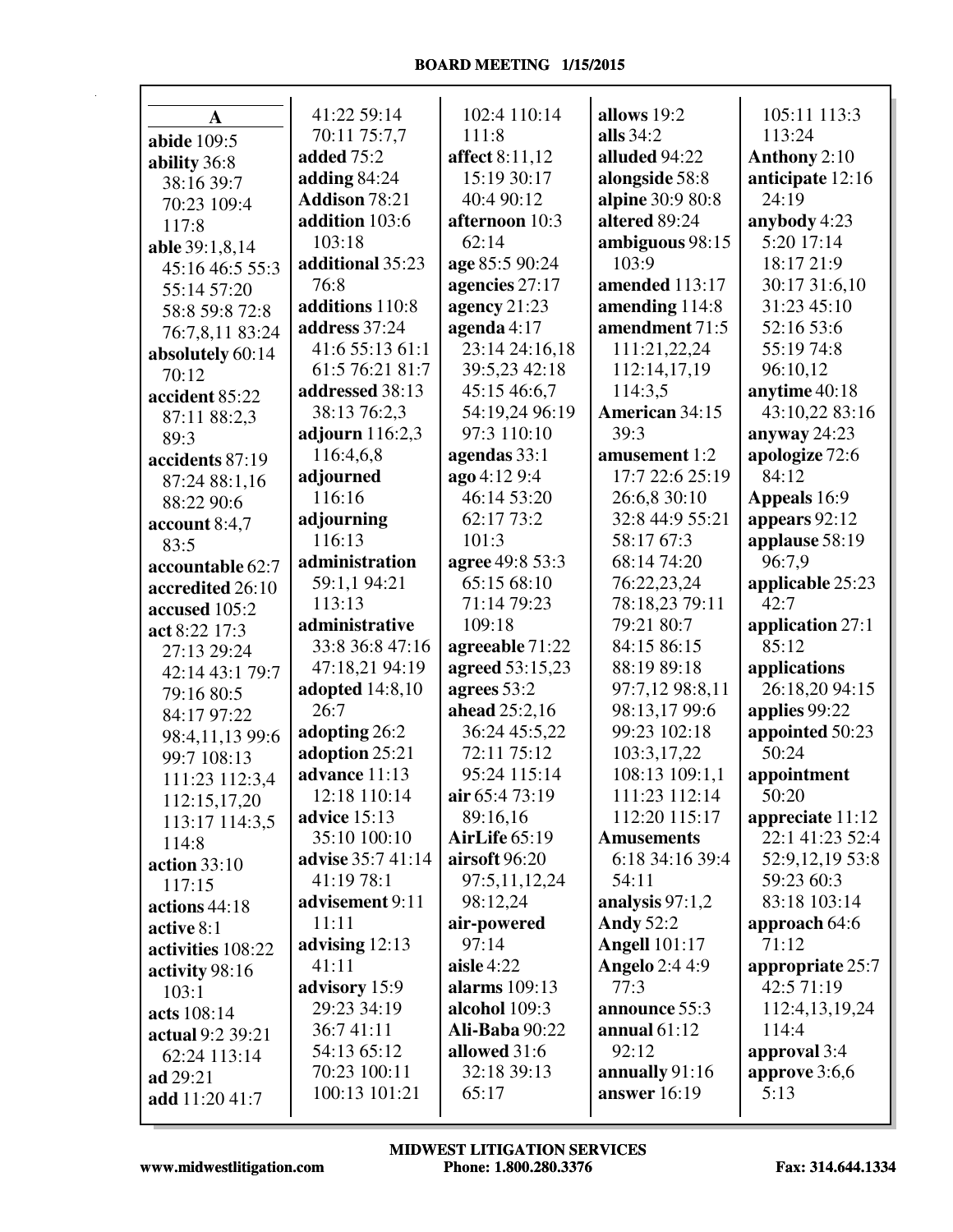| approved 5:3          | 19:12 20:6           | basically 13:18          | blueprint 108:9        | 101:22,24               |
|-----------------------|----------------------|--------------------------|------------------------|-------------------------|
| 20:1                  | auspices 110:18      | 32:12 69:9               | <b>board</b> 1:2,7 2:1 | 102:4,9 104:9,9         |
| approximately         | 111:10               | 90:23 108:19             | 2:13 3:5,5,19          | 104:12,24               |
| 7:17 101:4            | authority 38:18      | 109:10,24                | 5:22 6:13 7:6,9        | 105:12,13               |
| Archway 54:11         | 38:23 91:22          | 115:9,21                 | 8:3 11:16,20           | 107:14,17               |
| area 63:15,15         | available 5:3,10     | basis $32:13$            | 12:11,12,22            | 108:24,24               |
| 91:14                 | 5:15 40:16 62:4      | <b>bat</b> 76:10         | 13:13 15:8,9,13        | 110:6,10,14,15          |
| argue $97:17$         | 77:18 85:5 94:1      | beginning 37:6           | 16:5 18:16,16          | 110:16,18               |
| argument 98:15        | average 86:18        | 55:12                    | 18:20,24 19:13         | 111:8,12,16             |
| 100:17                | avoid 72:3 94:16     | behalf 49:13             | 19:22 21:22            | 112:16,23               |
| <b>Army 89:16</b>     | 94:16                | 50:14,17 59:22           | 24:8,20 27:13          | 114:15                  |
| arrested 115:6        | avoided 34:13        | 101:18 113:5             | 27:14,14,17,20         | boards $21:10$          |
| arrived 66:1          | aware 56:8 78:20     | <b>behave</b> 108:19     | 27:21 28:4,8,9         | 41:21 42:17             |
| Article 16:14         | 110:3 115:16         | <b>believe</b> 5:11 43:4 | 28:10,14,15            | 50:9                    |
| 113:16                | axle 91:15 92:10     | 43:5 52:14               | 29:16,21,22,23         | board's $7:16$          |
| articulating          | axles 92:19          | 55:17 58:4               | 30:1,13,14             | 35:17 45:12             |
| 101:19 104:4          | aye 82:8             | 63:19 80:16,17           | 31:12,16 32:10         | 49:24 50:4,7            |
| asked 18:14           | ayes 82:13           | 84:22 87:3 88:7          | 32:10,16,19            | 51:9 70:23              |
| 45:15,21 46:6         | A.R.M 90:21          | <b>bell</b> 104:1        | 33:7,14 34:19          | Bob 44:16 51:24         |
| 60:24 72:7            |                      | <b>belt</b> 109:14       | 35:16,16,18            | bodies $57:1$           |
| 93:19 113:6,10        | B                    | belts 93:8               | 36:2,5,7,16            | <b>body</b> 36:6,7,8    |
| asking $15:18$        | back 7:12 8:6        | <b>Belva</b> 34:15 37:4  | 38:21 39:17,21         | bogie $92:7$            |
| 16:15 20:4            | 10:15,23 14:8        | <b>best</b> 28:7,16      | 41:2,11 42:16          | bogies 92:8             |
| 46:23 49:4,18         | 14:10 19:12          | 50:15 56:19              | 42:20 43:5,15          | bolting $91:14$         |
| aspect $25:11$        | 20:6 22:1 23:8       | 57:20 117:8              | 43:21 44:12,20         | <b>Bondo</b> 63:12      |
| assist $77:17$        | 29:7,8,10,16         | <b>better</b> 10:7,14    | 44:21,22,23            | <b>Bondo'd 63:13</b>    |
| assistance 55:23      | 30:7 33:19           | 40:21 46:24              | 45:3,11,18,22          | boneheads 40:11         |
| 83:11                 | 35:18 40:10,11       | 51:11 53:11              | 46:13,15,24            | <b>bounce</b> 107:4,6,8 |
| <b>Association</b>    | 40:13 42:22          | 54:4 57:2 63:9           | 47:6,11,18,22          | 107:9                   |
| 101:5,11,18           | 46:3 53:1 54:9       | 102:24                   | 47:23 48:16            | <b>bouncy</b> 103:4,5   |
| assume 42:4           | 56:23 65:10          | beyond 50:2              | 49:5,13 50:3,5         | 103:20                  |
| as-needed 32:13       | 73:16,17 76:6        | 70:22 104:21             | 50:11,12,13,18         | <b>brand 88:20</b>      |
| attempt 108:24        | 82:16 83:3           | $big\,75:7$              | 51:18 52:3 53:6        | break $13:23$           |
| attend 54:3           | 87:19 88:6 95:8      | <b>bill</b> 3:21 12:8    | 53:8,12 54:13          | 63:16,17                |
| attendance 10:14      | 110:20 113:22        | 13:6,21 16:20            | 57:24 58:7,12          | briefly 86:1            |
| attendant 17:8        | background           | 26:21 42:3 44:8          | 59:3,5,18,22           | 90:14                   |
| attendants 99:19      | 17:17 99:20          | 45:646:22                | 60:24 61:5 62:6        | bring $15:12\,35:9$     |
| attention 45:13       | <b>bad</b> 69:3 96:5 | 51:20 108:10             | 65:12 66:24            | 36:20 39:8,15           |
| 88:4 94:11            | 112:12               | bills $27:2$             | 71:8,10,14,16          | 44:13 45:11,17          |
| attorney 117:13       | <b>ball</b> 104:1    | bit 23:12 47:5           | 71:18,19,22            | 46:5,17 50:3            |
| attraction 1:2        | <b>ballpark</b> 70:3 | 54:23 62:12              | 74:7 77:16,22          | 55:15 57:8              |
| 84:16 89:18           | <b>Banner</b> 34:16  | 88:9 89:17               | 78:10 79:22            | 71:13 74:4              |
| 97:7,12 98:8,17       | 39:4                 | blades $64:5$            | 80:16 81:17,23         | 108:4 113:4             |
| 102:18                | banning $36:16$      | <b>blast</b> 30:15,18,24 | 82:4 83:14,24          | bringing $30:12$        |
| attractions           | bar 91:24            | 33:19,22 47:2            | 84:11 86:4             | 84:21                   |
| 103:18                | bars $91:11$         | blew $73:19$             | 94:21 96:11,23         | brings $36:15$          |
| <b>August</b> 14:9,11 | <b>basic</b> 115:4   | <b>blow</b> 73:18        | 97:3 100:11            | 39:11 52:16             |
|                       |                      |                          |                        |                         |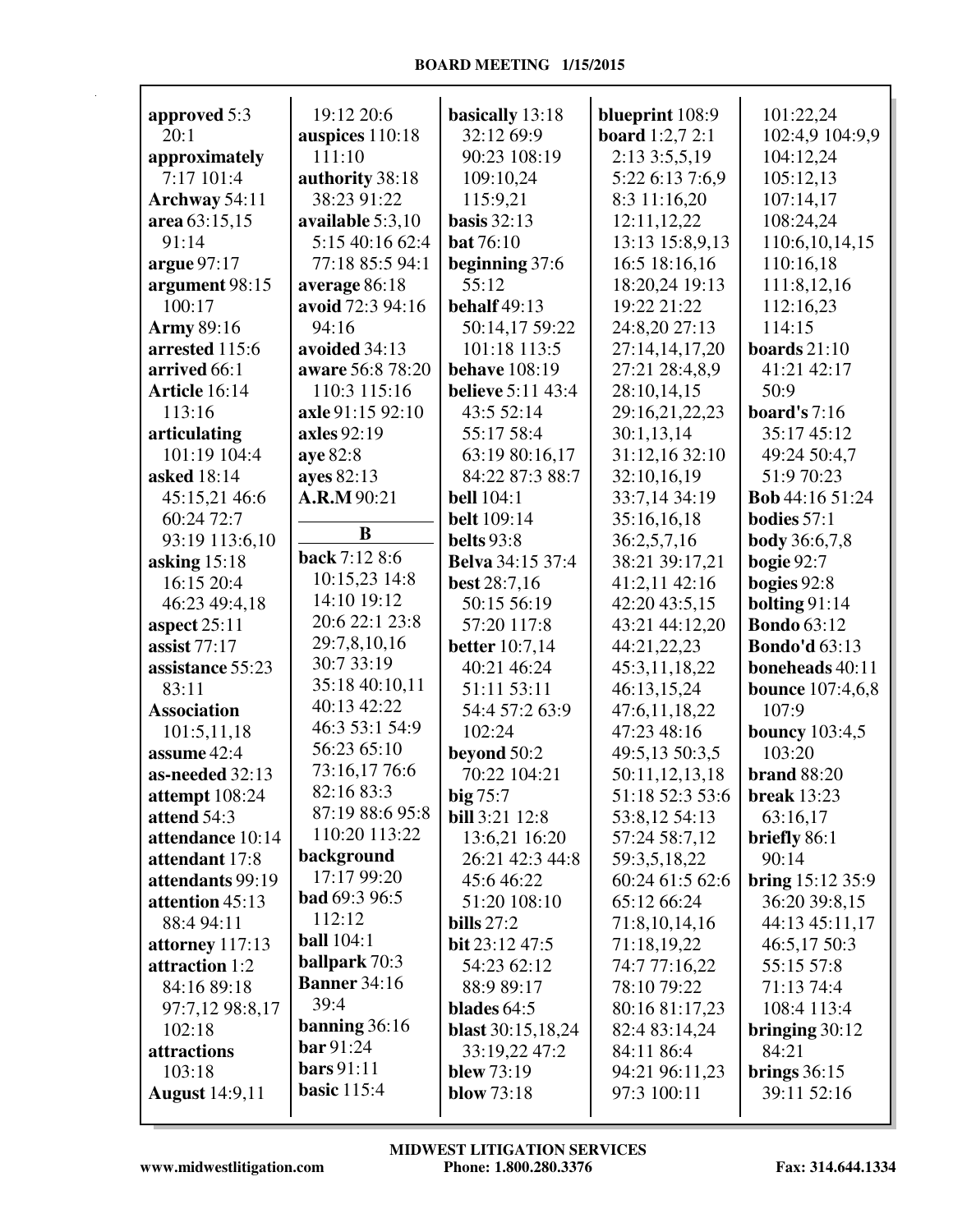| broad $50:9,9$         | 61:14 83:17        | certify 117:7     | 106:5,15,19,21   | 7:6 8:6 10:11       |
|------------------------|--------------------|-------------------|------------------|---------------------|
| 113:17                 | calling $63:11$    | cetera 103:21     | 107:1,12         | 10:15 95:15         |
| broader 57:2           | calls 42:2 99:7    | Chairman 2:3      | 110:11,23,24     | chief 61:3,18       |
| <b>broke</b> 64:11     | camp 103:12,12     | 3:1,9,11,14,16    | 111:5 113:20     | 62:2,14 63:22       |
| <b>broken</b> 62:21,21 | cap 66:19 67:2     | 3:234:4,11        | 114:11,14,18     | 64:10,17,21         |
| 63:12                  | 76:19              | 5:16 6:3,7,11     | 115:23 116:2,9   | 65:5 67:7 73:9      |
| <b>bronze</b> 92:19    | capital 60:21      | 6:16 7:3 9:10     | 116:12,16        | 73:10,10 83:8       |
| brought 4:15           | car 89:3 109:23    | 9:14,17 10:20     | chamber 21:17    | 83:10,20 84:23      |
| 28:15 45:3,12          | care 110:22        | 11:4,8 12:10,19   | 21:21            | child 62:8 65:23    |
| 55:16 70:17            | career 66:4        | 13:5, 10, 23 14:4 | chance 3:5 10:5  | children 115:11     |
| 108:15 113:7           | careful 31:9       | 14:15 15:1,6,22   | 10:11 91:6,12    | child's $63:1$      |
| 113:22                 | carefully 56:13    | 16:4 19:3,7       | change 8:9 9:6   | chime 35:5 39:13    |
| <b>buckled</b> 109:14  | carnival 10:16     | 20:3,21,23 21:1   | 15:4,9,14 17:22  | 77:21               |
| budget 74:24           | 12:22 13:16        | 21:24 22:10,16    | 18:3,14 35:9     | chooses 78:5        |
| 76:1 95:1              | 16:8, 11, 12, 13   | 23:7,11,18,22     | 40:10 62:23      | choosing $104:22$   |
| building $100:20$      | 17:1,1,2,5,6,12    | 24:14 25:8,15     | 65:13,22 67:1    | 104:23              |
| <b>bullet</b> 60:12    | 17:15,16,19        | 26:15 27:4,9      | 71:5,6,13 76:19  | <b>Chris</b> 106:12 |
| bulletin 90:23         | 18:18 19:21        | 29:9 31:4 32:5    | 80:13,20 81:6    | circulated 12:12    |
| 91:8,16,17,18          | 20:17 21:5,8       | 32:11 33:1,5,10   | 81:23 84:16      | 41:2                |
| 92:11,16 93:14         | 30:17 46:23        | 33:14 34:10,14    | changed $7:24$   | clarification       |
| 94:10                  | 55:21 58:16        | 34:22 35:4 36:5   | 10:4 33:23       | 13:15 31:2 47:3     |
| bulletins 85:24        | 63:19 109:19       | 36:24 37:2        | 35:15 36:19      |                     |
|                        |                    |                   |                  | 92:14,16            |
| 90:9,11 92:2           | 111:23 112:14      | 38:17 39:16       | changes $8:10$   | 104:17 105:24       |
| <b>burden</b> 75:18    | 112:20 115:16      | 40:23 41:20       | 15:12 34:1       | 106:1               |
| burdensome             | carnivals 26:22    | 42:11 43:18,22    | 35:17,19,20,21   | clarified 49:23     |
| 76:12                  | carry 64:15        | 44:6,20 45:2,5    | 55:15,24 56:16   | clarify 18:13       |
| burlap $63:6$          | 82:13              | 45:9,20 46:12     | 56:17 57:12      | 20:4 39:5           |
| <b>Bus</b> 92:22       | carved 66:5        | 46:19 47:10,14    | 114:6            | clear 46:15         |
| bushing $92:19$        | case 68:24 69:3    | 48:12,24 49:3,7   | changing 30:21   | 103:10              |
| business $3:3,17$      | catchall 38:12     | 49:17 51:19       | 81:11            | clearly 94:9        |
| 4:16 29:23             | category 74:19     | 52:20 54:1,8,17   | charge $68:15$   | climb $63:6$        |
| 32:15 39:17            | <b>CDAC</b> 6:18   | 54:24 58:20       | charged 69:21    | 103:20              |
| 44:21,22 45:11         | celebration        | 59:16 60:9,15     | charges 79:8,9   | climbing $23:15$    |
| 54:20 60:10,11         | 61:13              | 64:7,14 65:1      | 111:7            | 25:4,13,19,24       |
| 60:17,18 84:7          | cell 36:16 37:10   | 66:16 67:14,18    | charging $69:19$ | 26:2,4,9 38:2       |
| 87:13 97:3             | 41:9               | 67:22 69:14,24    | check 6:23 13:19 | 41:10 87:14         |
| 107:14 114:15          | certain $21:13$    | 70:21 72:6,11     | 17:18 34:1       | 96:20 97:5,10       |
| buttocks 65:10         | 25:9 50:13,16      | 73:9 74:5,10      | 91:13            | 97:18,19 98:2       |
| <b>button</b> 48:10,13 | 53:20 93:4         | 75:12 77:2,20     | checked 61:18    | 98:10,14 99:8       |
| 48:14 54:6             | certainly 10:22    | 78:9,12,15 81:9   | 89:13            | 99:17 100:4,17      |
|                        | 28:20 53:3         | 81:14,22 82:2,7   | checking $44:10$ | 101:5,10,18         |
| $\mathbf C$            | 71:15 78:21        | 82:11,13 83:19    | 61:17 115:11     | 102:12,16,17        |
| call 3:2 40:19         | 111:19 115:14      | 84:4,6 96:12,15   | 115:11           | 102:21 103:6        |
| 48:3 62:9,10           | <b>CERTIFICATE</b> | 96:18 99:13       | checklist 85:13  | 103:20 104:15       |
| 71:2 83:17             | 117:1              | 100:9 104:11      | 94:4             | 106:17,20           |
| 84:19 89:6 97:1        | Certified 117:5    | 104:14,19         | checks 99:20     | closer 63:14        |
| called $24:17$         | 117:19             | 105:10,21         | Chicago $6:6,22$ | club 102:16         |
|                        |                    |                   |                  |                     |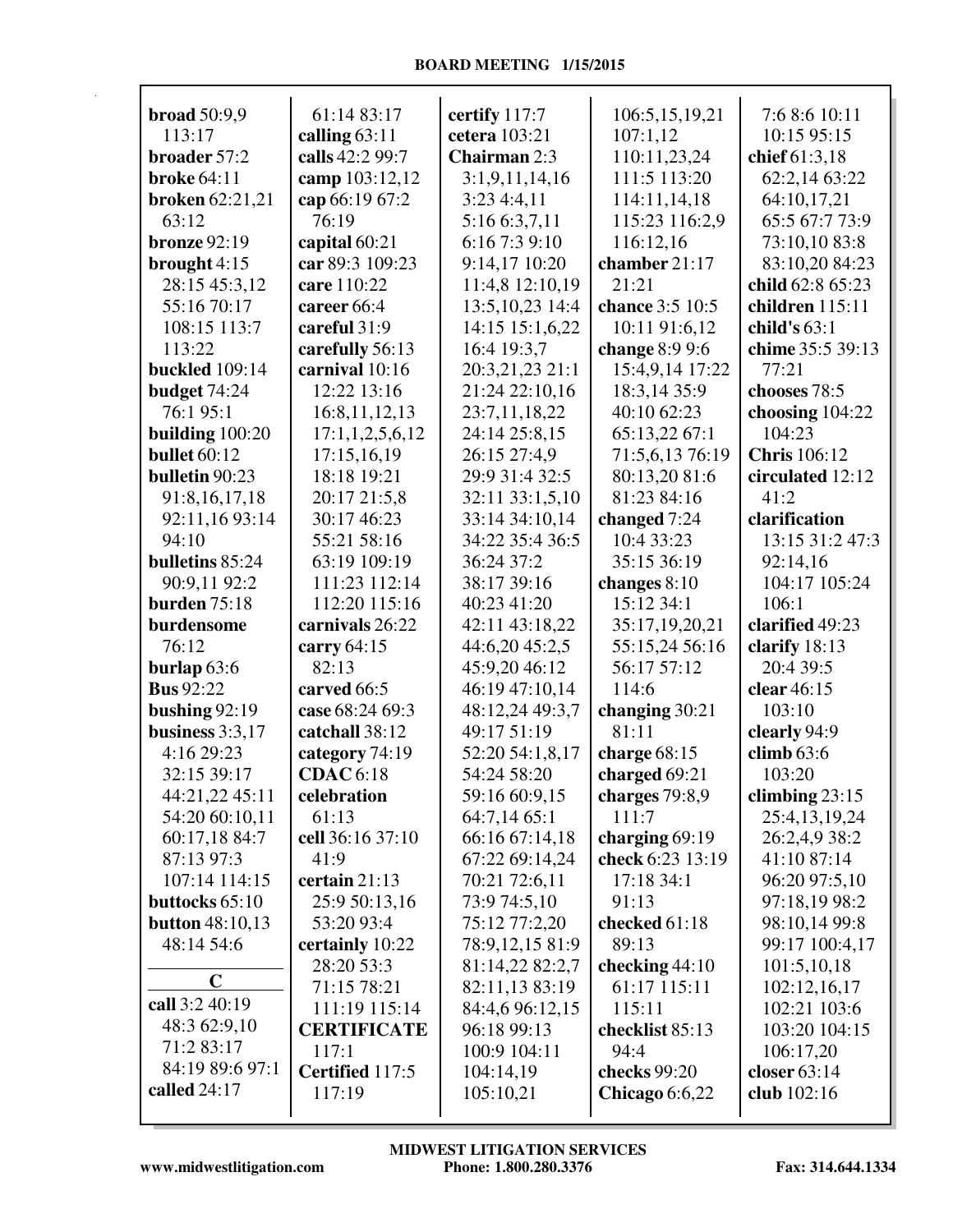| clubs 102:21,24   | 26:16 29:8        | 43:11,16 44:4    | 113:21           | 100:15,16              |
|-------------------|-------------------|------------------|------------------|------------------------|
| coaster 88:8,12   | 35:16,17,23,23    | 52:16 55:12,19   | consolidated     | corrosion 91:10        |
| 90:3 92:5         | 36:4 41:23 42:7   | 57:17            | 4:14 13:11       | 91:11                  |
| <b>Code 16:14</b> | 42:8 46:20 48:2   | concerted 54:2   | constantly 21:17 | cost 10:24 34:7        |
| codifying 18:8    | 48:19 52:19       | conclude 58:11   | constituency     | Costigan $2:26:2$      |
| collar 95:15      | 105:14 107:15     | concludes 54:18  | 50:22            | 6:4,9 17:13            |
| colleagues 57:23  | 115:24            | 60:10 112:22     | constructed      | 29:2 35:19             |
| combat $97:14$    | commerce 21:17    | Concluding       | 99:11            | 36:10 37:19            |
| 98:24             | 21:22 31:14       | 104:14           | contact 28:8,10  | 41:22 43:24            |
| come 10:13,15,16  | <b>Commission</b> | Condon 61:3      | 28:21 31:11,17   | 48:18 49:19            |
| 10:17 18:17       | 31:14             | 62:2,11,14       | 43:6,11,15,16    | 51:1 52:10             |
| 26:9 28:1 34:18   | committed 55:19   | 64:10,17,21      | 44:15 92:14      | 54:22 55:2             |
| 34:20 36:14       | committee 29:15   | 65:3,5 67:7      | 105:16 106:2     | 58:21 60:8 71:9        |
| 37:14 39:20       | 40:8              | 73:9,10,10       | contacted 31:16  | 75:11,13 81:5          |
|                   |                   | conduct 17:17    |                  |                        |
| 40:10,11 47:11    | communicate       |                  | 31:16 44:15      | 81:19 83:9,21          |
| 56:23 57:18       | 31:6 39:24 54:5   | 44:21            | 53:19 62:5       | 85:294:22              |
| 58:5 73:19 76:6   | communicated      | conducted 29:24  | 67:23            | 101:7 110:19           |
| 109:24 111:20     | 53:18             | 44:1             | contacting 77:7  | 111:2,14               |
| comes 29:16       | communicates      | conducting 39:16 | 78:7             | 113:15 114:2           |
| 62:20 82:3 83:2   | 81:11             | conference 9:24  | contained 3:4    | costs 7:7              |
| 85:8              | communication     | 42:2             | context 107:1    | counsel 2:13 6:6       |
| coming $9:11$     | 30:12 36:19       | confines 34:24   | continue 42:5    | 117:10,13              |
| 10:23 38:21       | 46:24 49:8        | 38:20,22         | 52:14,18 55:22   | counties 95:15         |
| 59:3 72:5 83:8    | 51:11 52:24       | confused 34:17   | 55:24 56:11      | <b>County 95:16,16</b> |
| 84:13 102:5       | 53:2,10,21,24     | 61:23            | 59:12            | 95:17 117:3            |
| 109:20            | 78:2              | congratulations  | controlled 109:3 | couple 4:14 7:11       |
| commend 58:7      | communications    | 96:3             | convention 10:13 | 9:4 46:14 52:2         |
| comment 4:17      | 31:24 47:10,11    | conjunction 11:2 | 11:3             | 53:19 57:8             |
| 20:14,15 21:8     | 53:12             | consent 15:13    | conversation     | 62:17 88:6             |
| 23:1 25:13 29:6   | community 57:2    | 35:10 100:10     | 34:12            | 89:20                  |
| 29:13 36:1        | companies 70:9    | Consequently     | conversations    | course 64:7            |
| 39:19 40:11,17    | 86:10,11          | 6:24             | 5:23             | 78:22 79:3,14          |
| 41:10,15,16,23    | company 22:5      | consider 38:7    | convicted 16:13  | 102:3 106:15           |
| 42:13,15,19,24    | 30:10 44:9        | 41:17,17 51:17   | Cook 95:16       | court 5:17,18 6:1      |
| 49:20 51:10       | compiled 90:10    | 67:9 71:12       | cooperation      | 9:18 19:7 64:8         |
| 53:7,18 54:18     | complete 91:15    | 101:22 108:8     | 59:24 60:3       | 64:19 65:2             |
| 69:13 71:7        | compliance        | 112:17           | cooperative 60:5 | 106:10                 |
| 74:15,17,23       | 91:20             | consideration    | copies 5:8 46:4  | courtesy 59:7          |
| 75:14 77:6        | compromised       | 23:15 42:9       | copy 5:1,5 101:4 | cover 68:20 81:6       |
| 78:14,16 102:7    | 91:10             | 54:15            | 103:14           | 108:2                  |
| 104:12,21         | computers 47:21   | considerations   | correct $43:7,9$ | covered 37:15,21       |
| 106:14,18         | conceives 15:11   | 26:13            | 67:21,24 72:23   | 37:23 38:4,9           |
| 115:22            | concern 25:20,24  | considered 107:2 | 79:17,18 81:4    | 69:8,10,12             |
| comments 4:23     | 41:5 60:23 61:6   | considering      | 100:1 106:3      | 79:15 80:17            |
| 6:12 12:24        | concerned 28:20   | 23:16 26:1       | 107:11,11        | crack 92:6             |
| 18:21 19:4        | concerns 11:10    | 71:15 98:16      | correctly 68:19  | cracks 26:23           |
| 20:14 21:18       | 25:6 40:21        | consistent 81:19 | correspondence   | 91:14 92:20            |
|                   |                   |                  |                  |                        |
|                   |                   |                  |                  |                        |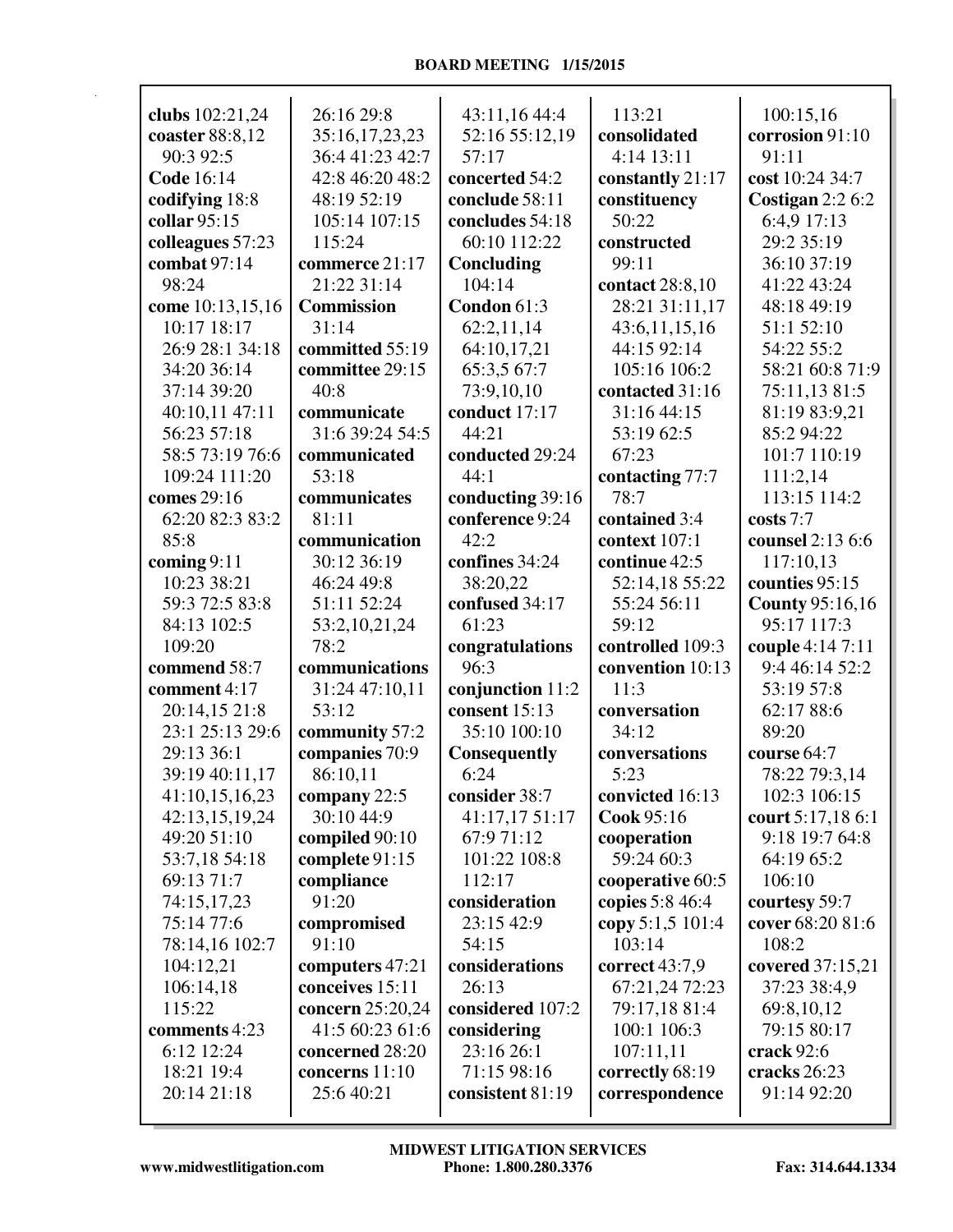| Crazy 92:22,22                       | 86:13                 | 35:7,8,13,22      | 100:6              | 114:1,2,4,10        |
|--------------------------------------|-----------------------|-------------------|--------------------|---------------------|
| creature 34:22                       | daughter 63:24        | 36:3,21,22 37:8   | differences        | 115:15              |
| 38:18,19 111:7                       | <b>Dave 7:13</b>      | 38:6,24 40:19     | 101:22             | <b>DIRKSEN</b> 1:17 |
| Criminal 16:14                       | day 6:20 9:21         | 44:3 47:12,14     | different 20:17    | disagree 70:12      |
| criteria 38:6                        | 10:16,18 55:4         | 47:17,24 48:4     | 21:5,9 26:5        | disconnecting       |
| <b>CROWNE</b> 1:16                   | 62:13 69:4            | 48:15 49:5,15     | 27:12 31:8 47:5    | 109:13              |
| cruel $61:14$                        | 82:14 85:5            | 49:16 50:1        | 88:15 94:6,7,8     | discovered 88:21    |
| <b>CSR</b> 117:19                    | 101:13                | 51:13,14,16,16    | 103:2 104:23       | discuss $14:11,13$  |
| <b>Culton 2:14 5:4</b>               | days 4:13 7:22        | 51:24 52:4,13     | 106:22 111:24      | 14:21,22 23:19      |
| 8:21 11:19 12:2                      | 10:5 18:20 21:7       | 52:17 53:8,12     | differentiation    | 23:20,20 39:1       |
| 12:6 16:19,22                        | 35:23,24 46:15        | 54:5 55:5,15      | 104:2              | 45:18 48:20         |
| 17:11,24 18:5,7                      | 59:1 61:12            | 56:23 57:21,23    | difficult 55:11    | 54:13 58:2,5        |
| 18:10 19:16                          | 91:15 94:15           | 58:15 59:12       | 113:9              | 87:13               |
| 60:14 67:17,21                       | 101:3                 | 60:22 67:20       | diligence 75:4,9   | discussed 28:14     |
| 67:24 69:5 70:3                      | deal 55:10 57:7       | 70:24 71:6        | direct 14:1 15:19  | 28:24 32:1,16       |
| 70:6 72:10                           | 63:22 115:2           | 73:11,22 74:8     | 48:3 94:10         | 41:1 44:22          |
| 79:18 84:8,14                        | debate 112:11         | 75:21 76:4,6,13   | direction 75:23    | 61:24               |
| 93:3 95:11,13                        | decide 6:15 15:4      | 76:16,17 77:16    | 87:23 94:24        | discussing 31:22    |
| 96:8,17,24                           | decided 12:1          | 77:21 78:1,3,4    | 117:10             | 40:7                |
| 99:16 100:1,13                       | decision 9:8          | 80:22 81:23       | directions 108:18  | discussion 14:24    |
| 100:24 101:6,9                       | decisions 8:12        | 82:23 83:15       | directly 40:19     | 15:5 24:7,11,19     |
| 101:20 102:2                         | 14:16                 | 84:14 85:4 86:1   | 51:10,12,14,15     | 25:9 32:3 38:3      |
| 102:14,19                            | defect 91:23          | 86:11 88:5        | 53:18 57:10        | 39:21 40:8 41:3     |
| 104:10 106:4                         | defer 76:10           | 94:12 97:8,20     | 106:2 111:15       | 44:18,24 52:11      |
| 107:11                               | defined 17:3,9        | 98:3,21 105:13    | director 2:2 6:2,4 | 71:7 82:24          |
| curious 39:9                         | 97:22 98:10           | 105:16 111:8      | 6:9 15:10,15       | 96:19 97:4          |
| current 15:18                        | defines 99:7          | 111:10 113:5      | 17:13 27:18        | 107:13,15           |
| <b>Currently</b> 75:16               | definitely 43:16      | department's      | 29:2 35:7,19       | 112:23 114:12       |
| customers 24:3                       | definition 17:21      | 38:18 98:9        | 36:10 37:12,19     | 114:21              |
| cut 13:1 24:15                       | 69:12 79:6,7          | 106:1 113:21      | 38:20 41:12,19     | discussions 39:9    |
| 54:2,3 64:24                         | 80:6 97:11 98:4       | depend $113:12$   | 41:22 43:24        | 42:5 44:1 58:1      |
| 65:9 84:11                           | 113:18,19             | depends $32:15$   | 48:18 49:19        | 83:24               |
| 105:1                                | definitions 16:24     | 80:15 114:1,2     | 51:1 52:10         | dislocated 89:1     |
| cylinders 73:17                      | definitive 24:21      | descriptive 64:23 | 54:22 55:2,4,17    | 89:20               |
| D                                    | delays $94:16$        | deserve 9:7       | 58:21 59:2,7       | dismantled 69:7     |
| <b>Dakota</b> 108:12                 | deletions 110:8       | design 109:18     | 60:8 71:9,11       | distinction 74:22   |
|                                      | Denials 16:9          | desire 18:18      | 75:11,13 76:17     | distinguish         |
| damage 69:18,23                      | <b>Dennis</b> 2:7 4:5 | despite 74:20     | 78:2,4,10 81:5     | 102:11              |
| Dan $2:64:1,46:2$<br>31:3 48:23 53:2 | department 1:1        | detail 62:22      | 81:10,10,19        | distribute 102:9    |
| 69:14 106:13                         | 6:6 15:10,11,15       | details 77:13     | 83:9,21 85:2       | 107:17              |
| Daniel 2:3                           | 19:1,6,11,13,19       | developed 37:21   | 94:21,22 101:2     | distributed         |
| <b>date</b> 12:13,21                 | 19:21 20:7 23:6       | device 68:14      | 101:7 102:5        | 101:23              |
| 46:2 86:14                           | 23:6 25:1 28:10       | 79:21 80:10       | 104:7 110:15       | distributing        |
| 94:10                                | 28:12,21,22,22        | 109:1             | 110:19 111:2,8     | 77:17               |
| <b>dated</b> 101:12                  | 29:8 30:15,23         | devices 78:18     | 111:14 112:8       | district $102:22$   |
| dates 33:2 86:7                      | 31:11,18 33:2         | dialogue 22:1     | 112:17,22,23       | divided 4:13        |
|                                      | 33:21 34:19,21        | difference 27:16  | 113:3,13,15        | division 2:14       |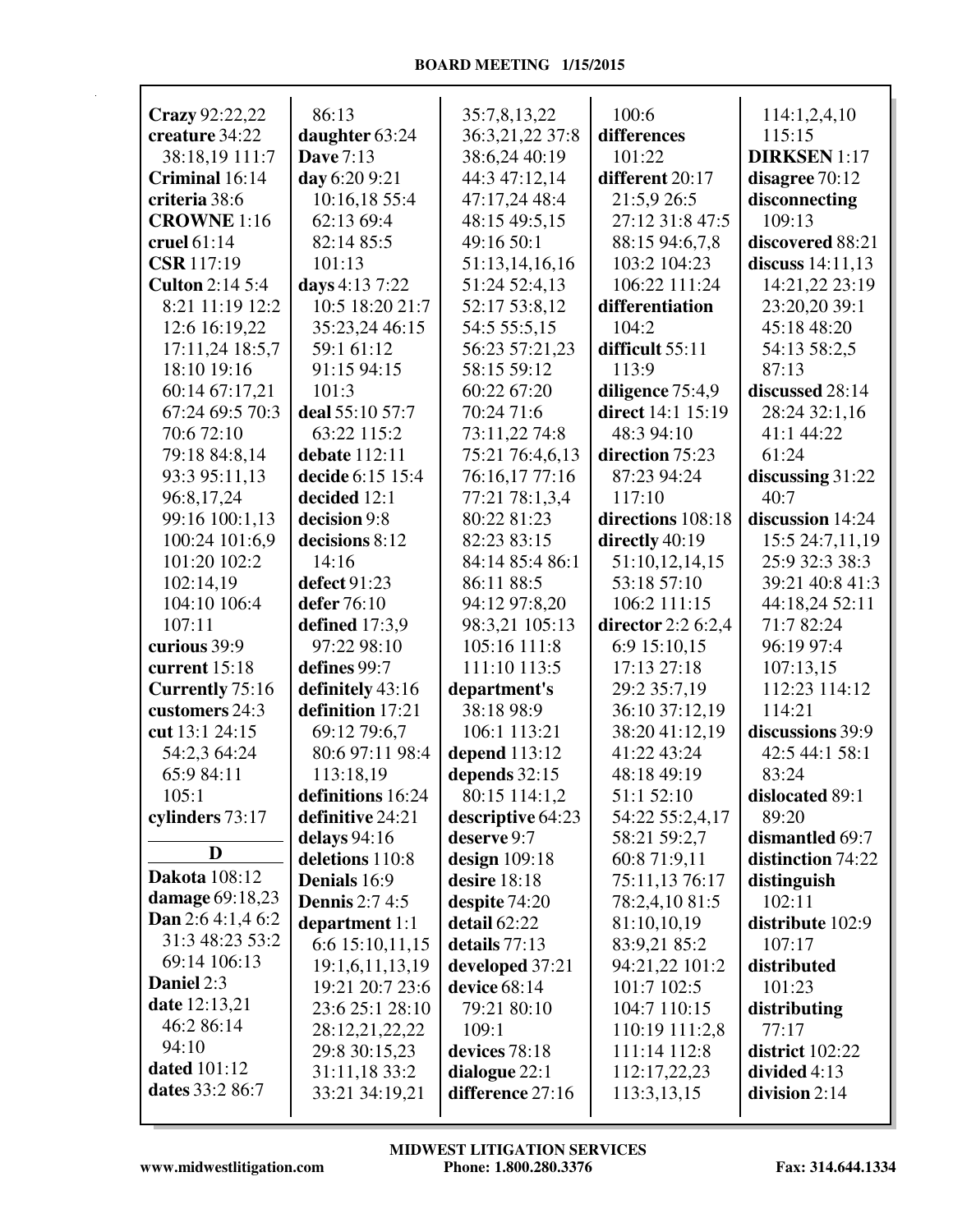| 55:16 56:2,4      | education 110:1   | evening $7:8,18$ | express 40:21     | 90:14                    |
|-------------------|-------------------|------------------|-------------------|--------------------------|
| 57:11 84:7,14     | effect 14:20,21   | 10:4             | extend 39:18      | family 90:23             |
| 84:16 85:3        | 18:15 19:2,2      | event 107:4,5,7  | extent 24:3 27:23 | 92:23                    |
| divisions 85:3    | 23:4              | eventually 40:9  | 38:1,3,5,20       | Fantasy 44:8             |
| document 110:12   | effort 42:17,23   | everybody 7:19   | 111:20 112:1,2    | far 13:19 14:19          |
| doing 13:18 22:4  | 54:2              | 20:8 35:21 38:8  | 112:19 115:10     | 58:16 61:10              |
| 28:4 36:17 47:8   | either 24:4 40:19 | 51:22 53:15,23   | extra 31:9        | 69:19 70:8               |
| 48:2,5 55:18      | 64:1 96:4 112:4   | 62:15 67:13      | ex-military 89:15 | farther 8:5              |
| 62:15             | elaborate 23:16   | 84:9 85:9        | eye 30:2          | faster 72:2,3            |
| dollars 7:11 34:5 | elected 84:1      | 107:23,23        | eyes 87:9         | favor 3:11 6:16          |
| 76:5,5            | electronic 57:12  | 116:17           | e-mail 12:12      | 67:2 82:7                |
| Don 6:18 46:22    | eliminate 112:18  |                  |                   | 116:12                   |
|                   |                   | everybody's 5:9  | 30:15,18,24       |                          |
| Donnie 30:9       | eliminated 69:1   | 90:14 94:8,11    | 33:21 34:7,13     | FEC 99:23                |
| <b>DOROTHY</b>    | embarrass 95:24   | everyone's 39:2  | 43:23 47:2        | fee 68:15                |
| 117:4             | employ 16:13      | evolved 37:22    | e-mails 48:9      | feed 85:7 92:2           |
| dot 63:10         | 17:16,18          | ex 32:3          | 53:20             | feedback 10:21           |
| dovetail 42:21    | employed 117:11   | exactly 43:19    |                   | 11:13 41:8,13            |
| downhill 64:4     | 117:14            | 93:9,24          | F                 | 53:3,9                   |
| downside 11:14    | employee 96:4     | example 21:17    | faces 64:1,9      | feeds 93:14              |
| drafted 35:5      | 117:13            | 26:8 29:10,11    | facilities 87:14  | feel 43:19 51:13         |
| 77:11             | employees 47:19   | 29:20 31:14      | 96:20,21 97:5,6   | 59:19                    |
| drafting $29:15$  | 47:19             | 35:14 41:9,10    | 97:10,11,17,24    | feels 51:11 59:18        |
| drafts $35:15$    | Employment        | 51:1 68:21       | 98:12,14          | fees 56:22 57:9          |
| drive 7:12 10:11  | 16:8              | 82:17 98:7       | facility 97:15    | 94:17                    |
| 37:13 91:1 93:4   | employs 17:14     | 102:15 103:4     | 98:23             | feet 63:3 67:16          |
| 93:5,8 109:23     | EMT 66:2,3        | 113:15           | facsimile 101:17  | 67:17 70:2,10            |
| driving $37:13$   | enable 56:24      | exchange 53:20   | fact 12:10 41:11  | 70:16,19 72:24           |
| dry 60:24 61:14   | enclosed 103:4    | excited 95:18    | 41:13 45:9        | 73:3,7,15 74:21          |
| 61:18 66:22       | encourage 76:18   | excuse 12:19     | 50:11 55:14       | 78:22 79:6,16            |
|                   |                   |                  | 57:18 69:2        | 80:8                     |
| 70:10,15,19       | 85:9 93:18        | 45:14 91:10      | 74:20 77:8,18     |                          |
| 72:18,24 76:19    | endorsed 77:14    | exempt 68:23     | 79:19             | fell 26:23 69:11         |
| 80:7,14,14,15     | enforced 15:19    | exercise 97:19   |                   | 79:6,6                   |
| 81:6              | engage 59:13      | 103:11,22        | fair $11:16,20$   | fence 66:10              |
| $Du$ 95:16        | 108:21            | 104:1            | 13:17 16:12,16    | fiberglass $63:12$       |
| due 75:3,8 98:4   | engineer $4:10$   | exist 34:23,24   | 16:18 17:1,3,12   | 64:4                     |
| 99:11             | 85:21             | 35:6,9 103:18    | 17:15 46:7        | fifth 95:14              |
|                   | engineering 51:5  | expansion 17:22  | 104:19,24         | fifty $52:7$             |
| ${\bf E}$         | 92:9              | expect 94:4      | fairs 13:18,21    | fighting 52:8            |
| E2:7              | ensure 57:5       | expedited 94:17  | 16:15             | <b>figure</b> 48:21 75:2 |
| earlier 76:2      | ensuring 56:14    | experience 25:22 | fall 24:4 47:17   | figured $53:15$          |
| 105:4             | 58:15             | explain 18:12    | 98:12 103:14      | 74:3                     |
| early 6:20,23     | equipment 75:17   | 22:17 64:24      | 111:11,15         | <b>file</b> 22:22        |
| 10:18             | 100:3             | 72:1             | 113:18            | <b>filed</b> 19:12,14    |
| easier 10:22      | especially 11:12  | explained 35:21  | falls 110:18      | 20:6                     |
| easily $72:1$     | 72:4 108:22       | 36:11            | 111:22 112:10     | filing $19:23$           |
| easy 49:8 84:20   | established 38:6  | Expo 92:18       | 112:15            | fill 27:1                |
| 96:17             |                   |                  | familiar 21:13    | <b>filter</b> 93:22      |
|                   | et 103:21         | exposure 87:7    |                   |                          |
|                   |                   |                  |                   |                          |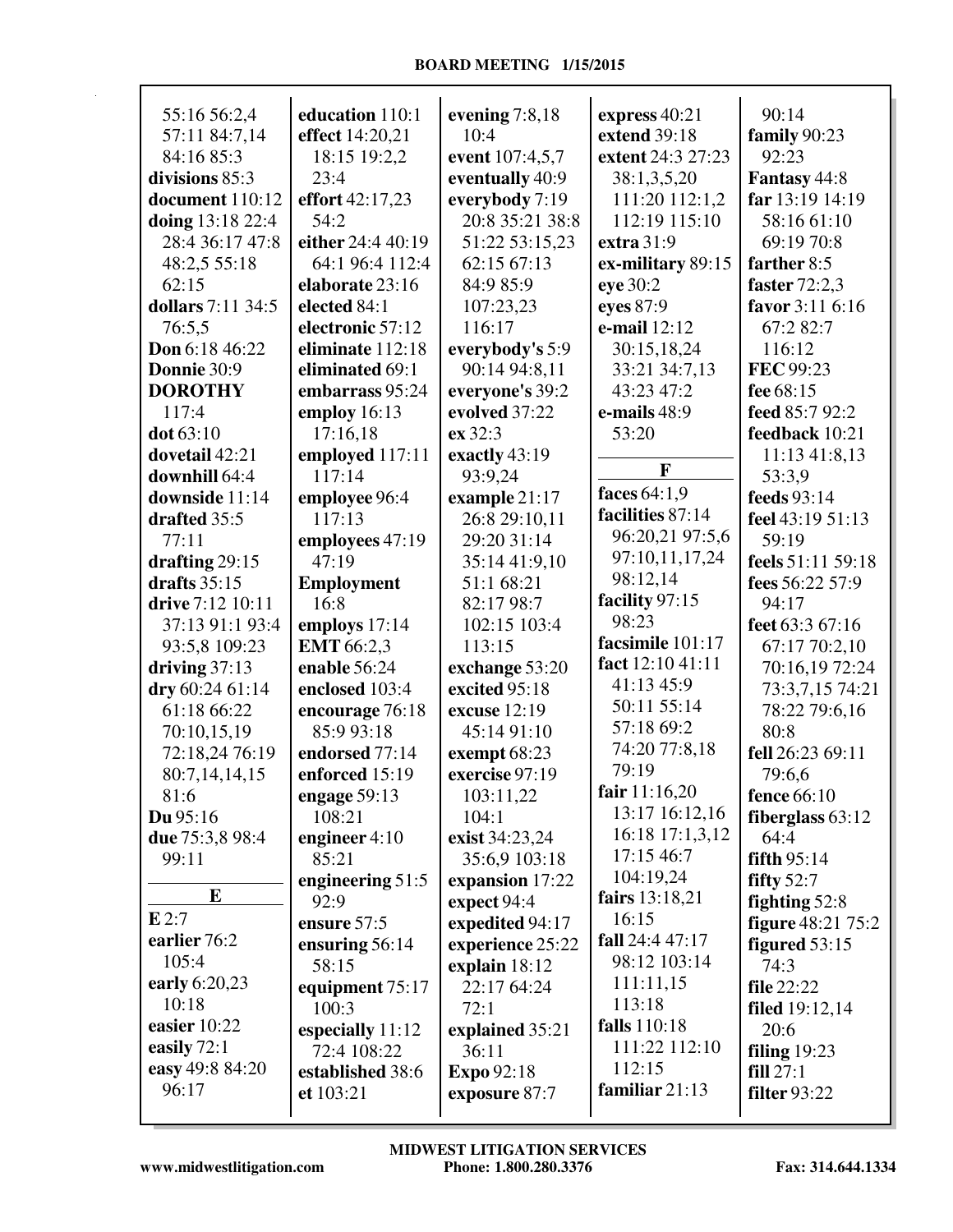| finalized 29:17      | 50:12                   | 40:16 42:19       | 39:12,13 40:2,3   | guidance 100:10           |
|----------------------|-------------------------|-------------------|-------------------|---------------------------|
| financially          | forward $42:10$         | 50:21 55:22       | 40:5,5 48:20      | guy 79:3                  |
| 117:14               | 57:9 71:20 84:2         | 59:6,8 62:11,22   | 49:21 52:22       | guys 10:11,15             |
| find 37:13 94:2      | 114:5                   | 84:8 96:8         | 56:24 57:9        | 15:4 36:18                |
| <b>fine</b> 3:23     | found 7:22 66:6         | given 11:9,16     | 62:22,23,24       | 37:14 39:7,14             |
| <b>finest</b> 58:4   | four 55:9 86:20         | 21:7,7 59:24      | 63:21 64:5,22     | 41:1 43:10                |
| finish 13:2 21:3     | four-wheel 37:13        | 60:3 114:9        | 66:11,13 68:15    | 44:15 46:23               |
| 58:21                | fractured 89:21         | glad 62:16 63:20  | 69:20 71:17       | 47:3,6 48:5               |
| first $3:37:23$      | frame 33:6,7            | go 3:18 10:15     | 77:5 80:18        | 62:16 63:21               |
| 9:15 41:24 68:7      | frames 91:7             | 12:11 13:7,13     | 82:15 85:20,24    | 64:14 70:3                |
| fish $66:5$          | frequently 93:19        | 14:20 16:17       | 87:23 92:1        | 104:18                    |
| fit 74:19            | <b>Friday 9:22 10:9</b> | 17:17 19:2 23:3   | 94:20 97:1        | gym 103:10                |
| five 32:14 66:12     | 101:14                  | 24:9,24 25:2,16   | 100:12,14,19      | gymnasiums                |
| 86:17 90:24          | front 30:4 56:5         | 27:13,14,18,20    | 104:18 105:14     | 106:17                    |
| 95:7                 | 64:16                   | 28:5 29:8 31:12   | 105:19 108:2      |                           |
|                      |                         | 32:18 33:19       |                   | H                         |
| five-minute 34:6     | frown 65:16             |                   | 112:11 115:18     | half 10:18 29:12          |
| fixed 78:24 100:4    | <b>Full 90:22</b>       | 36:24 41:8 45:5   | golf 78:22 79:3   | 55:8 108:16               |
| 100:7                | function 75:14          | 51:7,12,14,15     | 79:14             | hall 95:10                |
| flange $91:14$       | 77:22,23,24             | 54:5 57:9 58:17   | Gondola 91:12     | Halloween 98:20           |
| flight $10:6$        | 78:1                    | 61:10 62:4        | good 41:9 53:13   |                           |
| flow $63:17,18$      | further 117:12          | 65:23 66:11       | 62:14 76:14       | hallway $95:11,22$        |
| 64:4                 | furthermore             | 71:20 72:1,11     | 84:24 85:11       | hammer 103:24             |
| flying $10:2$        | 83:22                   | 73:14 75:12,23    | 91:2 96:5         | hand 44:7 77:3            |
| <b>folks</b> 10:2,12 | future 52:14 72:4       | 79:11,12 82:21    | 112:12            | <b>handed</b> 110:13      |
| 36:14 59:23          |                         | 84:2 85:10,18     | goodness 64:2     | handled 20:10             |
| 93:8                 | G                       | 85:21 86:1        | 109:22            | 21:5,13 22:21             |
| follow $23:2,3$      | game 73:13              | 87:14,19 88:6     | Gotcha 5:14       | 23:5 47:23,23             |
| 91:20 108:18         | <b>GARDEN</b> 1:18      | 90:13 93:18       | government        | handles 99:15             |
| 115:19               | gears $91:1$            | 95:24 98:21       | 20:11 21:12,18    | <b>hands</b> 22:2 43:20   |
| followed 88:22       | gem 34:9                | 103:7,19          | 55:5 57:19 58:6   | hang 110:19,21            |
| 89:10,12             | general 24:19           | 115:14            | governs 23:4      | happen 24:23              |
| following 89:19      | 38:10 58:13             | goal 87:6         | gracious 83:17    | 30:4 40:3,22              |
| 109:16 115:10        | 109:9                   | goes 8:24 18:21   | great 40:12 41:12 | happened 62:12            |
| follow-up 68:4       | generally 23:23         | 20:16 28:3 29:6   | 82:17 83:16       | 62:18,23                  |
| 86:8 87:4            | 107:9                   | 29:17 37:19       | 115:2             | happening 9:7             |
| football 89:2        | genesis 36:13           | 63:2 70:22        | greater $41:12$   | 59:10                     |
| footholds 99:15      | Gentleman 30:7          | 109:6             | group 8:15 9:9    | happens $17:15$           |
| force 7:16 89:3      | Germain 33:17           | going 3:1 7:1 8:8 | 41:9 77:11        | 18:19 21:19               |
| 89:16,16             | 33:17,18 34:11          | 9:5 10:3,23       | groups $58:4$     | 35:3                      |
| foregoing 117:7      | getting $52:23$         | 13:20 14:1,7      | 113:8             | happy 28:13 67:4          |
| forget $101:5$       | 63:24 69:18             | 15:18,19 16:17    | guess 28:7,11,16  | 67:9                      |
| form $9:141:18$      | 88:23 93:10             | 19:1,20,22        | 62:10 66:20       | harness $103:21$          |
| 77:12,12,17          | 94:14                   | 23:20,23 24:7,8   | 80:16 93:3        | harnesses 98:5            |
| forms 26:18          | girl $64:2465:5$        | 24:9,20,21 28:2   | 100:1 101:3       | 99:17 100:5               |
| formulate 29:13      | Givand 2:5              | 28:15 29:5 30:4   | 107:2 108:2,9     | <b>HART</b> 117:4         |
| forth 22:2 40:14     | give 5:5 7:12,21        | 32:20 33:13       | 111:14 112:7,8    | <b>health</b> $102:15,21$ |
| 42:22 50:1,10        | 8:9 10:10 20:12         | 34:4 36:11 39:8   | 112:21 113:1      | 102:24                    |
|                      |                         |                   |                   |                           |
|                      |                         |                   |                   |                           |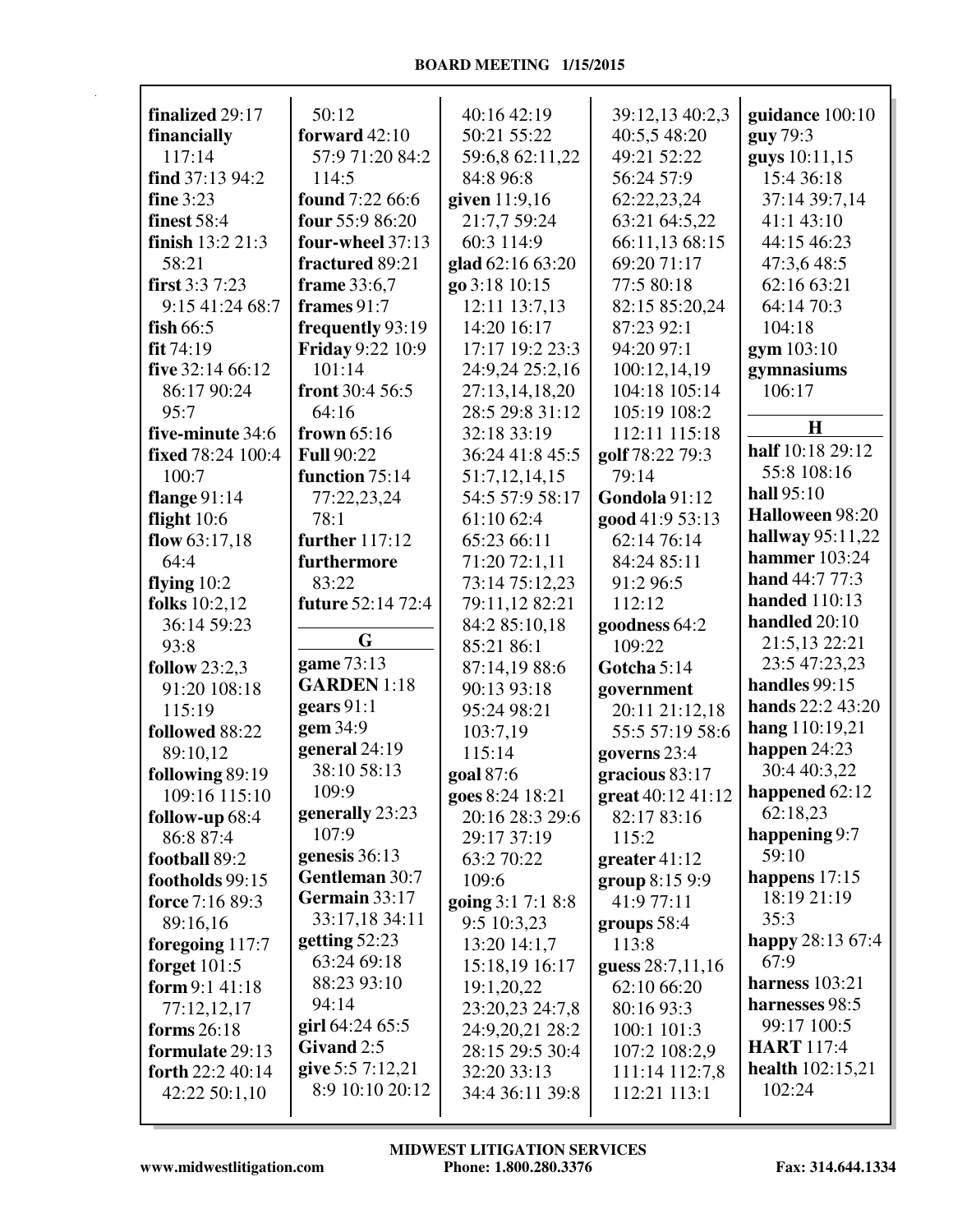| hear 19:16 41:16    | <b>home</b> 110:6  | 83:23                  | 51:3,4 52:8         | 77:9 91:5 94:17      |
|---------------------|--------------------|------------------------|---------------------|----------------------|
| 48:6,7 52:18        | hope 55:22 60:5    | important 40:7         | 54:16 57:3 59:5     | inspections 56:19    |
| 57:16 64:19         | 87:3,23            | 41:15 49:2,23          | 60:2 67:11          | 58:17 74:19          |
| 111:3               | hopefully 109:17   | 56:11 70:22            | 76:24 100:22        | 75:6 86:8,8,16       |
| heard 3:15 6:24     | horizontal 93:5    | imposes 110:2          | 102:7,12            | 87:4,6,8             |
| 47:1 49:13 53:9     | hospital 65:21     | imposing $109:10$      | ineffective 42:20   | inspector 26:9       |
| 71:3 78:16          | 89:7               | improve 49:7           | <b>infer</b> 102:20 | 86:21 95:14          |
| 82:12 111:2         | host 95:2          | 53:1,24                | infinite 28:17      | inspectors 26:10     |
| 112:6               | hotel 6:23 7:9     | improving 53:10        | influence 109:3     | 43:3 56:4,18         |
| hearing $8:22$      | hours $7:11$       | inappropriate          | influential 71:15   | 57:1,9 59:19         |
| 19:18 29:16,18      | <b>house</b> 103:5 | 112:12                 | information 5:9     | 75:3,10,15 76:8      |
| 49:9 53:8           | 107:4,6,9          | incident 60:23         | 26:4 43:6,15        | 85:16 86:17,21       |
| hearings $25:1$     | houses $107:8$     | 61:6,14,23             | 62:3,12 84:23       | 95:7                 |
| hearty $58:12$      | <b>How's 62:14</b> | 67:19 68:1             | 85:1,4,8,11         | installation         |
| height $61:21$      | huge 56:18         | 71:24 88:14            | 93:17 102:8         | 92:23                |
| 67:10 68:3 69:1     | huh-uhs $5:20$     | 89:10,21               | 115:4               | installing 93:10     |
| 80:8,14             | humerus 89:21      | incidents 88:14        | informational       | instance 107:9       |
| held 7:18           | hundred 68:10      | include 52:6           | 105:12              | instances 88:9       |
| helicopter 65:19    | hung $52:23$       | 74:19 101:15           | initial 29:13       | instantly 34:2       |
| hello 95:22         | hurt 66:9          | included 25:6          | 104:21              | 83:15                |
| help 41:14 55:23    | hydraulic-type     | 52:5 77:12 97:6        | injure $108:23$     | instituted 94:17     |
| 67:11,11 73:13      | 73:16              | including $12:22$      | injured 62:8 88:3   | instruction 110:1    |
| 76:8 83:16,17       |                    | 13:17 70:9 75:6        | 88:10,13,23         | instructions         |
| helped $11:20$      | I                  | 100:6                  | injury $88:11$      | 109:5,12             |
| helpful 3:18 25:4   | idea 15:7 36:15    | incorporate 83:5       | inner 65:9          | 115:20               |
| 52:12 53:16         | 37:10 38:24        | increase 87:4,5        | inquiries 97:9      | insurance 4:8        |
| 56:1 61:3           | 40:12 83:3         | increases 87:8         | insensitive 8:15    | 36:21 50:17          |
| helping 29:13       | ideas 24:8 29:14   | Indiana 65:20          | 9:9                 | 51:4                 |
| 60:2                | 38:21,22 42:8      | indicate 67:19         | inside 90:1 91:11   | integrity 91:9       |
| helps $41:18$       | 82:18              | indicated 104:20       | insight 59:7        | intending 109:9      |
| 83:23               | identical 19:24    | indifferent            | 67:15 110:16        | <b>intent</b> 111:12 |
| hey 37:14 40:11     | ignore $110:1,2$   | 112:12                 | inspect $26:11$     | interact 97:13       |
| 40:24 41:5 48:4     | Illinois $1:1,19$  | individual 12:22       | 68:22 70:16,20      | interactive 39:17    |
| 71:2 82:23          | 31:14 33:22        | individually           | 91:1 97:21          | 39:22                |
| 100:17              | 61:9,11 117:2,6    | 87:15 110:7            | 98:22,22 99:12      | interest 50:15       |
| Hi 33:17            | 117:19             | individuals 77:14      | inspected 56:12     | 77:13                |
| high 68:5 106:17    | imagine $74:21$    | 78:9 113:2             | 61:19,20,24         | interested 30:18     |
| higher 88:7         | immediate 92:7     | <b>indoor</b> 96:19,20 | 63:9 65:11 68:6     | 60:1,6 67:12         |
| highlighted 18:3    | immediately        | 97:4,5,10,19           | 68:16 80:4          | 117:15               |
| high-quality $75:5$ | 73:22 89:5         | 98:2,14 99:1           | 86:20 88:21         | interesting 66:6     |
| historical 86:6,18  | impact 75:9        | 100:4,17               | 98:1,3,6,21         | interfere 10:12      |
| 90:4                | impacts 109:4      | 104:15                 | 99:2,8,14           | interference         |
| history 72:8        | implemented        | indoors 99:1           | inspecting 70:13    | 38:15                |
| 99:11               | 14:5 29:20 72:3    | industry 12:23         | 73:8                | interferes 112:3     |
| hit 26:13 34:4      | implementing       | 25:11 27:22,24         | inspection 25:21    | internally 48:20     |
| 89:22               | 40:4               | 28:8 30:17 38:8        | 68:5,23 69:2        | interpretation       |
| hoc 29:21           | importance         | 42:2 50:7,17           | 75:22 76:5,6        | 100:2                |
|                     |                    |                        |                     |                      |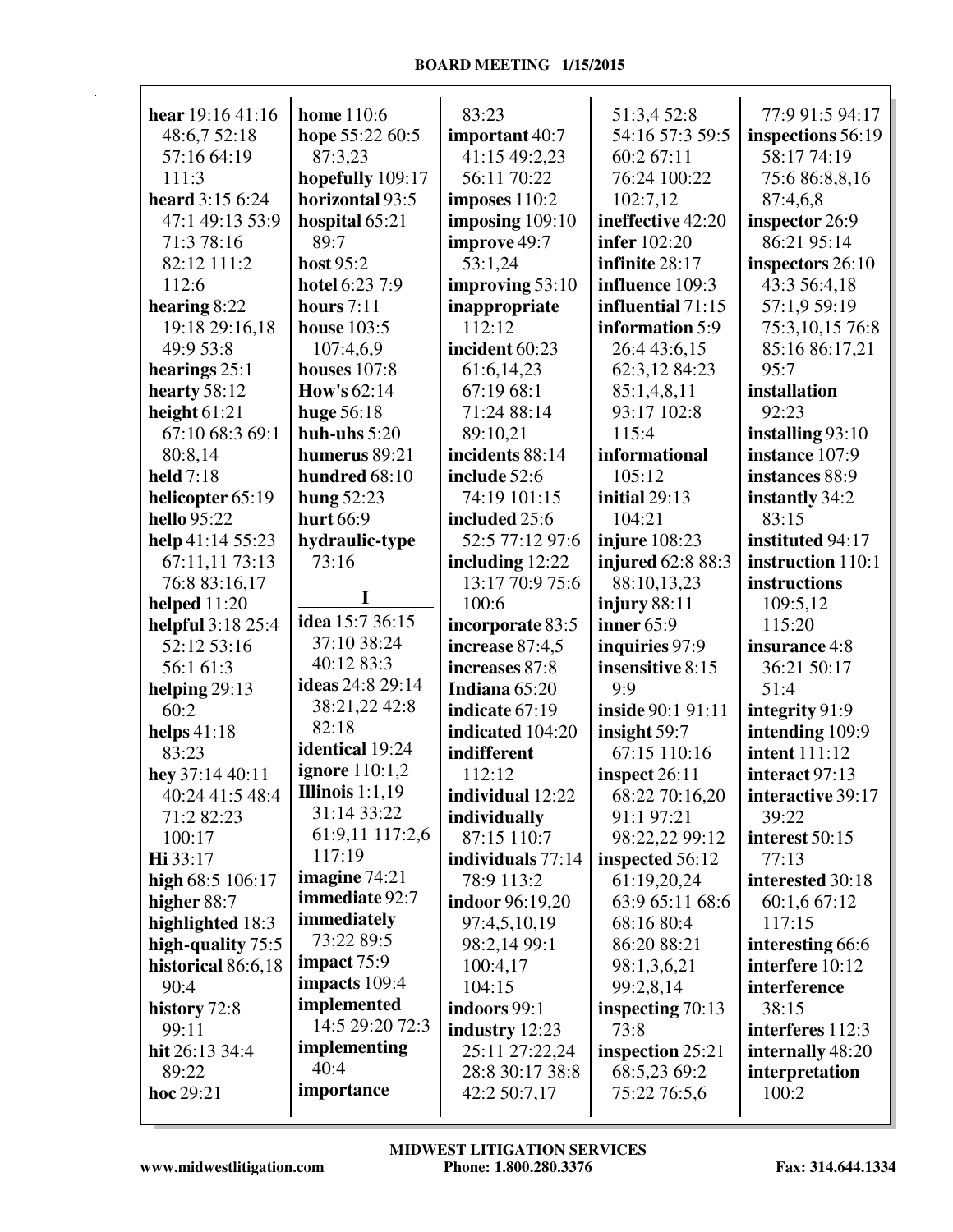| interpreted             | J117:4                 | 94:4,24 96:22        | 96:18 99:13      | 80:6 82:18 83:2            |
|-------------------------|------------------------|----------------------|------------------|----------------------------|
| 80:22                   | <b>January</b> 1:12    | 104:18,20            | 100:9 104:11     | 84:22 86:7                 |
| interrupt 21:2          | 4:13 20:1 43:20        | kinds $42:452:13$    | 104:14,19        | 87:12 88:8 89:3            |
| intricate 98:8          | <b>JCAR</b> 19:14,20   | 84:1 108:14          | 105:10,21        | 89:19 90:4,5               |
| introduce 3:20          | 19:23 20:16,20         | 109:15 115:12        | 106:5,15,19,21   | 91:8 92:16                 |
| 6:17 15:6 96:22         | <b>Jerry</b> 33:17     | kink $86:5$          | 107:1,12         | 93:14 94:9,23              |
| introducing             | job 84:24 96:3         | <b>Kirschner 2:3</b> | 110:11,24        | 94:24 95:2 96:2            |
| 113:8                   | <b>Joe</b> 2:2 40:20   | 3:1,9,11,14,16       | 111:5 113:20     | 99:2,4,10                  |
| introductions 6:8       | 49:17 51:24            | 3:234:4,4,11         |                  |                            |
|                         |                        |                      | 114:11,14,18     | 100:12,14<br>101:24 102:18 |
| <b>invited</b> 45:10,17 | 54:20 58:20            | 5:16 6:3,7,11        | 115:23 116:2,9   |                            |
| involved 29:14          | 59:16,21 60:9          | 6:16 7:3 9:10        | 116:12,16        | 102:24 103:1,2             |
| 100:3 117:11            | 110:11                 | 9:14,17 10:20        | kit 92:24 93:5   | 103:3,5,6,19,21            |
| involves 25:10          | <b>Johnson</b> 13:6,6  | 11:4,8 12:10,19      | knew 20:5 34:3,3 | 104:6,8,17                 |
| involving $41:4$        | 13:12 14:2,6,10        | 13:5, 10, 23 14:4    | 53:23            | 105:13,17,20               |
| 60:24                   | 14:18 15:3,21          | 14:15 15:1,6,22      | know $6:9,227:3$ | 106:3 109:15               |
| issue 23:22,23          | 16:1,7,21 17:10        | 16:4 19:3,7          | 7:15 10:8,12,17  | 109:20,20                  |
| 24:1 25:10              | 18:2,6 26:21           | 20:3,21,23 21:1      | 11:22 12:5,17    | 110:9,11                   |
| 38:14 40:1              | 42:3 44:8,8,16         | 21:24 22:10,16       | 17:7 19:5,11,12  | 111:18 112:5,6             |
| 52:24 61:1              | 45:1,4,6,6             | 23:7,11,18,22        | 19:20,24 21:22   | 112:6,15,18                |
| 77:10,19 80:9           | 46:22 51:20,20         | 24:14 25:8,15        | 23:19 24:7       | 113:8, 12, 12              |
| 83:12,23 91:13          | 52:1                   | 26:15 27:4,9         | 27:16,23,23,24   | 114:7 115:11               |
| 96:23 99:18             | <b>Joiner</b> 33:20    | 29:9 31:4 32:5       | 28:2,8,11,19,22  | knowing $68:2,3$           |
| 105:22 107:3            | joining $61:7$         | 32:11 33:1,5,10      | 28:24 29:20      | <b>known</b> 11:22         |
| 111:24                  | journal 22:21          | 33:14 34:10,14       | 30:19,22 34:9    | 12:21                      |
| <b>issued</b> 86:8,17   | Juanita 32:7           | 34:22 35:4 36:5      | 38:23 40:12      | knows 19:8 20:9            |
| 87:6 90:23              | judge 64:8             | 36:24 37:2           | 41:24 42:3,4,6   | 66:24 109:22               |
| 91:22                   | <b>July 86:22</b>      | 38:17 39:16          | 42:8 44:2,12,14  |                            |
| issues $22:24$          | jump 88:24             | 40:23 41:20          | 48:2 50:5 51:23  | L                          |
| 39:19 42:10             | jumping 66:9           | 42:11 43:18,22       | 52:1,13,17,18    | <b>Labor</b> 1:1 15:10     |
| 44:2,4 50:3,20          | jurisdiction 67:6      | 44:6,20 45:2,5       | 55:10,17 56:6    | 15:11,15 35:7,8            |
| 51:13 52:16,16          | 91:23 98:7             | 45:9,20 46:12        | 56:17 57:3,3,6   | 36:22 38:24                |
| 55:11,19 57:17          |                        | 46:19 47:10,14       | 57:7,13,15,15    | 47:12,15,17,24             |
| 58:2,3,5,5 72:4         | K                      | 48:12,24 49:3,7      | 57:20 58:20,22   | 48:4,16 49:5               |
| 76:3 84:1 95:1          | <b>keep</b> $5:2363:1$ | 49:17 51:19          | 58:24 59:2,3,4   | 52:4 54:5 60:22            |
| 104:23 105:15           | 109:14 115:18          | 52:20 54:1,8,17      | 59:10,11,13,18   | 76:17,18 77:16             |
| 111:18 113:11           | keeping 91:5           | 54:24 58:20          | 60:1,2261:15     | 77:22 78:1,3,5             |
| issuing $86:24$         | key 69:15              | 59:16 60:9,15        | 62:4,21 63:21    | 83:15 84:15                |
| <b>item</b> 42:18,24    | kids 37:13 93:20       | 64:7,14 65:1         | 65:12 66:7,8,14  | 85:4 86:12 88:5            |
| 77:13 97:4              | 103:2,7,12             | 66:16 67:14,18       | 66:23 68:24      | 111:9                      |
| items $70:19$           | kind 4:14,21 5:23      | 67:22 69:14,24       | 69:11 70:3,8     | laceration 66:4            |
| it'll 59:13 93:13       | 6:9 8:14 25:21         | 70:21 72:6,11        | 71:12,16,23,24   | lady 32:5 54:8             |
| <b>Iverson</b> 23:9,10  | 30:16 34:17            | 73:9 74:5,10         | 72:7,14,15,22    | <b>Lake 78:21</b>          |
| 23:13,14,21             | 42:12 50:23            | 75:12 77:2,20        | 73:4,5,5,20      | land 79:3                  |
| 24:12 25:3,14           | 52:11 55:22,24         | 78:9,12,15 81:9      | 74:3 75:14,17    | lane 63:11 65:8            |
| 25:17                   | 61:4 62:9 70:21        | 81:14,22 82:2,7      | 75:19,20,21      | language 113:14            |
|                         | 75:3 83:4 86:18        | 82:11,13 83:19       | 76:1,3,7,14      | lanyards 98:5              |
| J                       | 87:21 90:14,16         | 84:4,6 96:12,15      | 77:11,12 79:8    | 99:17 100:5                |
|                         |                        |                      |                  |                            |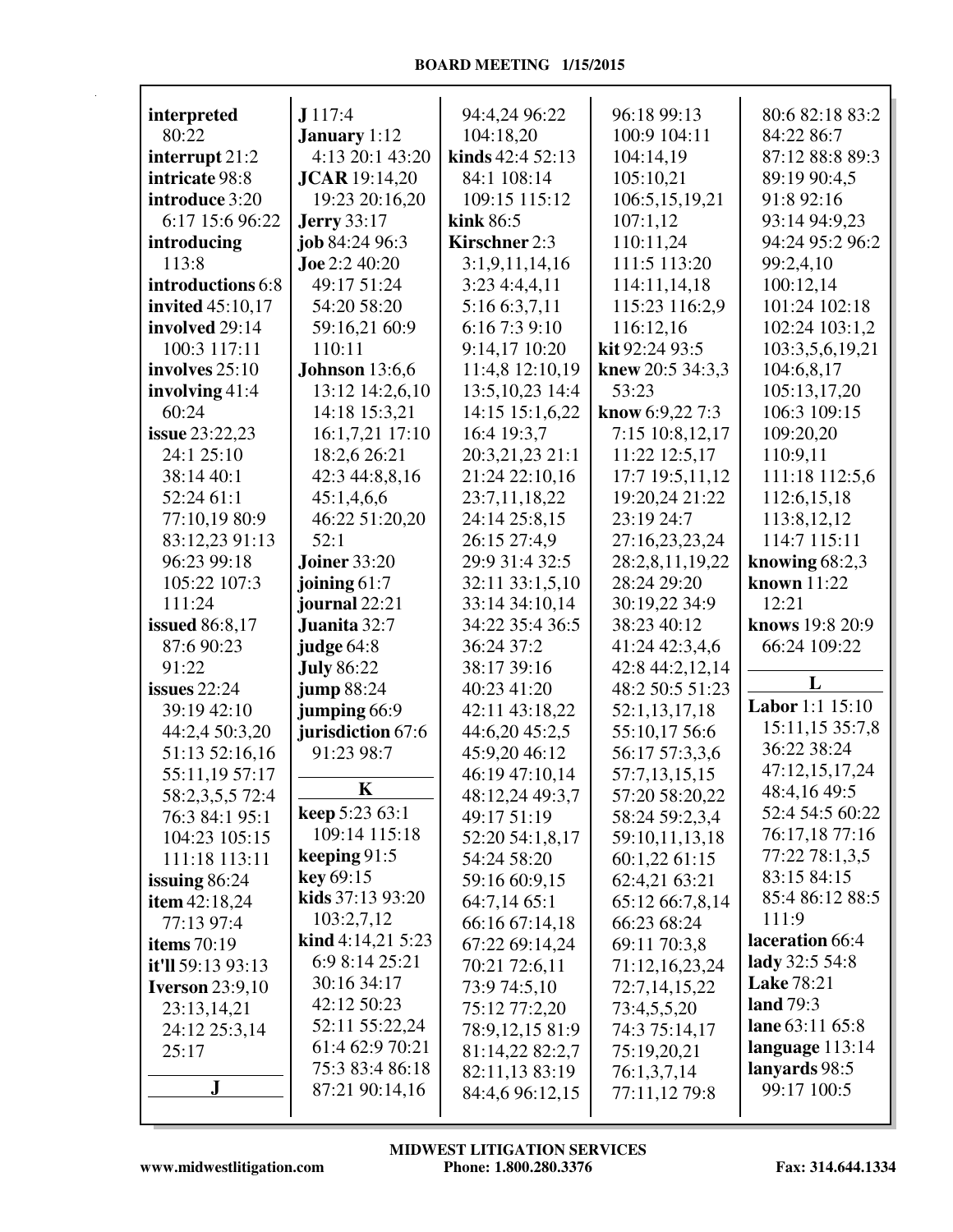| lap 91:11,24             | 105:13 109:15          | longer 7:15 11:14       | manufacturer         | 88:15              |
|--------------------------|------------------------|-------------------------|----------------------|--------------------|
| large $51:3$             | let's 41:6 46:15       | 12:23 52:23             | 92:15 93:23          | mechanical         |
| laser 96:19 97:4         | 82:3 95:24             | 105:8                   | <b>Marcia</b> 33:20  | 61:22 80:10        |
| late 10:9                | level 35:13            | look 16:24 21:16        | 34:3,8               | 90:7               |
| lavatory 109:13          | <b>license</b> 79:17   | 21:20 37:16,20          | Margaret 9:19        | mechanics 24:2     |
| law 22:22 23:4           | licensing 25:22        | 63:9,14,14 64:1         | 19:10 20:11,21       | 27:10 40:14        |
| 31:15,15 37:23           | life 66:13             | 69:19 75:19             | 20:23 21:1,24        | mechanism          |
|                          |                        | 80:18 85:12,19          | 43:2 48:1,4          | 22:17 31:8         |
| 70:15,15,18              | light 50:21 71:23      |                         |                      |                    |
| 71:5,13 72:17            | <b>likes</b> 85:23     | 108:8 110:6             | 51:24 70:7           | 99:14              |
| 77:9                     | limit 24:6 68:13       | 112:9 114:10            | 72:12 95:17,23       | mechanisms         |
| laws 66:7 108:17         | limitation 69:1        | <b>looked</b> 38:14     | <b>Massachusetts</b> | 61:22,22           |
| 111:11                   | <b>Linda</b> $2:54:2$  | 66:5 72:10              | 25:18,22             | mechanized 24:2    |
| layout 93:22             | 42:6 53:17             | looking $13:14$         | <b>Massie 30:9,9</b> | medical 88:4       |
| leaders 84:2             | Linda's $41:23$        | 16:3 56:14              | 46:22                | medics 89:6        |
| leadership 59:14         | line 3:18 24:22        | 63:24 65:13             | material 12:4        | meet 32:10 33:13   |
| learning 74:24           | 40:6 42:18,24          | 75:16 87:10             | materials 12:11      | 61:21 97:11        |
| leave 57:18,19           | 56:5 90:4              | 100:11                  | 103:15               | meeting $1:73:2,2$ |
| 71:1                     | lines 92:3 100:5       | loop $54:2$             | <b>Matt</b> 7:1      | 5:2,17 6:20        |
| leaving 55:5 56:8        | list $33:22$           | Lori 33:17              | matter 3:3 25:9      | 7:24 8:17,23       |
| Lee 113:22               | <b>listed</b> 97:15,17 | lot 10:1 26:22          | 40:20 50:2           | 9:2,21,22 10:4     |
| legal 2:13 40:20         | listening $47:15$      | 55:12 56:18             | 59:10 60:17          | 11:18,21,23        |
| 77:19                    | 48:19 49:11            | 57:4 64:15              | 68:2 77:9 83:6       | 12:8,9,13,14       |
| legislation 44:4         | 82:24                  | 84:24 85:10             | 96:18 104:12         | 13:10,13 14:13     |
| 51:8 56:22               | lists $90:10$          | 90:12 91:8 93:8         | 105:18 111:14        | 14:22,23 15:5      |
| 80:13,21,21              | little 6:21 7:21,21    | 94:6 100:14,15          | 113:1                | 20:1 28:10,14      |
| 81:6,12,20               | 23:12 47:5             | love 85:22              | matters 113:7        | 28:16 30:21        |
| 111:17 113:4,9           | 54:22 62:12            | lower 86:19             | mayor 60:20,20       | 31:12 32:10,19     |
| 113:14                   | 63:10 64:22            | <b>lowered</b> 73:23,24 | 61:2,8,8 83:7        | 32:22 33:24        |
| legislative 36:6         | 65:5 86:19 88:7        |                         | 83:10,13,13,19       | 34:6 36:11 39:6    |
| 56:17 72:8               | 94:18 103:7,8          | M                       | maze 37:14           | 42:18,21,22,23     |
| 113:7,11 114:6           | 103:10 104:16          | magic 115:18            | Mazzenga 2:4         | 43:21 45:3,7,10    |
| legislator 36:14         | live 26:21             | magnetic 90:17          | 4:9,9 53:17          | 46:3,18 54:4       |
| legislature 18:23        | livelihood 8:12        | 92:13                   | 77:5                 | 71:3 87:13         |
| 34:23 36:23              | 65:16                  | main 91:15 92:6         | $ma'$ am 34:14       | 106:6,7 110:10     |
| 70:17 76:18              | lives 8:12 26:22       | 92:10                   | 64:18 67:7           | meetings $4:13$    |
| 80:7 81:11               | local 22:8 65:20       | maintain 33:8           | mean 8:22 10:20      | 7:8 8:24 9:23      |
| lengthy $91:8$           | 84:2                   | maintenance             | 11:6 12:3 13:1       | 18:16,17,18        |
| <b>letter</b> 41:4 60:19 | located 78:18          | 91:4                    | 13:21 23:19,23       | 27:24 28:1,5,9     |
| 77:12,12,17              | locations 86:9,12      | major $9:6$             | 24:15 30:19          | 29:22,24 32:14     |
| 82:23 91:22              | Lockport 22:8          | making $11:14$          | 31:9 43:12,13        | 32:15,18,24        |
| 101:10,12                | 26:21                  | 12:14 13:20             | 43:14,22 49:4,4      | 33:23 42:14        |
| 105:17                   | <b>locks</b> 91:24     | 73:3,7 74:7,18          | 71:9 83:22           | 43:1 44:21         |
| letters 40:24            | long 7:16,17           | manager $2:14$          | 101:12 102:10        | 47:22 72:9         |
| 43:23 51:15              | 12:11 29:12            | 84:7,14                 | 105:1,12 113:5       | meeting's $7:17$   |
| 60:19                    | 67:3 68:23             | mandate 42:15           | means 43:13 86:9     | member 2:4,5,6     |
| letting $60:22$          | 69:11 73:1             | mandated 42:13          | meant 106:8          | $2:7,8,9,10$ 3:8   |
| 100:12 105:12            | 110:24                 | manuals $91:4$          | measuring 88:14      | 3:10,214:1,2,5     |
|                          |                        |                         |                      |                    |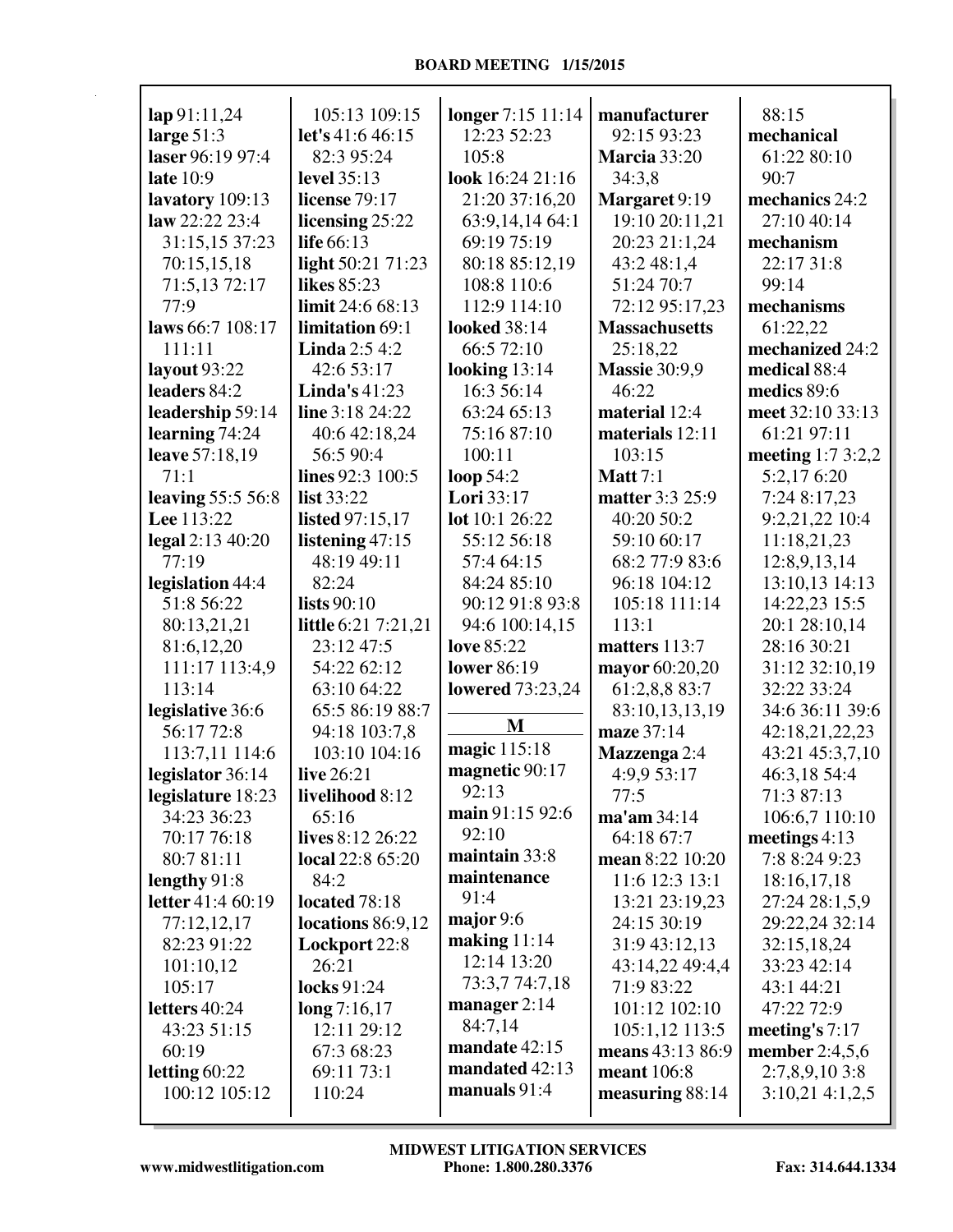| 4:6,7,95:6,7,11<br>5:12,13,14 8:16<br>8:19 11:12,15<br>11:24 12:3<br>19:15 25:12<br>28:8,9 32:21<br>36:13 37:7,12<br>38:1 40:18 41:7<br>43:8,9,21 45:8<br>45:14 46:1,10<br>46:17 51:18<br>52:22 53:5,11<br>53:14,17,22<br>59:21 66:18 | mention $5:17$<br>93:16 101:1<br>mentioned 60:18<br>85:13<br>message 55:1<br>58:11<br>met 59:4 95:21<br><b>Miami</b> 91:21<br>microphones<br>4:19<br>middle 4:22<br>63:11<br>midway $115:17$<br><b>Mini</b> 91:21 | 65:7<br>mornings 9:22<br>motion $3:6,8$<br>37:6 74:11,13<br>74:15 78:13,17<br>81:2,5,9 116:2<br>116:3,5,7<br>move 42:10<br>76:15<br>moved 6:19<br>69:17<br><b>moves</b> 100:7<br>moving $7:11$<br>54:20 90:9 | 65:13,22 106:1<br>neither 117:10<br>never 19:20<br>32:18 37:10<br>new 13:7,9,14,24<br>14:3, 12, 19, 20<br>14:23 55:16<br>56:22 57:8,14<br>58:24 59:2,7,13<br>60:11,1771:11<br>87:13 88:18,19<br>88:20 89:11,18<br>89:24 94:20,21<br>94:23,24 97:3 | notify 8:20 19:21<br>not-for-profits<br>80:2<br>number 4:12 7:4<br>7:5 28:17 42:1<br>56:18 62:19<br>86:10,12,13,16<br>86:22 87:4,5<br>88:7,15 93:14<br>94:10 108:15<br>numbers 48:9<br>90:5<br>numerous 44:1 |
|---------------------------------------------------------------------------------------------------------------------------------------------------------------------------------------------------------------------------------------|-------------------------------------------------------------------------------------------------------------------------------------------------------------------------------------------------------------------|--------------------------------------------------------------------------------------------------------------------------------------------------------------------------------------------------------------|---------------------------------------------------------------------------------------------------------------------------------------------------------------------------------------------------------------------------------------------------|--------------------------------------------------------------------------------------------------------------------------------------------------------------------------------------------------------------|
| 67:8 68:9,12                                                                                                                                                                                                                          | miniature 78:22                                                                                                                                                                                                   | Mulligan 92:9                                                                                                                                                                                                | 102:4,5 104:18                                                                                                                                                                                                                                    | $\mathbf 0$                                                                                                                                                                                                  |
| 69:13,15 74:6                                                                                                                                                                                                                         | 79:3,13                                                                                                                                                                                                           | Multiple 65:18                                                                                                                                                                                               | 113:13 114:1,4                                                                                                                                                                                                                                    | <b>OABA</b> 44:9,15<br>52:3,7                                                                                                                                                                                |
| 74:12,14,16,17<br>76:14,15 77:1,5                                                                                                                                                                                                     | minimum $31:15$<br>minutes $3:4,7,5:2$                                                                                                                                                                            | N                                                                                                                                                                                                            | 114:10,14<br>news 85:7 96:5,5                                                                                                                                                                                                                     | obligation 51:17                                                                                                                                                                                             |
| 78:7,11,14,17                                                                                                                                                                                                                         | 72:8                                                                                                                                                                                                              | name 3:19 6:17                                                                                                                                                                                               | newspaper 22:8                                                                                                                                                                                                                                    | 51:18                                                                                                                                                                                                        |
| 78:19,20 79:2,9                                                                                                                                                                                                                       | misconception                                                                                                                                                                                                     | 9:18 19:8 22:4                                                                                                                                                                                               | nice 49:12 93:22                                                                                                                                                                                                                                  | observations                                                                                                                                                                                                 |
| 79:13,19 80:1                                                                                                                                                                                                                         | 15:8                                                                                                                                                                                                              | 23:9,13 37:3                                                                                                                                                                                                 | nicely 93:15                                                                                                                                                                                                                                      | 101:23                                                                                                                                                                                                       |
| 80:11,24 81:3                                                                                                                                                                                                                         | missed 6:10 83:1                                                                                                                                                                                                  | 62:23,24 63:1                                                                                                                                                                                                | night $7:19$                                                                                                                                                                                                                                      | obtuse 49:4                                                                                                                                                                                                  |
| 81:13,16,17,21                                                                                                                                                                                                                        | missing $18:441:1$                                                                                                                                                                                                | 84:17 95:20                                                                                                                                                                                                  | <b>Nike 30:7</b>                                                                                                                                                                                                                                  | obviously 5:21                                                                                                                                                                                               |
| 82:1,6 83:7                                                                                                                                                                                                                           | mission $57:21$                                                                                                                                                                                                   | 106:10                                                                                                                                                                                                       | nine 87:20,20                                                                                                                                                                                                                                     | 38:7 51:12 52:8                                                                                                                                                                                              |
| 84:5 93:1 99:22                                                                                                                                                                                                                       | 58:14 59:13                                                                                                                                                                                                       | narrowly 38:13                                                                                                                                                                                               | Noerper 54:10                                                                                                                                                                                                                                     | 65:8 71:9,21                                                                                                                                                                                                 |
| 102:20 103:8                                                                                                                                                                                                                          | 60:6                                                                                                                                                                                                              | nature 67:15                                                                                                                                                                                                 | 54:10                                                                                                                                                                                                                                             | 104:8 106:2                                                                                                                                                                                                  |
| 103:24 106:13                                                                                                                                                                                                                         | Mitchell 60:20                                                                                                                                                                                                    | 68:1 69:22 90:8                                                                                                                                                                                              | non-destructive                                                                                                                                                                                                                                   | 113:12 114:8                                                                                                                                                                                                 |
| 106:16,20,23                                                                                                                                                                                                                          | 61:2,8,8 83:13                                                                                                                                                                                                    | 98:16 103:1                                                                                                                                                                                                  | 91:19 93:15                                                                                                                                                                                                                                       | occasions 42:1                                                                                                                                                                                               |
| 107:15,18,20                                                                                                                                                                                                                          | mobile 66:23                                                                                                                                                                                                      | 109:2                                                                                                                                                                                                        | non-mechanical                                                                                                                                                                                                                                    | occupation 77:11                                                                                                                                                                                             |
| 107:22 108:1,5                                                                                                                                                                                                                        | 68:13 69:16                                                                                                                                                                                                       | <b>NDT</b> 85:7,12                                                                                                                                                                                           | 90:6                                                                                                                                                                                                                                              | occur 40:5                                                                                                                                                                                                   |
| 108:6,7 113:24                                                                                                                                                                                                                        | 72:20 76:23,23                                                                                                                                                                                                    | 90:17,19,20                                                                                                                                                                                                  | noted 70:14                                                                                                                                                                                                                                       | occurred 69:18                                                                                                                                                                                               |
| 114:16,20                                                                                                                                                                                                                             | 78:18,23 80:15                                                                                                                                                                                                    | 92:6,8,11,16                                                                                                                                                                                                 | nothing's $45:3$                                                                                                                                                                                                                                  | occurring 69:23                                                                                                                                                                                              |
| 116:5,7,11                                                                                                                                                                                                                            | 81:7 98:2,10                                                                                                                                                                                                      | 93:20,24 94:5                                                                                                                                                                                                | notice 8:9,14,23                                                                                                                                                                                                                                  | offense 16:14                                                                                                                                                                                                |
| members $2:1\,3:5$                                                                                                                                                                                                                    | 99:8,9 100:7                                                                                                                                                                                                      | <b>NDTs</b> 94:6                                                                                                                                                                                             | 9:2,8 10:5 11:8                                                                                                                                                                                                                                   | 89:9,9                                                                                                                                                                                                       |
| 3:19 4:3 5:23                                                                                                                                                                                                                         | mobility 69:22                                                                                                                                                                                                    | necessarily 24:20                                                                                                                                                                                            | 11:13,14,16                                                                                                                                                                                                                                       | offer 24:13                                                                                                                                                                                                  |
| 6:11 7:10 12:12                                                                                                                                                                                                                       | model 92:9                                                                                                                                                                                                        | 26:13 91:18                                                                                                                                                                                                  | 20:12 21:4,6                                                                                                                                                                                                                                      | office 28:6 46:4                                                                                                                                                                                             |
| 12:22 16:5 24:8                                                                                                                                                                                                                       | models 90:24                                                                                                                                                                                                      | necks $86:5$                                                                                                                                                                                                 | 22:20,24 32:13                                                                                                                                                                                                                                    | 47:20 85:15                                                                                                                                                                                                  |
| 27:21,22,22                                                                                                                                                                                                                           | 91:6 93:4                                                                                                                                                                                                         | need 8:3 12:17                                                                                                                                                                                               | 67:18                                                                                                                                                                                                                                             | officer 65:3                                                                                                                                                                                                 |
| 31:16 41:3 43:6                                                                                                                                                                                                                       | moment $12:20$                                                                                                                                                                                                    | 13:15 36:18,18                                                                                                                                                                                               | noticed 68:7                                                                                                                                                                                                                                      | 84:23                                                                                                                                                                                                        |
| 50:5,12,14,19                                                                                                                                                                                                                         | 95:4                                                                                                                                                                                                              | 47:4,8,9 48:15                                                                                                                                                                                               | notices 28:18,19                                                                                                                                                                                                                                  | officers 62:19                                                                                                                                                                                               |
| 51:2 52:2,3                                                                                                                                                                                                                           | money 34:7                                                                                                                                                                                                        | 49:10 56:24                                                                                                                                                                                                  | notification 7:22                                                                                                                                                                                                                                 | offices 9:1                                                                                                                                                                                                  |
| 53:6 57:24 58:7                                                                                                                                                                                                                       | 103:19                                                                                                                                                                                                            | 62:8 64:19 68:6                                                                                                                                                                                              | 27:5,5,7,10                                                                                                                                                                                                                                       | official 54:12                                                                                                                                                                                               |
| 58:13 66:24                                                                                                                                                                                                                           | month $91:2$                                                                                                                                                                                                      | 70:17 85:14,15                                                                                                                                                                                               | 32:19                                                                                                                                                                                                                                             | 66:2 84:17                                                                                                                                                                                                   |
| 74:7 82:16                                                                                                                                                                                                                            | months $12:18$                                                                                                                                                                                                    | 85:23 109:16                                                                                                                                                                                                 | notifications                                                                                                                                                                                                                                     | officially 10:1                                                                                                                                                                                              |
| 84:11 86:4 97:3                                                                                                                                                                                                                       | 62:17 93:12                                                                                                                                                                                                       | 115:15 116:3                                                                                                                                                                                                 | 26:20                                                                                                                                                                                                                                             | 84:15                                                                                                                                                                                                        |
| 101:19,24                                                                                                                                                                                                                             | morning $7:23$                                                                                                                                                                                                    | <b>needs</b> 32:16                                                                                                                                                                                           | <b>notified</b> 19:6,13                                                                                                                                                                                                                           | officials 84:2                                                                                                                                                                                               |
| 102:6,17                                                                                                                                                                                                                              | 10:9,10,10 46:4                                                                                                                                                                                                   | 55:23 62:6                                                                                                                                                                                                   | 26:24 27:3                                                                                                                                                                                                                                        | Oh 25:15 64:21                                                                                                                                                                                               |
|                                                                                                                                                                                                                                       |                                                                                                                                                                                                                   |                                                                                                                                                                                                              |                                                                                                                                                                                                                                                   |                                                                                                                                                                                                              |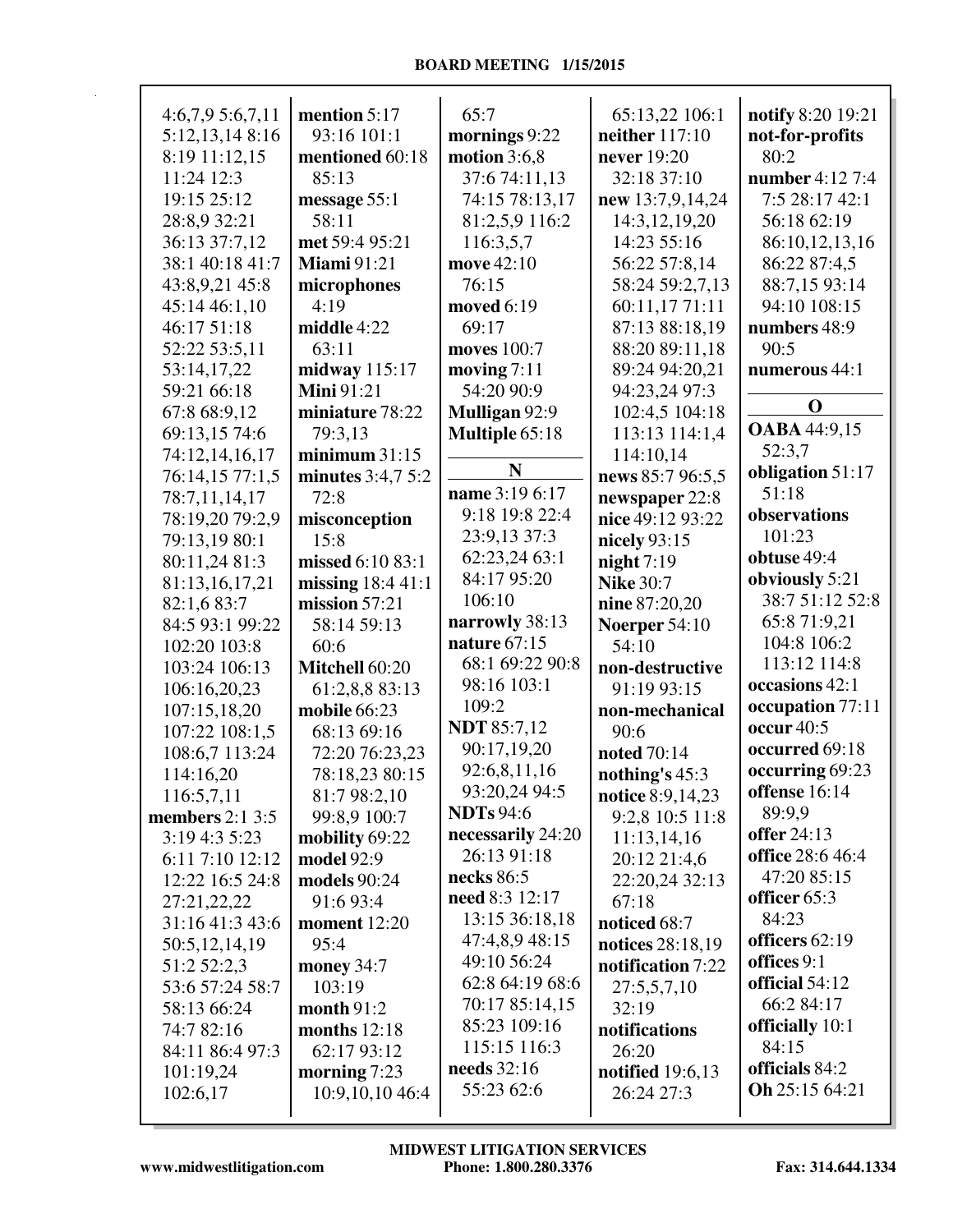| okay 14:2 15:21  | operator's 38:16  | 97:4,10,13,17       | 88:3 89:22           | permitted 24:5    |
|------------------|-------------------|---------------------|----------------------|-------------------|
| 16:21 17:10      | opinion 65:13,16  | 97:21 98:11,19      | patrons 90:1         | 68:6 98:3         |
| 18:2,6 23:21     | 71:18,19,20       | 98:23 99:1          | 97:13 99:3,4         | permitting 4:20   |
| 24:12 25:17      | opinions 25:5     | paintballs 99:5     | 114:24               | 94:16             |
| 33:4,16 35:2     | 41:18 50:21       | paper 8:17,18,19    | patron's 89:4        | person $5:19$     |
| 45:1,4,20 49:20  | opportunity       | paperwork 11:17     | <b>Patty 59:20</b>   | 16:12 17:19       |
| 51:19 54:17      | 42:20 53:24       | 45:16 46:9,11       | 66:17 68:10          | 18:14 32:2,2      |
| 60:11,15 64:12   | 54:3 55:3         | paramedics 89:6     | 69:16 72:18          | 59:4 60:5 86:23   |
| 68:18 80:11      | opposed 3:14      | parents 93:20       | 74:5 80:19,20        | 88:10             |
| 84:10 90:9       | 5:24 26:8 31:13   | park 26:6,9 67:3    | 81:2 93:6            | personal 58:10    |
| 96:10,24         | 74:7,9 82:11      | 68:21,21 78:23      | 107:16,21            | personally 83:9   |
| 104:10,14        | option 105:7      | 79:11 92:5          | <b>Patty's 78:17</b> | person's $62:23$  |
| 105:5,23 108:6   | oral 109:5        | 102:22 109:19       | 111:2 112:6          | Pete 95:8,13,19   |
| 114:7 115:22     | order 3:2,17 4:16 | 115:17              | pay 103:19           | 96:2              |
| old 54:20 60:10  | 21:2 29:19 84:6   | parked 91:12        | paying 56:23         | phased 114:3      |
| 63:2             | 107:14            | parks 25:20         | pending 14:16        | phases $29:10$    |
| once 31:5,20,20  | organization      | 66:21 72:18         | people 5:22 6:22     | phone 41:9 48:9   |
| onerous 108:17   | 11:17             | 76:23 78:18         | 7:5,12,21 8:1,2      | 82:22 105:16      |
| ones 14:5 81:7   | organized 42:3    | 97:21 98:12,19      | 8:5,9,10 10:16       | phones 36:17      |
| 102:12           | original 92:19    | 99:23               | 10:23 12:16          | 37:11             |
| one's 23:24      | originally 72:16  | <b>PARKWAY</b> 1:17 | 21:2,14,15,19        | physical 9:1      |
| online 5:10,15   | 72:17             | part 7:7 25:8       | 22:2 28:4 30:11      | physically 19:23  |
| open 14:13,22,23 | originate 35:3    | 87:6 94:18          | 30:22 31:24          | physician 88:4    |
| 15:5 18:16       | 37:9              | 95:16 97:22         | 35:24 40:24          | 89:8              |
| 27:24 29:24      | originated 35:12  | 98:4,8 102:18       | 41:8 43:12,12        | picking 104:22    |
| 42:14 43:1       | outcome 117:15    | 103:3,18 104:8      | 43:15 44:17          | picture 63:16     |
| 44:23 79:20      | outdoor 97:21     | 108:21              | 50:6,6,16 53:13      | pictures 63:4     |
| 81:7 99:24       | 98:2,11,19        | parte 32:3          | 56:5,23 57:18        | piece 64:17       |
| 102:12 107:2,7   | outlier 89:17     | particle 90:17      | 58:4 59:6 65:6       | pink 32:6         |
| opening 57:6     | output 91:1       | 92:13               | 65:14 66:9           | place 14:17 32:20 |
| operate 17:15    | outside 30:1      | particular 7:2      | 72:14 73:13          | 56:22 57:5,5,12   |
| 38:16,19         | 38:24 44:21       | 53:21 73:14         | 84:24 87:12          | 57:13 89:4,5      |
| operates 16:12   | 77:15 113:7,8     | 97:19 100:10        | 88:12,13,23          | 99:9,9,10         |
| 17:7,19 79:1     | 113:18            | 102:6 112:9         | 89:1 90:12 91:8      | places 56:20      |
| operation 67:16  | overly 76:12      | parties 10:14       | 100:21 104:23        | 86:13             |
| 70:2 86:15       | owned 79:7        | 44:2 117:11,14      | 109:20,23            | plan 76:7         |
| 94:15 97:23      | owners 63:20      | partisan $111:17$   | 113:2 115:15         | plane 109:11      |
| operations 55:20 | owns 16:12 79:3   | parts 13:24 14:19   | Peoria 6:22          | planning 36:17    |
| 55:21            |                   | 94:6                | percent 68:10        | 45:17             |
| operator 17:9    | ${\bf P}$         | pass 45:16 46:11    | 92:7                 | play 96:21 97:5   |
| 38:13 66:8       | packet 101:15     | 46:13,15            | perfect 57:15        | 97:11,12,24       |
| 68:24 89:11      | packets 3:5       | 107:19              | perfectly 53:1       | 98:12,24          |
| 97:15 115:20     | page 16:7,10      | passage 27:2        | period 86:24         | 100:19            |
| operators 36:17  | 90:20 95:16       | passed 18:24        | 95:19                | playing 89:2      |
| 53:19 72:23      | pages 107:22,23   | 108:12 112:16       | permanent 109:2      | <b>PLAZA</b> 1:16 |
| 97:16 100:16     | paid 21:15,19     | Patricia 2:9        | permit 16:9 68:8     | please 12:20 20:4 |
| 114:23           | paintball 96:19   | patron $45:18$      | permits 86:24        | 21:3 52:5 85:18   |
|                  |                   |                     |                      |                   |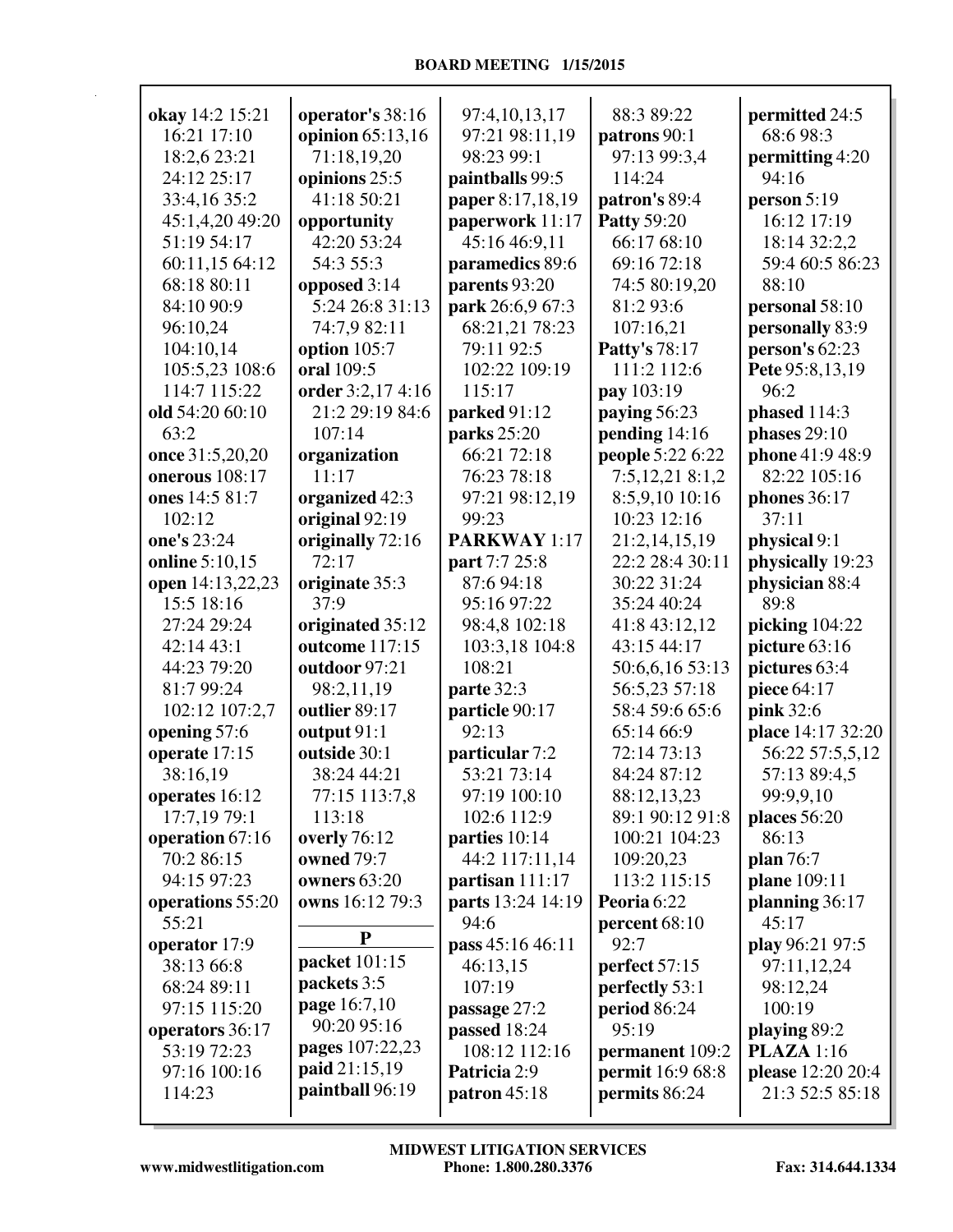| 106:11                  | 100:18              |                   |                   |                          |
|-------------------------|---------------------|-------------------|-------------------|--------------------------|
|                         |                     | property 80:3     | publicly 56:9     | 41:24 42:16,19           |
| pleasure 55:8           | previously 56:7     | proposal $112:16$ | publish 8:21      | 42:24 43:11,17           |
| 57:22 60:4              | <b>print</b> 16:10  | proposals 39:8    | 20:12,13 31:5     | 46:20 54:18              |
| plus 102:8              | printed 30:20       | propose 14:7      | published 8:16    | 93:19 95:5,6             |
| point 18:13 41:2        | prior $94:15$       | 35:8 115:14       | 20:9 21:16 22:7   | 96:10,13                 |
| 49:22 70:22             | private $107:4,5$   | proposed 27:5,7   | 22:11,13,13       | 104:21                   |
| 73:6 83:1 84:18         | privy 110:12        | 27:11,15 29:1     | 29:3,5 90:11      | quick 62:22              |
| 88:17 91:3              | probably 5:4        | 29:15 30:16,19    | 92:4              | 63:16 84:9               |
| pointing 91:23          | 7:17 17:12          | 31:19 40:9,9      | publishes 22:20   | 105:5                    |
| points 51:8 60:12       | 26:23 34:12         | 42:14 111:21      | 27:19 28:6        | quickly 57:3             |
| police 13:19 61:3       | 51:22 59:11         | proposes $15:11$  | publishing 22:17  | quite 88:9 103:13        |
| 61:18 62:2,19           | 70:24 82:17         | proposing 108:8   | 92:15             | 108:15,23                |
| 63:22 66:1,2            | 93:10 95:20         | proscribes 77:24  | pull 74:1         | quorum $12:14$           |
| 73:11,22 83:10          | 113:18              | 77:24             | pulley 24:2 99:14 | quote 66:5               |
| policies 94:12,23       | probationary        | <b>Protection</b> | pulleys 98:5      |                          |
| pop 19:21 89:3          | 95:19               | 113:16            | purposes 73:4     | $\bf R$                  |
| popcorn 60:21           | problem 63:8        | proud 55:14       | pursuant 29:24    | <b>Rachel 23:9,13</b>    |
| 61:12                   | problems 31:23      | provide 57:1      | purview 37:15     | racquetball              |
| portable 67:3           | procedure 23:2,3    | 75:22 76:7,8      | 79:22 111:15      | 100:19                   |
| 91:13 99:24             | proceeding          | provided 38:8     | Pusey 6:14,18,18  | raised 44:5 55:13        |
| pose 6:12               | 117:12              | 110:13            | push 48:10,13,14  | Rangers 89:16            |
| position 32:2           | proceedings         | provision 42:15   | 54:6              | <b>Ray 92:9</b>          |
| 50:24 97:20             | 117:7               | 80:2              | pushing 88:24     | razor 64:5               |
| 98:9 100:8              | process $4:15$      | public 4:3,6,17   | put 10:24 27:2    | reach 57:2               |
| 101:19 104:5            | 18:20,22 19:1       | 6:12 8:22,24      | 30:15,24 37:6     | read 14:2 22:14          |
| 106:2 113:6,21          | 20:11,17,20         | 9:22 12:24        | 43:4 53:5 56:22   | 80:13 93:6,12            |
| positions 113:10        | 21:9 24:5,24        | 18:21 19:1        | 57:12,13 63:12    | 102:9 108:3              |
| possibility 69:17       | 29:12 32:4          | 20:12 21:4,6,8    | 66:19 72:16       | ready 12:5 93:11         |
| 69:23                   | 36:12 39:17,22      | 23:1 27:22 29:6   | 74:10,12 79:4     | real 62:22 84:9          |
| possibly 95:1           | 74:24               | 29:7,13,16,18     | 85:6 90:1 92:1    | 105:5                    |
| post 114:23             | processed 21:11     | 30:1 35:22 36:1   | 114:5 115:9       | realistically 75:4       |
| posted 8:24 9:2         | processes 4:21      | 36:15 38:2 39:7   | <b>puts</b> 65:16 | realized 68:5            |
| 33:2,6,13 90:18         | productive 10:19    | 39:11,18,19,22    |                   | <b>really</b> 10:1 24:1  |
| 109:5,19                | <b>Professional</b> | 39:24 40:10       | Q                 | 24:18 25:23              |
| posting 18:21           | 117:5,18            | 42:13,15,19,19    | question 4:20     | 42:17 55:10              |
| 115:2                   | prohibited 32:4     | 42:24 50:15       | 6:14 7:14 15:23   | 57:7 82:21 95:3          |
| potential 15:12         | promote 76:20       | 51:2,2,11 54:18   | 18:14 19:18       | 95:17 100:18             |
| 86:14                   | promulgate          |                   | 20:4 23:14 32:9   | 112:7                    |
|                         | 15:14 76:21         | 56:15 58:14,16    | 34:18 77:6        | rearrange 10:6           |
| powers 112:15           |                     | 60:19 66:22       | 105:6,9 108:2     | <b>reason</b> 7:2,5 9:23 |
| practice 50:2           | 81:18,24            | 68:21 77:18       | 111:4,5,9         | 11:1 61:19               |
| prescribed 22:17        | promulgated         | 79:20 81:8        | 112:13            | 66:24 89:2               |
| present $2:1,12$        | 83:4                | 82:17 85:5 87:9   | questioning       | 105:8                    |
| 5:18 82:4               | promulgating        | 87:13 99:24       | 20:19,24          | reasons 7:4              |
| presentation            | 110:15              | 102:13 104:21     | questions 4:17    | Rebecca 60:20            |
| 83:11 111:3             | proper 7:21         | 107:3,7 109:10    | 6:12 19:4 39:10   | rebuttal 40:16           |
| 112:6                   | 89:14               | publication       |                   | recall 4:12 69:5         |
| <b>pretty</b> 58:2 94:9 | properly 56:13      | 22:24             | 39:15,19,20       |                          |
|                         |                     |                   |                   |                          |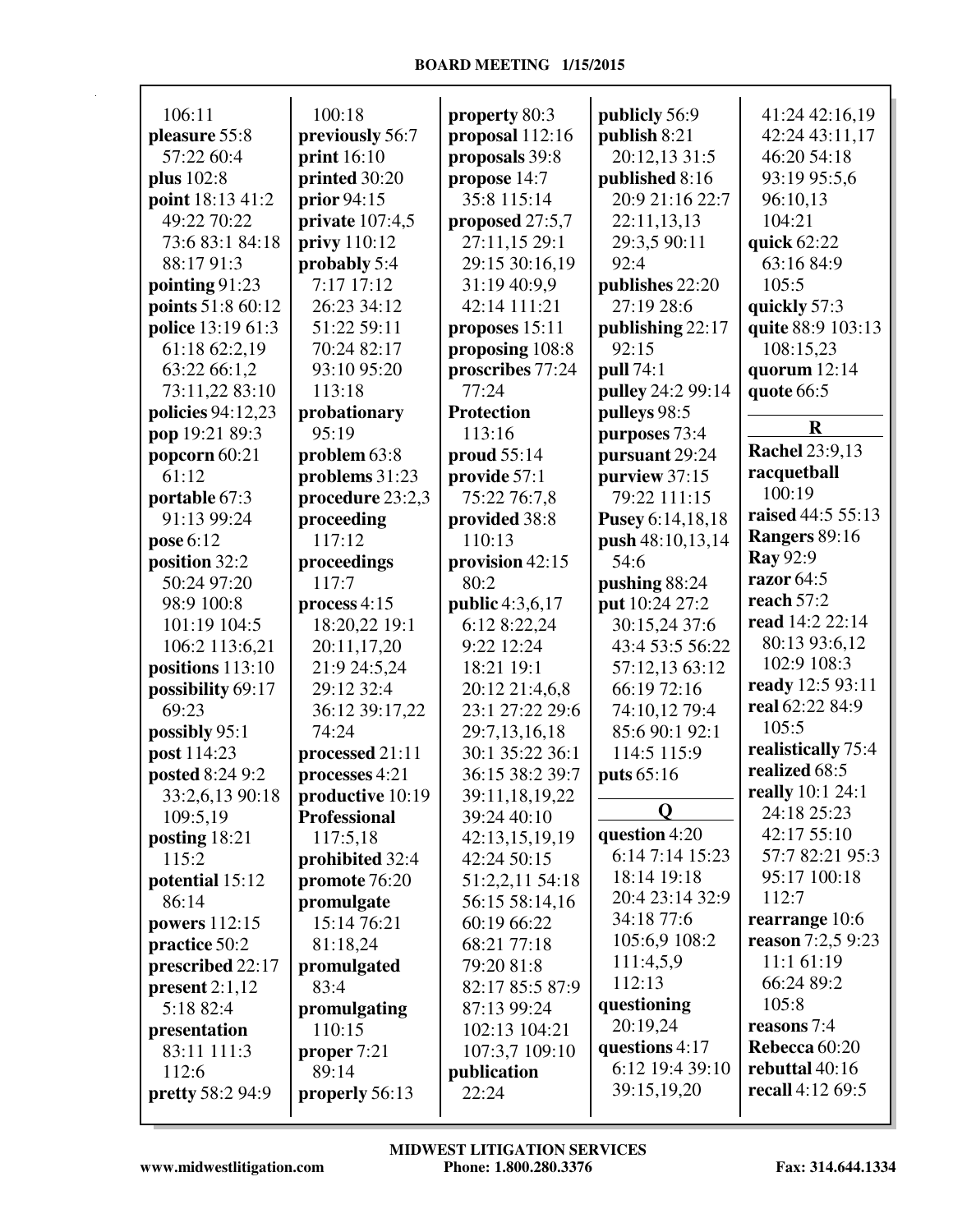| receipt $91:16$     | 86:11 117:4,18     | representative           | responsible            | rides 17:16 26:6     |
|---------------------|--------------------|--------------------------|------------------------|----------------------|
| receive 101:2       | registration 76:5  | 4:8 50:18 62:5           | 13:20 44:18            | 33:18 55:21          |
| received 60:19      | regs 18:15 24:4    | 71:2 77:8                | 72:19                  | 56:12 57:5           |
| 97:9 101:3,7,10     | regulate 69:20     | representatives          | responsibly            | 58:17 66:7           |
| 101:11              | 103:1 107:8,8      | 12:23 28:1 51:3          | 51:17                  | 86:15,20 87:10       |
| receiving 26:19     | regulated 98:21    | 51:4,5,6 77:15           | responsive 52:15       | 90:13 98:6,11        |
| receptive 38:21     | 99:2               | 78:8                     | 84:1                   | 109:24 114:22        |
| reckless 108:22     | regulation 18:13   | representing             | rest 66:13 98:22       | 114:23               |
| recognize 105:1     | 80:23 81:7         | 43:13 100:21             | restate 97:1           | ridesafety.illin     |
| recognized 5:21     | 106:24             | request 53:1             | result 35:17           | 84:21 85:18          |
| 9:15                | regulations        | 74:14                    | review 18:22           | Ridgway 60:12        |
| recognizing         | 25:19 26:2         | require 65:11            | 85:17,20,24            | 60:21 61:9           |
| 105:2,3             | 28:24 67:1         | required 22:22           | reviewed 18:15         | 73:10                |
| recommend           | 68:19 70:15        | 23:2 33:6 43:1           | reviewing 113:14       | riding $65:789:23$   |
| 76:20 81:10         | reiterate 94:14    | 94:1 114:23              | revised 68:20          | 109:9                |
| 111:22              | relate 77:6        | requirement              | <b>Rhodes</b> 2:5 3:10 | rifles $97:14$       |
| recommendation      | related 23:15      | 61:21 67:10              | 4:2,25:7,12,14         | right $11:6$ $18:10$ |
| 30:14,23 47:13      | 117:10             | 90:20 94:5               | 11:12 25:12            | 20:13 21:2 23:1      |
| 54:13 71:10         | relates 53:9       | requirements             | 32:21 41:7 43:9        | 25:16 29:6           |
| 74:8 76:16 78:4     | relative 117:13    | 79:21 85:13              | 52:22 53:5,14          | 32:17,23 33:12       |
| recommendati        | relatively 89:11   | 90:18 92:17              | 53:22 74:14,17         | 34:11 47:3,6,7       |
| 47:1                | 89:18              | 93:21,24 94:8            | 76:14 103:8            | 49:11 55:11          |
| recommends          | relevant 26:7      | <b>requires</b> 7:9 71:5 | 108:1,6 113:24         | 63:10,15,15          |
| 80:16               | remember 22:9      | 90:16 91:18              | 116:5                  | 64:8,17 65:15        |
| record 16:4 37:3    | 66:13 68:19        | <b>resolve</b> 111:16    | ride 1:2 17:6,7,8      | 76:9 78:10 79:2      |
| 68:9                | 69:3 84:20         | resolved 82:21           | 17:20 43:3 62:7        | 79:23 93:10          |
| recorded 6:5        | reminder 34:1      | resource 43:14           | 62:10,10,11,20         | 95:13,23 100:1       |
| recreation 97:18    | rental 70:9        | resources 57:8           | 63:20 66:7 67:3        | 102:2,14 106:4       |
| 100:18              | rep 71:4           | 76:4                     | 67:4 68:15             | 106:9 116:9          |
| recreational        | repeat $19:17$     | respect 5:22             | 79:21 80:7             | rights $109:8$       |
| 98:17 102:11        | 49:10 110:22       | 82:16                    | 84:15 88:19            | 115:8                |
| reduced 117:9       | report 66:2 67:19  | respond 20:15            | 90:1 93:19,23          | ring $104:1$         |
| reduces 86:22       | 84:7 85:22 87:2    | 36:3                     | 94:1 98:13 99:7        | risk $52:23$         |
| redundancy          | reportable 87:24   | response 3:15            | 103:5 108:13           | road 109:21          |
| 26:12 92:24         | 88:2,3 89:8,10     | 82:12 96:14              | 108:20,21              | <b>Robert 22:5</b>   |
| 93:5                | reported 86:14     | 104:13 114:13            | 109:1,5,16,22          | 26:17 39:3           |
| redundant 93:1      | 88:5               | 116:1                    | 109:24 110:4           | 101:17               |
| 93:2                | reporter $5:18,18$ | responses 20:16          | 111:23 112:14          | <b>Rock 90:22</b>    |
| referring $15:2,16$ | 6:1 9:18 19:8      | responsibilities         | 112:20 114:24          | roller 88:8,11       |
| 32:21               | 64:19 65:3         | 47:17,22 49:24           | 115:1,19,20            | 90:3 92:5            |
| reg 80:17           | 106:10 117:1,5     | 50:4,7,10,11,12          | rider 44:11 54:14      | <b>Ron</b> 2:13 6:5  |
| regarding 31:7      | 117:6,18,19        | 50:22 51:9               | 108:10,11,17           | 17:13 19:16          |
| 77:7 97:3,9         | reporting 31:8     | responsibility           | 108:18,24              | 22:16 27:9           |
| 114:6               | reports 85:7       | 44:11 54:14              | 109:2,8,11             | 32:22 35:5           |
| regimens 89:24      | 87:11              | 109:11 110:3             | 110:17 111:11          | 40:20 48:24          |
| register 71:20      | represent 50:22    | 110:17 111:11            | 112:1                  | 51:24 68:18          |
| registered 48:8     | 53:13              | 111:20 112:2             | <b>riders</b> 108:23   | 77:20 102:20         |
|                     |                    |                          |                        |                      |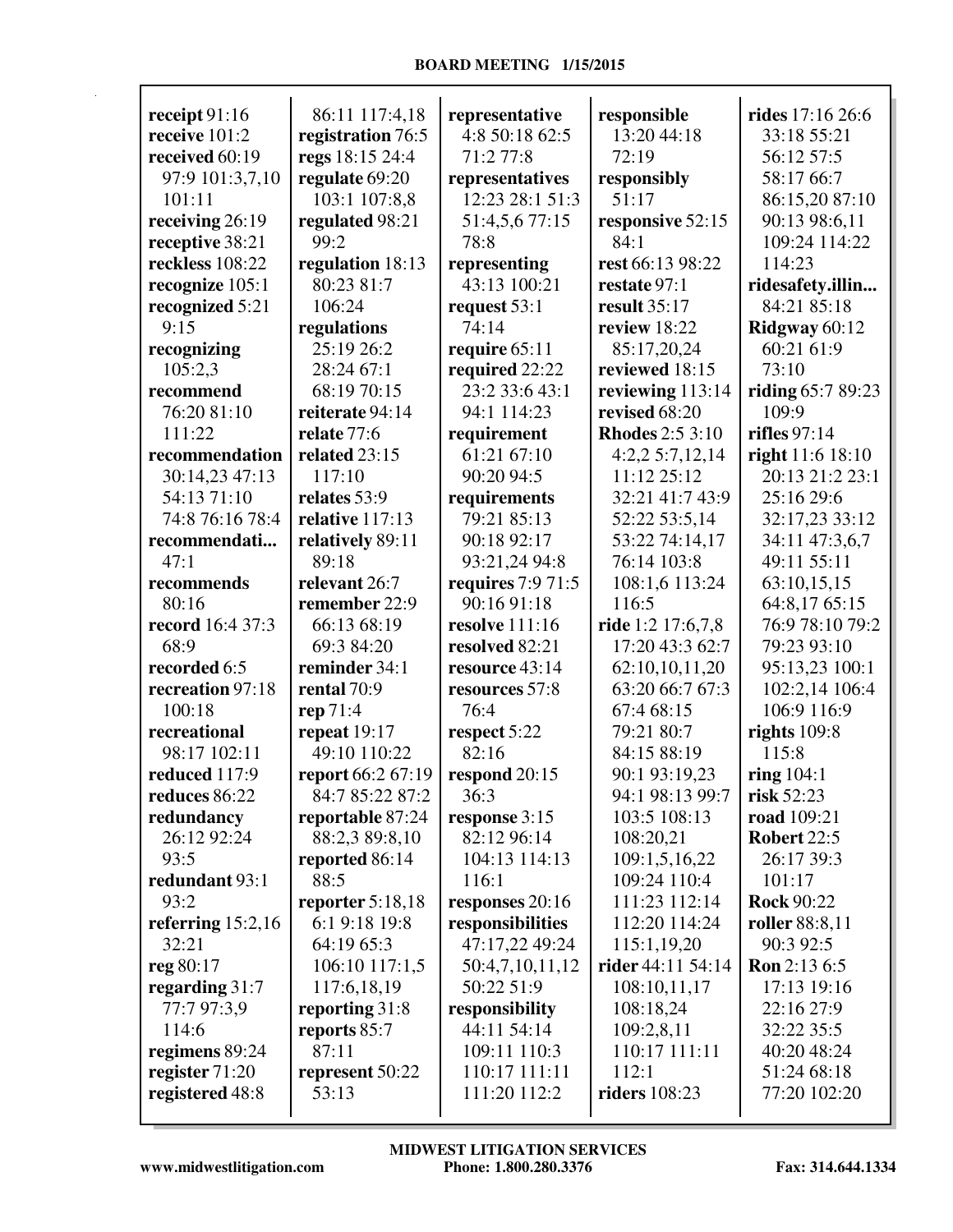| 110:16                          | 109:21,22             | 32:23 33:4,9,12           | searchable 93:21  | 70:1 75:1 80:23    |
|---------------------------------|-----------------------|---------------------------|-------------------|--------------------|
| room $1:184:18$                 | 110:3,16              | 33:16 46:8,21             | season 4:20 72:5  | 82:5               |
| 11:21 20:8 38:9                 | 114:23 115:2          | 47:13 48:6,22             | 98:20             | sent 11:17 34:13   |
| 51:23 56:6 59:6                 | 115:10,19             | 49:6,12,15,16             | seat 91:7 109:14  | 35:15 36:21        |
| 64:15 71:1                      | run 25:4              | 53:4 54:7                 | 115:3             | 40:8 77:14         |
| 72:14 77:7                      | running 56:1          | sand 63:13                | seats 8:3         | separate 80:9      |
| 90:12 95:9                      | 99:4                  | <b>SANGAMON</b>           | second 3:9,10     | September 61:13    |
| 110:22 111:1                    | runs $17:6$           | 117:3                     | 49:20 55:17       | series 89:23       |
| <b>round</b> 96:8               | <b>Ryan</b> 2:14 4:21 | Sara 62:24 63:2           | 75:24 77:1        | serious 58:2       |
| roundabout                      | 12:11 14:1            | Sara's 65:18              | 78:12,15 81:15    | seriously 42:9     |
| 112:21 113:3                    | 15:20 17:13           | saved 34:5                | 84:8 110:19       | 58:3               |
| <b>Royer</b> 43:2,2,10          | 28:22 40:20           | saving $7:7,10$           | 116:10,11         | serve 8:1 57:2,20  |
| 70:5,7,7 72:13                  | 41:24 43:14           | saying 12:4 20:2          | Secondly 56:3     | 57:22              |
| 95:10,12                        | 52:1 53:19            | 33:23 49:10               | secretary 22:19   | serves 110:14      |
| <b>RSS</b> 85:7 92:2            | 60:11 66:24           | 57:16 68:11               | 22:22,23,23       | service 55:5       |
| rule 15:12,24                   | 67:14 69:4,24         | 82:21 98:18               | 27:20 28:5        | 56:21 58:8         |
| 16:1,6 18:23                    | 72:6 79:17 82:3       | 102:24 103:9              | 31:21 33:20       | 90:23 91:17        |
| 19:2 20:10,13                   | 82:22 84:7,13         | 112:22 113:16             | section 4:18      | serving $8:2$      |
| 20:14 21:6,12                   | 96:13,22 99:13        | 115:6,7                   | 13:14 16:8,22     | session 39:9       |
| 23:5 29:17,19                   | 99:22 100:23          | says 13:16 16:8           | 39:6,18,23        | set 12:8 26:10     |
| 31:5 35:3,9,9                   | 101:1 104:6           | 16:16 34:23               | 54:18 64:11       | 32:12 49:24        |
| 36:20 38:10,11                  | 105:19 106:2,3        | 35:1 54:24                | see 44:6 47:7     | 87:9               |
| 40:9,9 42:14                    | 107:2                 | 71:16 80:5,7              | 63:5,7,10,18,23   | sets 50:10,11      |
| 76:21 81:18,24                  |                       | 85:14 92:12               | 82:3 84:9 86:5    | seven $10:5$       |
| 83:4 108:11                     | S                     | 114:1                     | 86:18 87:21       | severely 62:7      |
| rulemaking                      | sack 63:7             | schedule 7:19             | 88:9 94:9 110:8   | shaft $92:6$       |
| 24:22,24 29:21                  | safe 115:18           | 10:9                      | 112:9             | shafts $91:1$      |
| 29:22 30:2 32:4                 | safely 109:4          | scheduling 10:21          | seeing 22:9 104:2 | share 25:5         |
| 36:7,8 40:2                     | safer 60:2 67:12      | 11:11,21                  | seeks 88:4        | shirt 32:6         |
| rules 13:7,9,14                 | 102:21 109:9          | <b>Schmidt</b> 104:16     | seen 32:19 40:24  | shooting 99:5      |
|                                 | safety 1:2 26:13      |                           | 66:4 103:17       | short 8:14 54:3    |
| 13:24 14:3,12<br>14:16,19,20,23 | 32:9,10 45:19         | 105:5,23 106:9            |                   |                    |
|                                 | 52:9 55:20            | 106:12,12<br>Schoendienst | 104:22 106:16     | Shorthand 117:5    |
| 15:2,3,12,14,14                 | 56:15 58:16           |                           | 112:5             | 117:19             |
| 15:17,18 16:2                   | 62:9 84:16            | 52:2                      | select 90:24      | shotgun $38:15$    |
| 19:12,23 20:6                   | 85:24 87:9 90:9       | school 106:17             | 93:22,23          | shoulder 89:4,4    |
| 20:12,17 21:16                  | 90:11 92:2            | 107:4,5,5,6               | senators 78:8     | shoulders 89:1     |
| 21:18,20 22:12                  | 93:20 98:11,13        | <b>Schwabe</b> 2:6 4:1    | send 12:4 28:3,18 | 89:20              |
| 22:18,21 23:1                   | 99:7 101:21           | 4:169:13,15               | 28:19 30:15       | show 83:23 86:7    |
| 24:4 25:18 27:6                 | 108:10,11,17          | 106:13,16,20              | 31:20,21 33:21    | 86:12,14           |
| 27:8,11,15,19                   |                       | 106:23 107:20             | 34:1,7,20,21      | shown $68:4$       |
| 28:2,12 29:15                   | 109:10 111:23         | 116:7                     | 36:3 65:20        | shows $70:9$       |
| 30:3,16,20 31:7                 | 112:14,20             | scope 25:10               | 76:16 82:23       | shut 73:22         |
| 31:13,19 34:18                  | 115:4                 | 77:16 106:22              | 85:15 104:6,8,9   | sign $26:19$       |
| 34:20,20 35:15                  | sake 87:11            | 106:23                    | sending $83:15$   | signs $110:2$      |
| 35:22 36:1 37:6                 | <b>Salerno</b> 22:4,5 | screen $84:10$            | sends 22:20       | similar $69:18,23$ |
| 57:14 71:6                      | 22:12 26:17,17        | se 86:24                  | 27:19             | 70:1               |
| 89:19 94:19                     | 27:7 32:7,7,17        | Sea 92:9                  | sense 30:6 64:13  | simple $94:5$      |
|                                 |                       |                           |                   |                    |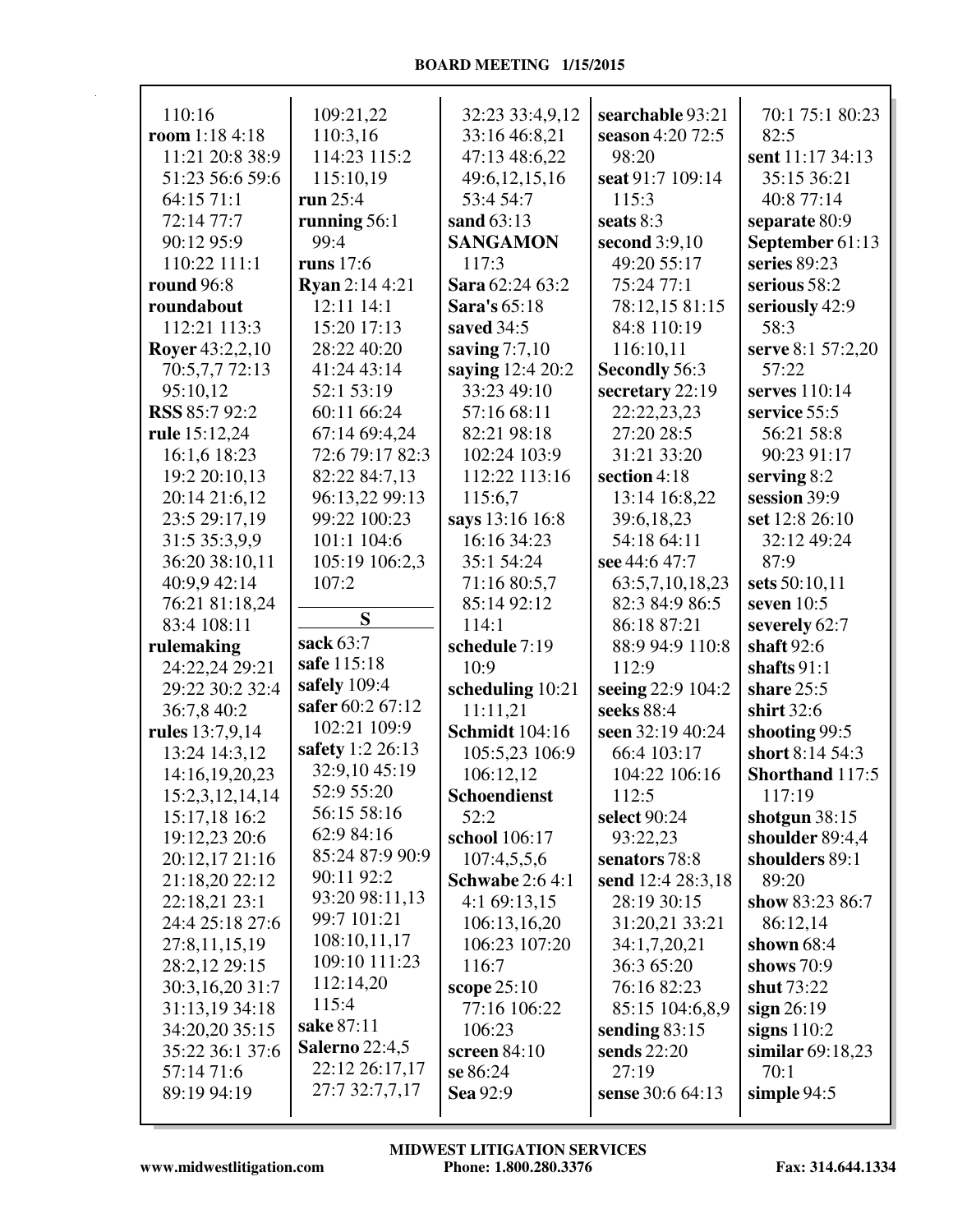| simulated 88:20            | 28:9,13 65:17                 | spoke 12:8 32:22                      | 77:23,24 111:6                     | 114:16,20                      |
|----------------------------|-------------------------------|---------------------------------------|------------------------------------|--------------------------------|
| 97:13 98:24                | 80:2                          | 38:2 44:10                            | 111:7                              | summary 87:17                  |
| simulating 88:23           | somebody's<br>62:19           | sport 97:18 98:17                     | statutes 50:9                      | summer $95:21$                 |
| simulation 88:19           |                               | 100:18                                | statutory 38:23                    | super 78:20 79:4<br>79:14      |
| sincerely 60:1             | someone's 54:3                | spot 53:6                             | stay 7:9 115:3                     |                                |
| Sir 22:3 64:19             | 71:17                         | Springfield 1:19                      | step 4:21,23 31:9                  | support 55:23                  |
| $s$ it 43:19               | something's 30:3<br>soon 34:3 | 22:15 27:1                            | 85:14,14,14                        | 74:18 91:7 92:6                |
| site 75:20 85:1,16         |                               | 85:15                                 | stepped 110:20                     | supporting $57:10$             |
| sites 75:16                | sorry 6:10 9:16               | ss 117:2                              | stop $65:2$                        | 58:14                          |
| sitting $8:2$ 30:5         | 13:1,12 23:11                 | staff $58:13$                         | <b>Street 78:21</b>                | supportive                     |
| 63:17 82:18,24             | 25:16 64:21                   | stairs 63:6 73:20                     | strictly 17:8 32:4                 | 113:11                         |
| situation 102:3            | 65:1 77:2 86:4                | 74:1,2                                | 72:17                              | supposed 14:11                 |
| six 86:7 90:3,7            | 90:19 93:11                   | stand 61:5 112:1<br><b>Star 90:22</b> | striking 103:24<br>structural 91:9 | 14:21,22 15:5                  |
| skip 87:16                 | 97:16 101:11                  |                                       |                                    | 44:14 50:14,16                 |
| skydiving 88:20            | 110:21                        | start 10:1 48:5<br>started 61:17      | stuff 30:11 85:6<br>94:5 112:10    | 50:19 51:2<br>sure 9:3 11:14   |
| 88:23                      | sort 99:20                    | 66:9 73:3,7                           | <b>Sub</b> 92:22                   |                                |
| slated 24:17               | sounds $25:12$                | state 3:19 5:8 7:8                    |                                    | 12:7,14 13:16                  |
| sleds 69:20<br>slid $64:3$ | south 1:17 61:10              |                                       | subject 112:23<br>113:1            | 13:17,20 15:1<br>19:10 25:15   |
| slide 60:24 61:15          | 108:12<br>southeast 61:10     | 7:10 8:19 9:17<br>10:24 19:8          | submit $27:15$                     |                                |
| 63:3,5,7 65:6,7            | 61:11                         | 20:10 21:12,18                        | 36:2 45:21 94:3                    | 26:3,7,21,23<br>38:12 44:11,16 |
| 66:22,23 68:3,5            | southern 95:15                | 22:19,22,23,24                        | 114:9                              | 52:5 53:23                     |
| 68:22 70:10,19             | so-called 110:17              | 23:4 24:15                            | submits $35:22$                    | 56:12,13 58:15                 |
| 72:24 73:3,12              | 111:11                        | 27:20 31:13,21                        | submitted 45:22                    | 59:4 61:15                     |
| 73:14 74:2 77:9            | <b>Sparks</b> 2:8 3:21        | 46:2 47:20 48:8                       | 45:23 112:8                        | 66:19 74:16,18                 |
| 78:21 79:4,14              | 3:21 34:15,15                 | 48:10 53:16                           | subscribe 22:14                    | 75:4 82:6 89:13                |
| 80:8,8,9,14,15             | 35:2,12 36:9                  | 57:19 58:6                            | substance 109:3                    | 91:20 93:8                     |
| 80:15                      | 37:1,4,4,8,18                 | 67:16 71:2,4                          | suburbs 26:22                      | 94:24 95:20                    |
| slides $61:18$             | 68:9 116:11                   | 88:20 91:4 94:9                       | suggest $11:15$                    | 99:19 103:13                   |
| 66:19,20 67:15             | speak 5:21 6:8                | 96:4 117:2,6                          | 75:8                               | 115:12                         |
| 68:13,13 70:1              | 23:12,24 39:7                 | stated 52:24 53:2                     | suggestion 49:6                    | Surely 34:6                    |
| 70:16 72:18                | 50:16,20 52:3                 | 70:14                                 | 82:2                               | surprised 6:24                 |
| 73:774:19                  | 72:20 77:21                   | statement 13:2                        | suggestions                        | suspect $52:17$                |
| 76:19,22,22                | 80:19                         | states 10:2 70:18                     | 110:7                              | swap 60:12                     |
| 81:6 88:6                  | speaking 19:9                 | 94:7 108:15,16                        | Sullivan 2:9                       | sweatshirt 30:8                |
| 112:18 114:7               | 23:23 50:14                   | 108:16                                | 11:15,24 12:3                      | systems 24:2                   |
| small $4:1862:8$           | 68:18                         | statewide 8:23                        | 19:15 45:14                        | 25:23                          |
| 64:15 94:4                 | specific $7:5$ 15:2           | state's 23:3 28:6                     | 46:1,10,17                         |                                |
| smart $62:20$              | 15:23,24 30:3                 | stating $22:13$                       | 59:21 66:18                        | T                              |
| <b>Smith 2:7 4:5,5</b>     | 32:12 38:10                   | stationary 100:4                      | 67:8 74:6,12,16                    | tabled 78:16                   |
| 8:16,1977:1                | 44:4 50:8 51:9                | statistics 85:21                      | 76:15 78:7,11                      | tag 68:14 96:20                |
| 81:16                      | 77:13 107:6                   | 85:22 86:3                            | 78:19 79:19                        | 97:4                           |
| smoke 109:13               | specifically 37:16            | <b>statute</b> 8:23 11:9              | 80:24 81:3,13                      | take 4:24 5:18,19              |
| smoking $109:12$           | 37:20 38:10                   | 18:9,11 32:11                         | 81:17,21 82:1,6                    | 6:1 8:4,7 9:11                 |
| smooth 55:20               | 55:16 84:22                   | 33:6 34:23 35:1                       | 84:5 93:1 99:22                    | 11:10 32:20                    |
| 56:1                       | speed 108:4                   | 35:4 38:18,19                         | 107:18,22                          | 42:9 55:3 58:3                 |
| somebody 17:6              | spline $91:1$                 | 47:16 50:1,10                         | 108:5,7 113:22                     | 63:9 65:3,19                   |
|                            |                               |                                       |                                    |                                |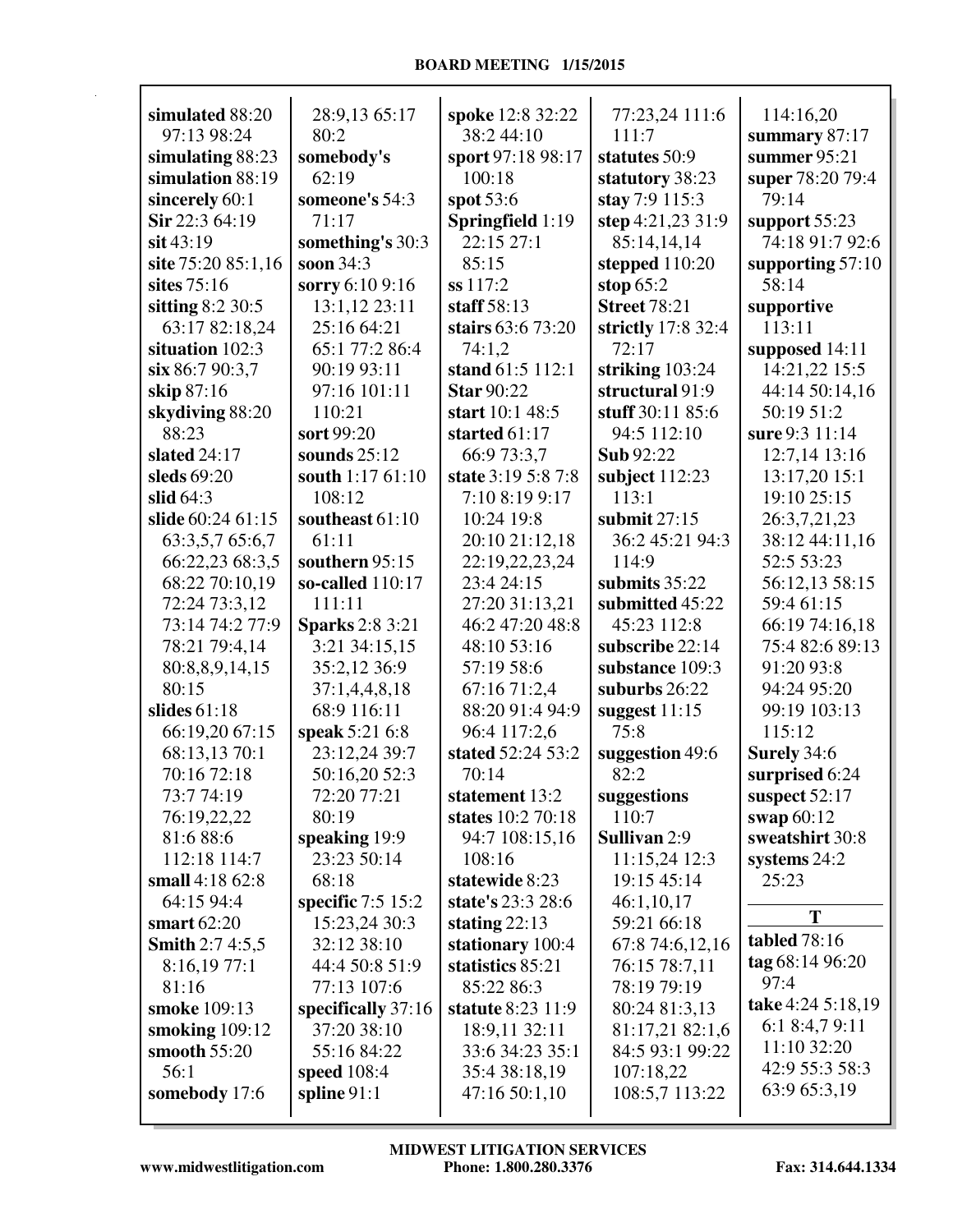| 75:19 76:11,13       | 70:23 75:24           | 63:8 66:21         | <b>three</b> 7:22 16:23 | tomorrow 10:1       |
|----------------------|-----------------------|--------------------|-------------------------|---------------------|
| 76:19 83:4,17        | 77:22 82:15           | 69:21 85:2         | 55:8,8,9 59:9           | 13:8,11 55:4,6      |
| 85:18 89:7           | 83:3,3 105:14         | 94:13 95:2         | 87:22 88:13             | 106:3               |
| 103:12 107:23        | 105:15 106:19         | 109:15 115:3       | 90:2,2,7 92:10          | tongue 82:20        |
| 108:3 109:22         | 106:21 110:15         | 115:12             | 101:3                   | tonight $11:18$     |
| 110:6 111:13         | 111:6,9               | think 7:3,7,20     | three-plus 59:9         | <b>Tony 4:7</b>     |
| 113:10               | terrific 34:10        | 8:4 9:3,7,13       | threshold 72:9          | tools 87:7          |
| taken 3:13 55:11     | test 91:19 92:11      | 10:13,18 11:13     | throw $75:1$            | top 63:3,6 67:9     |
| 82:10 97:20          | 92:20 109:23          | 11:20 12:7 15:7    | Thursday 1:11           | topic 41:4 53:21    |
| 99:10 116:15         | testing $93:15$       | 16:19,24 17:4      | 7:19                    | total 86:8,10,10    |
| 117:8                | texting 66:8          | 17:24 20:3,5       | till 66:9               | 86:12,16,20         |
| takes 41:24 46:24    | thank 9:10,11         | 24:10 25:8 26:5    | <b>Tilt 90:22</b>       | 87:5,5              |
| 54:14 115:8          | 13:5 26:15            | 26:12 29:10        | time $4:24$ 5:19        | tough 6:21          |
| talk 5:22 14:12      | 33:16 40:13           | 40:21 41:1         | 6:13 7:12,23            | town 10:17 46:1     |
| 27:10 30:5           | 48:22 52:20           | 42:16 46:6 47:7    | 11:22,23 12:13          | tradition 7:15      |
| 44:14 48:15          | 53:4 54:7 56:8        | 49:1,8,9,22        | 12:15,21 19:22          | traditional         |
| 85:23,23 87:17       | 57:24 58:7,12         | 50:1 51:10         | 30:22 32:12             | 103:17              |
| 105:7 113:2          | 58:18 59:16           | 53:11 54:15        | 33:5,7 34:8,8           | trailer 73:16       |
| talked 13:9 44:12    | 60:7,8,9 61:7         | 61:3 62:6,8,20     | 35:14 39:2,12           | trainers 89:15      |
| 56:7 57:13           | 64:1 65:4 66:15       | 65:14,22 67:1,4    | 39:23 40:15             | training $86:21,24$ |
| talking $5:19$ 14:4  | 66:16 83:7,7,10       | 67:8,22 68:12      | 41:3 42:1,12            | 89:14,24 95:19      |
| 14:15 15:3           | 83:14,14,19,20        | 69:5,15,22         | 45:22 46:2 48:3         | 99:20               |
| 16:23 27:4           | 84:4,5 96:15,17       | 70:12,13 71:14     | 57:4 68:1 69:3          | tram 98:20          |
| 48:15 65:2           | 104:11 107:12         | 71:16,18,21        | 69:16 71:19             | trams $97:22$       |
| 105:15 114:8         | 108:6 116:17          | 72:15 73:1         | 72:24 82:22             | transported 99:3    |
| tall 115:12          | thanked 56:21         | 75:20 79:20        | 83:14 87:12             | transporting        |
| task 82:3            | thanks 56:3           | 80:19,20 82:24     | 101:14 113:6            | 24:3                |
| telephone 2:2,13     | 84:13                 | 83:1,1,22 85:10    | 113:22                  | travel 8:5 10:8     |
| tell 16:5 22:7       | theoretically         | 85:17 89:17        | times 12:9 33:23        | 73:4 99:9           |
| 24:9 25:3 28:13      | 50:3,13,19            | 91:22 93:7         | 47:1 115:3              | treat $21:8$        |
| 31:18 33:24          | theory 14:19          | 100:21 108:15      | tip 82:19               | treated 89:8        |
| 40:23 47:4           | Theresa 54:10         | 109:7 110:6        | tips $93:20$            | trend 87:21,22      |
| 51:22 86:9 93:9      | <b>thereto</b> 117:14 | 112:24 114:22      | <b>title</b> 16:6       | tricky $94:13$      |
| 93:24 115:20         | they'd 28:20 69:7     | 115:13,15          | toboggan 69:20          | tried 55:10,13      |
| telling $48:13,16$   | thigh $65:9$          | thinking $10:3,22$ | 80:9                    | 57:7                |
| ten $63:265:18$      | thing 5:16 11:19      | 36:20 44:17        | today 4:17 11:5         | trouble 19:18       |
| 66:12 73:14          | 24:15 28:7            | 50:6               | 13:12,13 23:14          | truck 37:13         |
| <b>tennis</b> 100:19 | 36:22 49:2            | thinks $114:4$     | 23:17 24:16,18          | true 49:3 105:21    |
| ten-year-old         | 53:13 58:22           | thoroughly 61:23   | 34:5 40:2 45:23         | 107:10              |
| 63:23                | 67:5 68:7 73:18       | thought $3:17$     | 47:1 56:6 58:11         | trustee 44:9        |
| terms 7:7 10:21      | 76:1 81:8,22          | 18:3 41:14         | 61:1 63:21 71:3         | try 5:21 38:12      |
| 11:11 13:24          | 84:18 88:17           | 52:24 53:16        | 83:12 84:13             | 42:21,23 52:15      |
| 15:17,17 24:1        | 91:2 99:21            | 81:1               | 96:2 101:16             | 56:19 57:20         |
| 29:10,14 30:2,2      | 103:5,23 113:9        | thoughts 83:5      | 104:7 110:13            | 67:10 85:6          |
| 35:10 39:22          | 114:17 115:9          | 105:17             | today's $39:5$          | 108:19,20           |
| 40:1,3,13 44:23      | things $31:1\,42:8$   | thousand 7:11      | told 96:2               | trying 10:8 16:3    |
| 48:1 55:18 61:5      | 45:21 52:13           | 34:5               | <b>Tomczuk</b> 95:8,19  | 76:3 102:11         |
|                      |                       |                    |                         |                     |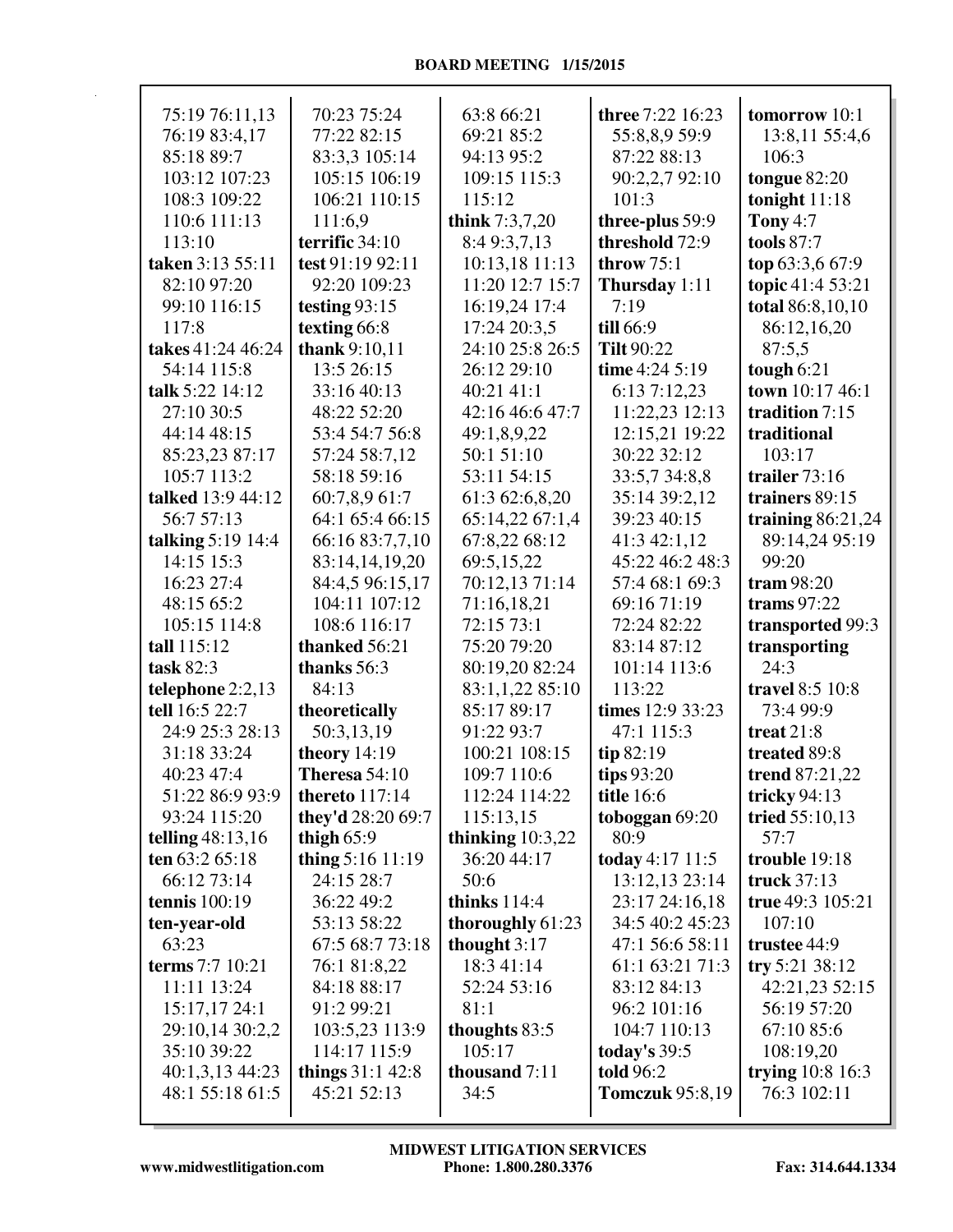| tub 88:10,12         | upcoming $4:20$         | 116:14              | 97:2 101:1       | welcome 25:16          |
|----------------------|-------------------------|---------------------|------------------|------------------------|
| tunnel 88:24         | updates 86:1            | voices 64:15 65:4   | 104:19,22,24     | 46:12                  |
| turns $93:14$        | <b>Urbik 2:10 3:8</b>   | vote 3:12 13:8      | 105:2 107:17     | welcoming 60:18        |
| two 4:13 9:1,23      | 4:7,75:6,11,13          | 24:17,21 82:9       | 108:9,10         | weld 91:23             |
| 13:24 14:18          | 36:13 37:7,12           | 116:14              | 114:19           | welds 99:17            |
| 32:14 51:8 61:4      | 40:18 43:8,21           | votes $40:3$        | wanted 13:2      | went 14:20 18:15       |
| 104:3 107:22         | 45:8 53:11              |                     | 45:10 53:22      | 35:18 68:1             |
| 107:23               | 68:12 78:14,17          | W                   | 55:2,7 57:24     | 73:21                  |
| two-part $81:2$      | 78:20 79:2,9,13         | Wadkins 92:18       | 58:11,23 59:14   | weren't 19:15          |
| type 26:24 58:6      | 80:1,11 83:7            | wage 31:15          | 59:21 72:20      | 26:24 61:24            |
| 75:17,22 81:8        | 102:20 103:24           | wait 5:21 9:14      | 73:14 80:20      | we'll 9:11 11:10       |
| 103:23               | <b>URL 84:20</b>        | 12:20 37:9          | 83:10 84:18      | 48:20,21 102:4         |
| types $75:17$        | use 17:18 79:10         | 49:19               | 85:2 88:17       | 104:8                  |
| typewriting          | 79:12 108:9             | walk 74:1 115:16    | 93:16 94:10,14   | we're 3:1 6:6          |
| 117:9                | 109:4                   | wall 25:4,24 26:2   | 101:22           | 7:10 11:5 13:18        |
| typically 98:6,19    | useful 56:1 85:1        | 26:9,11 41:10       | wanting $82:19$  | 15:9 19:18             |
| typo $12:6$          | uses $8:20$             | 89:22 96:20         | wants $25:13$    | 22:22 23:2,19          |
|                      | <b>usually</b> 5:8 17:4 | 97:5,18 98:14       | warm 84:9        | 27:12 28:2,4           |
| U                    | 29:19                   | 99:15,16,17         | wasn't 7:4 20:19 | 29:22,22 31:8          |
| uh-huhs 5:20,24      |                         | 100:4,17            | 37:21 68:3       | 32:18 38:19            |
| ultrasound 90:18     | $\mathbf{V}$            | 101:10,18           | 92:11 110:13     | 39:2 40:6 41:20        |
| 92:20                | vagina 65:9             | 102:16,17           | wasting 39:2     | 42:6,6,16 46:23        |
| uncover 72:8         | value 41:8 42:10        | 103:6,20            | watched 73:17    | 47:19 48:7,8,19        |
| underneath           | 52:10,11                | 104:15              | watching 30:5    | 48:20 57:15            |
| 21:22                | vanity 84:19            | walls 23:15 25:13   | way 7:10 8:5     | 58:15 62:16,24         |
| underscore           | various 44:1 97:9       | 25:19 26:4,14       | 13:21 21:13      | 67:12 80:18            |
| 42:12                | <b>Vaughn 5:1 9:13</b>  | 38:2 87:14          | 28:16 29:7 35:5  | 88:15 92:1             |
| understand 11:4      | $9:16,19,19$ 11:1       | 97:10,19 98:3       | 48:21 59:18,19   | 94:20 95:17            |
| 11:10 12:15          | 11:6 14:8 18:8          | 98:10 99:8          | 61:7 64:12,23    | 111:6,7 113:9          |
| 21:14 33:9           | 19:5, 10, 10, 19        | 102:21 106:17       | 69:9,19 74:18    | 116:16                 |
| 49:23 61:19          | 20:5,19,22,24           | 106:20              | 96:4 112:21      | we've 4:14 6:21        |
| 68:17 72:13          | 21:21 51:24             | <b>Walsh 39:3,3</b> | Wayne 2:8        | 34:5 40:24 42:2        |
| 75:9 107:16          | venues $25:11$          | 40:15               | ways 26:5 54:4   | 44:1 49:20 53:9        |
| understanding        | <b>verbal</b> 3:15 5:24 | want 3:22 4:21      | wealth $93:17$   | 55:10 56:16,16         |
| 35:645:21            | 82:12                   | 4:23 10:21 13:3     | web 34:2         | 56:22 57:7,12          |
| understood           | version 72:21           | 22:1 23:24 24:6     | website 9:3 33:3 | 57:13 58:1,2           |
| 56:21                | versus 80:9             | 26:6 27:9 41:16     | 33:11,13,15      | 84:24 100:14           |
| undetermined         | 102:17                  | 46:13 50:5          | 34:2,4 43:5,6    | 100:15                 |
| 90:7                 | vertical 93:4           | 51:15,22 53:5       | 84:19 85:10,19   | wheel 91:12 92:7       |
| unfortunately        | view 86:6               | 54:12 56:8 58:6     | 90:19 93:13,17   | 92:8,18                |
| 63:13 87:18,22       | village $60:21$         | 63:9 70:11          | 93:18 94:3       | wheels 92:18           |
| 96:3                 | 61:9 67:23              | 72:19 74:10,12      | 115:10           | white $63:10$          |
| unique 38:5          | visit $93:16$           | 75:1 77:4,21        | week 9:4 12:23   | William 2:8            |
| <b>United 108:16</b> | visual $91:13$          | 80:19 83:13,14      | weeks 9:4 59:11  | Williams $7:13,13$     |
| university 25:5      | vital $54:15$           | 85:9 87:14 89:9     | week's $9:8$     | 8:18 9:5 12:17         |
| unnecessary          | voice 3:12 39:14        | 92:14 94:9          | weigh $113:6$    | 13:4                   |
| 26:12                | 78:10 82:9              | 95:12 96:22         | weight $73:5$    | <b>Willis</b> 2:13 6:5 |
|                      |                         |                     |                  |                        |